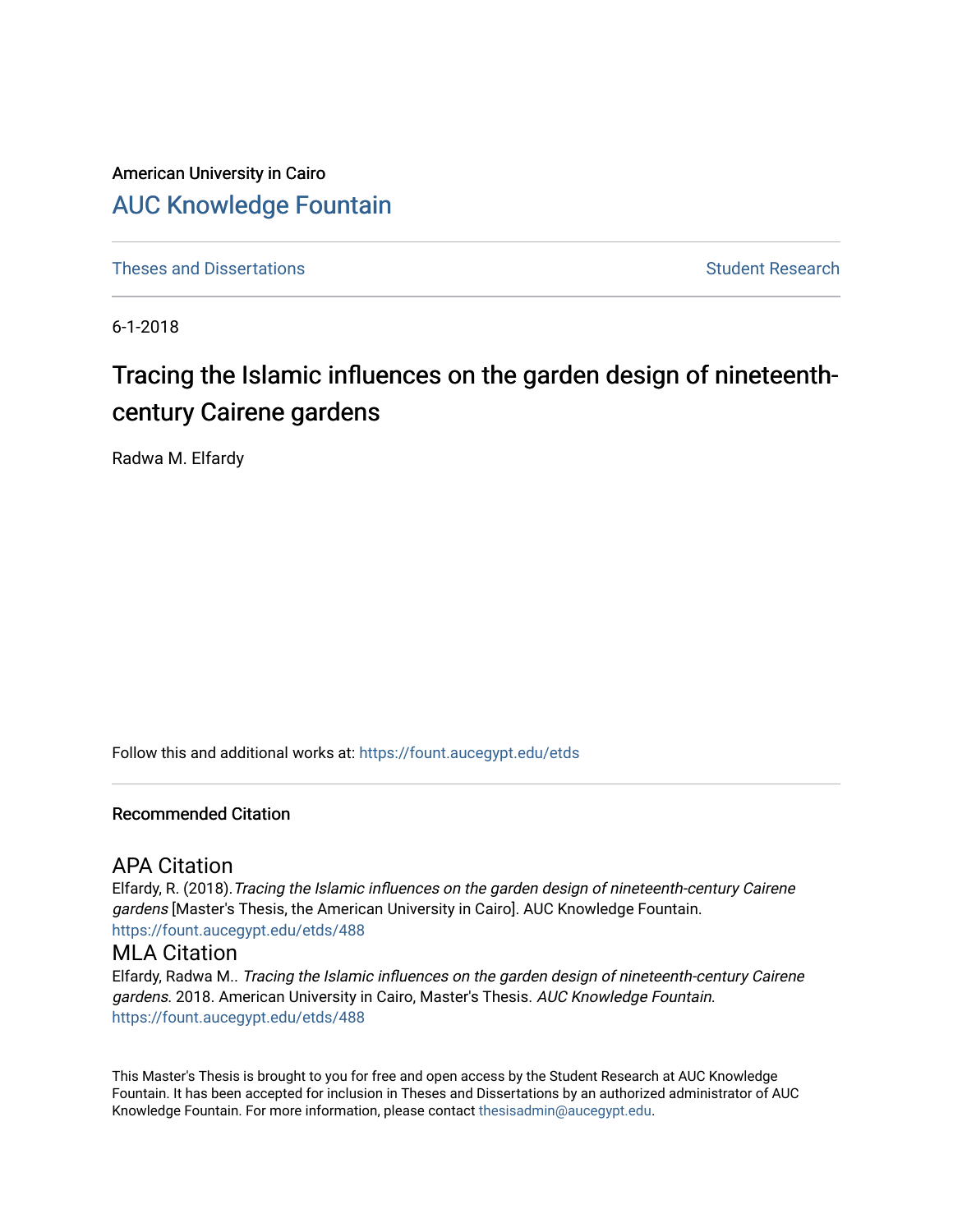The American University in Cairo

School of Humanities and Social Sciences

Tracing the Islamic Influences on the Garden Design of Nineteenth Century Cairene Gardens

A Thesis Submitted to

The Department of Arab and Islamic Civilizations

In Partial Fulfillment of the Requirements

For the Degree of Master of Arts

By Radwa M. Elfardy

Under the supervision of Prof. Dr. Bernard O'Kane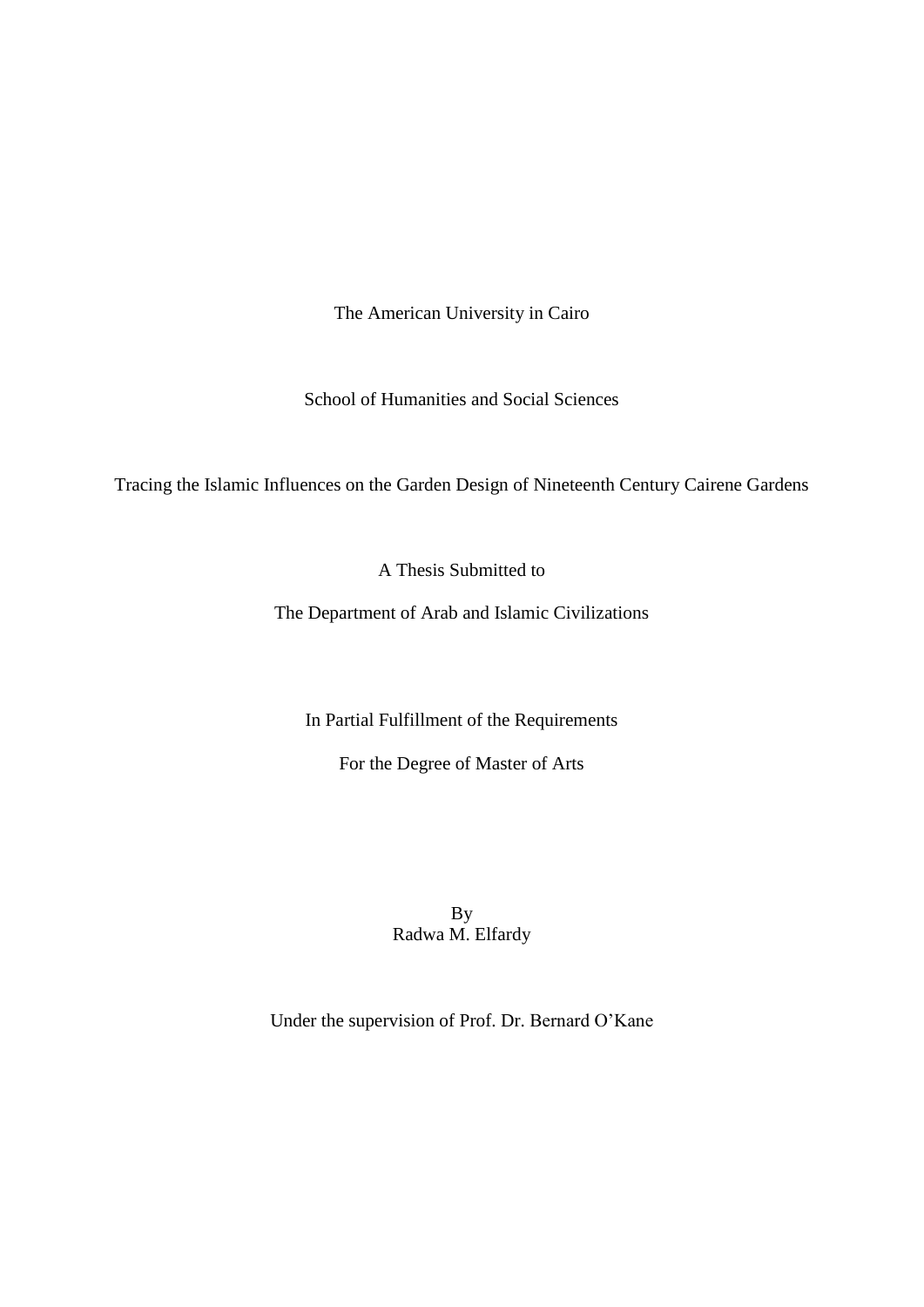The American University in Cairo

Tracing the Islamic Influences on the Garden Design of Nineteenth Century Cairene Gardens

A Thesis Submitted by

Radwa M. Elfardy

To the Department of Arab and Islamic Civilizations

In partial fulfillment of the requirements for The degree of Master of Arts

Has been approved by

Prof. Dr. (Bernard O'Kane) Thesis Committee Advisor\_\_\_\_\_\_\_\_\_\_\_\_\_\_\_\_\_\_\_\_\_\_\_\_\_\_\_\_\_\_\_\_\_\_\_\_\_\_\_\_\_\_\_\_ Affiliation

Prof. Dr. (Jere L. Bacharach) Thesis Committee Reader\_\_\_\_\_\_\_\_\_\_\_\_\_\_\_\_\_\_\_\_\_\_\_\_\_\_\_\_\_\_\_\_\_\_\_\_\_\_\_\_\_\_\_\_ Affiliation

Prof. Dr. (Ellen Kenney) Thesis Committee Reader Affiliation

\_\_\_\_\_\_\_\_\_\_\_\_\_\_\_\_\_\_ \_\_\_\_\_\_\_\_\_\_ \_\_\_\_\_\_\_\_\_\_\_\_\_\_\_\_\_\_ \_\_\_\_\_\_\_\_\_\_\_\_ Dept. Chair Date Dean of HUSS Date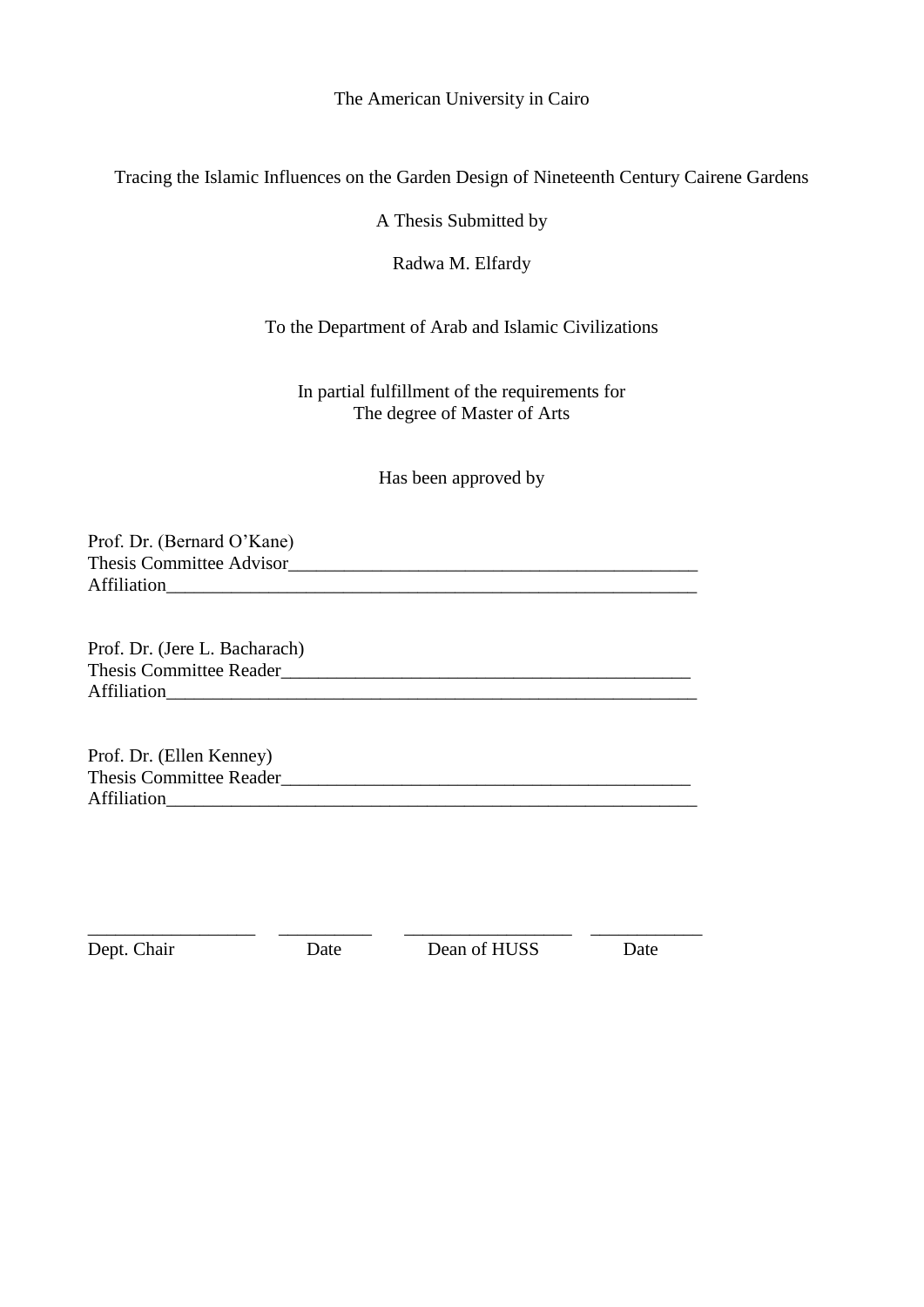# **Acknowledgements**

In acknowledging the assistance I received on this project, I would like to recognize my supervisor Prof. Dr. Bernard O'Kane. I am grateful for his patience on such a tiresome student as myself, for supporting me throughout the whole process, for continuous guidance, and for making me believe I could do it even when I did not believe I could. I would like to thank the members of my thesis committee Prof. Bacharach and Prof. Kenney as well. These acknowledgements would not be complete without thanking the kind hearted helpful Marwa Sabry, the department secretary for her support and continuous follow ups with me throughout the whole process.

I would like to extend my gratefulness for my undergraduate professor and mentor Prof. Dr. Khaled Asfour for his incredible support throughout all the ups and downs of the past ten years. A more personal note goes to my friends who went the extra mile to help me complete this research. I am always grateful for Riham and Nora for being my constant caregivers and supporters after my cancer diagnosis, and for ensuring I constantly have a calm environment to be able to research and study. I am grateful for Areej's last minute proofreading and uplifting long phone calls. I am thrilled to have Samaher, Nurhan S., Nadine and Nermin always cheering me up all the way from Germany and the U.S. I cannot thank Hazem enough for all the books and the translations, and Hosam for all his support, intellectual conversations and endless number of coffee shots he provided me with.

Last but not least, I would like to thank my two brothers and sister for enlightening my world, always having my back, encouraging me to pursue my degree, and fighting cancer tirelessly with me. I would like to extend my gratefulness to my oncological surgical team, Dr. Omar Sherif and Dr. Ayman Noaman for literally saving my life from cancer and helping me to be well enough to complete this study.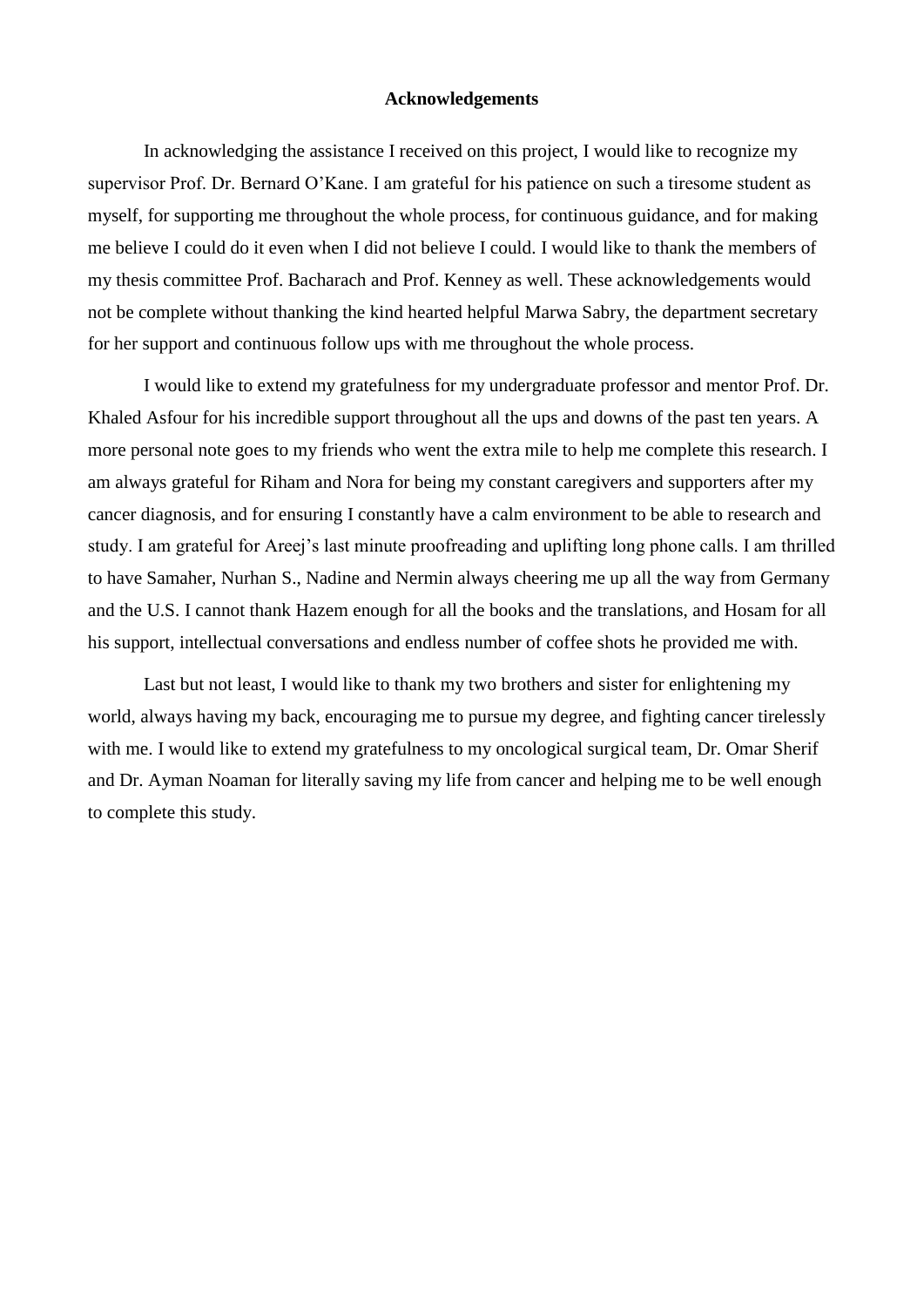# **List of Figures**

# **Chapter two: Islamic and Egyptian Gardens**

- Figure 2.1: Masterplan of Alhambra and Generalife Palaces.
- **Figure 2.2**: Gardens laid out around Yamuna River in seventeenth-century Agra, India.
- **Figure 2.3**: Ottoman Karabali Garden in Kabataş, Istanbul (1514).
- **Figure 2.4**: Patio de la Doncellas, Alcazar, Seville, Spain.
- **Figure 2.5**: Palm processional walk of Azhar Park, Cairo, Egypt.
- **Figure 2.6**: Dar al-Khilafa Palace layout (836).
- **Figure 2.7**: Balkuwara Palace layout (866-869).
- **Figure 2.8**: Reflective pool in Court of the Myrtles, Alhambra, Granada (14th century).
- **Figure 2.9**: Water stream connecting the interior hall and exterior court in the Court of the Lions, Alhambra, Granada.
- **Figure 2.10**: Fountain with water jets in Generalife Palace, Granada, Spain.
- Figure 2.11: Map of the regions with still existing Islamic gardens.
- **Figure 2.12**: Axonometric drawing of The Topkapi Palace showing the complex and gardens, Istanbul.
- **Figure 2.13**: Layout of the Bagh-i Fin in Kashan (1587).
- **Figure 2.14**: Map of Safavid Isfahan with the Chahar Bagh avenue and the gardens surrounding it.
- **Figure 2.15**: Anguri Bagh in Agra Fort, India.
- **Figure 2.16**: Plan of Anguri Bagh in Agra Fort, India.
- **Figure 2.17**: Tomb of Humayun (1556), Delhi.
- **Figure 2.18**: Ibrahim Rauza Complex (1626), Bijapur, India.
- **Figure 2.19**: Plan of the Taj Mahal and the Mahtab Bagh attached to it (1658).
- **Figure 2.20:** Plan of the Nishat Bagh in Kashmir, India (1625).
- **Figure 2.21**: Baradari at Amber Fort, Amber, India.
- **Figure 2.22**: Plan of Madinat al-Zahra, Cordoba, Spain.
- **Figure 2.23**: Plan of Khirbat al-Mafjar, Damascus, Syria.
- **Figure 2.24**: Interior of Salon Rico, Madinat al-Zahra, Cordoba, Spain.
- **Figure 2.25**: Plan of Castellijo of Monteagudo, Spain (1147-72).
- **Figure 2.26**: Plan of Alcazar, Seville, Spain (10th century).
- **Figure 2.27**: Plan of Casa de Contratacion, Alcazar, Seville, Spain (10th century).
- **Figure 2.28**: Plan of six Fustat houses excavated in 20th century, Cairo.
- **Figure 2.29**: Plan of Fustat house excavated 20th century, Cairo.
- **Figure 2.30**: Remains of an *iwan* with a *shadirwan* in its centre from the Western Fatimid Palace incorporated into the Bimaristan of Qalawun.
- **Figure 2.31**: Map of Cairo (1798) showing the ponds and associated gardens.
- **Figure 2**.**32**: Garden with Mamluk style portal featuring dense foliage and non-geometrical pathway.
- **Figure 2.33**: Garden with Mamluk building featuring dense foliage and non-geometrical layout with cypress trees, palm trees and succulents.
- **Figure 2.34**: View of the court garden of Takkiya of Sultan Sulayman II (1543).
- **Figure 2.35**: Inner courtyard garden of the house of Qasim Bey (18th century).

# **Chapter three: Gezira Gardens**

- **Figure 3.1:** Gezira Palace (1906).
- **Figure 3.2:** Map of Zamalek Island showing the Palace and gardens with the Haramlik Palace and the grand kiosk still existing (1891).
- **Figure 3.3:** Tuileries Palace interior.
- **Figure 3.4**: Design of a hall in Gezira Palace (1863-4) by Carl von Diebitsch.
- **Figure 3.5**: Studies of Nasrid Alhambra by Carl von Diebitsch (1819-69).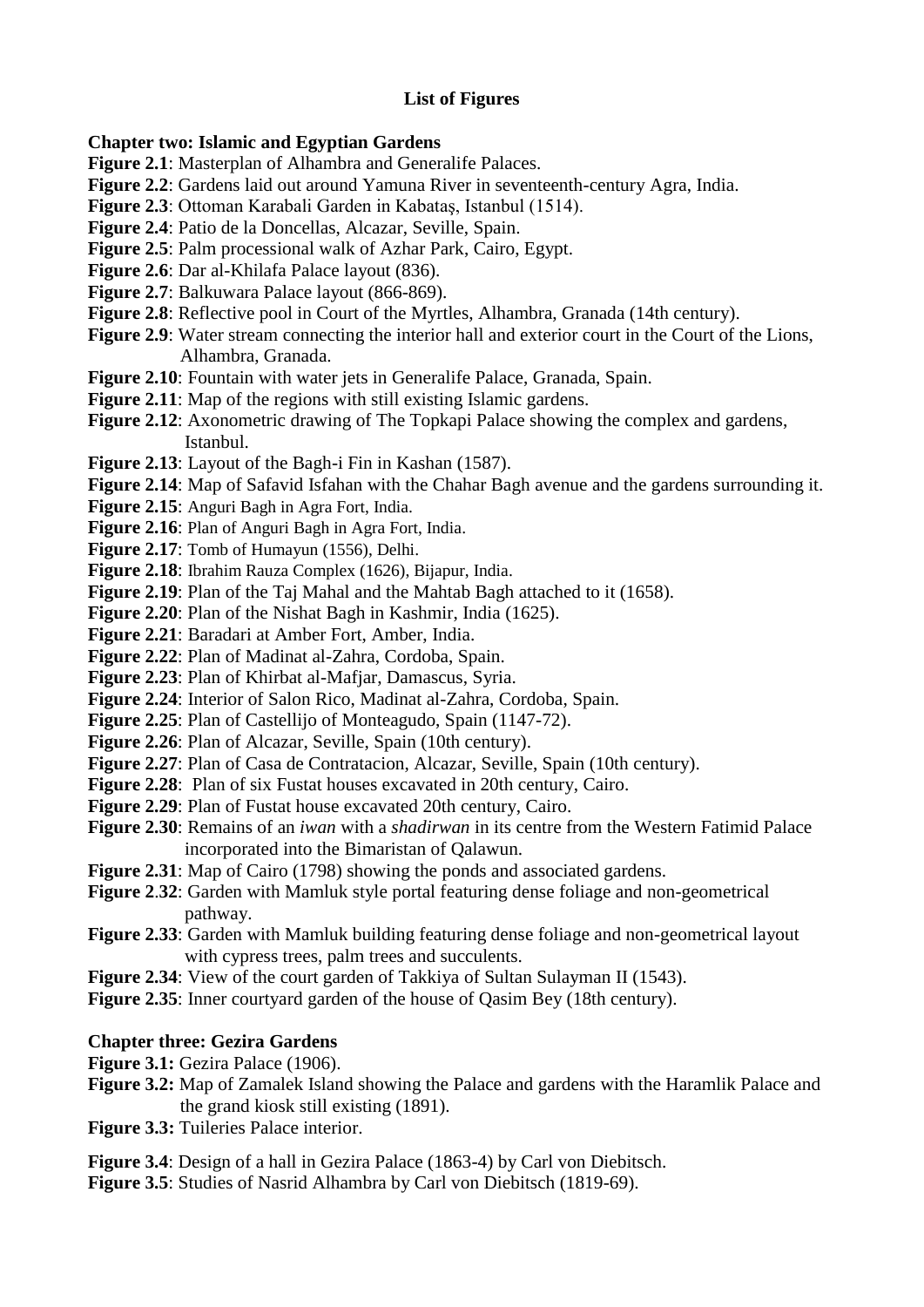**Figure 3.6**: Chair by Carl von Diebitsch (1819-69) for Gezira Palace interior.

- **Figure 3.7**: Two side tables by Carl von Diebitsch for his Maurische Haus, Berlin (1850) representing a model for the furniture designed for Gezira Palace.
- **Figure 3.8**: Drawing of *Patio de los Leones* by Carl von Diebitsch (1819-69).
- **Figure 3.9**: An engraving showing garden of the Palace of Alfi Bey Cairo (1799).
- **Figure 3.10**: An engraving showing interior garden of the Palace of Qasim Bey Cairo (1799).
- **Figure 3.11**: Plan of Gezira Palace Gardens; after Gustave Delchevalerie.
- **Figure 3.12**: Plan of Bois de Boulogne (1861).
- **Figure 3.13**: Plan of Gezira Palace Garden after Gustave Delchevalerie (1871) including harem garden.
- **Figure 3.14**: Plan Jardin zoologique d'acclimatation in the Bois de Boulogne, Paris (1899).
- **Figure 3.15**: Gezira Palace grand kiosk exterior by Pascal Sébah (1870s).
- Figure 3.16: Side elevation of the Lions Court and fountain, Alhambra, Granada.
- **Figure 3.17:** Perspective of the Lions Court and fountain, Alhambra, Granada.
- **Figure 3.18**: Patio de la acequia, Generalife, Granada.
- **Figure 3.19**: Detail of column capital of kiosk of Gezira Palace by Carl von Diebitsch.
- **Figure 3.20**: Detail of the column capital of Sala de la Barca, Alhambra, Granada by Owen Jones.
- **Figure 3.21**: Detail of the column capital of grand kiosk of Gezira Palace by Carl von Diebitsch Photo by Pascal Sébah.
- **Figure 3.22**: Detail of the column capital of Patio de les Leones, Alhambra, Granada by Owen Jones.
- **Figure 3.23**: Detail of the column capital of grand kiosk of Gezira Palace by Carl von Diebitsch.
- **Figure 3.24**: Detail of the window of the Court of the Mosque, Alhambra, Granada by Owen Jones.
- **Figure 3.25**: Detail of the columns ornamentation of grand kiosk of Gezira Palace by Carl von Diebitsch.
- **Figure 3.26:** Sketch of a four basins fountain by Carl von Diebitsch (1819-69) captioned "Gezira Castle".
- **Figure 3.27**: Sketch of plans of small kiosks by Carl von Diebitsch (1819-69) captioned "Gezira Castle".
- **Figure 3.28**: Photo of kiosk 1 overlooking a still pool by Frédéric Béchard.
- **Figure 3.29**: Photo of kiosk 2 overlooking a still pool by Frédéric Béchard.
- **Figure 3.30**: Empress Eugenie and one of her maids walking in the park of Gezira Palace in November 1869 with both grand Alhambra style kiosk and the Ottoman style kiosk in the foreground.
- **Figure 3.31**: Ablution fountain of Laleli Mosque (1783).
- **Figure 3.32**: Section and elevation for garden pavilion designed by Owen Jones for Gezira Palace garden (1861-9).
- **Figure 3.33**: Elevation of the summer pavilion designed by Owen Jones for Gezira Palace garden (1861).
- **Figure 3.34**: Section of the summer pavilion designed by Owen Jones for Gezira Palace garden (1861).
- **Figure 3.35**: Plan of the summer pavilion designed by Owen Jones for Gezira Palace garden (1861) featuring a quadripartite garden plan.
- **Figure 3.36**: Postcard showing agricultural and industrial exposition in Gezira Palace garden with still existing Ottoman style kiosk (1914) – Max Karkégi collection.
- **Figure 3.37**: Ottoman style kiosk in the garden of Gezira Palace overlooking the Nile towards Boulaq (1901) – Max Karkégi collection.
- **Figure 3.38**: Kiosk in Gezira Palace overlooking pond in the palace garden (1889) Max Karkégi collection.
- **Figure 3.39**: Ottoman style kiosk in Gezira Palace garden (1899).
- **Figure 3.40**: Photo of the Osiris fountain in Gezira Palace garden (1896) Max Karkégi collection.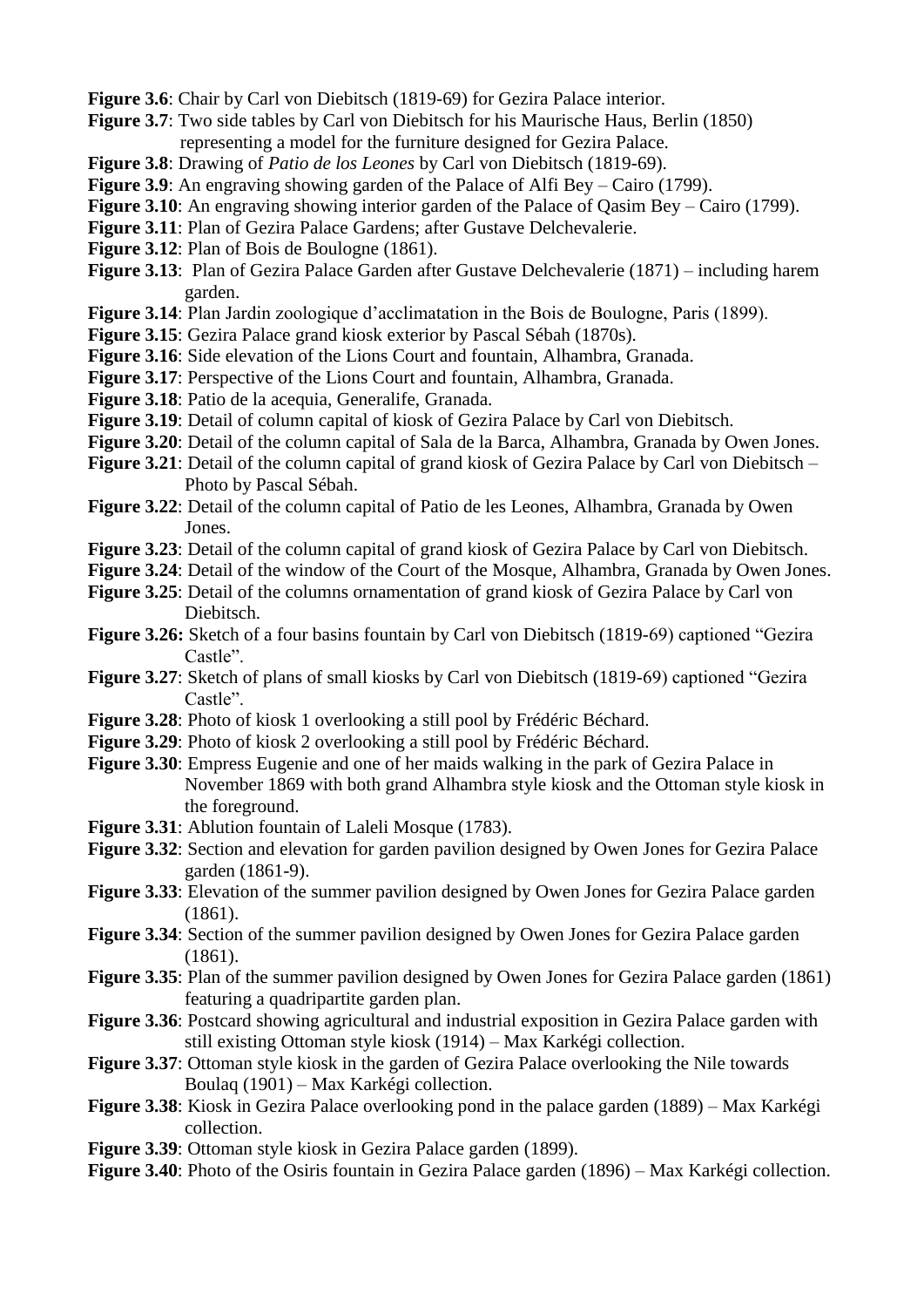**Figure 3.41**: Photo of Osiris fountain found in Cairo Marriott Hotel lobby.

- **Figure 3.42:** Map of Gezira Island detail after Delchevalerie showing the Fish garden original are and layout in connection to the palace private garden (1868).
- **Figure 3.43**: Map of Gezira Island showing the minor shrinkage and change to the Fish Garden and obvious shrinkage of the palace gardens (1927).
- **Figure 3.44**: Map of Gezira Island showing the minor shrinkage and change to the Fish Garden and obvious shrinkage of the palace gardens (1937).
- **Figure 3.45**: Map of Gezira Island showing the Fish Garden grotto (2018).
- **Figure 3.46**: Map of Gezira Island after Delchevalerie showing the whole area of the island planted. The palace, kiosk and Haramlik still existing (1868).
- **Figure 3.47**: Map of Gezira Island showing the whole area of the island planted. (1882).
- **Figure 3.48**: Map of Gezira Island showing the obvious shrinkage of green areas and parks on the island (1927).
- **Figure 3.49**: Map of Gezira Island detail after Delchevalerie showing the Zuhariya garden original area and layout with two major greenhouses (1868).
- **Figure 3.50**: Map of Gezira Island showing the Zuhariya Garden layout after the shrinkage of green areas on Island (1927).
- **Figure 3.51**: Map of Gezira Island detail showing the leftovers of Zuhariya Garden (1958).
- **Figure 3.52**: Map of Gezira Island detail showing the leftovers of Zuhariya Garden (2018).
- **Figure 3.53**: Map of Gezira Island detail after Delchevalerie showing the Bridge garden and the river promenade in their original area and layout (1868).
- **Figure 3.54**: Map of Gezira Island showing the Bridge Garden and River Promenade still existing (1882).
- **Figure 3.55**: Map of Gezira Island detail showing the Hurriya Garden and the new Andalus Garden (1958).
- **Figure 3.56**: Map of Gezira Island detail showing the remains of Hurriya Garden after the gradual shrinkage of it and the Andalus Garden maintaining the same area (2018).

#### **Chapter four: Azbakiyya and its Environs**

- **Figure 4.1**: Map of Cairo before the establishment of Fatimid Cairo showing al-Khalij al-Misri course and the existing bodies of water.
- **Figure 4.2**: Map of Cairo after shifting of the Nile westwards as well as the expansion of city walls showing al-Maqs on the western banks of al-Khalij al-Misri.
- **Figure 4.3**: Map of Cairo after digging of Azbakiyya Lake and the surrounding bodies of water  $(1485)$ .
- **Figure 4.4**: Reconstruction of Azbak's complex in Azbakiyya (1484) after its *waqfiyya* description.
- **Figure 4.5**: Coptic quarter near Azbakiyya. Photo by Fredric Firth (1857).
- **Figure 4.6**: Image of the French quarter near Azbakiyya (1849). Max Karkégi Collection.
- **Figure 4.7**: Drawing by Pascal Coste of a barber shop in the French Quarter near Azbakiyya.
- **Figure 4.8**: An engraving showing Azbakiyya Lake in eighteenth century.
- **Figure 4.9**: Two engravings showing Azbakiyya Lake in eighteenth century.
- **Figure 4.10**: Map showing Azbakiyya Lake and its surroundings in eighteenth century.
- **Figure 4.11**: Layout of Azbakiyya Garden by Murtan Bey (Muhammed 'Ali's) in 1846.
- **Figure 4.12**: Map of Azbakiyya Park in 1868 after decreasing the area of the park and before implementation of its new layout.
- **Figure 4.13**: Plan of Azbakiyya Park in 1871 after Deschamps and Delchevalerie's design.
- **Figure 4.14**: Plan of Park Monceau in 1873.
- **Figure 4.15**: Main pavilion in Park Monceau in 1873.
- **Figure 4.16**: View of Birkat al-Fil in late eighteenth century with rowing boats and musicians on its banks.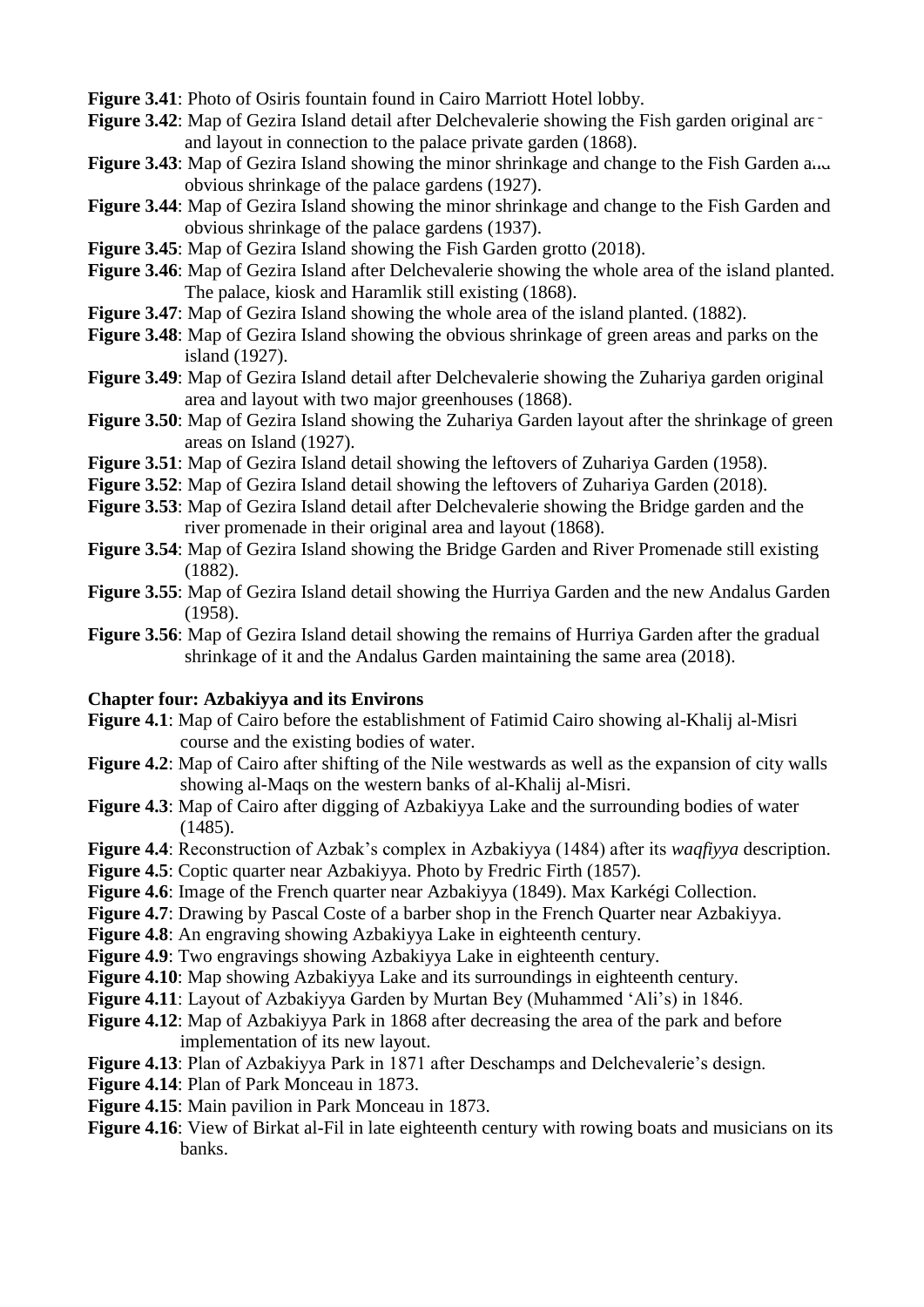- **Figure 4.17**: View of Azbakiyya Park grotto adorned by a belvedere (1890). Max Karkégi Collection.
- **Figure 4.18**: Drawing of a pavilion existing in nineteenth century in Park Monceau.

**Figure 4.19**: Islamic kiosk in Azbakiyya Park (1871). Max Karkégi Collection.

- **Figure 4.20**: Islamic kiosk in Azbakiyya Park (1871). Max Karkégi Collection.
- **Figure 4.21**: Chinese kiosk in Azbakiyya Park (1871). Max Karkégi Collection.
- **Figure 4.22**: Nineteenth century photo of Pera, Istanbul.
- **Figure 4.23**: Image of Theatre Comédie in Azbakiyya Park, 1870.
- **Figure 4.24**: New Taksim Park layout featuring central pond and curvylinear design.
- **Figure 4.25**: Pera district map in 1869.
- **Figure 4.26**: Map of Azbakiyya and new streets by Khedive Isma'il (1869).
- **Figure 4.27**: Khedival Opera, Azbakiyya, Cairo (1875). Max Karkégi Collection.
- **Figure 4.28**: Azbakiyya in 1798 by the French Expedition.
- **Figure 4.29**: Azbakiyya in 1846 by Muhammed 'Ali.
- **Figure 4.30**: Azbakiyya in 1865 by Khedive Isma'il.
- **Figure 4.31**: Azbakiyya in 1871 by Khedive Isma'il.
- **Figure 4.32**: Azbakiyya in 1850s.
- **Figure 4.33**: Azbakiyya until 2008.
- **Figure 4.34**: Azbakiyya in 2018.

### **Chapter five: Conclusion**

- **Figure 5.1:** Plan of Giza Palace Gardens (1870).
- **Figure 5.2:** Plan of Shubra Palace Gardens (1870).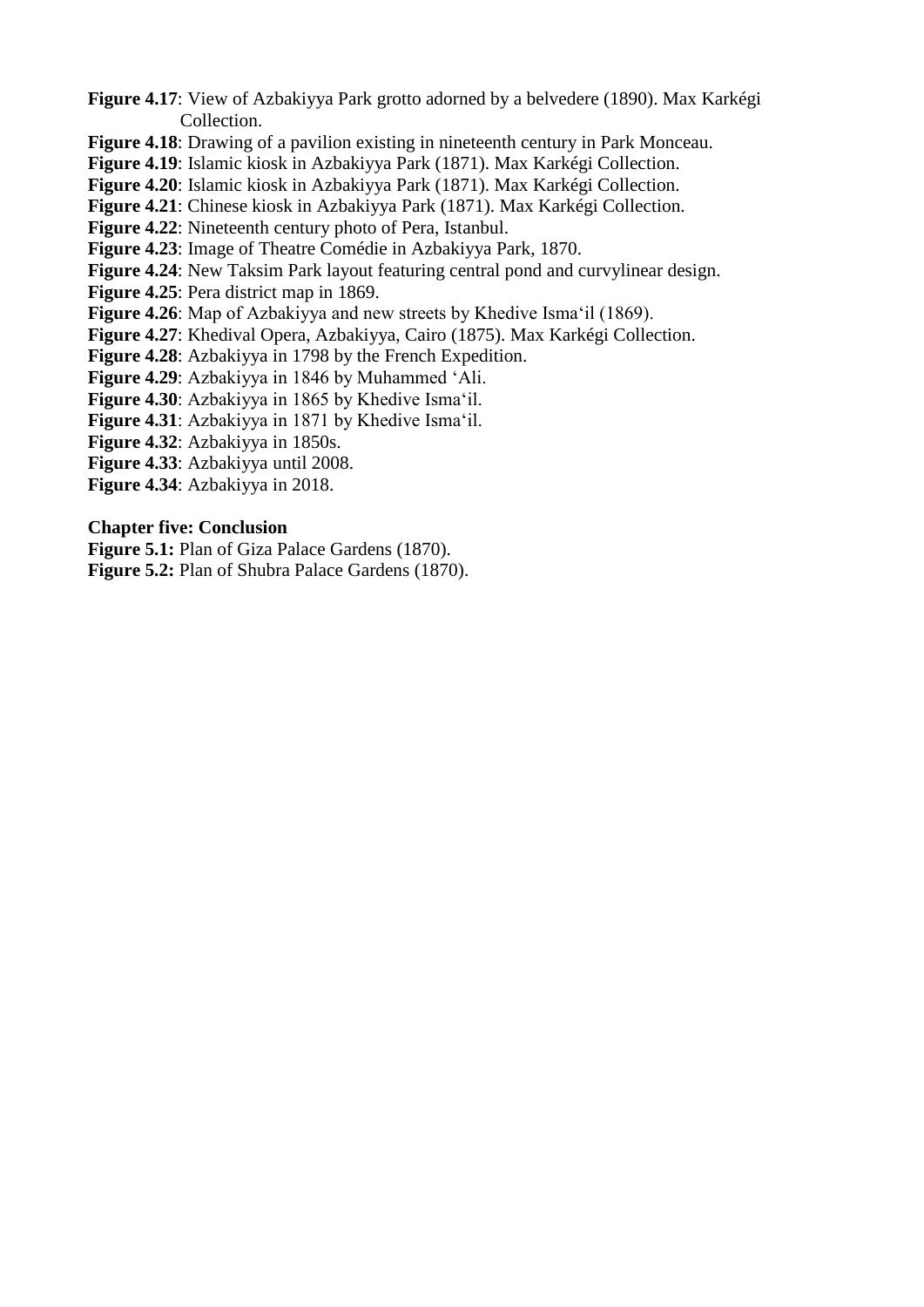# **Table of Contents**

|    |        | 1.2.1. Understanding the Consistency of the Islamic Gardens (origins and borrowed         |  |
|----|--------|-------------------------------------------------------------------------------------------|--|
|    |        |                                                                                           |  |
|    |        | 1.2.2. Meaning and Symbolism in Islamic gardens                                           |  |
|    |        | 1.2.3. Understanding the Contexts of the Gardens                                          |  |
|    |        |                                                                                           |  |
|    |        |                                                                                           |  |
|    |        |                                                                                           |  |
|    |        |                                                                                           |  |
|    |        |                                                                                           |  |
|    |        | 1.2.4. Evaluating the Gardens within their Social, Behavioral, Economic,                  |  |
|    |        |                                                                                           |  |
|    |        |                                                                                           |  |
|    |        |                                                                                           |  |
|    |        | 1.2.5. The Bigger Picture of Landscape Design and Development in the Nineteenth-          |  |
|    |        |                                                                                           |  |
| 2. |        |                                                                                           |  |
|    |        |                                                                                           |  |
|    |        |                                                                                           |  |
|    |        | 2.2.1. Central Region and North African Gardens (7th-13th century)                        |  |
|    |        |                                                                                           |  |
|    |        |                                                                                           |  |
|    |        |                                                                                           |  |
|    |        |                                                                                           |  |
|    |        |                                                                                           |  |
|    |        |                                                                                           |  |
|    |        |                                                                                           |  |
|    |        |                                                                                           |  |
|    |        |                                                                                           |  |
|    |        |                                                                                           |  |
|    |        |                                                                                           |  |
|    |        |                                                                                           |  |
|    |        |                                                                                           |  |
|    |        |                                                                                           |  |
| 3. |        |                                                                                           |  |
|    |        |                                                                                           |  |
|    |        | 3.2. The Gezira Palace: Neo-Arabic Renaissance Architecture and French Picturesque Garden |  |
|    |        |                                                                                           |  |
|    |        |                                                                                           |  |
|    |        |                                                                                           |  |
|    |        |                                                                                           |  |
|    | 3.2.4. |                                                                                           |  |
|    | 3.2.5. |                                                                                           |  |
|    |        |                                                                                           |  |
|    |        |                                                                                           |  |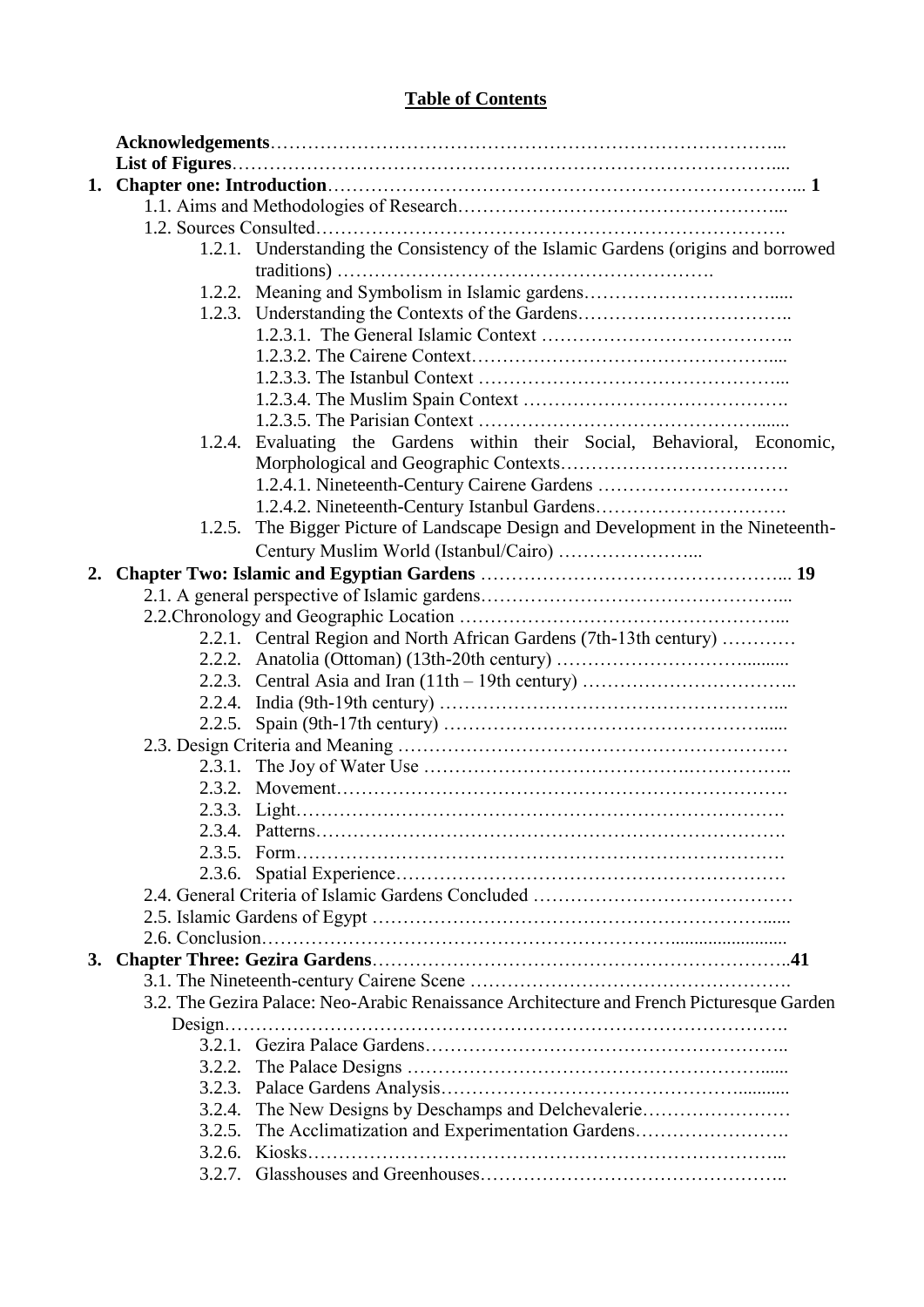|    | 3.4. Conclusion. |  |  |
|----|------------------|--|--|
|    |                  |  |  |
|    |                  |  |  |
|    |                  |  |  |
|    |                  |  |  |
|    |                  |  |  |
|    |                  |  |  |
|    |                  |  |  |
|    |                  |  |  |
|    |                  |  |  |
|    |                  |  |  |
| 5. | 70               |  |  |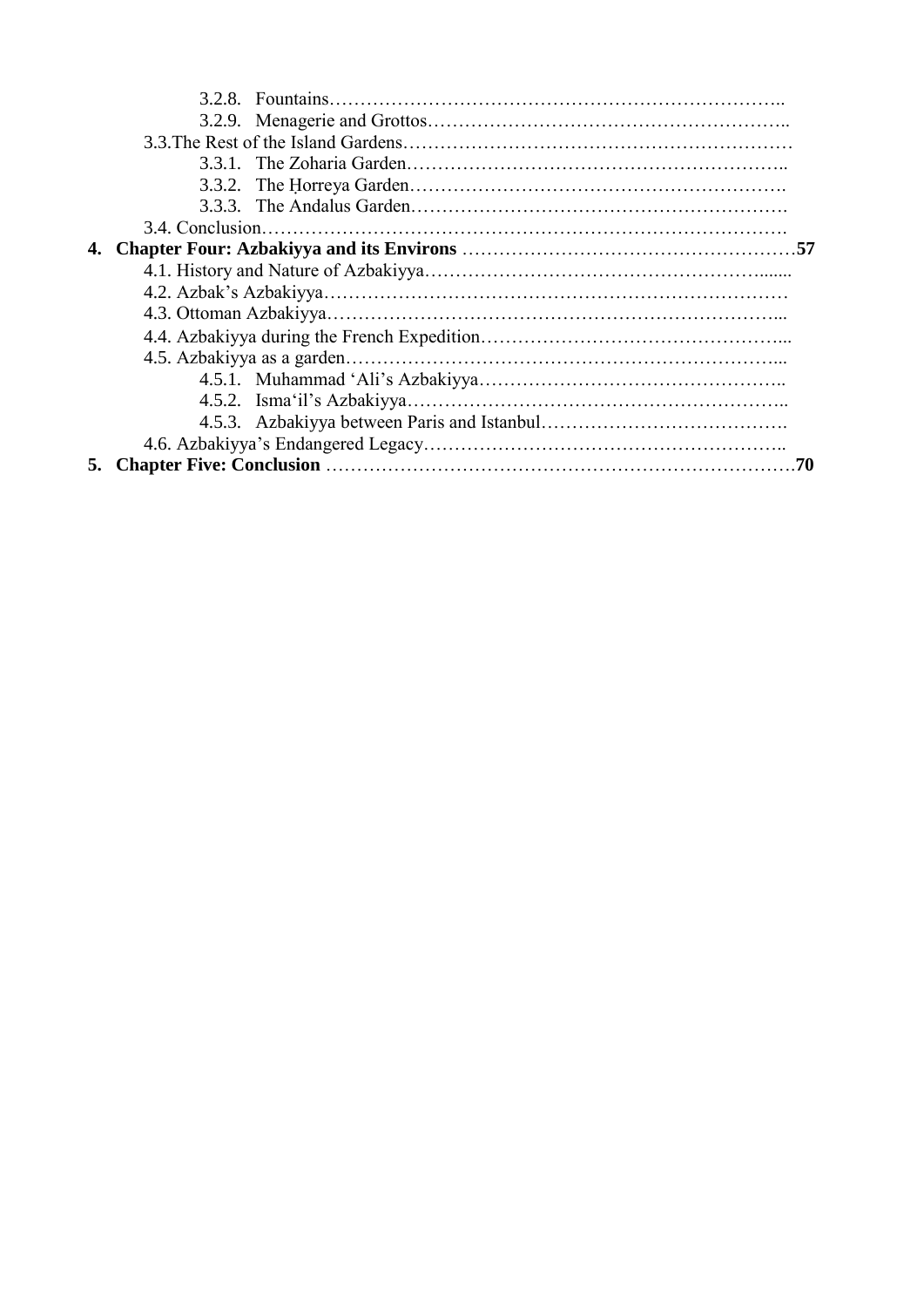# **Chapter One: Introduction**

#### **1.1. Aims and Methodologies of Research**

The Ottoman rule of Egypt that lasted over three centuries provided this country with a notable cross-cultural exchange between imperial Istanbul and colonial Cairo. This exchange reflected notably on the architecture and landscape planning of both capitals. The mutual influence continued even after the end of Ottoman colonial rule in Egypt. Muhammad 'Ali Pasha seized the opportunity to declare himself as Egypt's ruler after Napoleon Bonaparte's French Expedition in Egypt and Syria (1798-1801). Muhammad 'Ali and his dynasty created the autonomous tributary state of Khedival Egypt (1867-1914) that was loosely connected to the Ottoman Porte in Istanbul.

This dynamic exchange allowed Egypt to be closer to a state of its own rather than a colonial one. The change not only affected the Egyptian ruling system but Egyptian culture, economy, education, and urban planning as well. Khedival Egypt witnessed a construction boom during the reign of Muhammad 'Ali and his dynasty. During this phase students were sent to Europe to seek knowledge and education, changing Egyptian cultural awareness dynamically during the nineteenth century.

One of the most noted changes in Cairo was urban and landscape planning which flourished under the rule of Khedive Isma'il (1863-1879) whose building patronage has been described as the *belle époque.* Representing the most beautiful nineteenth-century phase of building in Cairo and the first step of its modernization process, the *belle époque* witnessed an increase in gardens and parks, multiplying the number of green spots in Cairo. These included palatial gardens such as the Gezira Palace garden (1867) and public parks such as Azbakiyya Park (1837). Earlier scholars highlighted the Western impact on the design of these gardens as Khedive Isma'il imported architects and landscapers from Paris, yet they overlooked the influence from Cairo's local traditional architecture in parallel with its Ottoman heritage.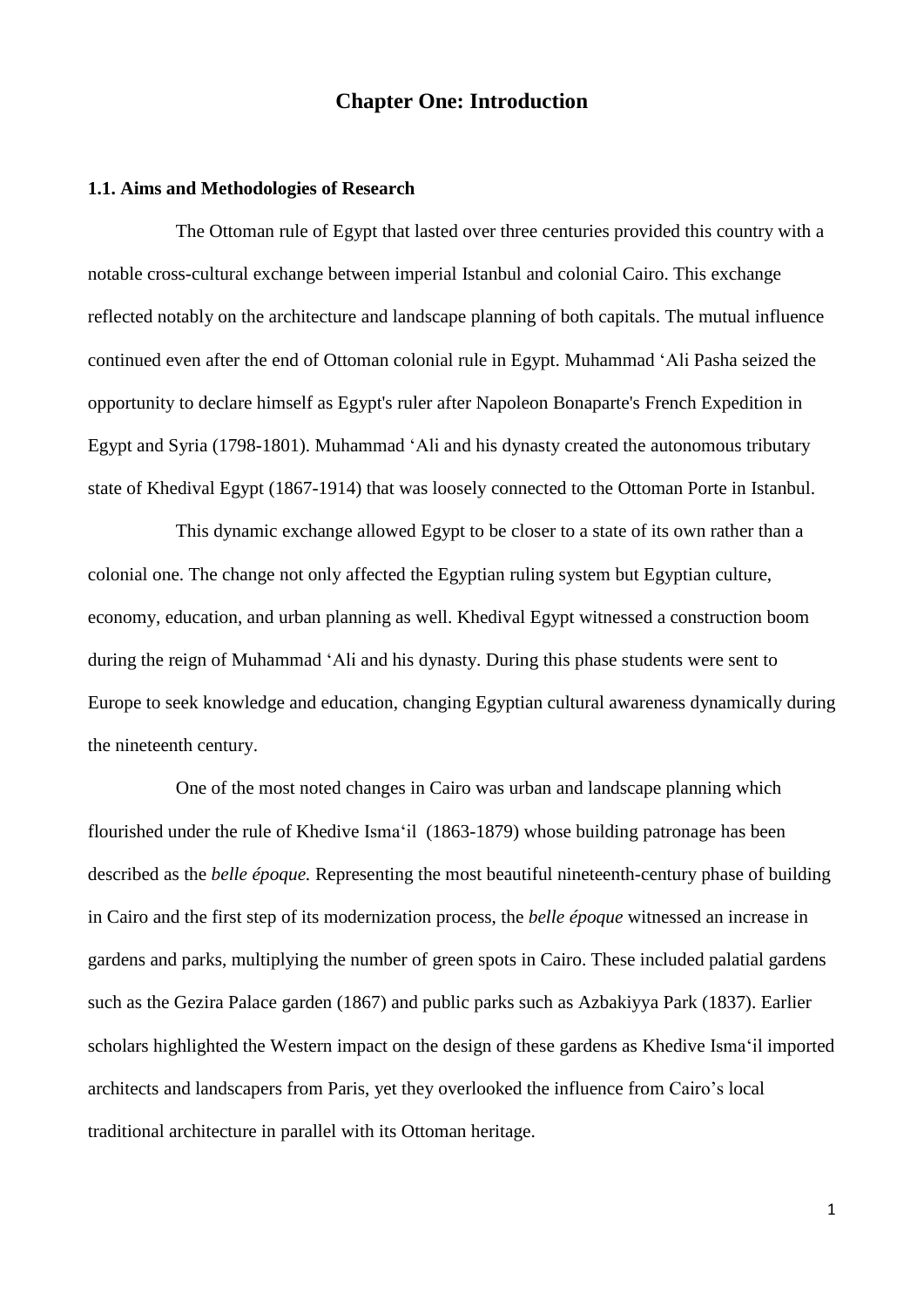To be able to analyze and trace such influences one must be aware of the contextual development of landscape architecture of the nineteenth century. A major factor was the designer himself, Jean Pierre Barillet Deschamps, and his assistant Gustave Delchevalerie, both of whom influenced greatly the landscape architectural development of nineteenth-century Cairo. To be able to evaluate their work in Cairo, their original works in Paris must be evaluated first. Deschamps' most noted works in Paris are the Bois De Boulogne (1855-60) and the Park Monceau (1860).

In this thesis, I research the double impact of Ottoman landscape design and Western landscape design on the nineteenth and early twentieth-century development of landscape architecture in Cairo. I aim to trace the characteristics of Islamic gardens within the layers of development added by the Westernization process in nineteenth-century Cairene gardens and to prove that nineteenth-century Cairene gardens were neither French nor a pure Islamic or Egyptian product, but a very special outcome of accumulated centuries of cross-cultural exchange of ideas and building traditions. The final aspect of these gardens stems from the layering of historical landscaping traditions.

This thesis will use comparative analysis methodology to study the Islamic and Western features that formed the complex character of the nineteenth-century Cairene landscape. The second layer will be traced through studying Ottoman gardens**,** since the Ottoman Empire dominated Egypt even during the Khedival era. Ottoman gardens to be compared are the Yildiz (1877) and Beylerbeyi (1826-1832) Palace Gardens in Istanbul, as well as Taksim Park (1865) in Pera, Istanbul. The third major point of comparison is the only documented Mamluk garden, Azbakiyya, reflecting the Cairene community and its development, which was also a garden redesigned by Deschamps himself. The Gezira Palace Gardens and Azbakiyya garden will be used as comparative material.

Since Deschamps and his assistant were working on the design of Cairene landscapes based in the middle of an authentic Islamic community which clearly affected their designs and procedures, one must also study earlier examples of Islamic gardens. The most famous and well-

2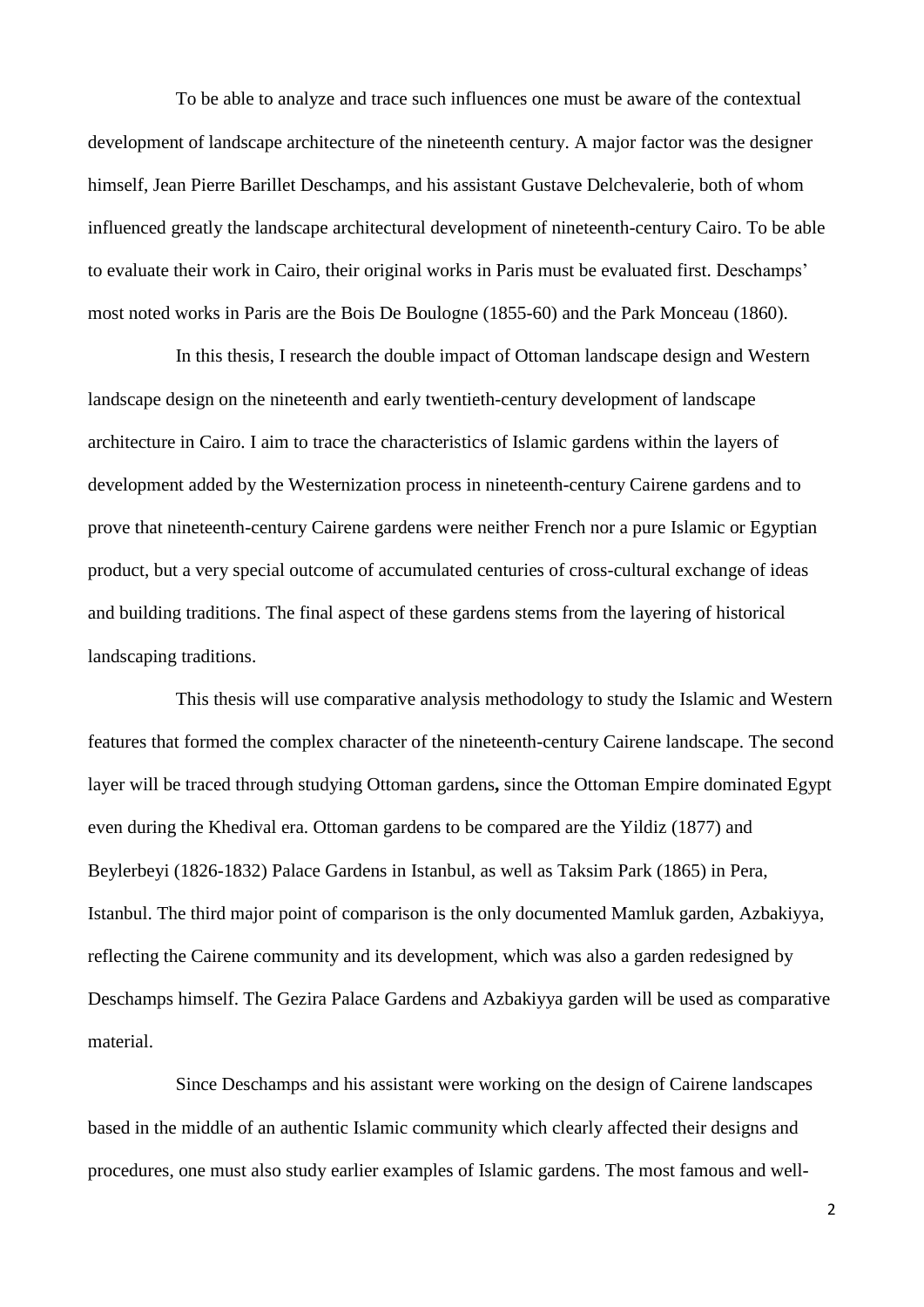preserved in the nineteenth century were the Alhambra and Generalife Palace gardens. They represent the best known and preserved Islamic gardens existing in the nineteenth century which Jean Pierre Barillet Deschamps may have studied before starting his projects in Cairo.

Based on the above there is still a significant headway to be made regarding the recognition of the vigorous character of nineteenth-century Cairene landscape architecture. Thus, with the aid of this visual comparison stated previously of Ottoman, Hispano-Umayyad, Parisian, and Cairene parks, this thesis will take a closer look at nineteenth-century Cairene parks and the cultural and architectural layering resulting in its diverse character.

 The three areas mentioned above are the background to Deschamps' projects which define the characteristics of all the famous Parisian gardens that he designed. After summarizing the basic guidelines Deschamps worked with, I hope to analyze the works he did in Cairo with better recognition of the origins of every element framing his methodologies and techniques of design. His most important Cairene garden**s** were the Gezira Gardens and Azbakiyya Park on which he worked with his assistant Gustave Delchevalerie. Their Cairene projects were laid out in Delchevalerie's book *Les promenades et les jardins du Caire.* Two other volumes dealing particularly with Gezira and Azbakiyya gardens are: *Flore exotique du jardin d'acclimatation de Ghezireh et des domaines de S. A. le Khedive* and *Le parc public de l'Ezbékieh au Caire* which represent the main textual sources of this research.

#### **1.2. Sources Consulted**

Most scholars writing on the topic of the Islamic gardens were clearly devoted to a particular type of garden, a certain theme, or a specific region. They frequently wrote about the eschatological or paradisial theme of these gardens and their direct and indirect relation to Qur'anic verses describing heaven. However, most of these gardens barely still exist in their original design, although one can occasionally reconstruct some of them with the aid of travelers' accounts. Nevertheless, some scholars managed to capture the bigger picture of the major design criteria of Islamic gardens and their development from the seventh century until today.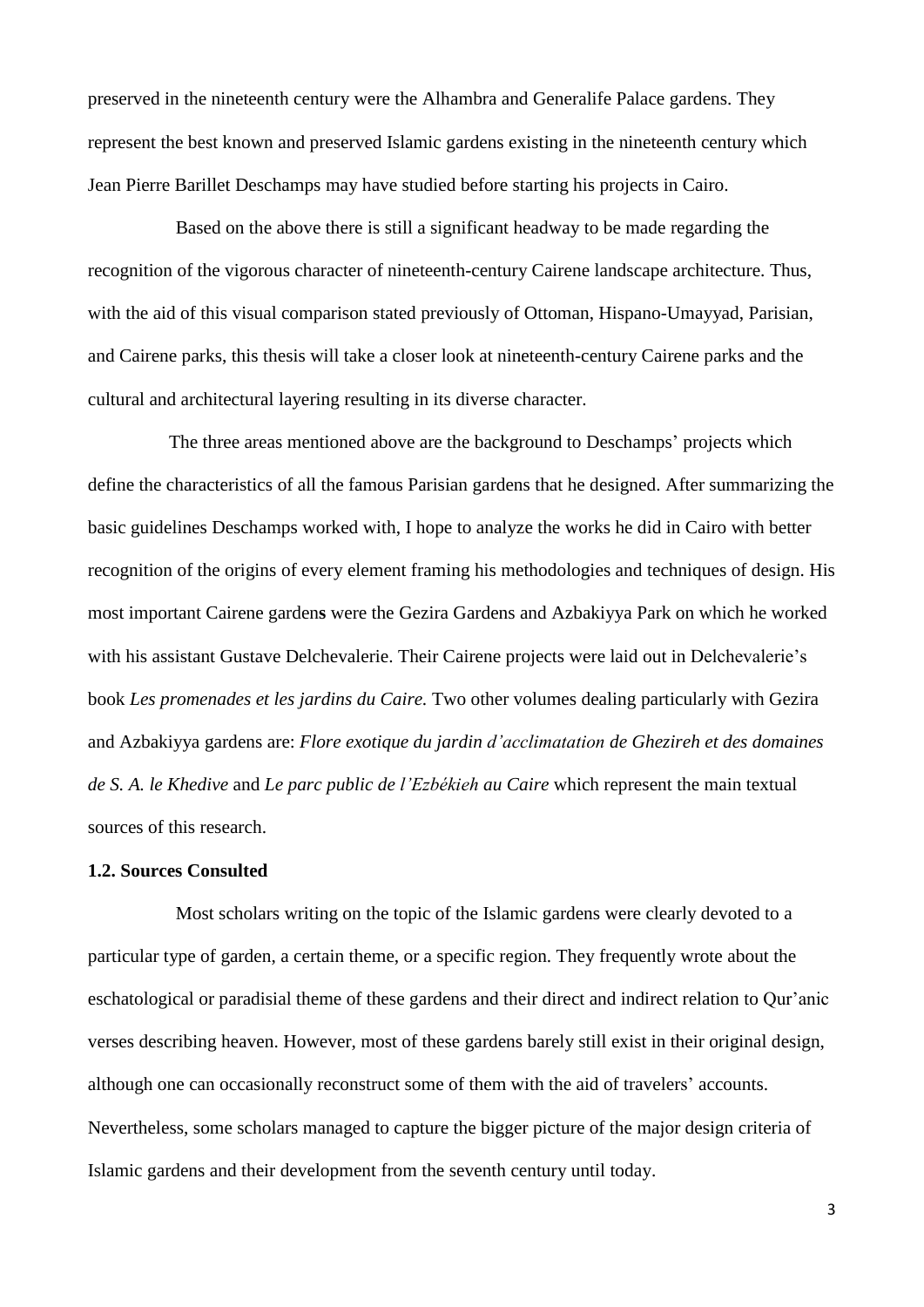Studying nineteenth-century Cairene gardens and landscape is considered a challenge, since much of the scholarly literature is on the social and building patronage of the Muhammad 'Ali dynasty and its horticultural activity, with relatively little analysis of specific gardens. Not only has the literature been slim on this area, but also most of the gardens have largely disappeared. The challenge lies in the relation of the general surveys of the topic and the period to the analysis of the gardens in terms of landscape design. I will divide the sources into five major groups discussing and relating their sources.

#### **1.2.1. Understanding the Consistency of Islamic Gardens (origins and borrowed traditions)**

The first group tends to clarify the general criteria of any Islamic garden in terms of form, function, aesthetics, and architectural elements. Islamic gardens were frequently discussed by a wide range of scholars throughout the twentieth and twenty-first centuries. Selected works were chosen to compile a list of the general criteria of Islamic gardens, among which is Prabhakar B. Bhagwat's article *Gardens of India: History, Research and Orientation* (1976). He discusses some of the famous Indian gardens before and after the foundation of the Mughal dynasty. He traces chronologically the development of architectural design elements in the Indian Islamic garden until the introduction of the new English style garden in the nineteenth century.

Johnathan M. Bloom and Sheila S. Blair's account of Islamic gardens in *The Grove Encyclopedia of Islamic Art and Architecture* (2009) sets the scene clearly for the general understanding of typologies within the development of Islamic gardens. The usage of architectural and landscape elements throughout each zone of the Muslim world is discussed separately in different entries giving more insightful if short accounts of these zones.

#### **1.2.2. Meaning and Symbolism in Islamic gardens**

The second group of literature complements the aims of the first one yet discusses the criteria of Islamic gardens simultaneously with their symbolic meaning and their relation to the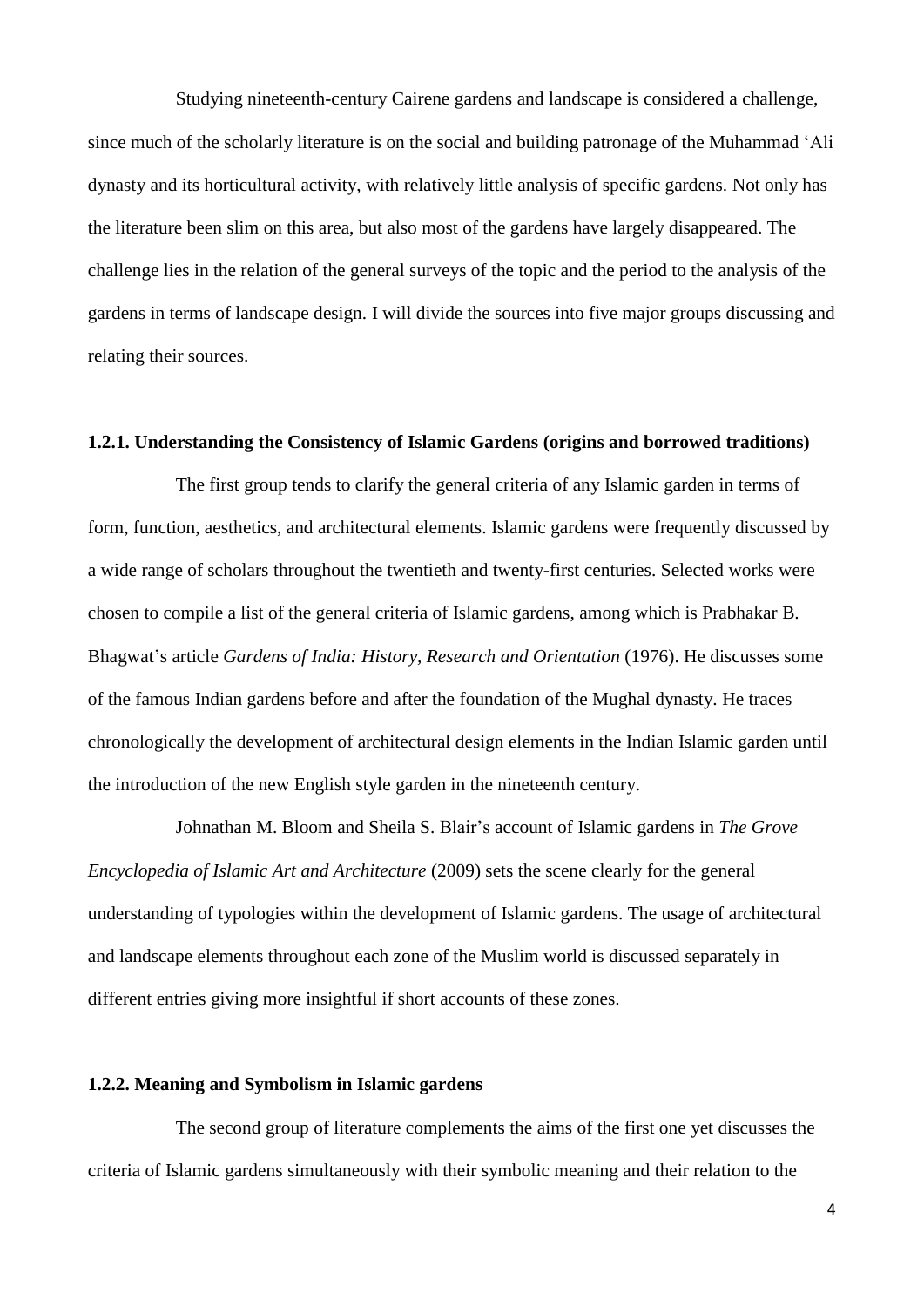eschatological theme frequently associated with Islamic gardens by a variety of scholars. Patrick Villiers-Stuart's "The Indian Paradise Garden" (1931) is one of the earliest twentieth-century accounts reflecting on symbolism in his short account of Indian Islamic gardens. Christopher Thacker's book *The History of Gardens* (1979) surveys the development of landscape building patronage across the world. His chapter "Persian and Islamic Gardens" focuses on the paradisial theme through the study of the Persian origins of symbolism in the garden and its relation to Ottoman and Moorish gardens.

Jonas Benzion Lehrman's *Earthly Paradise: Garden and Courtyard in Islam* (1980) examines the development of gardens chronologically as well as in terms of dynasties and geographic locations. This helps to set a general frame for understanding the Islamic garden in terms of spatial experience within an enclosure, an unusual approach. He reflects frequently on the paradisial theme and provides textual and material evidence to back up his arguments on the spatial experiences of Islamic gardens.

John Brookes' *Gardens of Paradise: The History and Design of Great Islamic Gardens* (1987) also mainly reflects on the paradisial theme. Emma Clark's *The Art of the Islamic Garden* (2004) provides a manual for the design of an Islamic garden in our modern world. She studies thoroughly some Qur'anic verses and their reflections on garden design and symbolism. Brookes classifies paradise gardens into two main types. The first is the centripetal, directing the contemplative gaze inwards, where a fountain or any other joyful feature was present in the center. These gardens were meant to be viewed closely while standing inside them, focusing the contemplative gaze on meticulous details. They were suitable for urban contexts as they had an intimate scale. The other type of paradise garden was the centrifugal, suiting more rural environments and palatial contexts, which frequently had a relatively large scale. These gardens had a central pavilion, encouraging a wider gaze into the vast landscape.

Both volumes (Brookes' and Clark's) detail the methodology of designing an Islamic garden starting with geometrical patterns and ending with the abundant use of water and kiosks of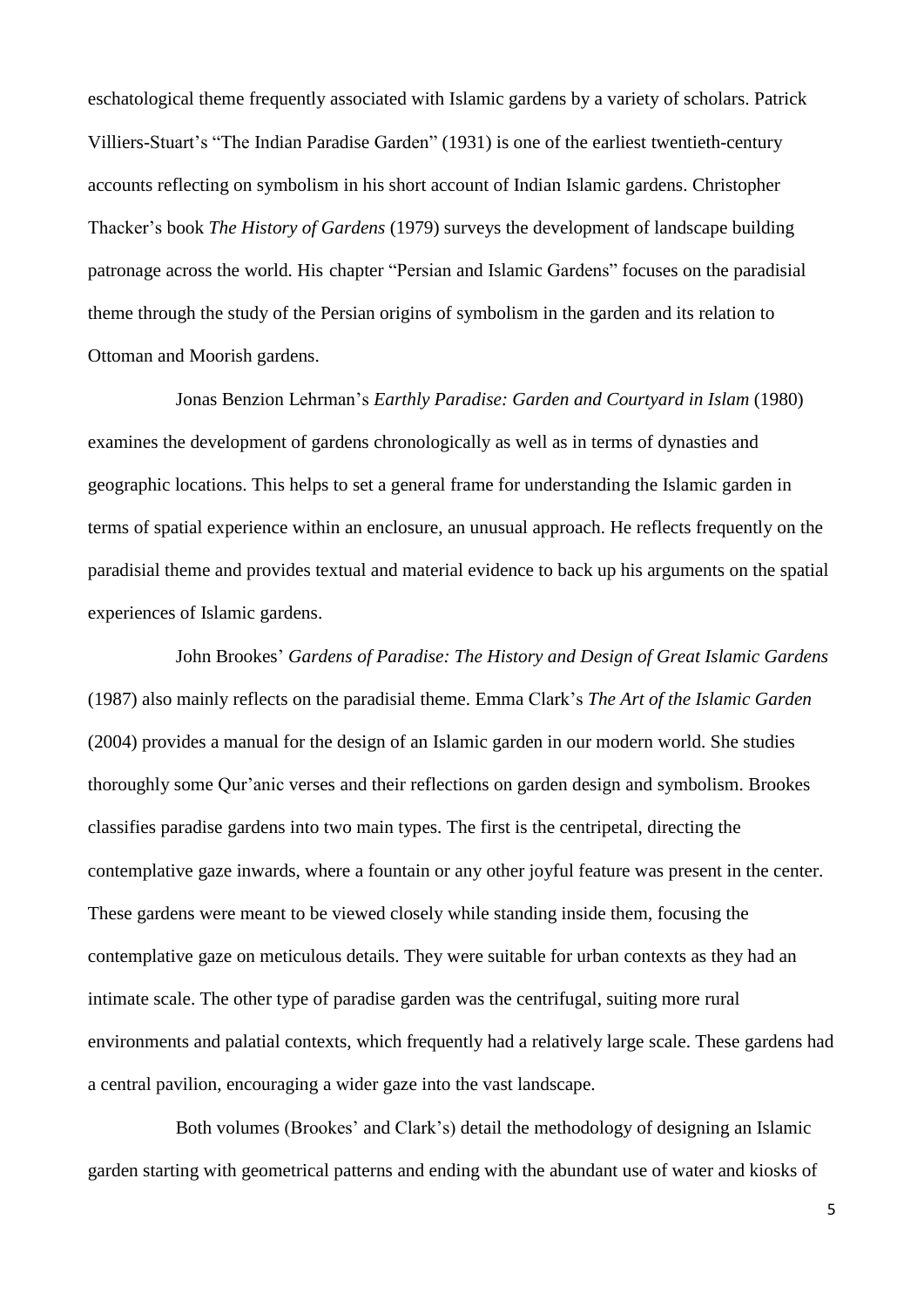Islamic palatial gardens. In between the previous two accounts lies Donald N. Wilber's book *Persian Gardens and Garden Pavilions* (1994). It focuses mainly on the paradisial theme and meaning in the Persian gardens, reflecting on the developments of gardens within Iran and Central Asia.

One of the most organized, concise but comprehensive studies is D. Fairchild Ruggles' *Islamic Gardens and Landscapes* (2011). She argues that Islamic gardens were not meant to be understood within the imaginative and symbolic frame of paradise garden only, but to be perceived within more elaborate environmental, social, economic and political frames. Her book shows how most Islamic gardens were designed and she greatly assists and directs the viewer's perception while experiencing these gardens. She noted the most significant gardens providing pictorial and visual aids complementing her textual sources. Her volume provides an account of the development of gardens in the Muslim world, reflecting thoroughly on their relation to each other.

# **1.2.3. Understanding the Contexts of the Gardens**

## **1.2.3.1. The General Islamic Context**

The third group is mainly concerned with understanding the social and environmental context of the gardens. This group has literature dealing with Cairo, Granada, Istanbul, and Paris, mainly dealing with the behavioral patterns of the under a certain dynasty. They are major sources for the comparison, analysis, and evaluation of the nineteenth century Cairene gardens.

The volume *Islam: Art and Architecture* (2004) edited by Markus Hattstein, Peter Delius, and Pierre Riches sets the context for the three phases of Islamic gardens discussed in this research (Cairo, Istanbul, Granada), providing a chapter for each phase, region, and dynasty. It analyses each dynasty in terms of history, architecture and decorative arts. In Egypt's case the book does not provide any garden studies. It sets the scene for the gardens of Nasrid Granada and Ottoman Istanbul with a chapter on the history, decorative arts, and architecture of each phase of the two.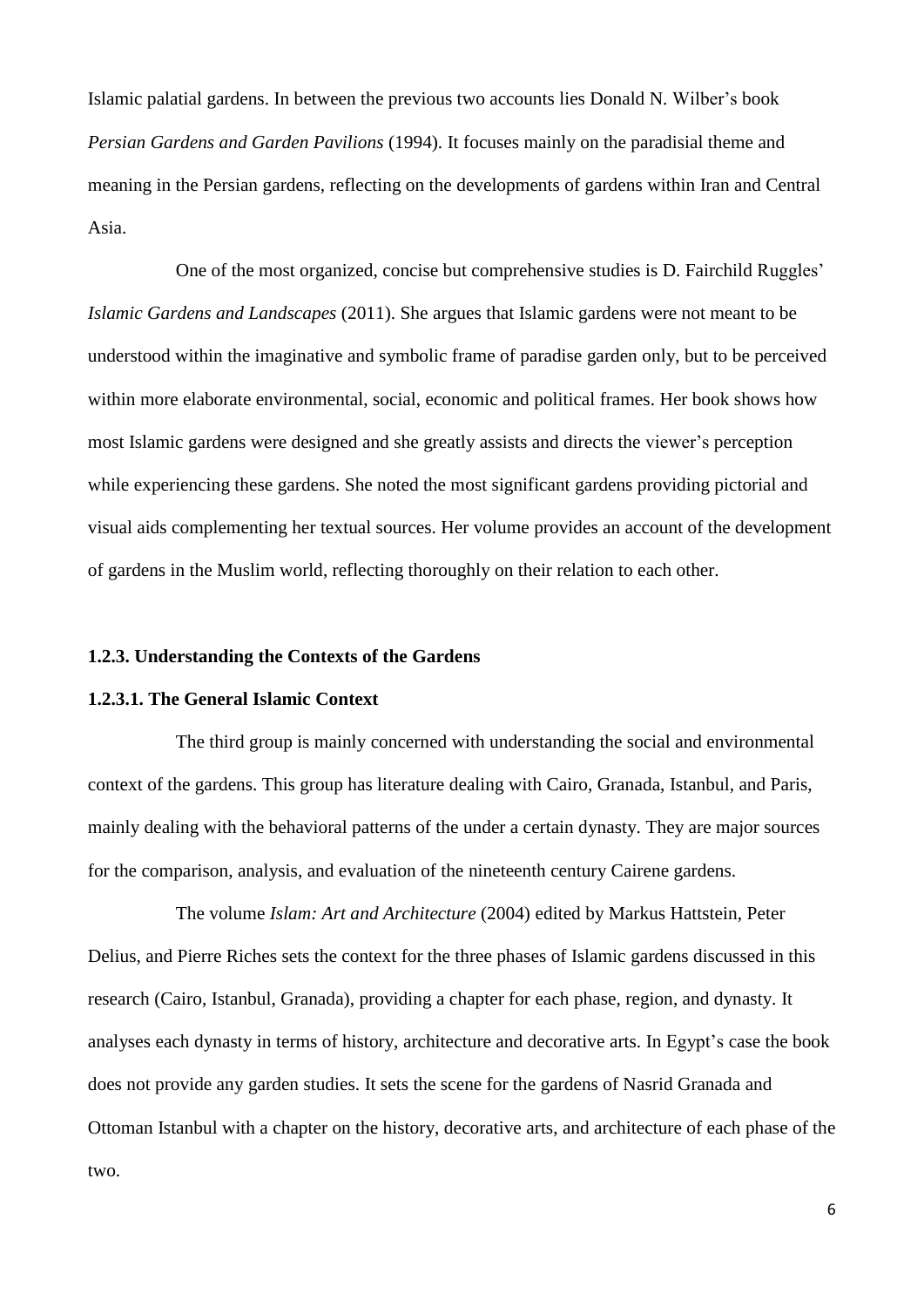#### **1.2.3.2. The Cairene Context**

Nezzar Elsayyad in his book *Cairo: Histories of a City* (2011) sums up the social, political and architectural contexts, pulling together the various perspectives about the city's structures through travelers' accounts varying from Ibn Battuta in the thirteenth century to eighteenth**-** and nineteenth-century European travelers. His account shows that social and political events often determined the urban forms**.** He closely ties political movements to the development of Cairo from Ancient Egypt to the present. He dedicated a chapter to Khedive Isma'il's patronage, reflecting superficially on the Gezira Palace and frequently on Azbakiyya Garden. Other scholars tackled Ottoman rule in Egypt from the sixteenth to the late eighteenth century. Michael Winter's *Egyptian Society Under Ottoman Rule, 1517-1798* (1992) discusses the period characterized by ethnic and political clashes since the fall of Mamluk rule in 1517 until the advent of the French Expedition in 1798. The approach is mainly social and also includes accounts of world travelers highlighting pre-modern Egyptian and Cairene society.

Much has been written in the context of eighteenth and nineteenth-century Cairo and Egypt in general. The *Description de l'Egypte* (1809) is the most significant documentation of nineteenth-century Cairo. It provides a contemporary account of art and architecture with plates, maps, scholarly essays, and a detailed index, reflecting on the daily life of the Egyptians. This publication is used repeatedly in this research specifically for its maps and plates. The commentary on the book by Angele Kopoïan-Kouymjian and Dickran Kouymjian named *The Splendor of Egypt: A Commentary on Napoléon Bonaparte's Expedition (1798-1801) and the "Description de l'Egypte"* (1975) analyzed the texts, plates and maps within their context.

Muhammad 'Ali's rule of Egypt has a wide range of studies as well. His modernizing process and special interest in education, architectural and urban development were highlighted in many scholarly works. Afaf Lutfi Sayyid-Marsot's *Egypt in the Reign of Muhammad Ali* (1984) discusses the change Egypt witnessed during its transformation into a nation, reflecting on the army,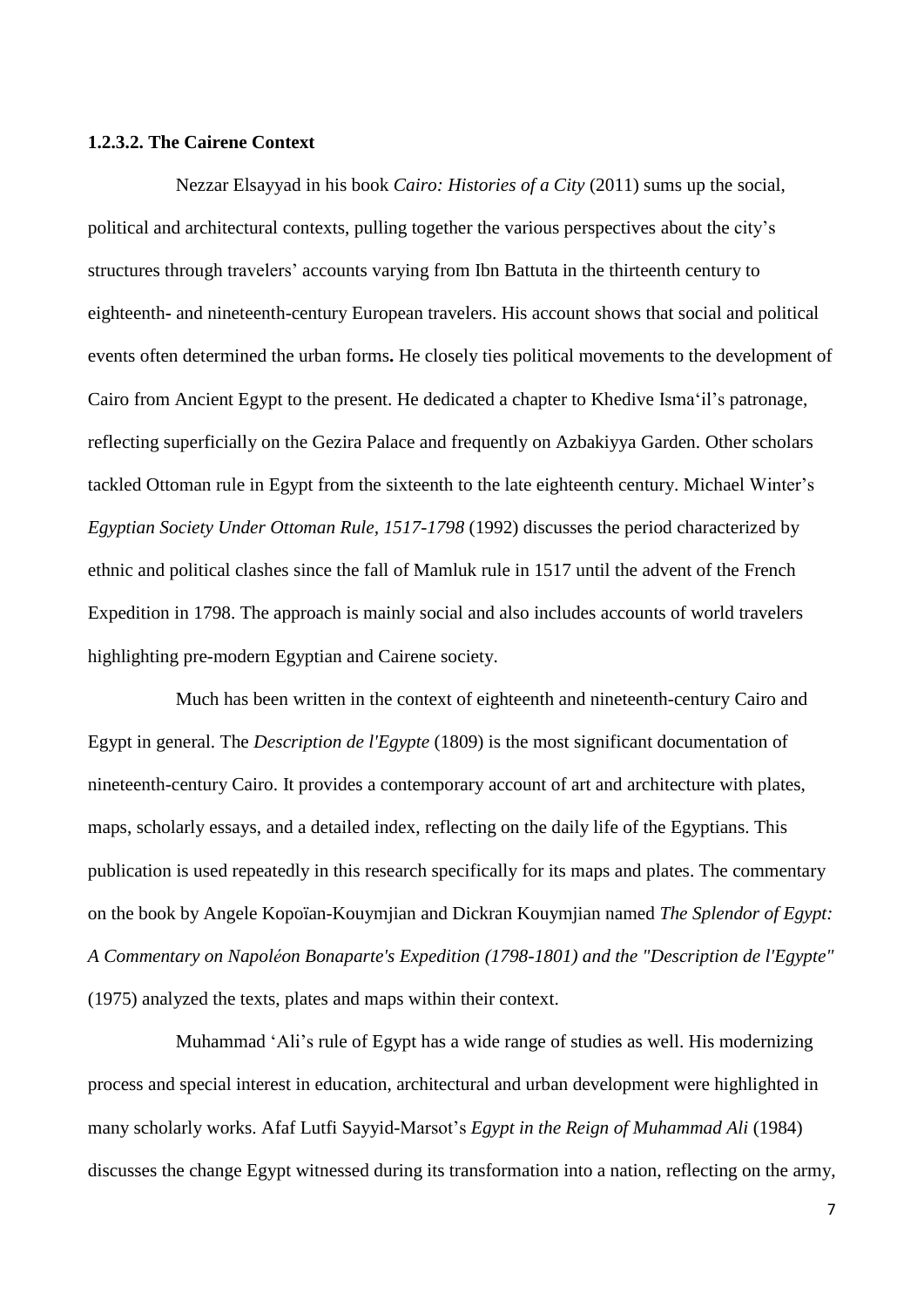education, land ownership laws, relation to Ottoman authority and the reflection of all these aspects to urban and architectural patronage. She highlights Muhammad 'Ali's contribution to the development of Azbakiyya garden as well as his interest in the horticultural activity showing how agricultural development was part of his program to develop the economic system. A more recent and precise study of Muhammad 'Ali's ruling in Egypt is Khaled Fahmy's *Mehmed Ali: From Ottoman Governor to Ruler of Egypt* (2009). It provides a further developed study of Muhammad 'Ali's ruling system in Egypt, however; it reflects more on his life before becoming a ruler and his relation to the Ottoman Porte. The architectural patronage is well tackled relative to Marsot's account.

The topic of domestic architecture in Cairo and urban compact gardens has been rarely studied**.** Jacques Revault and Bernard Maury's *Palais et maisons du Caire du XIVe au XVIIIe siècle* (1975) studies the development of domestic architecture and its gardens. It usefully highlights the pre-khedival building style and traditions common in Cairo and contributes to the understanding of why these traditions were abandoned and replaced by the modern European styles and traditions in the nineteenth century. Nihal Tamraz's *Nineteenth Century Cairene Houses and Palaces* (1998) highlights the introduction of new European neo-classical styles of architecture and the means and reasons of their propagation by Muhammad 'Ali's dynasty. She analyzes these factors through a case study of the palace of 'Abbas Ḥilmi I, developing the understanding of how Europeanimported artists and architects employed their techniques and new styles in Cairo. Then she reflects on the propagation of these new styles through a detailed study of the development of new neighborhood of 'Abbasiyya. Shirley Johnston and Sunbul Sharif's *Egyptian Palaces and Villas: Pashas, Khedives, and Kings* (2006) deals directly with the palaces and villas built in the Khedival period and reflects on the collections within these palaces. The Gezira palace is analyzed thoroughly, however, there is no real criticism of the styles or traditions of its design. Heba Farouk Ahmed's thesis *Pre-Colonial Modernity: The State and the Making of Nineteenth-Century Cairo's Urban Form* (2001) focused on the introduction of a new infrastructure and the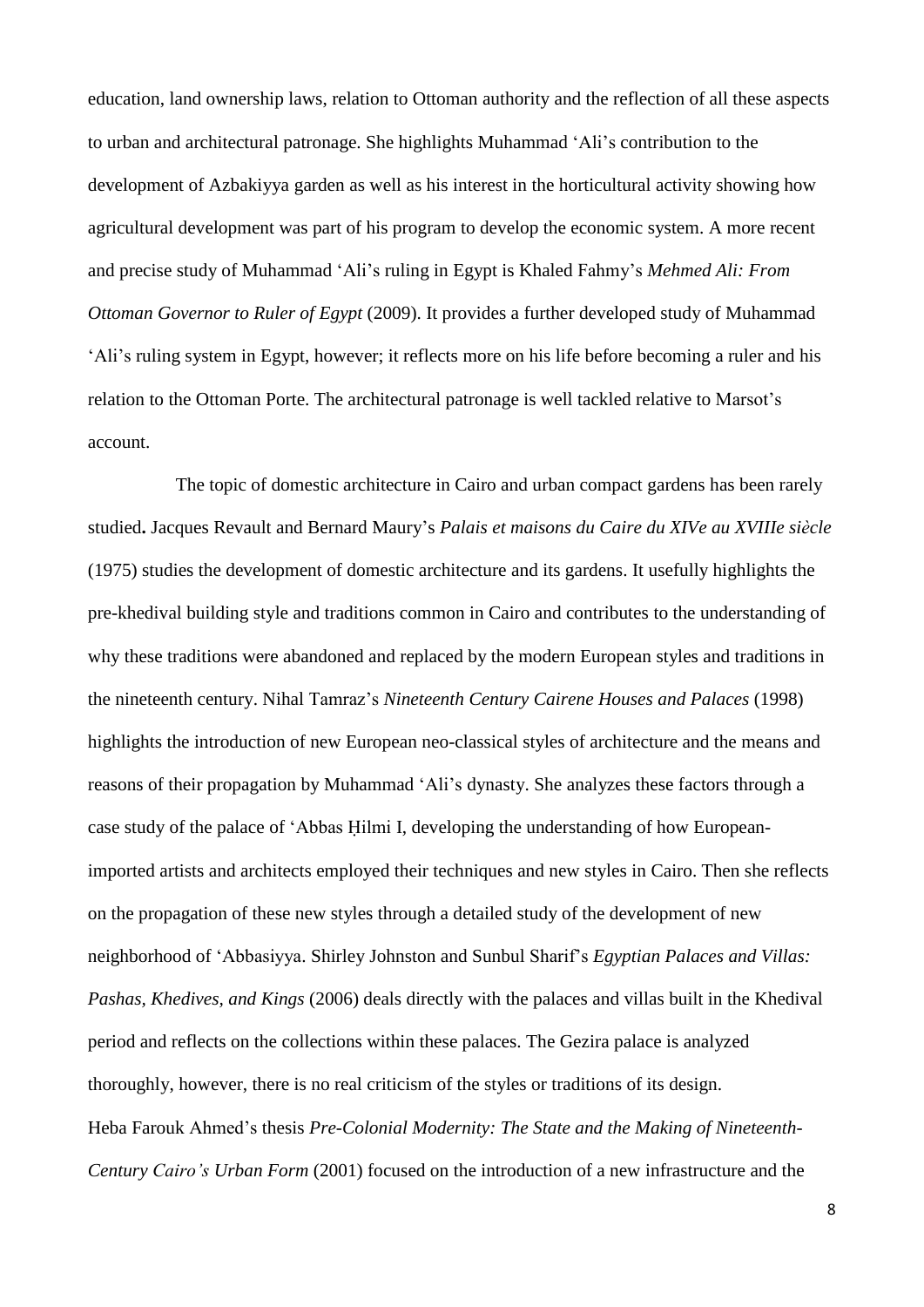interventions made to uplift the city's performance. She discussed the development chronologically focusing mainly on Khedive Isma'il's patronage, and his attempts to turn Cairo into a European city. She shows how neo-classical Islamic architecture became more widespread in the Cairene community in the second half of the nineteenth century. She agreed with Mohammad Al-Asad's article "The Re-invention of Tradition: Neo-Islamic Architecture in Cairo" (1993) in drawing attention to the revival of traditional architectural and design elements in nineteenth-century buildings. Robert Ilbert and Mercedes Volait's "Neo-Arabic Renaissance in Egypt 1870-1930" (1984) analyzed the similarities between the earlier traditional architecture and the more modern style in the Gezira palace and its gardens.

Numerous surveys have been made of the social, economic, and political contexts and their relation to architectural patronage in Cairo in the second half of the nineteenth century. Most accounts related the nineteenth-century building patronage of Khedive Isma'il to French origins. Trevor Mostyn's *Egypt's Belle Epoque: Cairo and the Age of the Hedonists* (2006) studies the social and economic contexts of Cairene architecture and frequently reflects on Khedive Isma'il's fascination with French and European development and Princess Eugenie. However, despite his superficial study of architecture, he dedicated a chapter to the Gezira Palace providing textual sources and another chapter listing rather than criticizing the hotels of nineteenth-century Cairo. The same approach was taken by Cynthia Myntti in her book *Paris Along the Nile: Architecture in Cairo from the Belle Epoque* also focusing on Isma'il's French-mania. She documents two hundred nineteenth-century buildings and reflects mainly on their deterioration and neglect.

# **1.2.3.3. The Istanbul Context**

Nineteenth-century Istanbul was much different from Cairo, it being the imperial capital. Westernization in eighteenth and nineteenth-century Istanbul was evident in both public and private architecture, changing the face of the city. However, the most complex imperial structure of Istanbul was the Topkapi Palace that remained intact after the abolition of Ottoman rule. Gülru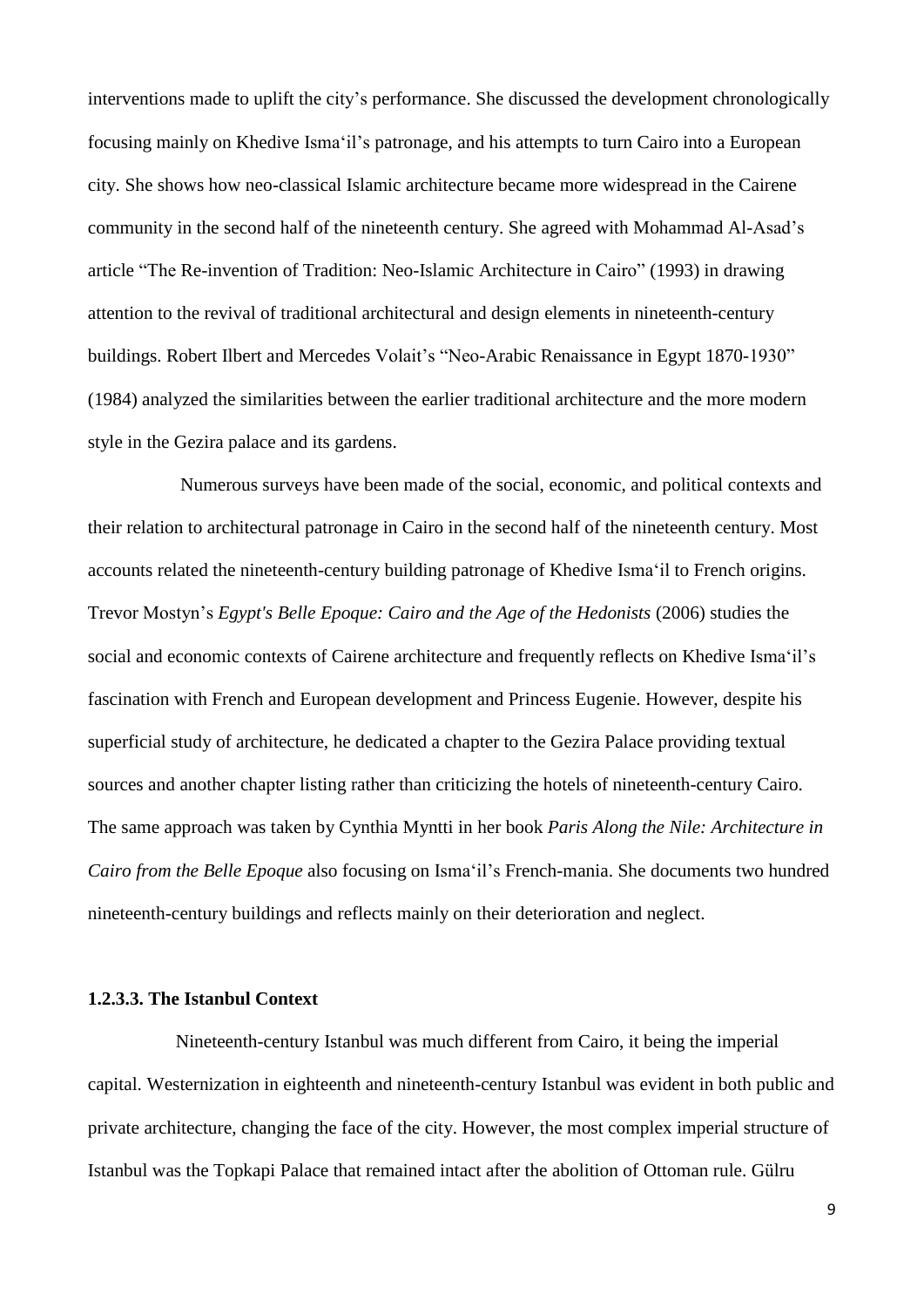Necipoğlu's *Architecture, Ceremonial, and Power: The Topkapi Palace in the Fifteenth and Sixteenth Centuries* (1991) unfolds the history of the palace gradually. Although the palace suffered earthquakes and fires, it is still relatively intact. She tackles its surprisingly non-monumental character. She summarizes travelers' accounts, letters sent and received by visitors and inhabitants of the palace, a daunting task regarding the amount of written literature and their different languages. She integrated a vast range of sources, dedicating a chapter to the walls and the outer court, two chapters to the second court and five to the third court including the gardens. An equally important chapter is dedicated to the kiosks overlooking the Bosporus. Her central thesis is that the palace was conceived of as an architectural and ceremonial expression of the imperial image of the Ottoman ruler and thus the dynasty. Wanda Reif's "The Magnificence of the Topkapi Palace" (2000) reviews the social and historical development of the Topkapi Palace from the fifteenth century to the end of the Ottoman rule.

*House of the Sultan: Topkapi Palace Imperial Harem* (2012) examines the relation of the *ḥarem* to other sections of the palace including the gardens, complementing Necipoğlu's study. Yasin Çağatay Seçkin's article "Gardens of the Nineteenth-Century Imperial Palaces in Istanbul" (2003) is useful for understanding the context of garden patronage at the time. He included in his study three palaces of nineteenth-century Istanbul and evaluates their Western influences. He sees the Dolmabahçe Palace (1839) as a turning point as it showed royal interest in Western gardens and architecture. He reflects briefly on the five gardens included in the palace. He views the gardens of the Beylerbeyi Palace (1826-1832) as French and Italian incorporating Baroque style. He compares the Yildiz Palace (1877) with its smaller pavilions to the Topkapi palace. Shirine Hamadeh's "Ottoman Expressions of Early Modernity and the Inevitable Question of Westernization" (2004) relates to Seçkin's account on a broader theme. She argues that the generalizations made about the Westernization process in Istanbul should be revisited. She reflects nineteenth century approaches to reviving traditional architecture including that of Egypt.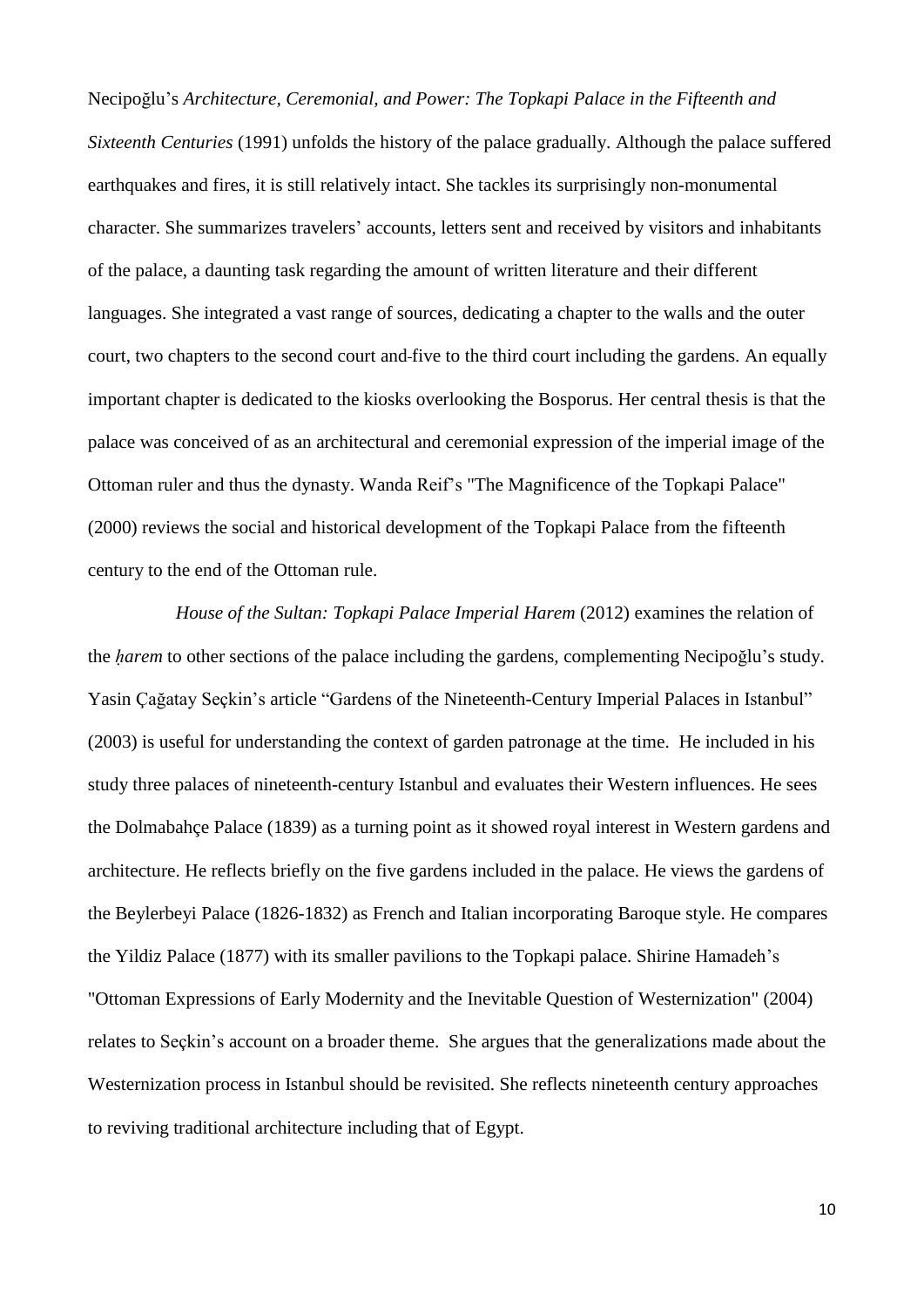## **1.2.3.4. The Muslim Spain Context**

On the topic of the gardens of Spain, the literature is vast. D. Fairchild Ruggles' many publications are the most comprehensive concerning Islamic gardens in general, and in particular about the Alhambra. Earlier Western literature on the Alhambra and its gardens perceived them in an exotic and paradisial way. Thus, studies of gardens predating the Alhambra and relating them to the context of both the Muslim and non-Muslim worlds were necessary. Ruggles' "The Mirador in the Abbasid and Hispano-Umayyad Garden Typology" (1990) compares the mirador with Abbasid developments in Samarra. The context of ninth-century Islamic gardens constitutes a background necessary for judging later Islamic garden developments. She gives a broader view of Madinat al-Zahra in her article "Historiography and Rediscovery of Madinat al-Zahra" (1991) as an example of gardens predating the Alhambra and relates it to the Alhambra and later developments.

Jerrilynn Dodds' *Al-Andalus: The Art of Islamic Spain* (1992) is a general source examining the intimate link between North Africa and Spain, the influences of Muslim Spanish architecture on the Islamic world in terms of ceramics, textiles, the arts of the book, and also the gardens of the Alhambra. Ruggles gives much information about the connection between the seat of Muslim Spanish rulers and other centers of power in North Africa. M. S. Lundstrom's "Experiencing the Alhambra: An Illusive Site of Oriental Otherness" (2012) reflects on the perception of the Muslim Spanish world by Western communities. It compares accounts of one French and one Finnish traveler of the nineteenth century. The article argues that the Alhambra was perceived as a distant dreamland, representing imaginative romanticism in the eyes of the Western world which led to its study by the Western scholars as an exotic heavenly-arranged garden.

The amount of literature dedicated to the Alhambra and Generalife gardens and palatial complexes in particular is vast. The general context of the gardens has been discussed by several accounts such as Margret E. Lee's *The History of Alhambra to 1915* (1935) on the development of the palatial complex and its significance within the Western world during the early twentieth century. Several accounts followed Lee's approach describing the palatial complex's development,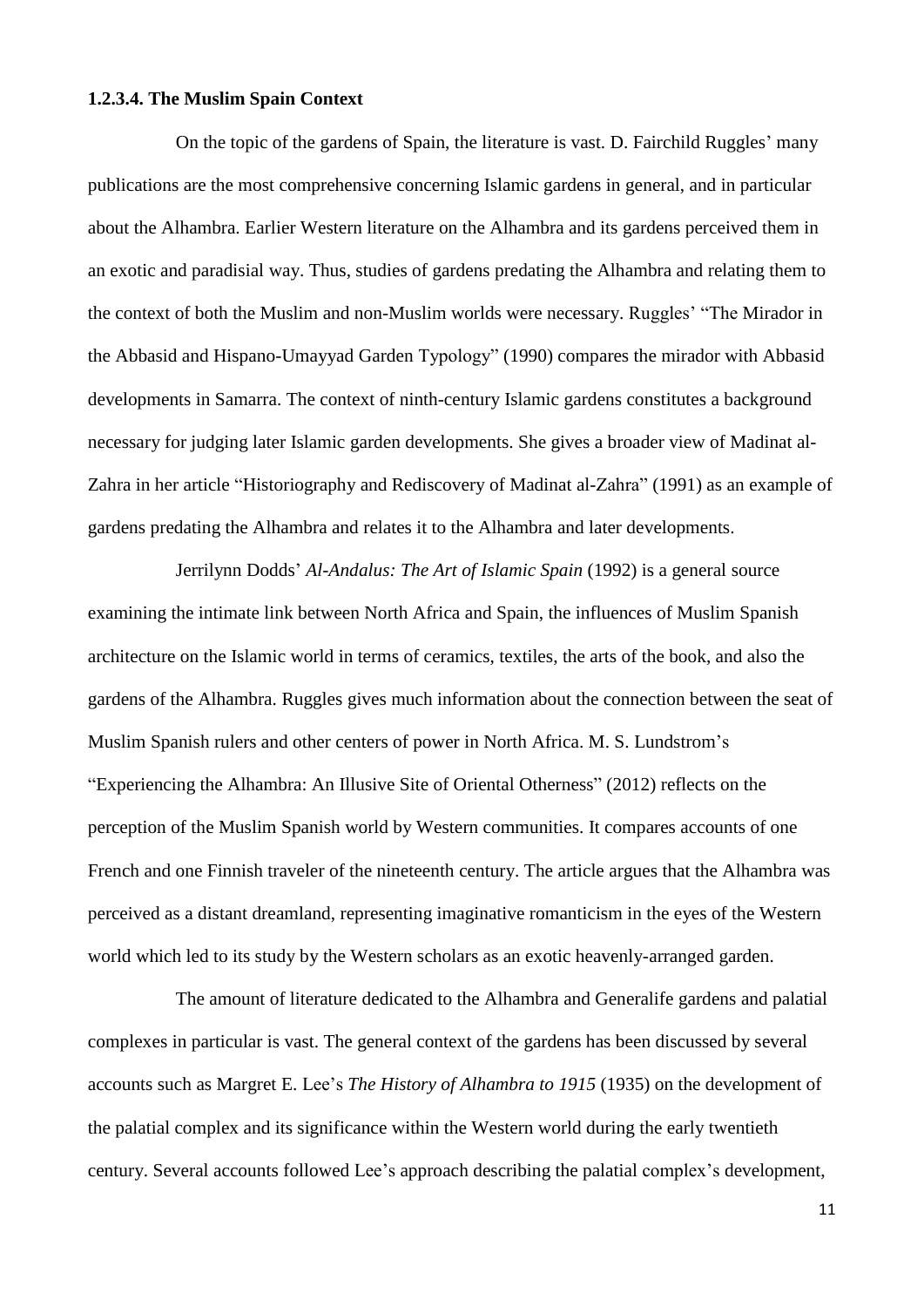restorations, conservation, slowly unraveling its secrets and long-lost glory. Robert Irwin's *The Alhambra* (2004) traces the influence of the Alhambra on art, architecture, and literature on Spain and the rest of the world, especially on architecture in modern Arab countries including Egypt.

Much scholarly literature centralized around re-evaluating and re-examining the Alhambra within its historical, political and religious contexts. John H. Isaac's thesis *Cultural Landscape Reconstruction: The Alcazaba of Alhambra in Granada, Spain* (1997) clearly follows this approach. He rejects the simple and traditional method of analysis based on the description. He argues that all Islamic forms are interpretations of past experiences. He uses experiential and bibliographic research to study meaning in the Alhambra's urban and architectural forms, for its users and compares them frequently to those of Moorish architecture in North Africa. April L. Najjaj's thesis *The Alhambra in Comparative Perspective: Towards a Definition of Palace-Cities* (2005) thoroughly studies the two palatial cities of Alhambra and Madinat al-Zahra and compares them extensively with the Umayyad Khirbat al-Mafjar and the Palace of the Popes in Avignon (14th century), reflecting on the similarities between the four. She deduces the influence of the Hispano-Umayyad palaces on the Western world. She argues that exchanges were made between the cities that lead to exchanges of architectural traditions too.

Other textual sources revisited earlier scholarly accounts and compared them with the current and most recent accounts. C. A. Hrvol Flores' *Owen Jones: Design, Ornament, Architecture, and Theory in an Age in Transition* (2006) thoroughly assesses Owen Jones' works in the fields of art, architecture and theory, especially the work done by him on the Alhambra. She revisits his works on the Gezira palace as well comparing it sporadically with his works on the Alhambra, arguing that the Alhambra was his main inspiration for it. Andrea M. Johnson's thesis *Incongruous Conceptions: Owen Jones's Plans, Elevations, Sections and Details of Alhambra and British Views of Spain* (2016) revisits Owen Jones' interpretations of the Alhambra, arguing that it was not based on analysis of the actual palaces at the time, but was a recreation of the palatial complex based on Jones' British orientalist views. He reviews the palatial complex in terms of the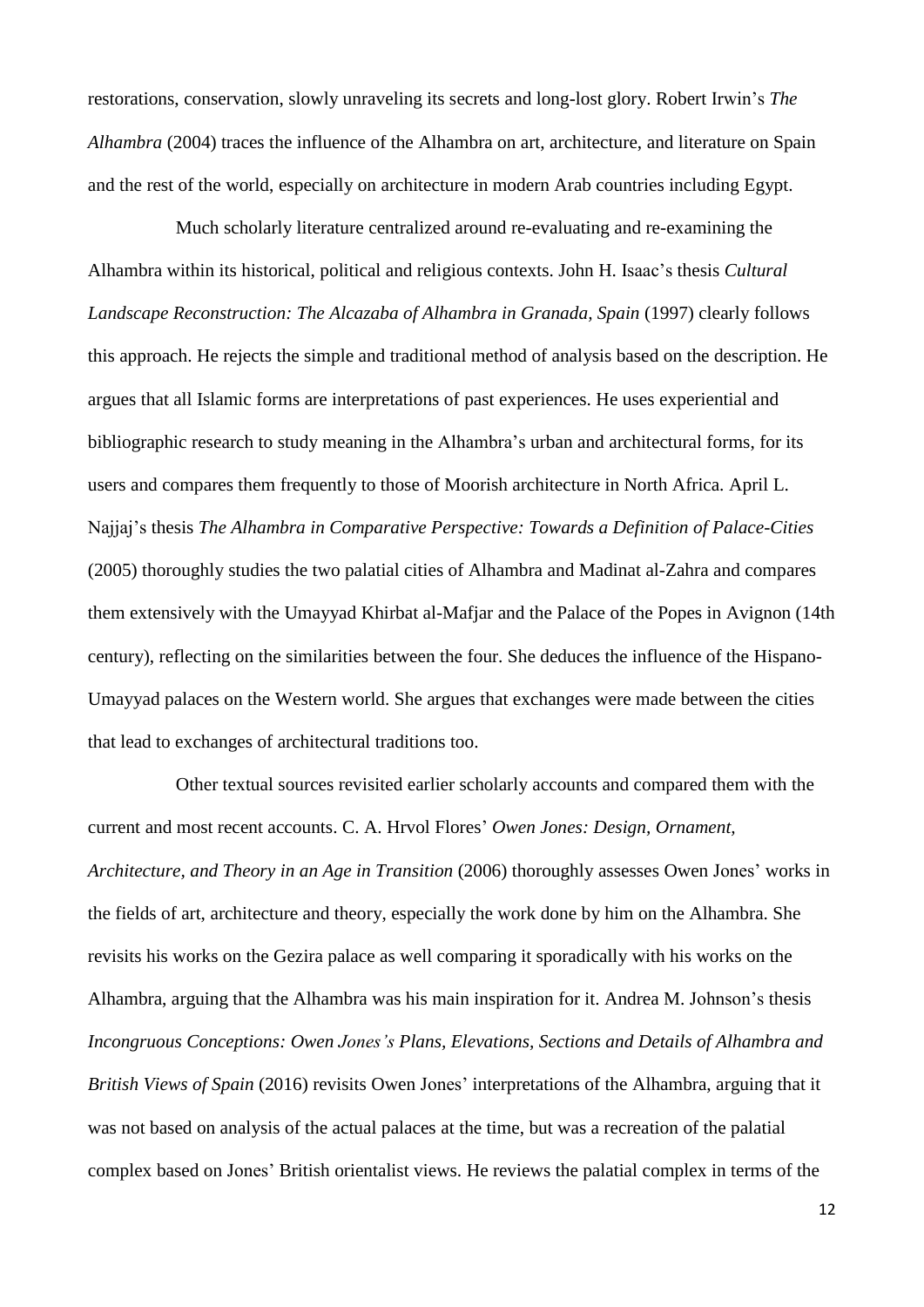forced British conceptions which were: "Spain's status as both the Islamic and Catholic other" and "its frequent interpretations through both romantic and reform-oriented lenses".<sup>1</sup>

Some scholarly accounts focused particularly on a single space or palace reflecting on the meanings and symbolism within either the religious or political contexts. Mansoor Ming Chor Ma's thesis *In Search of the Lost Garden Atmosphere within the Court of the Lions: A Landscape Architectural Perspective* (2007) reconstructs through graphical technologies the Court of the Lions in the Alhambra based on travelers' accounts from the fifteenth to the nineteenth. Another account focusing on travelers' reports and constructing spaces based on it is Hernández-Bermejo et al.'s article "The Huertas of the Generalife in the Alhambra, an Approach to the Evolution of this Landscape Based on Travelers' Accounts" (2013) which studies closely the Generalife palace and reconstructs it. Luis José García-Pulido's "The Last and Most Developed Nasrid Palace in the Alhambra: The Alijares and its Country Estate (Fourteenth Century)" (2017) is the most recent study discussing a fourteenth century palace of the Alhambra in a detailed manner, it also reflects on further developments associated with the palace until the twenty-first century.

All the previous textual accounts contributed to the understanding, evaluation, and reevaluation of the Alhambra and Granada's Islamic landscape in general. However, the most comprehensive account is D. Fairchild Ruggles' *Gardens, Landscapes, and Vision in the Palaces of Islamic Spain* (2006) which sums up and refutes most of the previously published accounts. She challenges the common belief that Islamic gardens of Spain were meant to be enclosed gardens recalling paradise imaginative imagery and starts to present these gardens within social and economic contextual studies. She argues that the Nasrid rulers and builders infused their gardens with both political and religious meanings in parallel with their continuation of the forms of palace and garden architecture. She argues that these palaces represented both paradise and paradise lost for the Nasrid rulers.

**.** 

<sup>1</sup> Johnson, *Incongruous*, 5.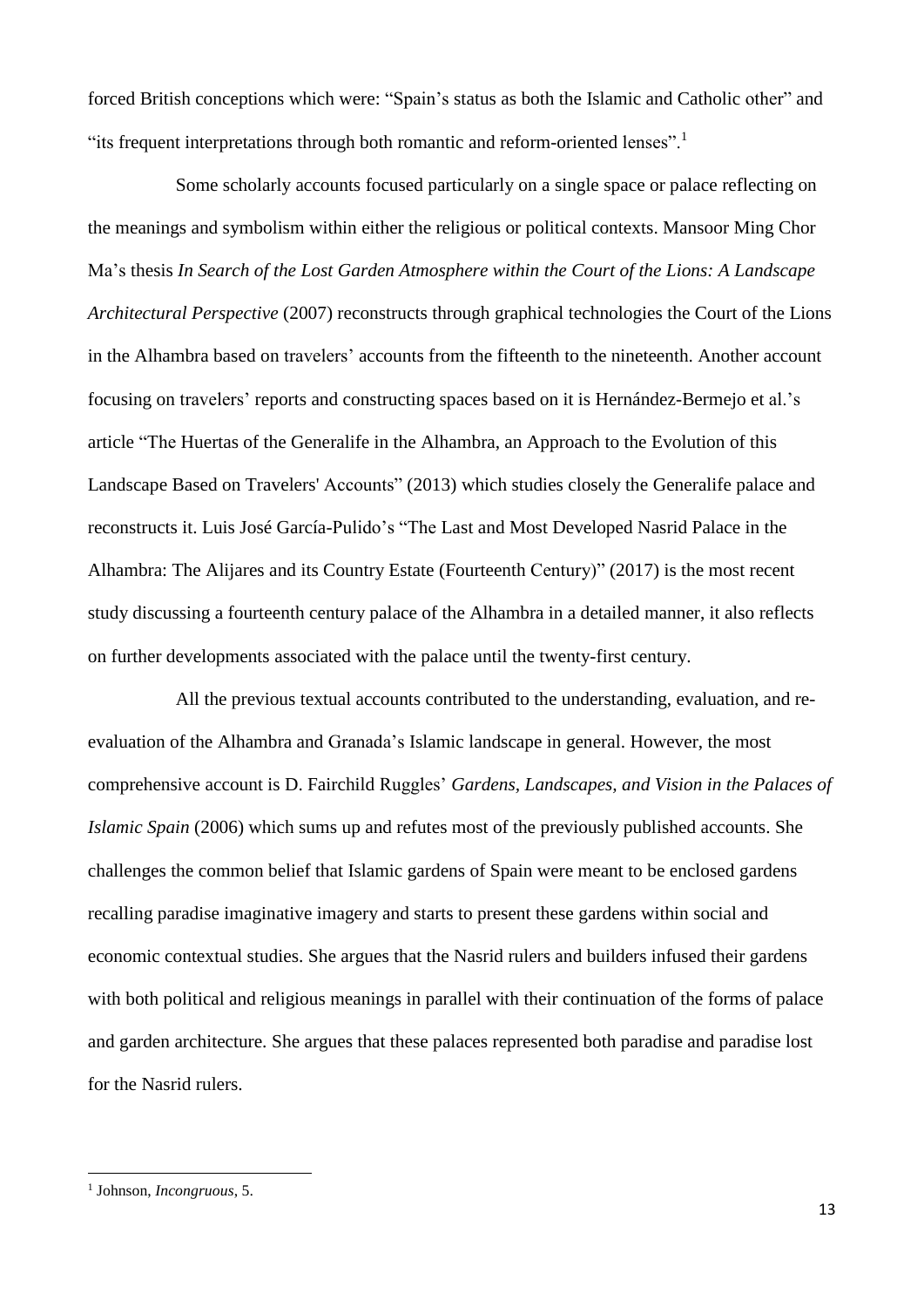## **1.2.3.5. The Parisian Context**

Textual sources on the French nineteenth-century garden developments are not the core of this study, however, the subject is important for comparative analysis. Luiza Limido's *L'Arts des jardins sous le second empire* (2002) examines works executed by Jean-Pierre Barillet-Deschamps (1824-1873), the first Chief Gardener of the Promenades and Plantations Department of the City of Paris, and the developer of the landscaping of the capital at the time of its transformation by Haussmann. She studies the transformations of the Bois de Boulogne and Vincennes, Parc Monceau, and Buttes-Chaumont, where Haussmann inaugurated a new type of garden, characterized by the undulating forms of paths and lawns, and the richness of the vegetation. She argues that Parisian gardens reflected society's desires, principles, and values**,** revealing at the same time its weaknesses and contradictions. This new garden type was welcomed in the many towns abroad including Geneva, Milan, Turin, Vienna, and Cairo. However, she failed to examine the influences of traditional gardens predating the French imported typologies within these societies.

These gardens are also thoroughly examined in Gideon Fink Shapiro's thesis *The Promenades of Paris. Alphand and the Urbanization of Garden Art, 1852-1871* (2015). He shows how the basics of French picturesque garden design were established by Adolphe Alphand and Jean Pierre Barillet Deschamps in nineteenth-century Paris and how far the application of these new garden principles was accepted and welcomed in French society.

# **1.2.4. Evaluating the Gardens within their Social, Behavioral, Economic, Morphological and Geographic Contexts**

# **1.2.4.1. Nineteenth-Century Cairene Gardens**

Nineteenth-century Cairene gardens are considered a challenge in terms of literature, documentation, and preservation. Most of the gardens do not exist today in their original forms, the most comprehensive and inclusive source being Gustave Delchevalerie's *Les Promenades et les jardins du Caire, avec un catalogue général détaillé des plantes, arbres, et arbustes utiles et*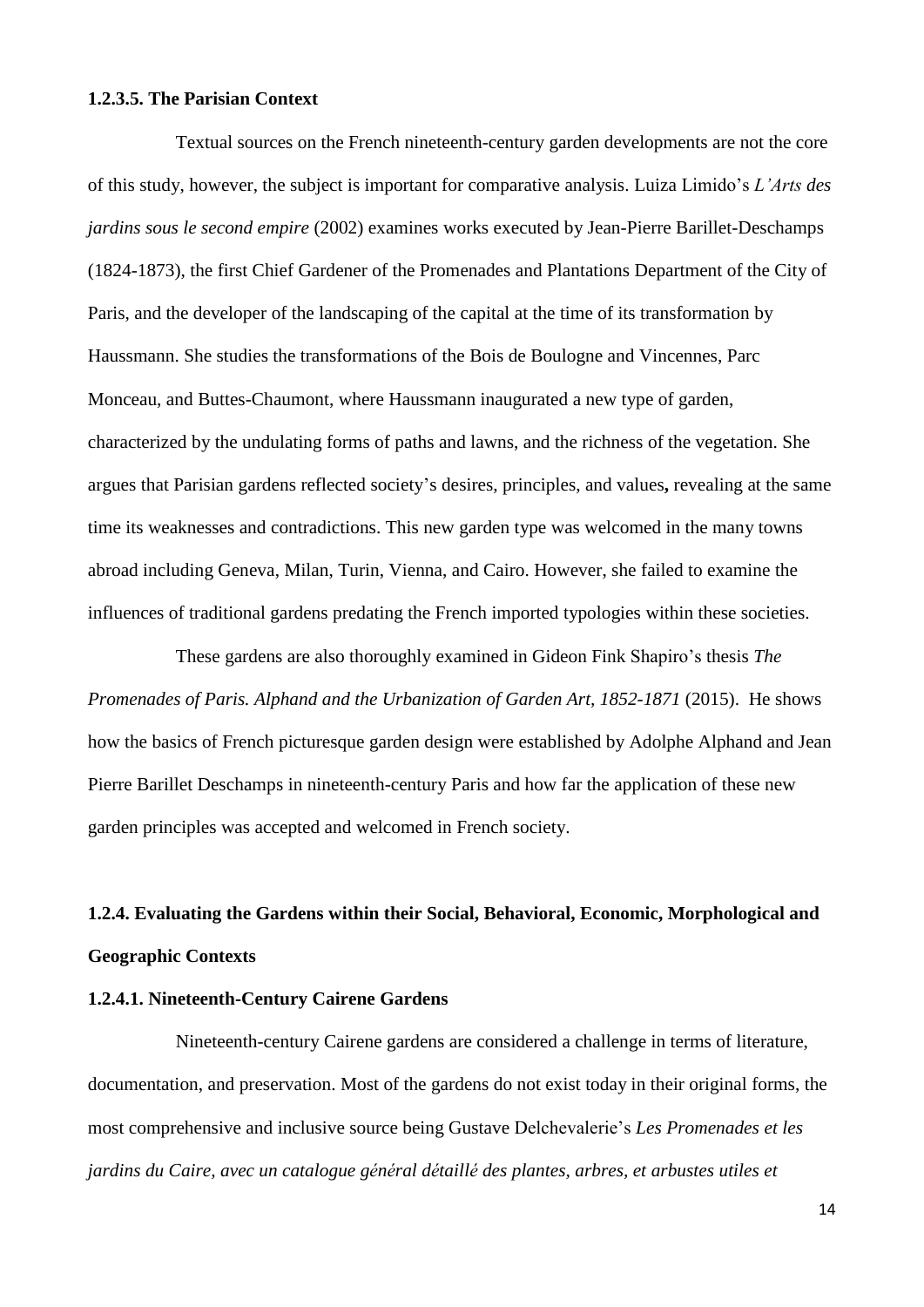*d'ornement* (1899). It documents and highlights Delchevalerie's work with Deschamps in Egypt listing three projects done by them and developments they added to existing gardens. The book provides plans and maps with detailed descriptions of the existing and added landscape elements and has much information on the plants imported and then cultivated in Egypt. The book is the most detailed primary source associated with the topic of this research, tackling every detail of the Gezira Palace especially. The Azbakiyya garden can be studied through Doris Behrens-Abouseif's *Azbakiyya and its Environs from Azbak to Isma`il, 1476-1879* (1985) which documented it from the fifteenth to the nineteenth century. She used *waqfiyya* documents to reconstruct the palace of Azbak from the fourteenth century and other palaces as well, recreating the long-lost garden. She highlights the changes made by Bonaparte and his officials to the area followed by its appropriation by the Muhammad 'Ali's dynasty. The book provides the background and analysis necessary for the Azbakiyya garden analysis in this research.

Behrens-Abouseif revisited the topic in 1992 in "Gardens in Islamic Egypt," tracing the gardens of Cairo from the Fatimid period to the end of the nineteenth century. She reflected on the character and spatial experience of Egyptian Islamic gardens highlighting their different character to the Islamic gardens of India and Spain. Alix Wilkinson's articles "Gardens in Cairo Designed by Jean Pierre Barillet Deschamps" (2010) and "James Trail and William McCulloch: Two Nineteenth-Century Horticultural Society Gardeners in Egypt" (2011) focus on nineteenth-century gardens built under the patronage of Khedive Isma'il and Muhammad 'Ali. The first studies the two palaces of Gezira and Giza and the development of their gardens by Delchevalerie and Deschamps. She includes the descriptive account of Delchevalerie to provide an understanding of the gardens' consistency and reflects on the European influence present in the palace. However, she ignores earlier studies concerning the neo-classical style of the palace and some of the garden features. Her second article tackles some gardens predating Khedive Isma'il's patronage.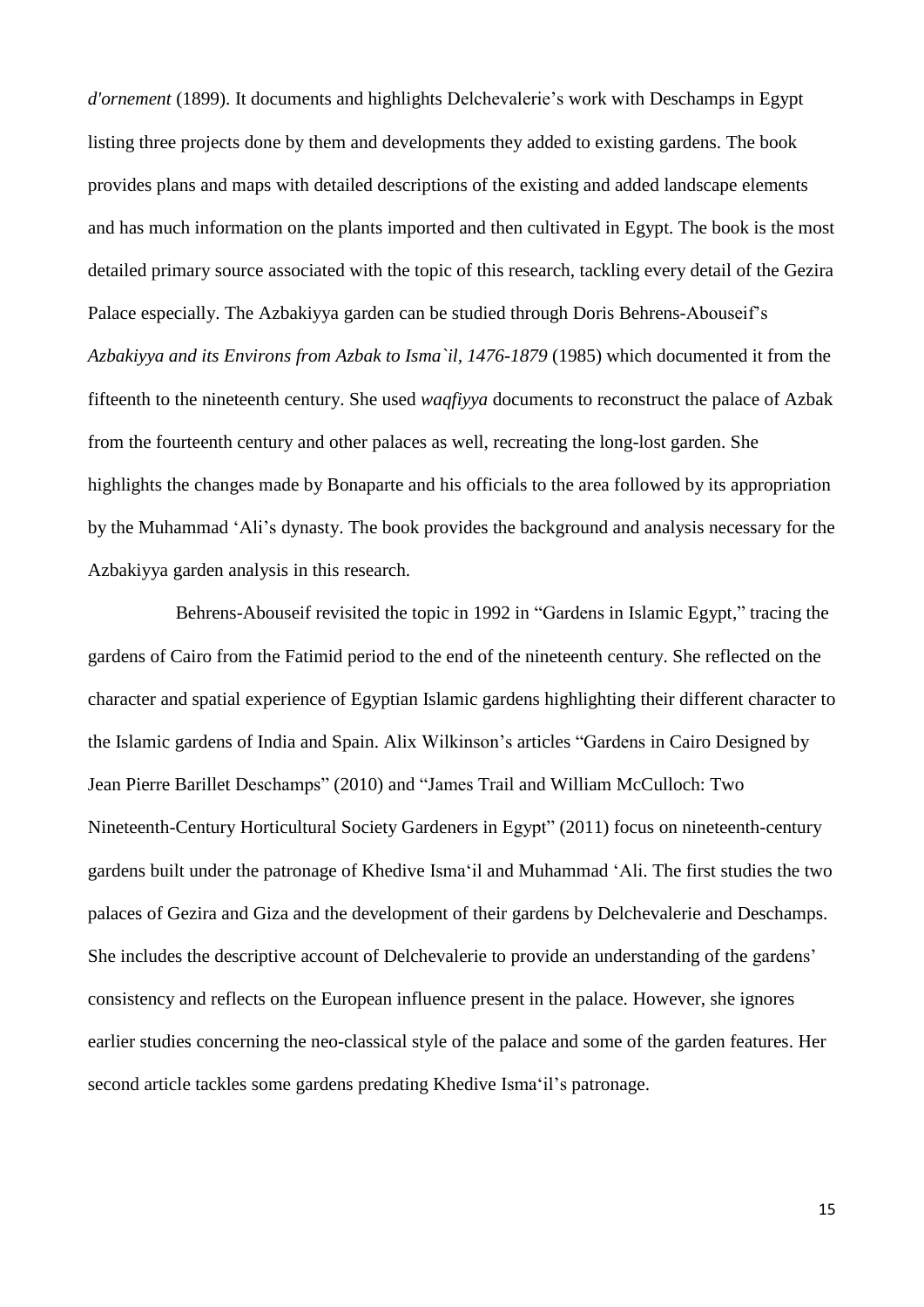## **1.2.4.2. Nineteenth-Century Istanbul Gardens**

The literature on the Topkapi Palace gardens is rich. Most of this literature built on Neçipoĝlu's earlier work. Godfrey Goodwin's *Topkapi Palace: An Illustrated Guide to its Life and Personalities* (1999) reflects on the social life and stories of residents of the palace rather than the rulers. However, his account of the gardens is merely descriptive. Nilgün Ergun and Özge İskender's "Gardens of the Topkapi Palace: An Example of Turkish Garden Art" (2003) focuses on conservation and preservation of the gardens. They provide a detailed account of the existing gardens and their gradual evolution.

Shirine Hamadeh's "Splash and Spectacle: The Obsession with Fountains in Eighteenth-Century Istanbul" (2004) examines the new behavioral patterns of the Ottoman community and their continuous usage of public fountains. Her book *The City's Pleasures: Istanbul in the Eighteenth Century* (2008) revisits the same topic in a more detailed and precise manner relating to the Westernization process undertaken in the late eighteenth century until the end of the nineteenth century. She argues on several occasions that the fountains were more reflective of the traditional Ottoman heritage than Western styles. Sharon Mizbani's thesis *Istanbul's Fountains in Nineteenth-Century European Narratives* (2016) is the most recent study of Istanbul's fountains. It complements Hamadeh's work reflecting mainly on Western narratives and detailing the fascination of the Western world with the exotic Muslim world.

Special features of Ottoman gardens are elaborate pavilions and tents featured in Ottoman miniature paintings and manuscripts, in textual accounts of travelers, and in some cases in photographs. Nurhan Atasoy's "Ottoman Garden Pavilions and Tents" (2004) studies royal pavilions as well the emergence of pavilions in public gardens. Her study complements Hamadeh's earlier work.

16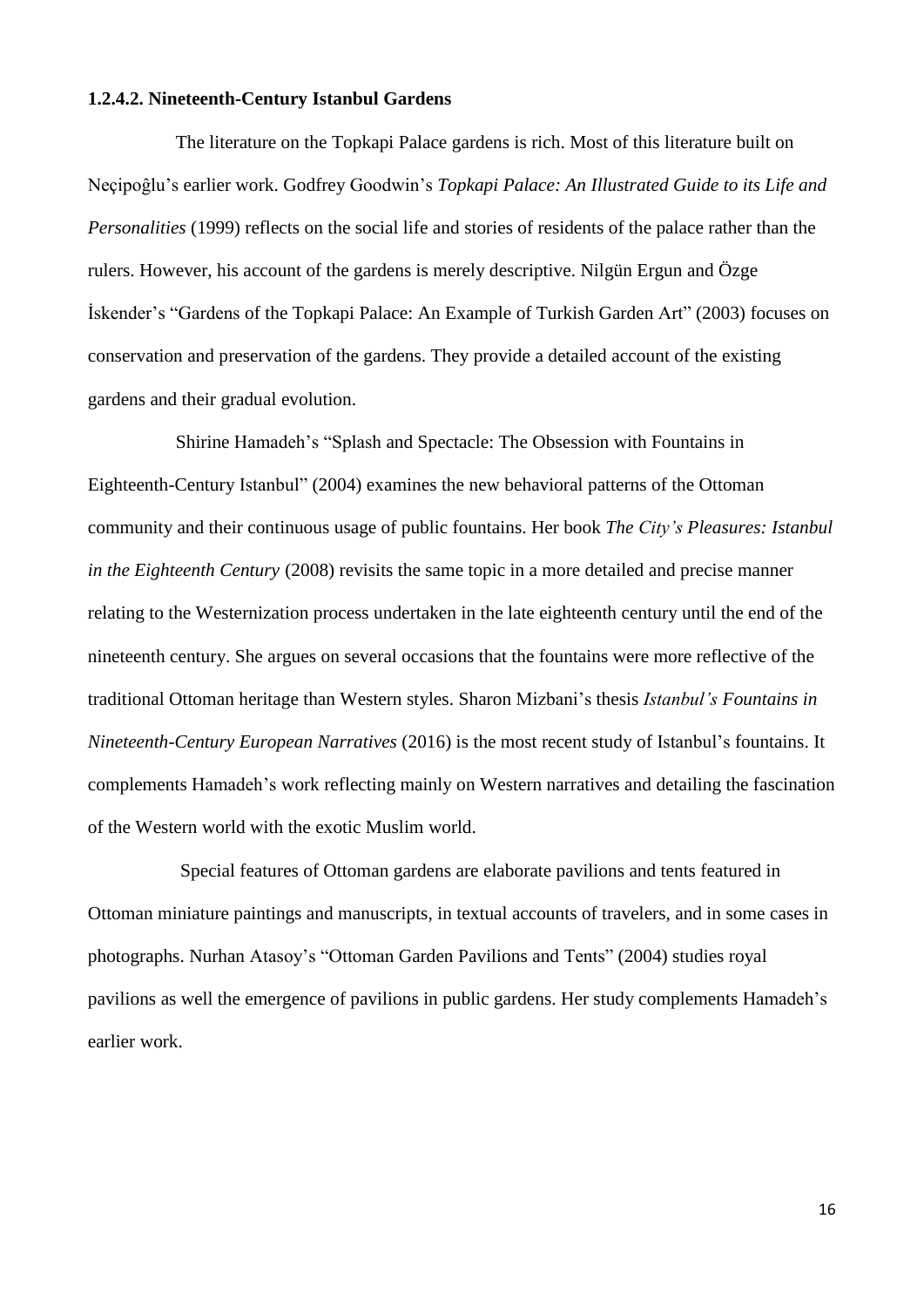# **1.2.5. The Bigger Picture of Landscape Design and Development in the Nineteenth-Century Muslim World (particularly Istanbul and Cairo)**

The fifth group of literature used in this study, a particularly important one, is the one that compares cities to each other in full awareness of their political and religious contexts. J. H. G. Lebon's "The Islamic City in the Near East: A Comparative Study of Cairo, Alexandria, and Istanbul" (1970) compares nineteenth-century Istanbul and Cairo. He reflects on Khedive Isma'il's ambition to develop Cairo and his French and Ottoman inspirations, a topic not dealt with in detail previously. Some other accounts compared the cities to each other and reflected on the chronological developments of urban forms within them such as Heba Farouk Ahmed and Basil Kamel's "Three Cities, Three Periods, Three Maidans" (1978) which traces the development of the *maydan* or city square through the development of the governmental systems. They explore the changes made to three squares: Bayn al-Qasrayn in medieval Cairo, Opera Square and Azbakiyya garden in Khedival Cairo, and Mostafa Mahmoud's Square in Republican Cairo. They reflect on the developments carried out by Khedive Isma'il's government on Cairene landscape development and connect these developments to Parisian and Ottoman systems.

Marie-France Auzépy's *Palais et pouvoir: de Constantinople à Versailles* (2003) relates the form and structure of palatial gardens to the power of authorities building them. She reflects on historical palaces and their gardens from the date of the establishment of Constantinople to the development of Versailles in the nineteenth century. She tackles the Topkapi Palace gardens as well as other nineteenth-century palatial gardens within the borders of Istanbul and compares them to the Parisian models. She also discusses the influences of French picturesque gardens on those of Khedival Palaces in nineteenth-century Cairo but highlights only the similarities. Gaëlle Gillot's "Du paradis à Dream Park, les jardins dans le monde" (2006) sums up the development of landscape architecture from the nineteenth century to the twenty first century through the study of gardens in Damascus, Rabat and Cairo. Her account reflects critically on the perception and use of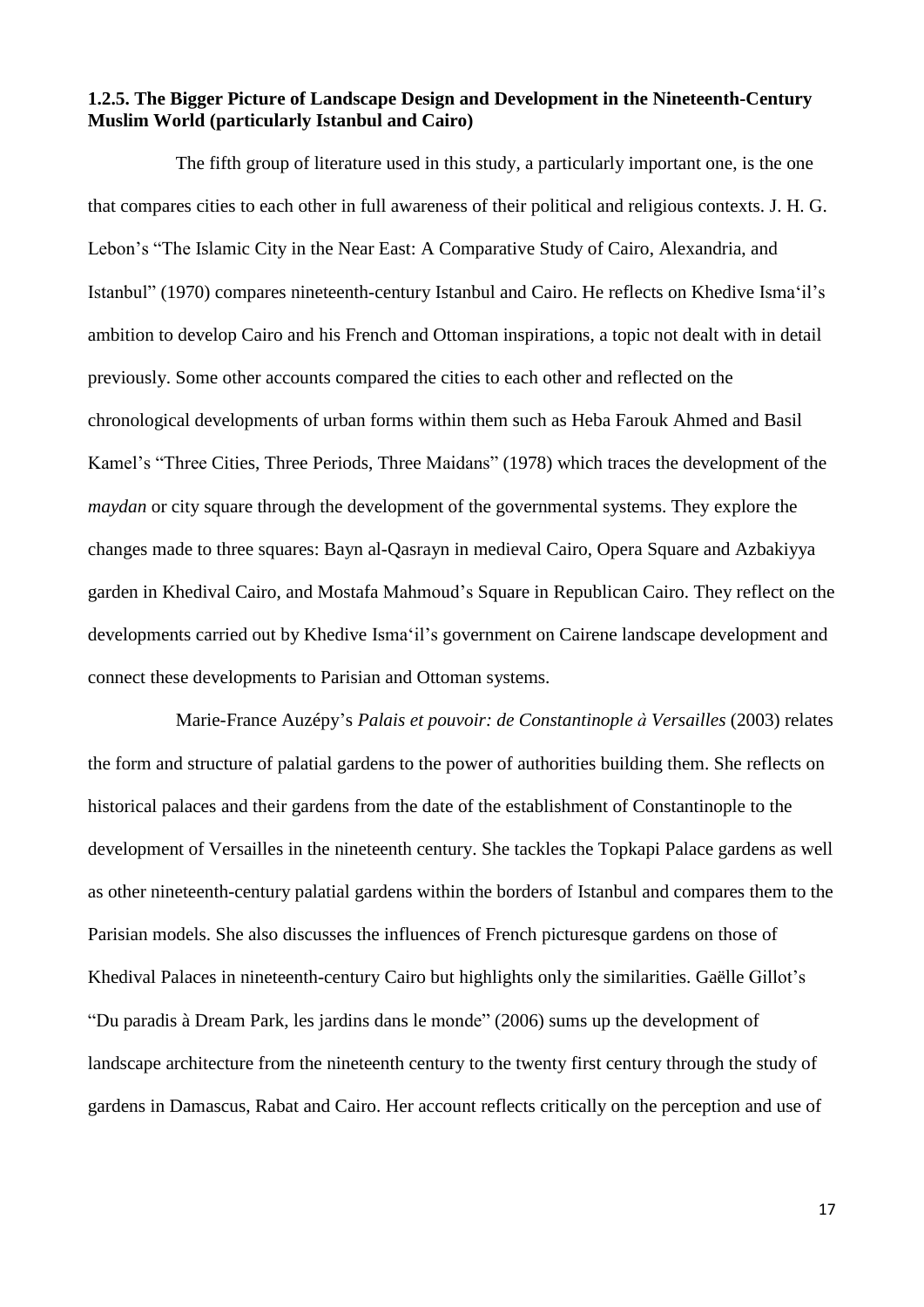these new-style gardens and evaluates the extent to which they succeeded within their Arab and Islamic contexts.

Agnieszka Dobrowolska's *The Sultan's Fountain: An Imperial Story of Cairo, Istanbul, and Amsterdam* (2011) links the architectural developments in the Cairene eighteenth-century Sabil Kuttab of Sultan Mustafa III to the developments carried out in Istanbul at the time. Anna McSweeney's "Versions and Visions of the Alhambra in the Nineteenth-Century Ottoman World" is the most important account of the development of Alhambresque style that took over the world after Owen Jones' publication *Plans, Elevations, Sections of Alhambra* (1842), reflecting on the extensive use of the style in nineteenth-century Istanbul and Cairo using the Gezira Palace in Cairo and the Ministry of Defense in Istanbul as comparative material.

In spite of the existence of this amount of literature on Islamic gardens generally and gardens of Khedival Cairo specifically, there is no study of the Khedival nineteenth century Cairene gardens character and correspondence to the surrounding contexts. This research aims to put together the gathered data from the previously mentioned and discussed sources in order to be able to reconstruct the image of the architectural and social real character of these gardens. The second aspect this research aims to add to the existing literature about the topic is to examine the Cairene connection to the Ottoman Porte in terms of architectural and urban developments.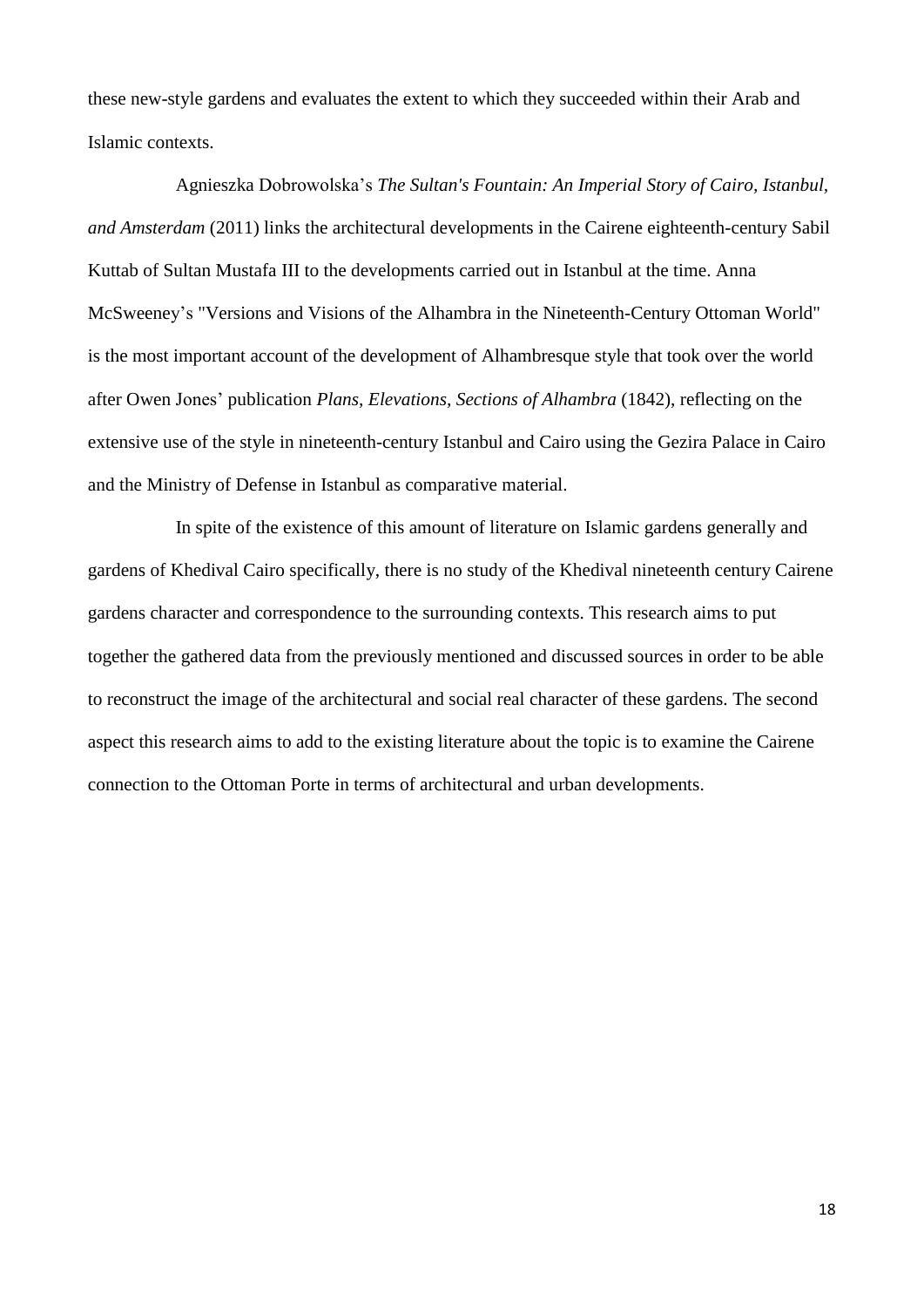# **Chapter Two: Islamic and Egyptian Gardens**

# **2.1. Islamic Gardens**

 Islamic gardens were considered to have a clear association with an eschatological or heavenly theme from the eleventh century onwards.<sup>2</sup> Islamic gardens have enjoyed much attention from both Western and Arab travelers, architects, and painters who contributed enormously to the preservation and documentation of these gardens.<sup>3</sup>

Although these gardens had a major universal appeal, their documentation by travelers, architects, and artists has been descriptive rather than analytical.<sup>4</sup> This documentation resulted in the debate, still ongoing until the twenty-first century, by scholars tracing the origins of the two major plan typologies that have always been attributed to the Islamic garden.<sup>5</sup> These two plan types are the cross-axial plan or quadripartite plan (commonly known as the *chaharbagh*) found extensively in Islamic cities from the tenth century onward such as the Alhambra and the Generalife gardens (fig. 2.1), the Mughal palace and tomb gardens (fig. 2.2), and in some cases in the Ottoman empire too (fig. 2.3), while the other type is the linear plan common in Central Asia as well as in the Moorish gardens of Spain (fig. 2.4), and in present day al-Azhar Park in Cairo (fig. 2.5).<sup>6</sup> The debate sometimes attributes both plan types to Roman origins, as with James Dickie, who traces the cross-axial plan origin to the Roman rural villa typology and the linear one to the enclosed courtyards of urban houses. Georges Marçais contests Dickie's account with his assumption that both types could be traced to Iranian origins since Persian carpets and book paintings depict both types simultaneously.<sup>7</sup> One could assume his argument makes more sense if the cases of the palaces in Samarra such as *Jawsaq al-Khaqani* (*Dar al-Khilafa)* (fig. 2.6) and Balkuwara (fig. 2.7) from the ninth century. Nonetheless, it could also be assumed that each of the design approaches had a

**.** 

<sup>2</sup> Ruggles, and Taboraff, "Gardens and Landscaping,".

<sup>3</sup> Ruggles, *Islamic Gardens*, 5.

<sup>4</sup> Ruggles and Taboraff, "Gardens and Landscaping".

<sup>5</sup> Ruggles, *Islamic Gardens,* 5-6.

<sup>6</sup> *Ibid*. 169.

<sup>7</sup> Ruggles and Taboraff, "Gardens and Landscaping".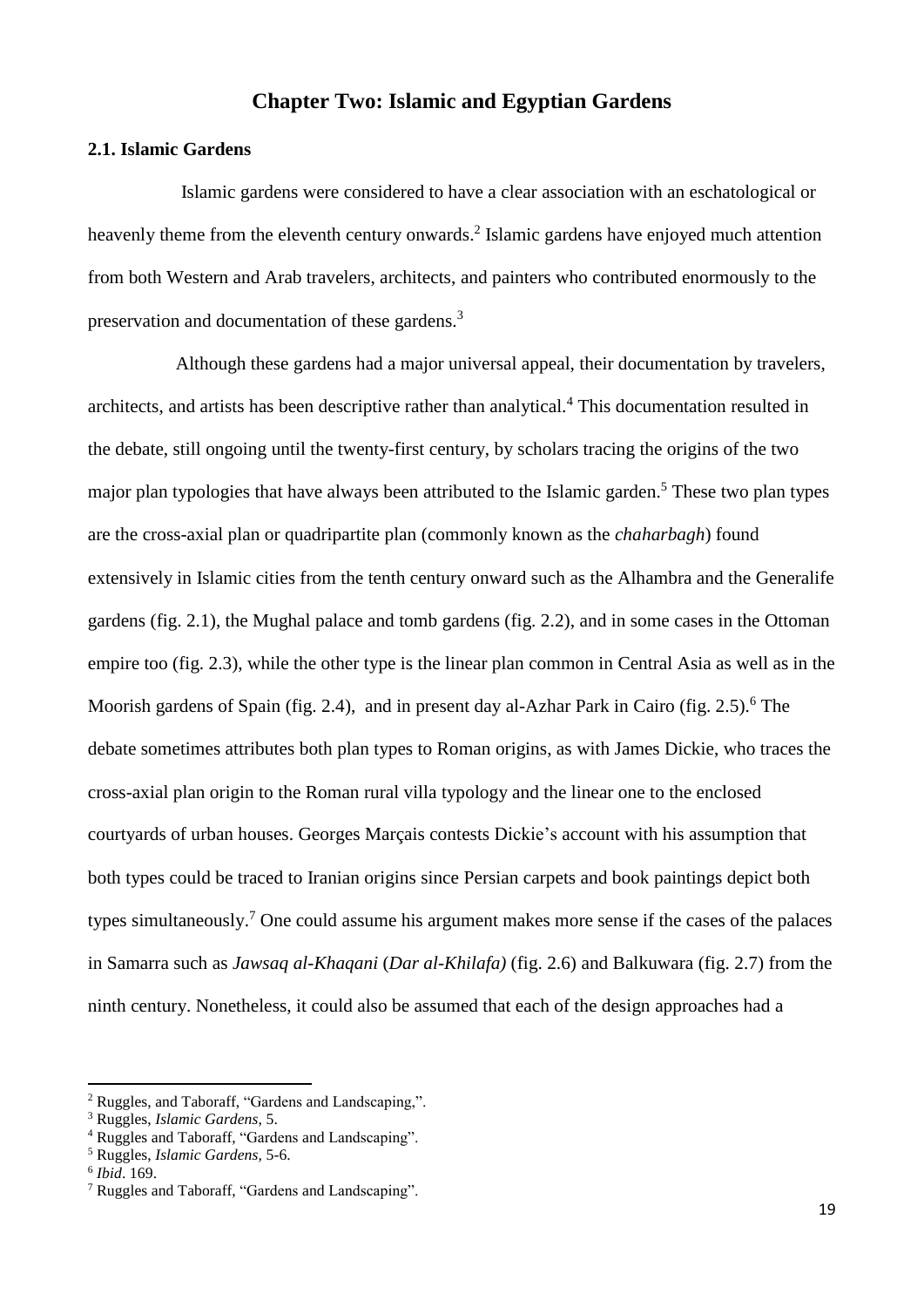different origin regarding the widespread appearance of the linear plan in the Mediterranean context connecting it to Roman origins, while the cross-axial plan dominated the eastern world connecting it to Mesopotamian origins.<sup>8</sup>

Distinctive design typologies of Islamic gardens arose from regional climatic and cultural needs. Despite the regional context of each garden type, some common features were essential, such as water and the development of irrigation systems. Water existed in most Islamic gardens in different forms, such as reflective pools (fig. 2.8), flowing streams connecting interior and exterior spaces (fig. 2.9), and fountains (fig. 2.10), all of which were apparent in the courts of the Alhambra.<sup>9</sup> One more feature that was widespread in Islamic gardens in the east and west was the use of fruit trees not only for their aesthetic and fragrant values but for economic values as well. This was seen even in the case of some mosques like the Great Mosque of Cordoba, and in palatial gardens as well, such as the Topkapi Palace gardens in Istanbul.<sup>10</sup>

# **2.2. Chronology and Geographic Location**

In this study I will focus only on the parts of the Islamic world that still have surviving gardens (fig. 2.11) in parallel with their significant contribution to the hierarchical development of the garden's architectural, horticultural and practical aspects. I have divided them into five major regions discussed below.

# **2.2.1. Central Region and North African Gardens (7th -13th century)**

By the central Islamic region, I mean the area including Iraq, Syria, Egypt and North Africa. Two main garden types spread in these regions with the advent of Islam,<sup>11</sup> the first, commonly known as a *ḥayr*, included a wide range of zoological gardens, fields for sport, and

**.** 

<sup>8</sup> Ruggles, *Islamic Gardens*, 5-9.

<sup>&</sup>lt;sup>9</sup> Bloom and Blair, "Garden," 86-8.

<sup>10</sup> Ruggles, *Gardens, Landscapes,* 15-6.

<sup>&</sup>lt;sup>11</sup> Bloom and Blair, "Gardens," 87.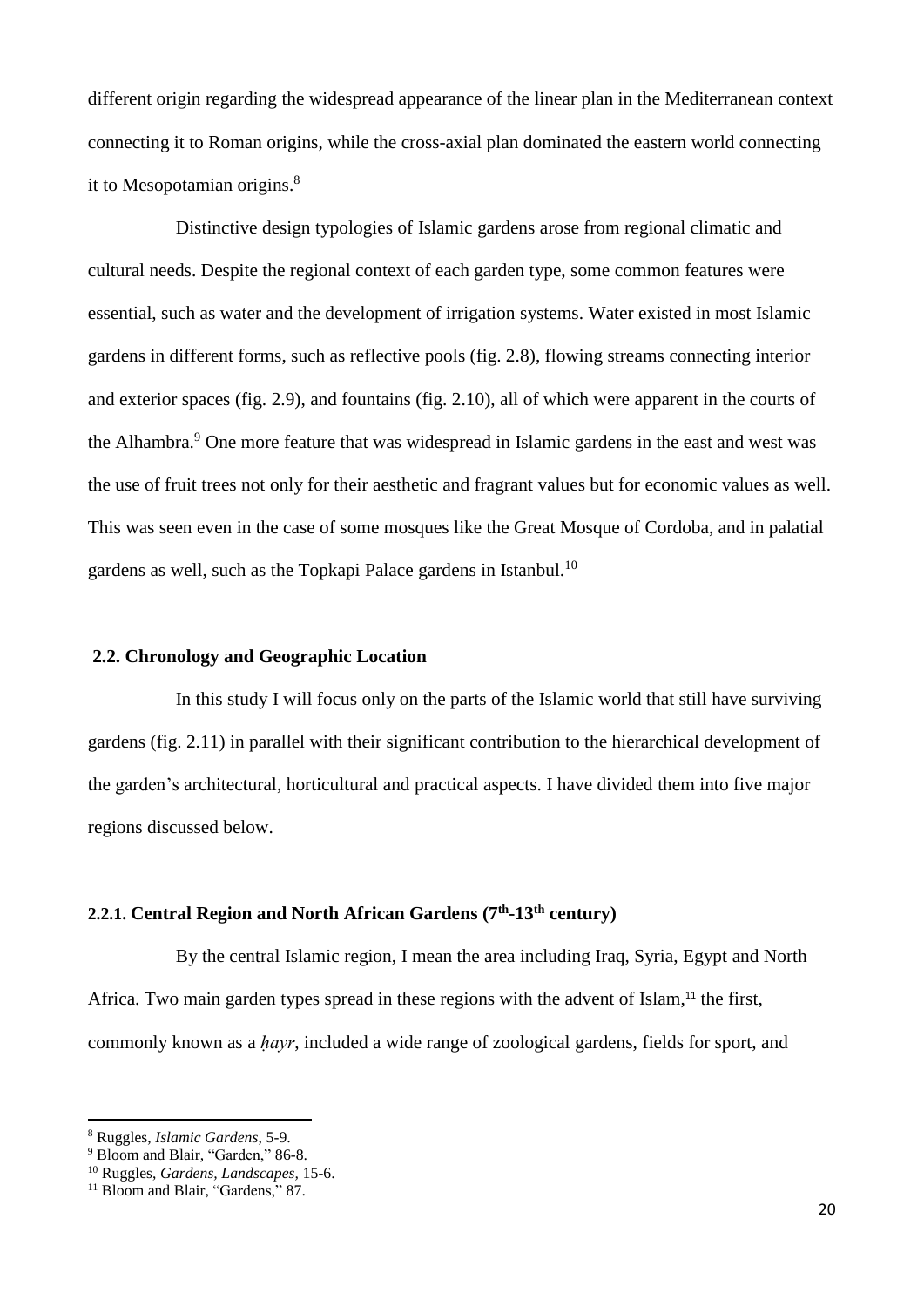agricultural lands. The second was more common, namely, the courtyard garden known as a *rawda.*<sup>12</sup> Both could be traced back to Persian origins.<sup>13</sup>

Some Umayyad desert palaces  $(7<sup>th</sup>-8<sup>th</sup>$  century) have the earliest examples of Islamic private and palatial gardens, displaying walled private gardens typology with a domed pavilion and a central fountain.<sup>14</sup> These palaces were dwarfed by the vast constructions of the Abbasids at Samarra in the ninth century featuring elaborate quadripartite (cross-axial) garden plans, considered the earliest dated *chaharbagh*s of Islamic gardens. In most cases the plant beds were on lower levels than the streams or the pools within the gardens. <sup>15</sup> The *ḥayr* typology was rarely found in the Abbasid era except the case of *Hayr al-Wuhush* near Samarra. 16

Egypt and North Africa  $(11<sup>th</sup> - 13<sup>th</sup>$  century) followed Abbasid design features closely. Their lack of Abbasid wealth led to relatively smaller gardens and the production of new water features to serve these smaller models. The development of the *salsabil* that dominated gardens from the eleventh century onward could be traced back to this point.<sup>17</sup> On a parallel course, Morocco and Algeria developed their own version of the cross-axial court plan, merging the Persian *chaharbagh* with the Roman peristyle court, usually featuring a central pool or fountain and twostory pavilions. The *hayr* was more common in Algeria.<sup>18</sup> Regarding the horticultural facts, little could be traced, however Mediterranean gardens generally featured fruit plants especially of the citrus family in parallel with calla and water lilies in pools.<sup>19</sup>

## **2.2.2. Anatolia (Ottoman) (14th** -**20th century)**

The Ottoman Empire with its center based in Anatolia had a very special context and subsequently a special climate, where courtyard garden use was limited and instead houses, villas,

1

<sup>12</sup> Thacker, *The History of Gardens*, 27-8.

<sup>&</sup>lt;sup>13</sup> Blair and Bloom, "Gardens," 87.

<sup>&</sup>lt;sup>14</sup> Grabar, "The Umayyad Palace," 231.

<sup>15</sup> Ruggles, *Islamic Gardens*, 183-4.

<sup>&</sup>lt;sup>16</sup> Blair and Bloom, "Gardens," 87-8.

<sup>17</sup> Lehrman, *Earthly Paradise*, 35-6.

<sup>&</sup>lt;sup>18</sup> Bloom and Blair, "Gardens," 87-8.

<sup>19</sup> Ruggles, *Gardens, Landscape*, 16-7.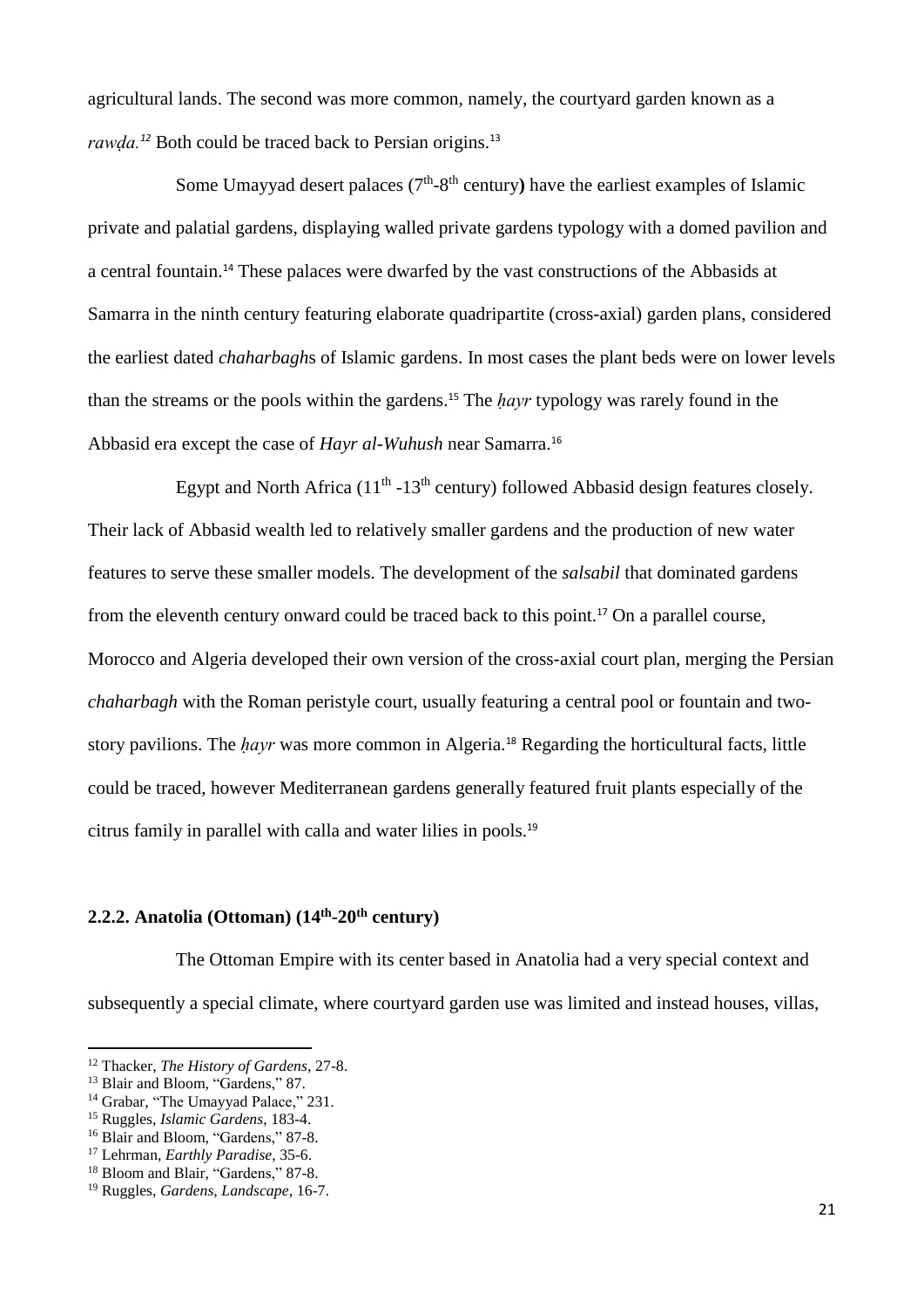and palaces were placed within walled gardens.<sup>20</sup> These gardens were planted with many fruit trees for their aesthetic and economic value. Even the Topkapi palace (fig. 2.12) had gardens supplying the necessities of the kitchen and the market as well.<sup>21</sup> Their revenues went straight to the Sultan's private coffers. 22

Eighteenth-century Istanbul witnessed an unprecedented development in terms of social openness, where public gardens were designed to host families on picnics and casual outings.<sup>23</sup> In Anatolia, gardens were cultivated outside the city walls.<sup>24</sup> Palace gardens in Istanbul were perceived and depicted as private sanctuaries separating the owners from the hustle and bustle of the city, imitating the Topkapi Palace and its sultans.<sup>25</sup>

The best-documented case of palatial gardens is, of course, the Topkapi palace itself. One could find depictions of it in miniature paintings, illustrations, and tiles, as well as in textual sources and poetry. It had a variety of gardens. The outer court had many cypress trees and cascading terraces overlooking the court and the Bosporus. Formal gardens were restricted to the inner palace with paved terraces with lavish flowers and orchards.<sup>26</sup> Kiosks were built adorning reflective pools and surrounded by splashing fountains as well, such as the case of Revan and Baghdad kiosks adjoining pools built in the seventeenth century.<sup>27</sup> Belvederes and miradors were built as at the house of Ibrahim Pasha and other eminent authorities, imitating the Sultan. Their gardens in Istanbul and outside the city had minor and major kiosks next to pools.<sup>28</sup>

The nineteenth century witnessed another landscape design boom accompanied by a general distaste for the European styles that had been widespread in the first half of the century.<sup>29</sup> Elaborate terraced and parterre gardens had lavish planting benefiting from the natural cascades of

<sup>21</sup> Sharon Mizbani, *Istanbul's Fountains*, 15-6.

**.** 

<sup>&</sup>lt;sup>20</sup> Bloom and Blair, "Gardens," 93-4.

<sup>22</sup> Blair and Bloom, "Gardens" 94.

<sup>23</sup> Hamadeh, "Splash and Spectacle," 125.

<sup>24</sup> Mizbani, *Istanbul's Fountains*, 27.

<sup>&</sup>lt;sup>25</sup> Bloom and Blair, "Gardens," 93.

<sup>&</sup>lt;sup>26</sup> Reif, "The Magnificence," 261-2.

<sup>27</sup> Bloom and Blair, "Gardens," 93-4.

<sup>28</sup> Thacker, *The History of Gardens*, 35.

<sup>29</sup> McSweeney, "Versions and Visions," 46.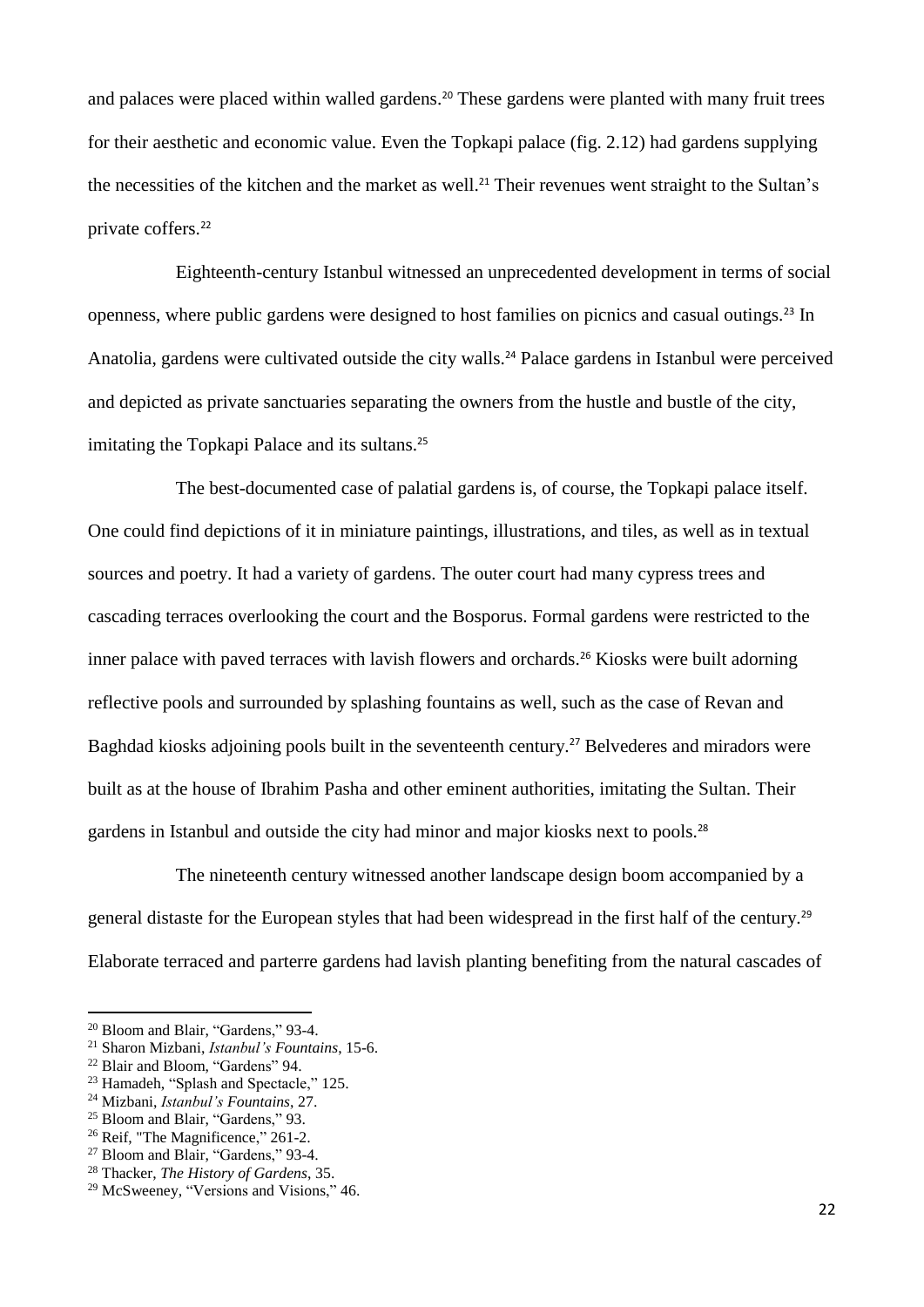the site. Particular elaboration and sophistication of water features arose. Elaborate *salsabil*s with sculptures playing musical sounds of trickling waters were seen for the first time.<sup>30</sup> Marble use was mastered in both fountains and paving, along with elaborate pebble and mosaic paving designs.<sup>31</sup> Marble caves and grottoes were the newest trends in houses of viziers and pashas. Evergreens, especially cypresses, were planted towards the exterior walls and elaborate flowering plants (especially tulips) in the inner courts, $32$  isolating them from the city's pollution and noise.

# **2.2.3. Central Asia and Iran**  $(11<sup>th</sup> - 19<sup>th</sup>$  **century**)

The association of eschatological themes and the garden could be considered indigenous to Iran long before the advent of Islam.<sup>33</sup> However, the most special feature about Iranian gardens stems from their association with water, frequently associated with a paradisal theme.<sup>34</sup> Sometimes gardens were erected around springs as at Shah Guli in Tabriz and sometimes spring waters were collected in small lakes, a feature never seen before. The increasing interest in gardens led to the digging of canals to water special gardens such as at the sixteenth-century Bagh-i Fin in Kashan (1587) (fig. 2.13).<sup>35</sup>

The debates previously mentioned attributed the origins of the *chaharbagh* to Persia.<sup>36</sup> Thus, the *chaharbagh*s were used extensively throughout Islamic ages in Iran as a walled garden enclosing water (pools or fountains) and flower beds, with or without pavilions. Fruit trees were planted in combination with lush vegetation and flowers.<sup>37</sup> Despite the loss of the early gardens, textual sources and poetry described them as having pools, fragrant flowers, fruit and shade trees, and pavilions; other descriptions mentioned the presence of textiles and carpets. However, the best evidence is found from the fifteenth century onwards where manuscript illustrations supported the

1

<sup>30</sup> Hamadeh, *The City's Pleasures,*78-9.

<sup>&</sup>lt;sup>31</sup> Gladiss, "The Ottoman Empire," 567-8.

<sup>&</sup>lt;sup>32</sup> Bloom and Blair, "Gardens," 95.

<sup>33</sup> Wilber, *Persian Gardens*, 19.

<sup>34</sup> Thacker, *The History of Gardens*, 19-30.

<sup>&</sup>lt;sup>35</sup> Bloom and Blair, "Gardens," 91-3.

<sup>36</sup> Ruggles, *Islamic Gardens*, 5-9.

<sup>37</sup> Wilber, *Persian Gardens*, 19-22.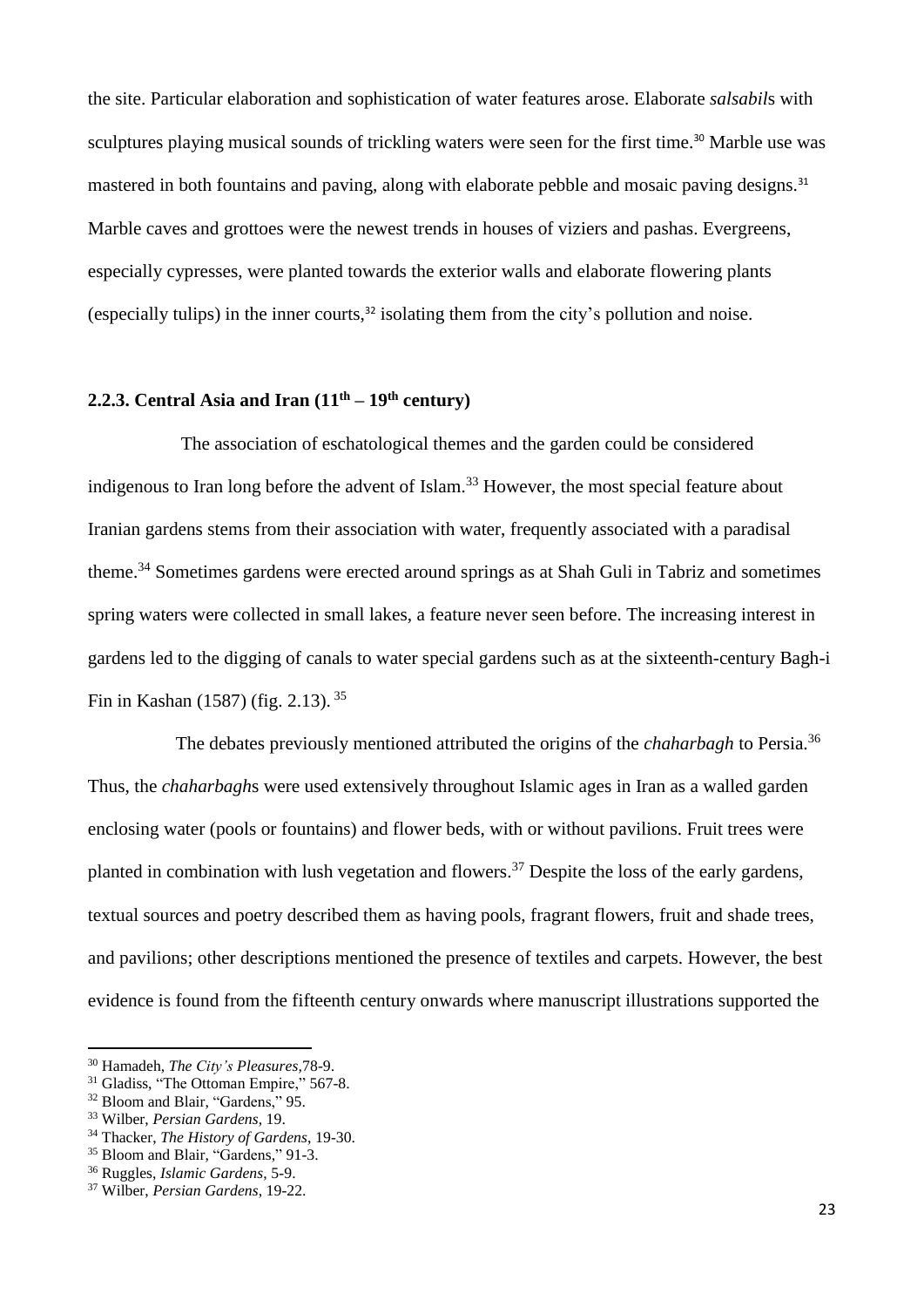textual accounts.<sup>38</sup> In the fifteenth century, Sultan Husain built a garden in Herat named the Bagh-i Jahanara (1469). It had several cascading terraces and a central pool with a pavilion called a Chahar Kushk. The vast garden (275 acres) displayed ornamental and fruit trees. Only the archeological remains of it survive today.<sup>39</sup>

In Iran, gardens were part of private palaces as well and in most cases they were walled.<sup>40</sup> Elaborate gateways adorned the walls separating the palaces and the gardens from the public. Sometimes pools were replaced with tanks as in the case of Bagh-i Naw (Samarkand) in the early fourteenth century, while in the Bagh-i Khalva (Samarkand) six tanks surrounding the palace were connected via a stream. These royal gardens were found in both Samarkand and Herat.

Sixteenth-century Isfahan was laid out on a large cypress-bordered promenade with water streams and jets, crossing the Zayinda River (fig. 2.14).<sup>41</sup> The promenade was separated from the Shah's court gardens by straight walls with belvederes, overlooking thirty gardens with elaborate plantations, pavilions, and cross-axial plans. The *chaharbagh* was later used even in different settings than that of Isfahan, such as the sloping gardens in eighteenth-century Farahabad and Ashraf in Mazanderan. In Shiraz, similar pools, pavilions, fountains, belvederes, fruit trees, water streams, tanks and, in some cases, topiary were displayed.<sup>42</sup> The same traditional Iranian garden type continued in Tehran until the mid-nineteenth century when English style picturesque gardens were introduced.<sup>43</sup>

# **2.2.4. India**

India is one of the few nations that had a continuous developing civilization since 3000 B.C., and this civilization has always been attracted to gardens and parks. India developed town

**.** 

<sup>38</sup> Lehrman, *Earthly Paradise*, 111-2.

<sup>39</sup> Subtenly, *Timurids in Transition*, 131-2.

<sup>40</sup> Hattstein, "Iran, Safavids," 497-503.

<sup>41</sup> Lehrman, *Earthly Paradise*, 116.

<sup>42</sup> Thacker, *The History of Gardens*, 25-30.

<sup>43</sup> *Ibid*. 93.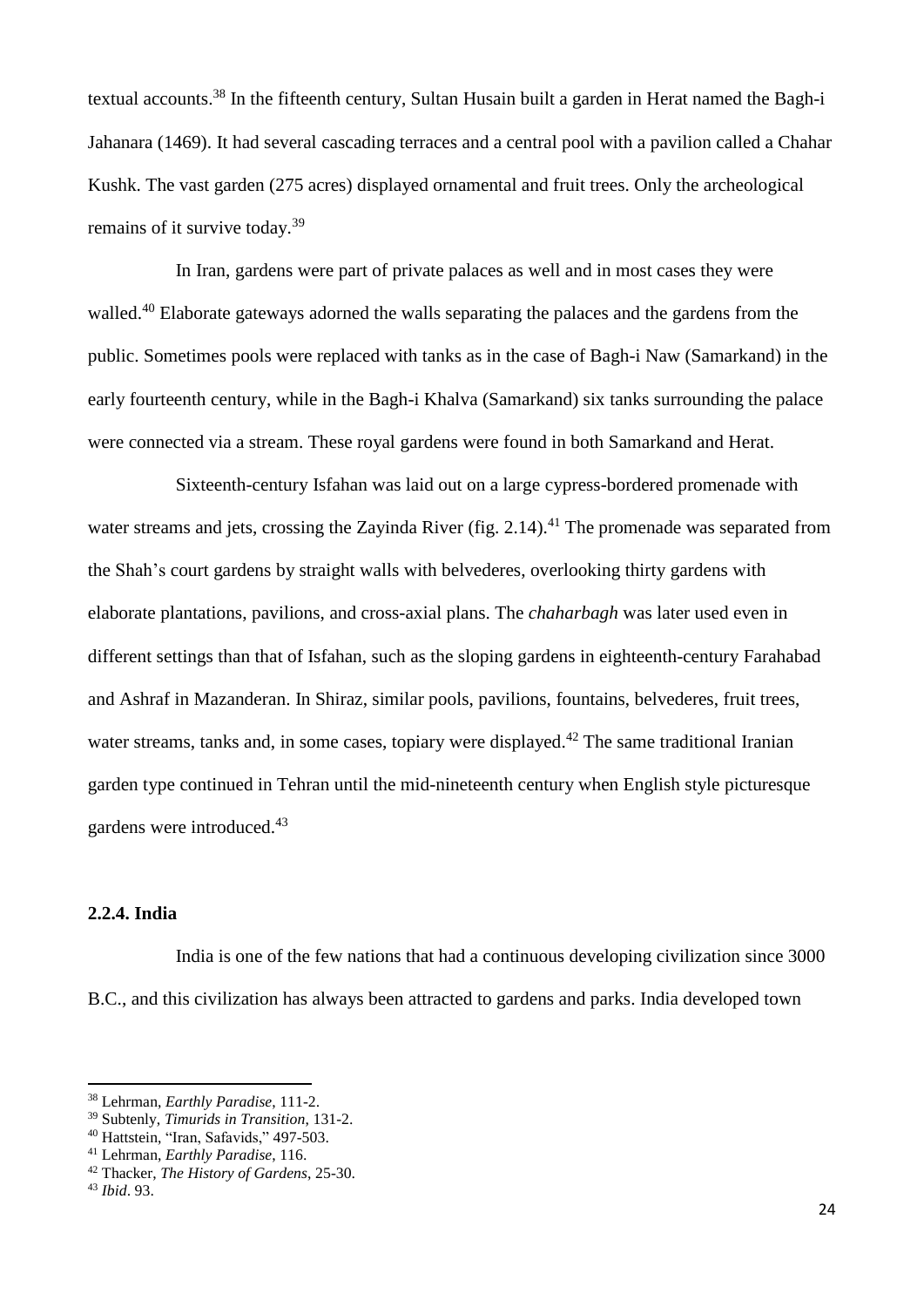planning around 1000 B.C. with gardens and parks, and Buddha was born in a park around 563 B.C.<sup>44</sup> Gardens dating back to three hundred years before the Mughal Empire were established but information about them is limited.<sup>45</sup> Some textual evidence of Sultan Firuz Shah (mid-fourteenth century) shows he created a large number of gardens in and around Delhi and others around Chittor and Salaura. These were mainly fruit orchards combined with recreational fields with running water features scattered among them. <sup>46</sup> His best-described garden featured a centrally placed madrasa among orchards of fruit and flowering trees which suggests the typical arrangement of a formal Islamic garden. 47

The best preserved gardens are those of the Mughal Empire, especially those of the founder of the dynasty Babur who was known for his passion for gardening and building alike.<sup>48</sup> When he arrived in Agra he immediately started his first garden named the *Char Bagh*. <sup>49</sup> His gardens resembled each other with the usual Persian plan of sloping terraces, relating to the religious concept of paradise.<sup>50</sup> Paradisal gardens had eight sloping terraces signifying the eight divisions of paradise.<sup>51</sup> In the terraced gardens, royal pavilions were placed either on the top terrace or the lowest one to enjoy the view of the whole garden.

In India, gardens were developed in three typologies: courtyard gardens, mausoleum gardens and recreational pleasure gardens. Mughal courtyard gardens were usually intimate, with a quadripartite plan, and were laid out geometrically with a fountain or other water feature in the middle.<sup>52</sup> One of the finest examples is the Anguri Bagh in the female quarters (Khass Mahal) of Agra Fort (fig. 2.15-6).

 $\overline{a}$ 

<sup>44</sup> Bhagwat, "Gardens of India," 54-62.

<sup>&</sup>lt;sup>45</sup> Bloom and Blair, "Gardens," 95-8.

<sup>46</sup> Bhagwat, "Gardens of India," 56.

<sup>47</sup> Bloom and Blair, "Gardens," 96.

<sup>48</sup> Thacker, *The History of Gardens*, 25-30.

<sup>49</sup> Bloom and Blair, "Gardens," 96.

<sup>50</sup> Barrucand, "The Garden," 490-3.

<sup>51</sup> Bhagwat, "Gardens of India," 59.

<sup>52</sup> Villiers-Stuart, "The Indian," 806-8.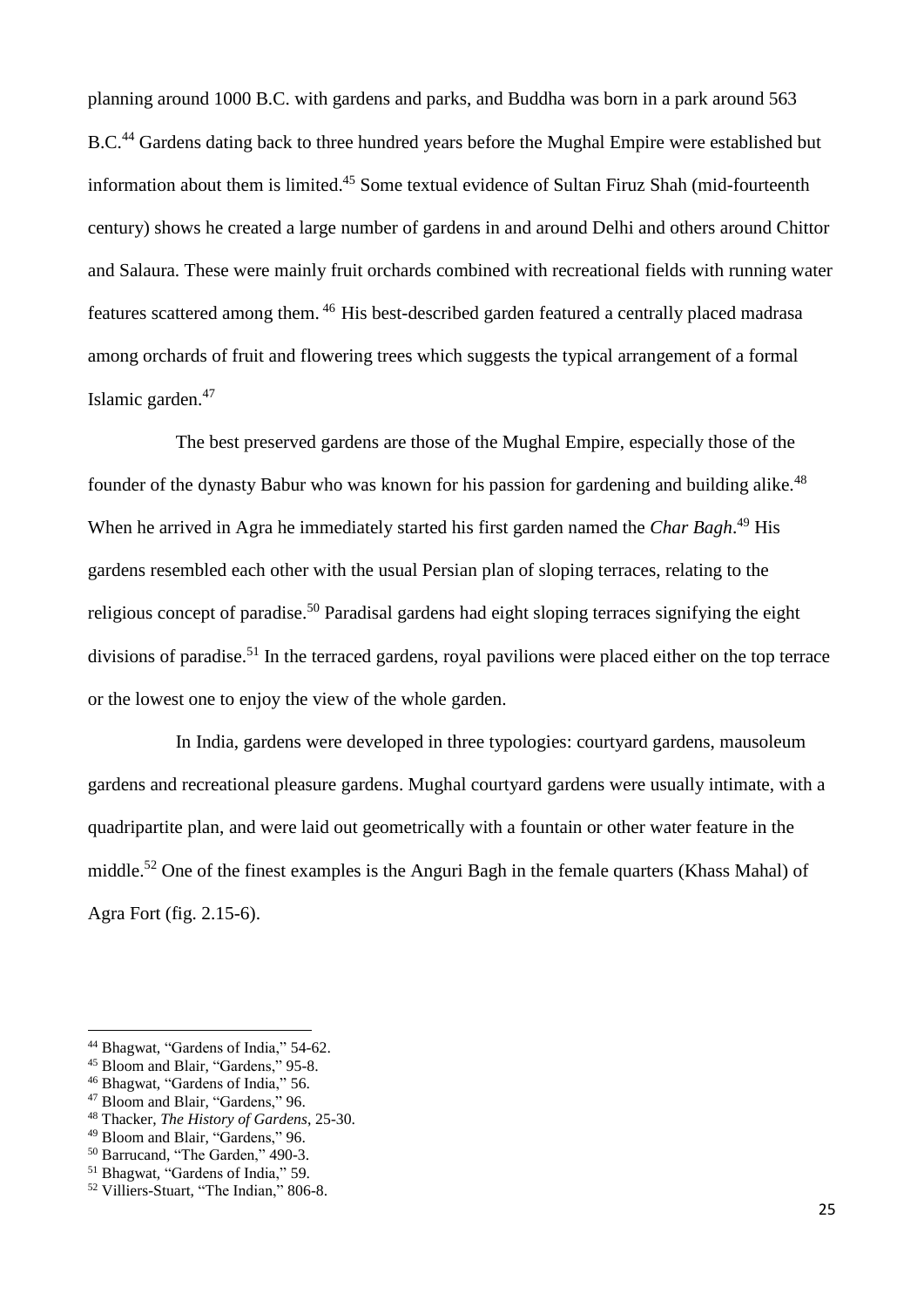Mausoleum gardens were the most developed and are the best preserved of the Indian examples. This type developed the quadripartite plan, accompanied by much water use as well. Many were built on flat ground as at Humayun's Tomb (1556) (fig. 2.17), the Ibrahim Rauza Complex (1626) (fig. 2.18), and the famous Taj Mahal (1658) (fig. 2.19).<sup>53</sup> These gardens also had elaborate marble. Both narrow and wide water channels were used, in combinations with playful water jets and chutes.<sup>54</sup>

Pleasure gardens became an important tradition under the Mughal dynasty. The Nishat Bagh in Kashmir (1633) built by Jahangir is one of the finest examples (fig. 2.20), displaying twelve terraces split by a water stream, with fruit and shade trees side by side.<sup>55</sup> The stream pours into a rectangular pool with water jets and fountains. Waterfalls adorned with marble or stone thrones and tanks could be found around pavilions as well. The most impressive of the Indian pavilions is the Baradari, a pavilion opened from the four sides maximizing garden views (fig. 2.21). 56

The development of similar garden typologies continued towards the end of the nineteenth century despite the introduction of new English garden styles. However, the Indian community remained inclined towards Mughal gardens which fit best with the traditional community and climate. The arrangement of flowering and fruit trees in parallel with cooling water was irreplaceable for the community.<sup>57</sup>

# **2.2.5. Spain**

**.** 

Spain includes within its borders some of the most well-documented and well-preserved Islamic gardens, namely the gardens of Alhambra and Generalife. Nonetheless, Islamic gardens predating the Alhambra and Generalife existed in Spain following the same concepts and ideas of

<sup>53</sup> Barrucand, "The Garden," 490-3.

<sup>54</sup> Lehrman, *Earthly Paradise*, 143-4.

<sup>55</sup> Bloom and Blair, "Gardens," 96-8.

<sup>56</sup> Bhagwat, "Gardens of India," 59-60.

<sup>57</sup> Bloom and Blair, "Gardens," 96-8.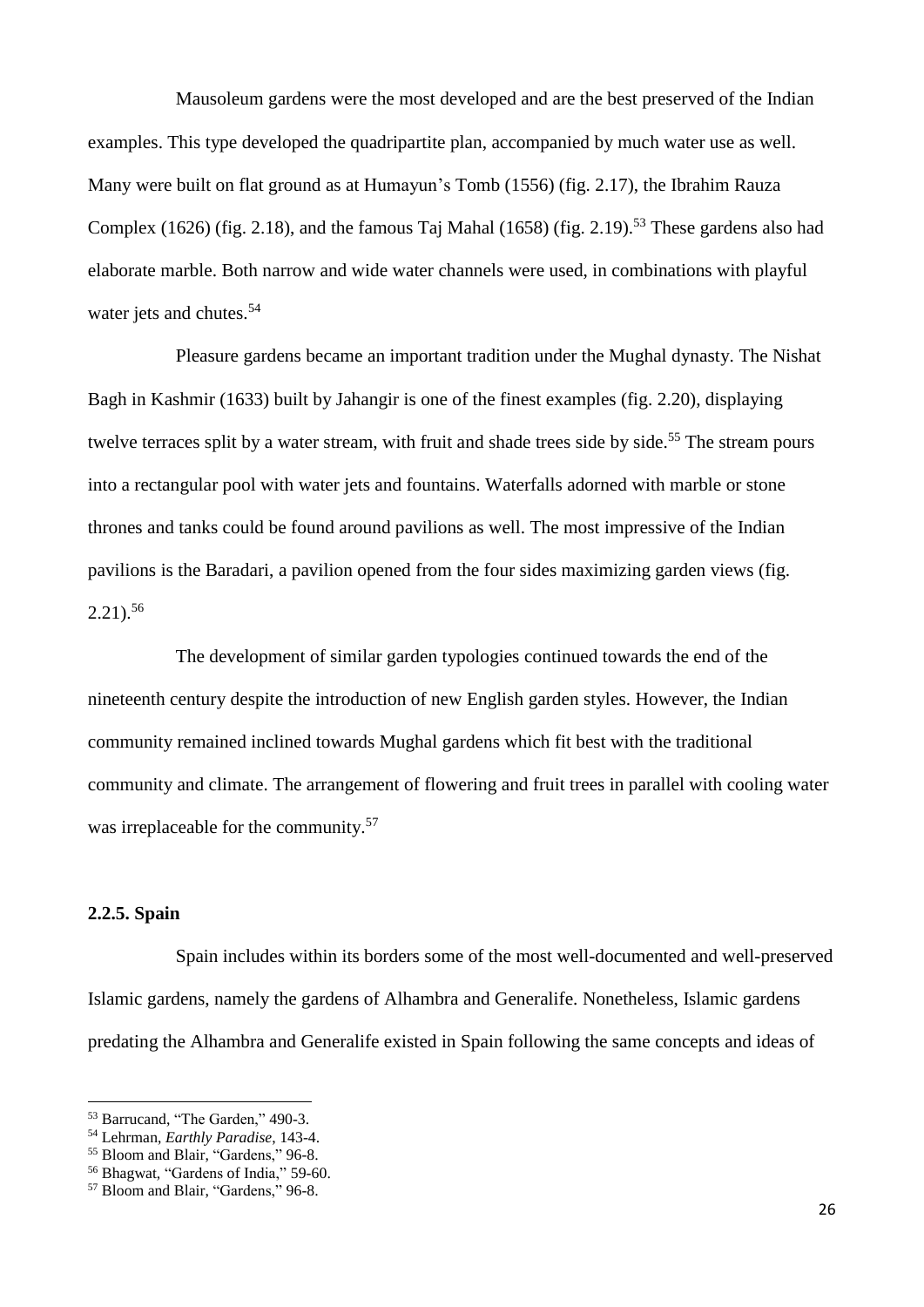the previously discussed Islamic gardens. Madinat al-Zahra (fig. 2.22), the seat of the Umayyad Caliphate in al-Andalus, was established by 'Abd al-Rahman III in 936 on the hills of Jabal al-'Arus about six kilometers from the Umayyad Capital Cordoba.<sup>58</sup> It was a palatial city of its own, closely related in consistency and complexity to the Umayyad seventh century palaces like Khirbat al-Mafjar (2.23) and the Abbasid ninth-century palatial cities of Samarra (*Jawsaq al-Khaqani* and *Balkuwara*) (fig. 2.6-7). It had a terraced garden design seen later in Islamic Indian gardens. The complex consisted of three terraced platforms housing different palaces, like the *ḥaramlek,* the house of Ja'far, the prime minister, and the Caliph's private suites, and each of these had its quadripartite garden. Ja'far's garden was the best preserved featuring a central fountain, and the Caliph's meeting hall had a *chaharbagh* as well. <sup>59</sup>

On the second terrace platform was the magnificently decorated Salon Rico (fig. 2.24) which was the main reception hall of the Caliph.<sup>60</sup> This overlooked the most extravagant garden of the whole complex. It consisted of pools reflecting the pavilion made for the caliph, surrounded by three small basins on its sides. This combination of pavilion and basins is enclosed within the upper garden that featured a *chaharbagh* of cultivated crops and decorative plants.<sup>61</sup>

The third terrace included the lower garden which was also a *chaharbagh* design with decorative plants and a central water feature. All the water features and systems of the three terraces were connected due to the need to design a system that brought water to the top of Jabal al-'Arus.<sup>62</sup> This terracing allowed the presence of various miradors for the enjoyment of the scenic views of the cascading gardens. On this terrace as well, the Prince's garden was built by the son of 'Abd al-Rahman III nine years later; it was a miniature version of the previously designed Salon Rico garden.<sup>63</sup>

<sup>58</sup> Triano, "Madinat al-Zahra," 27-8.

<sup>59</sup> Ruggles, "Historiography," 131.

<sup>60</sup> Idem, "The Mirador," 75.

<sup>&</sup>lt;sup>61</sup> Idem, "Historiography," 132-3.

<sup>62</sup> Triano, "Madinat al-Zahra," 29-30.

<sup>63</sup> Ruggles, "The Mirador," 76-7.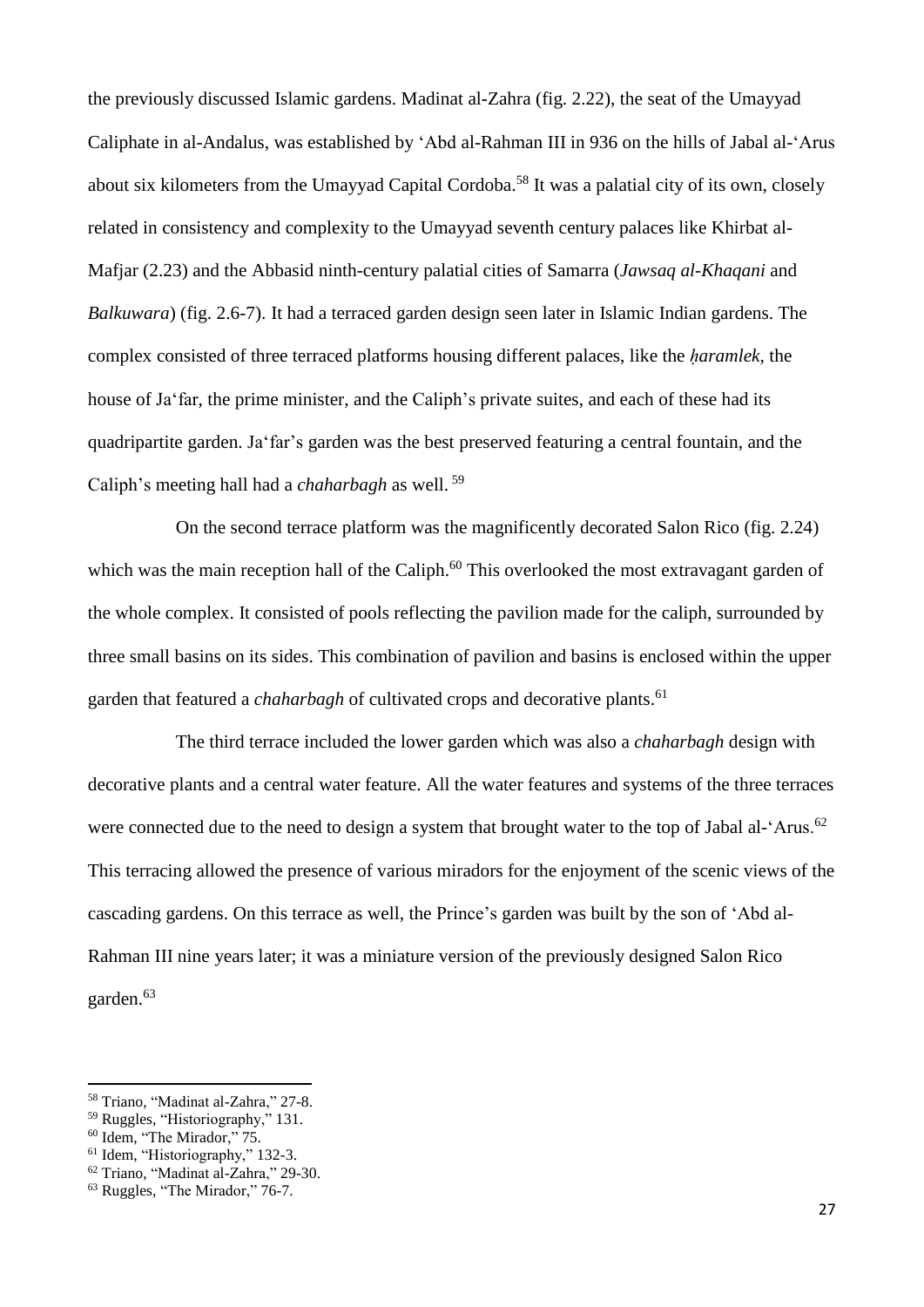Muhammad ibn Mardanish built the Castillejo of Monteagudo (fig. 2.25) (1147-72), a small fortified palace above the city of Murcia in Spain.<sup>64</sup> The castle was basically a garden confined within walls. It was arranged around a *chaharbagh* with two pools on the northern and southern ends of the garden. Water was raised to the garden by a *noria*. The hilltop palace enjoyed different scenic views of the inner and outer landscape as at Madinat al-Zahra.<sup>65</sup>

The Alcazar of Seville is one more example of a garden predating the Alhambra. The original palace was built by the Almohads and it dates to the tenth century but the gardens that survive until today is are from the eleventh to the fourteenth century. The palace (fig. 2.26) is arranged around four main courts, the Patio del Crucero, Patio del Yeso, Casa de Contratacion (fig. 2.27), and Patio de Doncellas (fig. 2.4).<sup>66</sup> The four gardens are all varieties of the same plan with water features varying from sunken pools to streams and fountains, all fitted into a single or multiple *chaharbagh* design. The garden designs were complemented by sophisticated stucco carvings that might be connected to eschatological themes, but nothing proves this yet.<sup>67</sup> The whole palace was rebuilt and redecorated by the Christian kings in the fourteenth century in *múdejar* style, which make the dating difficult.<sup>68</sup> Gardens of the Nasrid period in Granada (the Alhambra and Generalife**)** had more developed versions of the previously highlighted features including the joy of water use, movement experienced in both water and light, *chaharbagh*s, fountains, pools, water jets and streams, fruit trees, and pavilions.

## **2.3. Design Criteria and Meaning**

The frequent association of the Islamic garden and the theme of paradise led to the development of some criteria that were present in almost all examples. A sense of unity in all these elements discussed helps to achieve the joyful and contemplative spatial experience of the Islamic

<sup>64</sup> Idem, *Gardens, Landscape,* 141.

<sup>65</sup> Idem, *Islamic Gardens*, 156.

<sup>66</sup> Brookes, *Gardens of Paradise*, 44-5.

<sup>67</sup> Ruggles, *Islamic Gardens*, 89.

<sup>68</sup> *Ibid*. 157-8.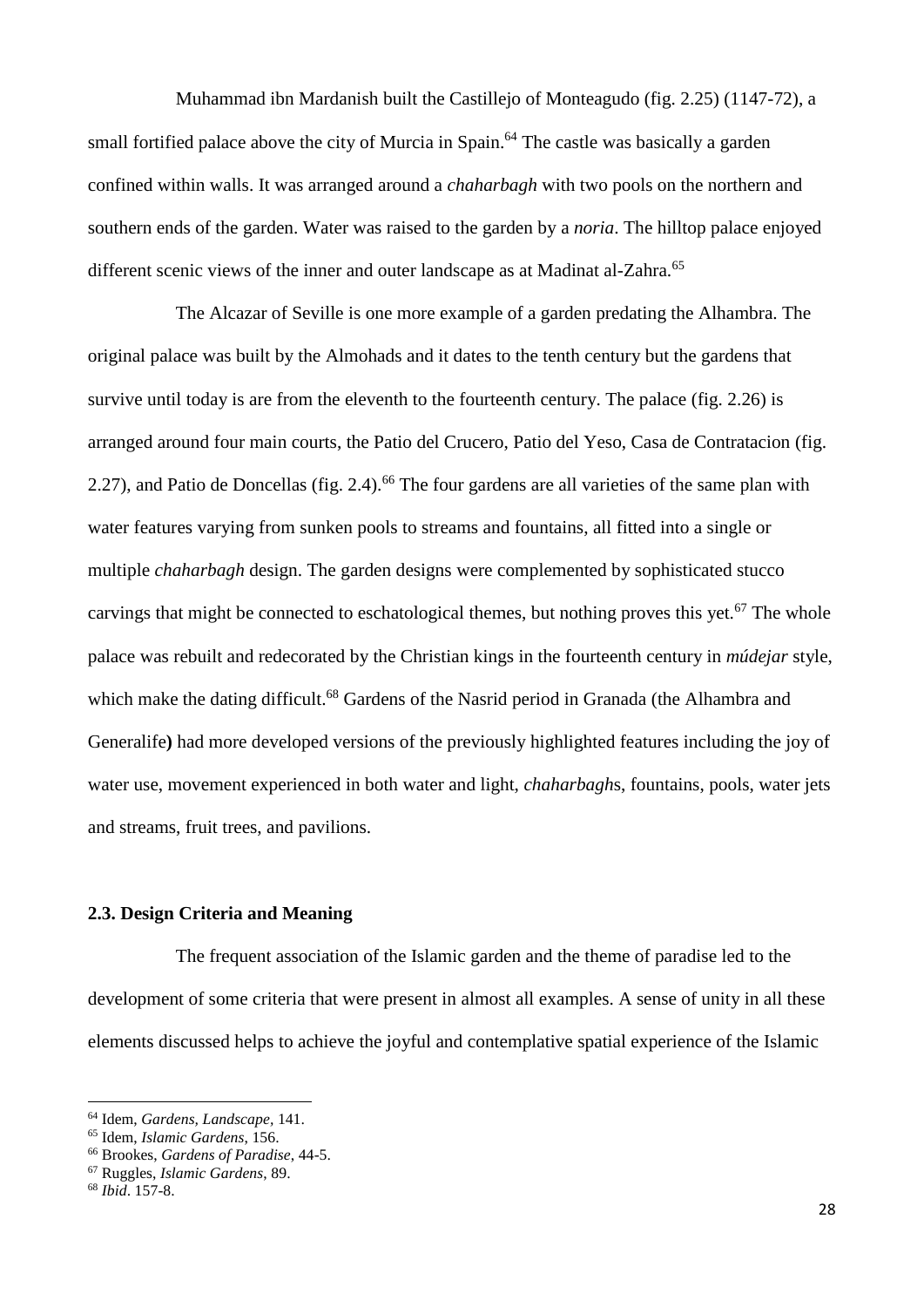garden. The concept of harmonious design with the right scale and proportions for blending these elements played a major role in Islamic garden design.<sup>69</sup>

#### **2.3.1. The Joy of Water Use**

The Islamic garden is a basic celebratory feature since the Muslim world usually had an arid nature. Besides the celebration of bringing water into gardens for irrigation and agricultural purposes, the strength of water use in the Islamic garden lies in its strong symbolism. Islamic gardens encourage Muslims to contemplate His creation and reflect on their promised paradise (*janna)*. Water had the richest symbolism to achieve this, since it was perceived as a miraculous tool making the desert bloom, bringing vitality and vibrancy with it.

Overflowing water basins were used in mosque courtyards for ablution, representing purity. Gardens layout were determined primarily by their irrigation channels which formed part of major design elements.<sup>70</sup> Still reflective pools provided tranquility while fountains and water jets disturbing the settled surfaces providing joy to the eyes and ears simultaneously. Pools contained fish and ducks in some cases, enhancing the sense of movement. Water represents a welcoming feature as it directs users throughout the garden.<sup>71</sup> It works on the sensual and contemplative side of its perceivers, providing the sound while masking external noises and enhancing contemplation. It could be heard, sensed, felt, and seen. It supplied the environment with needed tranquility. In parallel with joy, it represented sparkle and lightness, purity and delight, movement and serenity, grandness and excitement, a center of attention and refreshment of the environment.<sup>72</sup>

<sup>69</sup> Clark, *The Art,* 37-8.

<sup>70</sup> Lehrman, *Earthly Paradise*, 35-7.

<sup>71</sup> Clark, *The Art,* 26-30.

<sup>72</sup> Lehrman, *Earthly Paradise*, 37-8.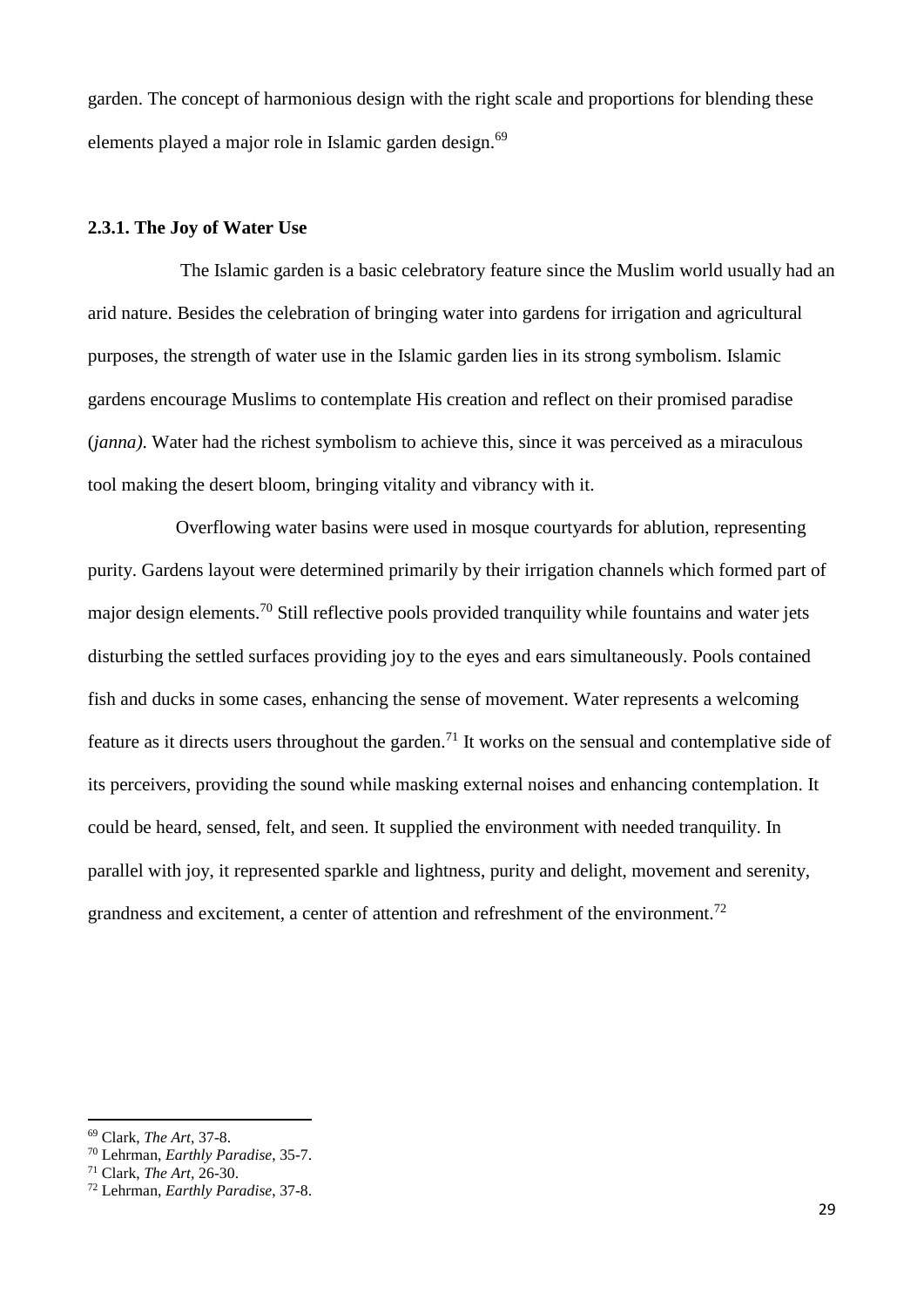### **2.3.2. Movement**

Movement could be seen around every corner of an Islamic garden. The garden was not designed to be viewed statically but created for the viewer to enjoy the gradual unfolding of its components. Movement through the garden is guided by the symmetrical design elements. Thus, water welcomes the user and guides him to a pavilion or a kiosk where the state of completion is reached. The spatial experience differs simultaneously with the changing views, where in one case the experience could be tranquility and serenity, while the other could be intense celebration and joy.<sup>73</sup> Other movements rather than that of the viewer are of the water itself.<sup>74</sup> The captivating sound accompanying moving water brought life to the garden, whether it was the roar of a waterfall or the gentle trickle of a narrow stream.<sup>75</sup>

## **2.3.3. Light**

Light as an element of garden design in arid Muslim lands, is a sustainable resource connecting directly with the cosmic order. Three values of light could be appreciated, the cognitive value as it defines objects in terms of shape and brightness, the aesthetic value as it glorifies the aesthetics of a garden, and the third is associated with order and unity.<sup>76</sup> Each material introduced in the garden is designed to react differently to sunlight associated with Muslim desert lands, where wood, stone, marble, earth, and water each had its way of reflecting, distributing, blocking, or absorbing light.<sup>77</sup> For example, the brightness and luminosity of pavilions and kiosks were obtained from the reflection of light on the surface of a still pool. Color as well came to be appreciated in the garden using light, where patterns and flowering trees flickered in the sunlight.<sup>78</sup>

<sup>73</sup> *Ibid*, 82-4.

<sup>74</sup> Clark, *The Art*, 30-1.

<sup>75</sup> Lehrman, *Earthly Paradise*, 82-4.

<sup>76</sup> Bloom and Blair, "Gardens," 86-7.

<sup>77</sup> Clark, *The Art*, 38-40.

<sup>78</sup> Lehrman, *Earthly Paradise*, 41.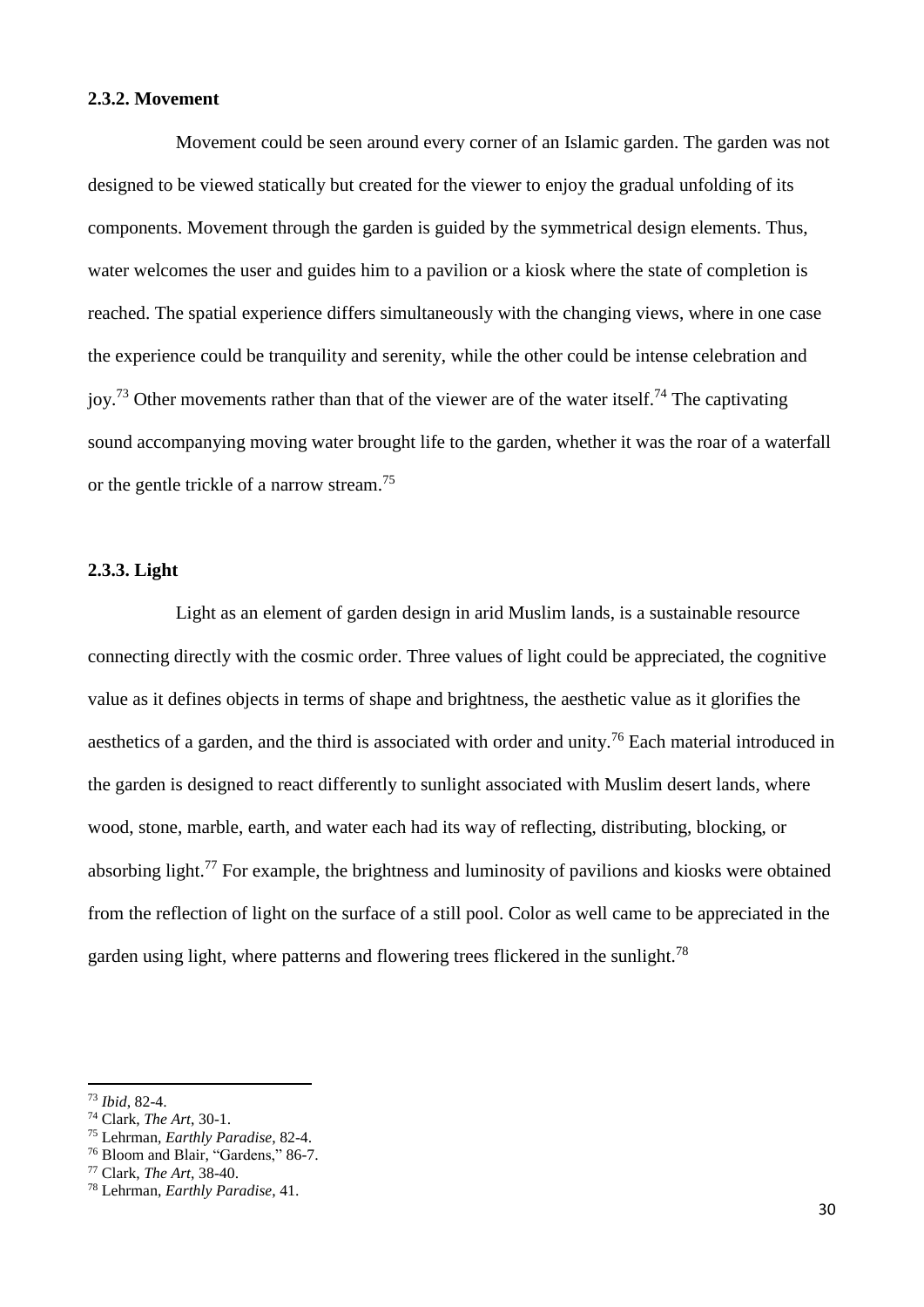### **2.3.4. Patterns**

Patterns are a product of geometry and mathematics associated with the cosmic order, especially since the depiction of animals and humans was rarely encountered in a religious context.<sup>79</sup> The Muslim designer interpreted the proportions of nature into elaborate and sophisticated patterns reflecting this order.<sup>80</sup> The patterns depended mainly on plant and natural forms abstracted into geometrical patterns with a strong sense of continuity and repetition. The development of these patterns was unprecedented, reflecting unity and order, principles discussed before.<sup>81</sup> The complexity of single-plane patterns was obvious, nevertheless, the real complexity lay within the patterns carved in different layers, which enhanced contemplation. Patterns in the Islamic garden gave the indoor and the outdoor surfaces (of pavilions or kiosks) a sense of endless contemplation and unified interiors and exteriors.

#### **2.3.5. Form**

Form in the Islamic garden is coherent with the idea of the spring of life from which four rivers depart, famous in Persian legend.<sup>82</sup> The four rivers symbolize fertility and timelessness.<sup>83</sup> On the other hand, in Islam paradise was described as providing shelter, with lush vegetation and flowing water. Surat Muhammad contains the following: "*The Paradise which the righteous have been promised. There shall flow in it rivers of unpolluted water. Rivers of milk forever fresh; rivers of delectable wine and rivers of clearest honey*" (47:15). Other *sura*s described paradise with four gardens divided by four rivers  $(55:46-70)^{84}$  Most Islamic gardens shared common points when it came to form and appearance.<sup>85</sup> Magnificent portals or gateways led to a rectangular plan, based on the irrigation system. Watercourses formed the main axes, embraced by paths and trees, with one or

<sup>79</sup> Grabar, "The Umayyad Palace," 231.

<sup>80</sup> Barrucand, "The Garden as a reflection," 491.

<sup>81</sup> Lehrman, *Earthly Paradise*, 74-7.

<sup>82</sup> Ardalan, "'Simultaneous Perplexity'," 10-12.

<sup>83</sup> Thacker, *The History of Gardens*, 27-9.

<sup>84</sup> *Ibid*. 28.

<sup>85</sup> Lehrman, *Earthly Paradise,* 61.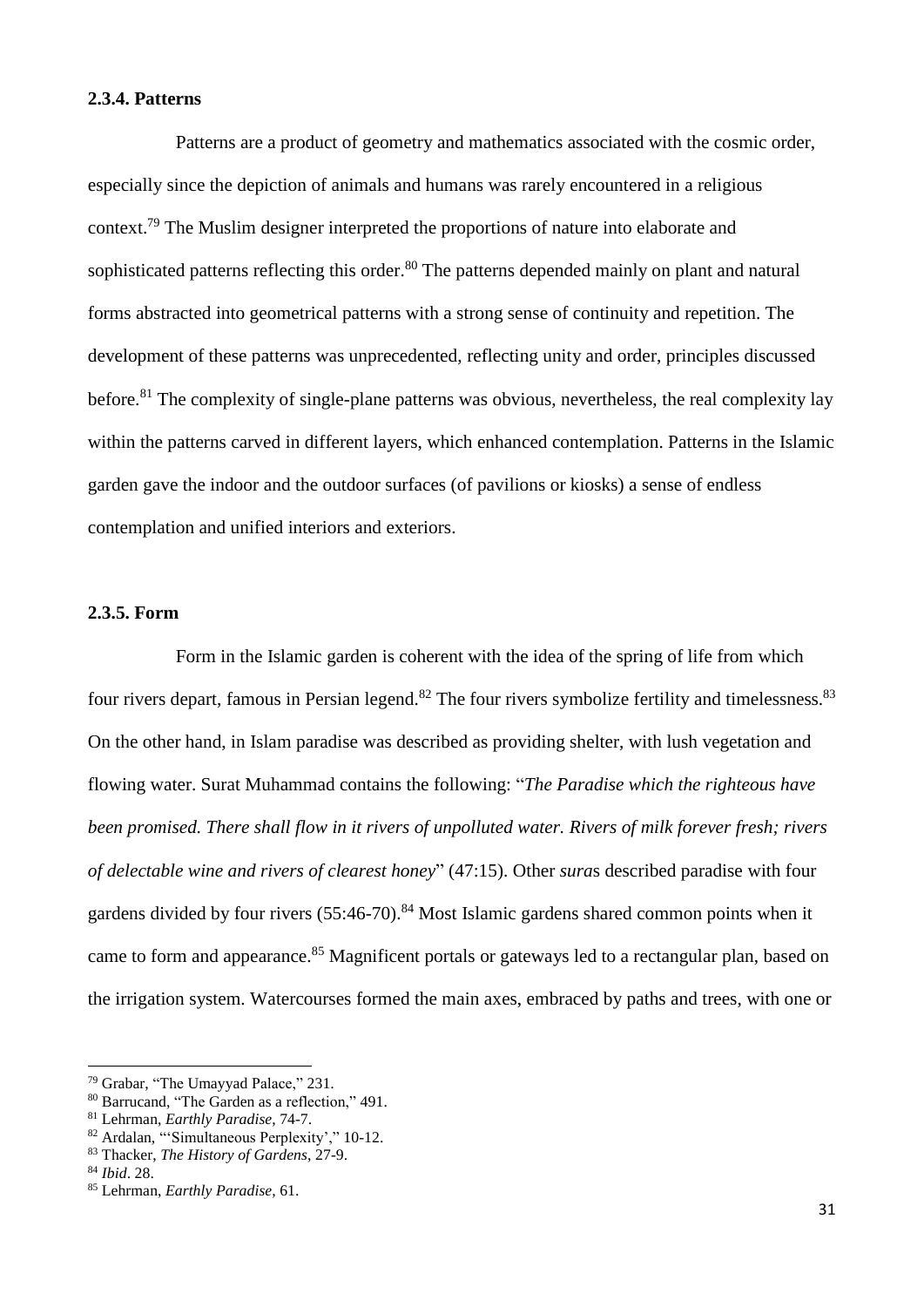two side pathways cutting it perpendicularly. The central intersection point had a pavilion, kiosk or a fountain symbolizing the center of life, while in some cases buildings were on the sides to provide the best view.<sup>86</sup> The quadripartite plans provided the ability to create four sunken beds with lavish plantation whose user gets the impression of walking beside a vibrant floral carpet.<sup>87</sup> Cypress and fruit trees defined sharp pathways and main axes. Colorful flowers came in pots and flowerbeds glimmering against the marble pavilions.<sup>88</sup>

### **2.3.6. The Spatial experience**

The spatial experience on the beholder in the Islamic garden was one of the most developed. The walled garden, whether with real walls or masses of trees and vegetation, resembled a building in defined space.<sup>89</sup> This defined space delivered awe and impressiveness especially when one entered the garden on a central axis. The spatial experience varied with the scale of the garden where awe was often achieved with vast gardens, and intimacy on smaller scales in courtyard gardens. Changes of levels maintained the variety of spatial experiences, yet the most impressive viewpoint was the belvedere or the mirador viewing the whole garden or the countryside beyond. This continuation and hierarchy of spatial experiences provided an unprecedented fascination for the viewer.<sup>90</sup>

### **2.4. General Criteria of Islamic gardens concluded**

Based on the previous discussion of origins and meanings of Islamic gardens general criteria of Islamic gardens can be formed. These elements sustain the spatial experience of serenity, tranquility, joy, celebration, calmness, refreshment and exuberance. Within walled gardens one can find a *chaharbagh* or linear layout. Most of these displayed elaborate gateways, where privacy and

<sup>86</sup> Brookes, *Gardens of Paradise,* 31-33.

<sup>87</sup> Lehrman, *Earthly Paradise*, 62-3.

<sup>88</sup> Bloom and Blair, "Gardens," 86-7.

<sup>89</sup> Clark, *The Art*, 26-8.

<sup>90</sup> Lehrman, *Earthly Paradise*, 48-61.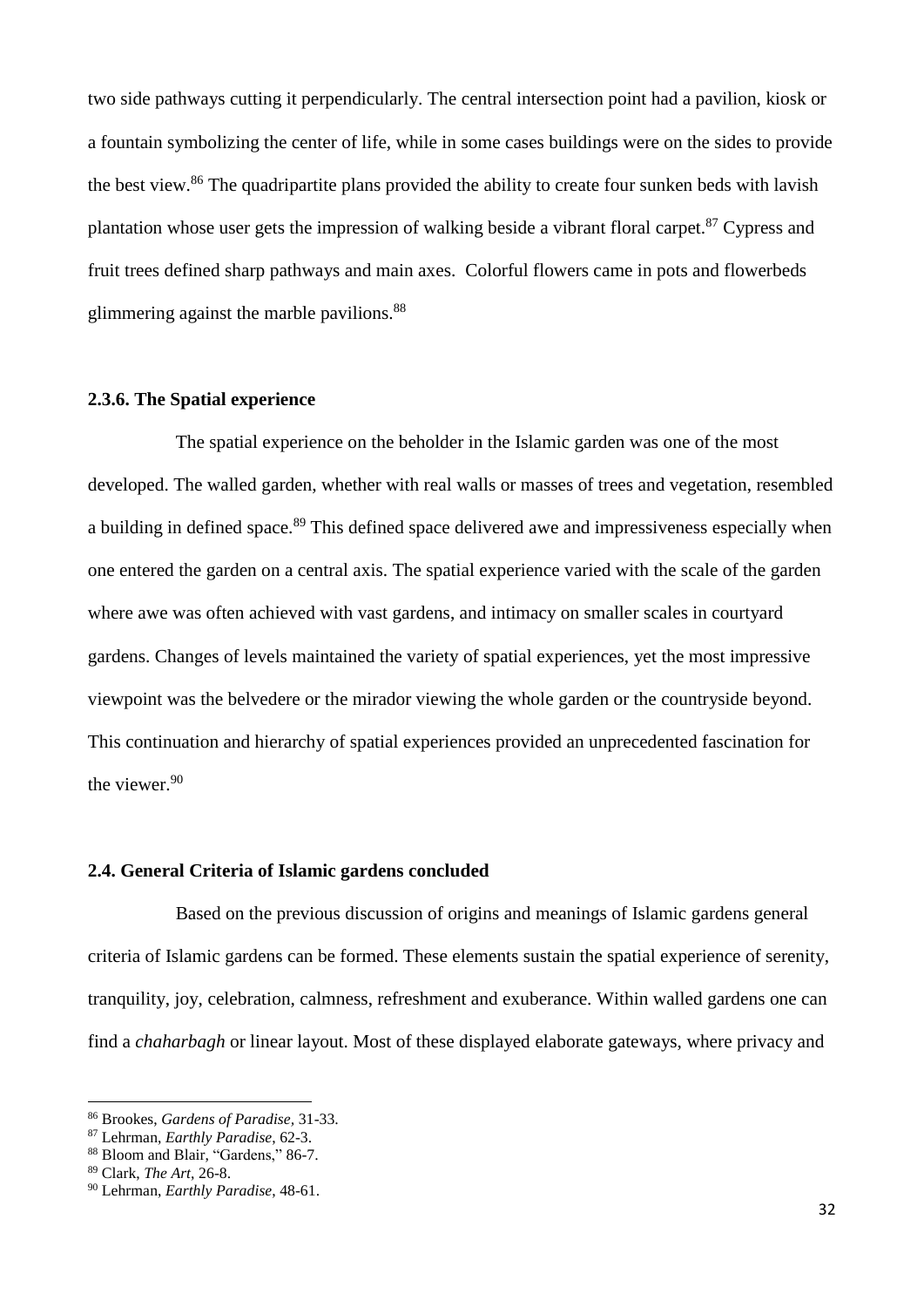enclosure were necessary aspects. Gardens commonly had cypress trees on the outer walls and featured elaborate flowering plantations within the inner courts, enhancing the sense of privacy and enclosure. Cypress trees were used to emphasize central axes as well. Most Islamic gardens had fruit trees, especially of the citrus family. Kitchen gardens were common within palatial complexes.

Islamic gardens used water elements extensively such as fountains, streams, *salsabil*s, waterfalls, chutes, and still water like reflective pools and tanks. The elaborate use of water allowed an opportunity to have water plants such as lilies. Sometimes water was moving between cascading terraces or platforms. These terraces and platforms provided the opportunity to create miradors, belvederes, or *manzara*s overlooking the changing scenic views of the garden. Geometrical patterns were used within the layout, decorating the pavilions or kiosks, and sometimes for the layout of the plant beds. Plant beds were usually sunken, displaying colorful flowering shrubs. Pavilions and kiosks were lavishly decorated with stucco**,** tile or stone carving.

## **2.5. Islamic Gardens of Egypt**

## **2.5.1. The Fatimid Fustat House**

Fustat was densely settled, the majority of its houses having an interior court with a garden (fig. 2.28-9). These gardens could have scented flowers, palms, medicinal plantations, vines, water elements, and sunken pools.<sup>91</sup> These represented the first Islamic gardens in Egypt. Some Fustat houses had roof gardens with flowers, orange, and banana trees.<sup>92</sup>

# **2.5.2. The Garden of Humarawayh (10th century)**

Ibn Tulun established his own dynasty in Egypt after gaining independence from the Abbasid caliphate in Baghdad. He constructed his new city al-Qata'i' beside Jabal Yashkur where

1

<sup>91</sup> Rabbat, "A Brief History", 51.

<sup>92</sup> Ruggles, *Islamic Gardens*, 170.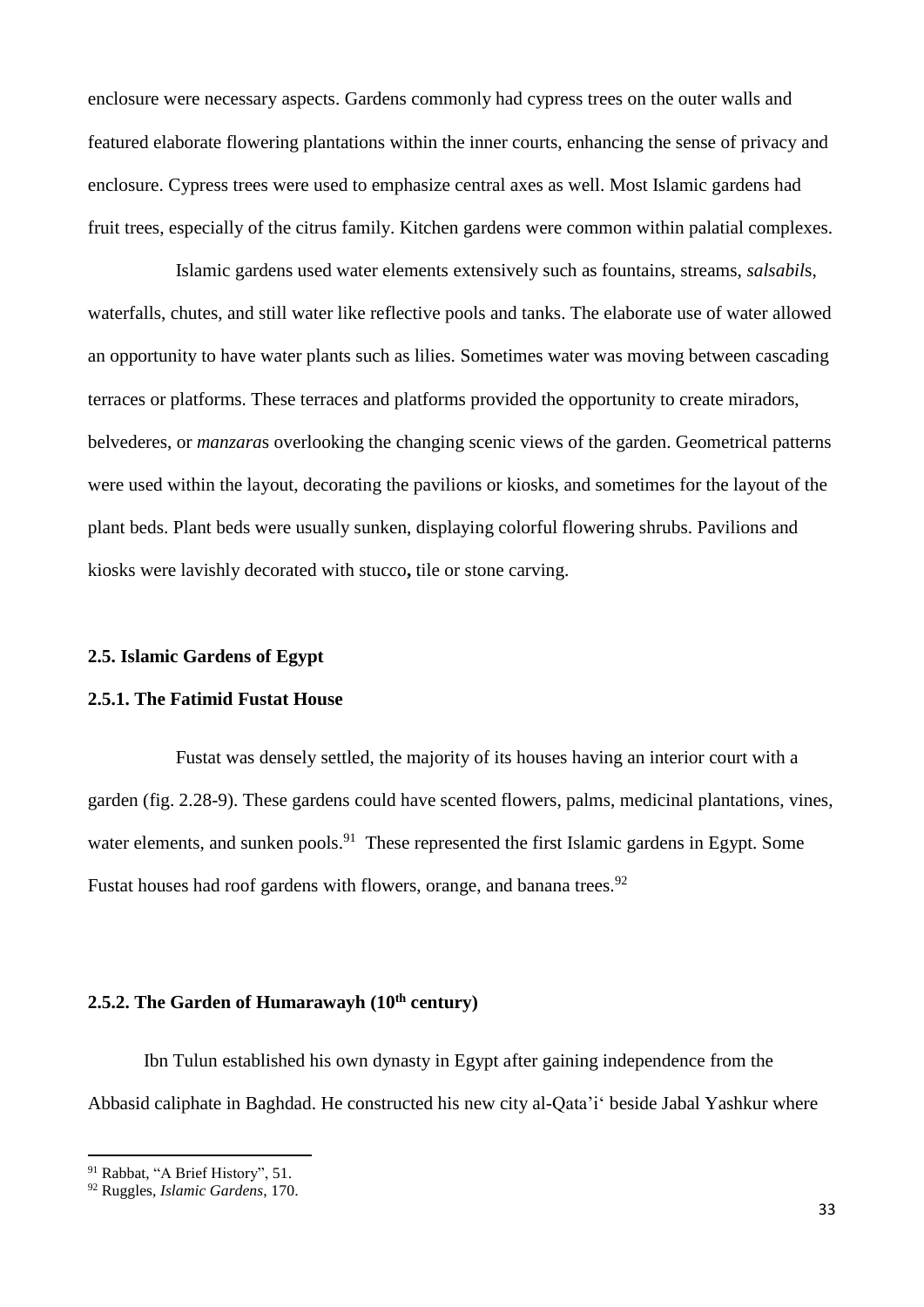he constructed a new palace, mosque and hippodrome. Later this hippodrome was converted into a garden by his son Humarawayh. The garden had many palm trees, exotic trees, and flowers, but also gilded copper-covered palm trunks, a mercury pool, and architectural elements including a pavilion, a stable, and a hippodrome. The garden was not located beside the Nile which forced him to construct an aqueduct to irrigate it.<sup>93</sup>

### **2.5.3. Bustan al-Kafuri al-Ikhshidi (949-968)**

A garden was planned by Kafur al-Ikhshidi shortly before the Fatimid conquest of Egypt on the eastern bank of al-Khalij al-Masri. There is no specific data or source mentioning the specific use of al-Bustan al-Kafuri at this exact point or whether it was public or private property.<sup>94</sup> Behrens-Abouseif mentioned that this garden had walls similar those of Fatimid Cairo and iron gates. Some other sources claim that it had towers for breeding songbirds and some other animal breeding facilities. 95

The Fatimids built their city on the eastern bank of al-Khalij al-Misri and incorporated al-Bustan al-Kafuri in its plan. The garden kept its name during the Fatimid era and it was used in a royal context.<sup>96</sup> Underground passages connected the royal eastern palace with the garden to ensure the privacy of the caliph and his family and for security issues as well.<sup>97</sup> Later after al-'Aziz built the western palace, the garden becoming part of it until the Ayyubid era. The only remaining parts of the palace were incorporated in the Qalawun complex. Some *iwan*s with *shadiriwan*s, which are probably Mamluk, survived (fig. 2.30). <sup>98</sup>

<sup>93</sup> Behrens-Abouseif, "Gardens in Islamic Egypt", 303-4.

<sup>94</sup> Rabbat, "A Brief History", 44.

<sup>95</sup> Behrens-Abouseif, "Gardens in Islamic Egypt", 304.

<sup>96</sup> Rabbat, "A Brief History", 44.

<sup>97</sup> Behrens-Abouseif, "Gardens in Islamic Egypt", 304.

<sup>98</sup> Rabbat, "A Brief History", 44.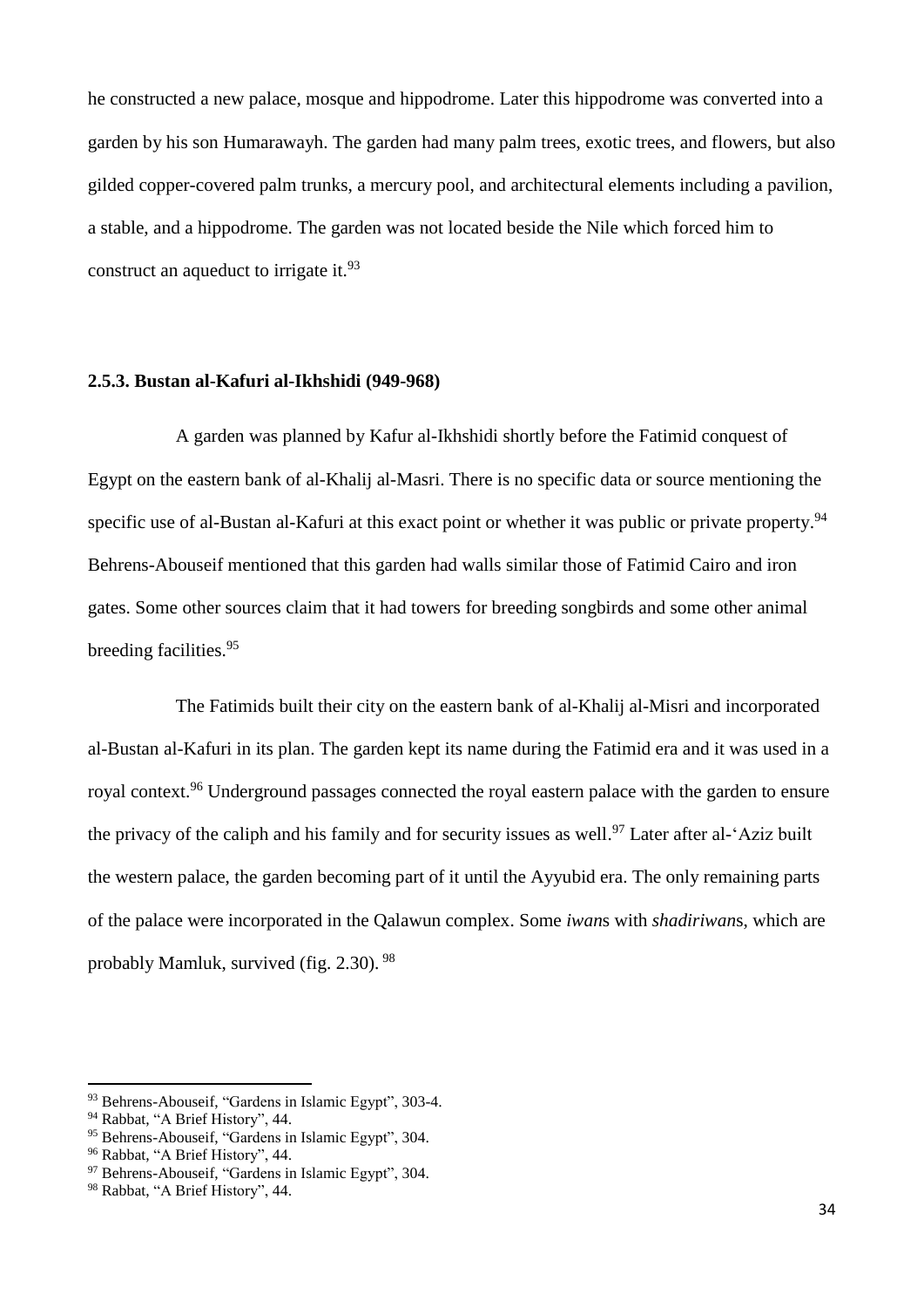## **2.5.4. Gardens of 'Abbas (10th century)**

These were established by the Fatimid dynasty in the tenth century as pleasure gardens. They existed on the western outskirts of the city below the now existing citadel and beside the complex of Sultan Hasan. They bordered one of the seasonal ponds formed by the annual floods. The garden was adopted by Salah al Din's brother Sayf al-Islam and renamed after him *basatin* of Sayf al-Islam.<sup>99</sup>

## **2.5.5. Hippodromes or Maydans (12th -13th century)**

The Ayyubids introduced a new typology of open spaces into the city**,** namely *maydan*s or hippodromes as a result of their association with military activities. One other reason behind the new trend may have been to make up for the large *basatin* of Fustat which were burnt in the defense of the city against the Crusaders.<sup>100</sup> During their reign many Fatimid gardens were converted into hippodromes and palatial complexes were constructed around them.<sup>101</sup> Although they were huge plots of land they were not designed to be used by the common people, but were designed for royal polo and equestrian activities. 102

The Qara Maydan and its adjacent Maydan Rumayla  $(12<sup>th</sup>-13<sup>th</sup>$  century) were built by al-Kamil Muhammad for equestrian parades, on the site of the old parade ground built by Ibn Tulun in 876. The *maydan* was an important one for many sultans and was refurbished many times by patrons such as Baybars, al-Nasir Muhammad, and Sultan al-Ghuri. Al-Nasir Muhammad in particular had a number of wells dug especially to provide it with irrigation*.* <sup>103</sup> This *maydan* is the only one of eight medieval ones remaining until the modern era.<sup>104</sup>

<sup>99</sup> *Ibid*.

<sup>100</sup> Brookes, *Gardens of Paradise*, 177-8.

<sup>101</sup> Behrens-Abouseif, "The Mamuk city", 300.

<sup>102</sup> Rabbat, "A Brief History", 45.

<sup>103</sup> *Ibid*, 45-6.

<sup>104</sup> Brookes, *Gardens of Paradise*, 178-9.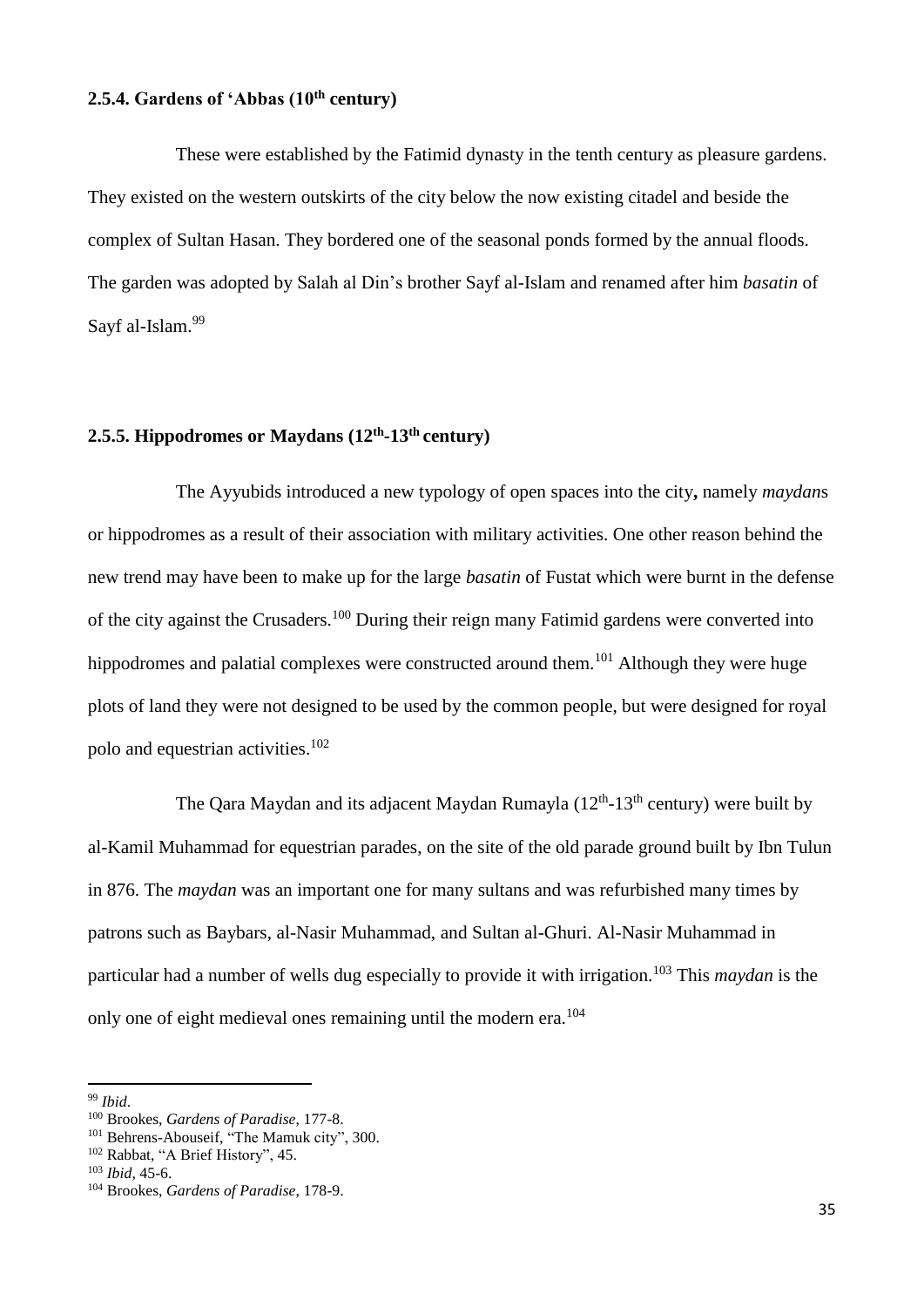The new town of Siryaqus on the outskirts of Cairo was built by Sultan al-Nasir Muhammad. It included a palace, a hippodrome, a *khanqah*, and a *bustan*. His complex attracted wealthy merchants and emirs to the new town. The *bustan* had imported trees from Syria, palms, water elements, and a lavish tent where he preferred to stay instead of at his palace. This particular *bustan* was also famous for its fruits. 105

## **2.5.6. The Mamluk Era (13th-16th Century)**

Mamluk rule in Egypt was characterized by architecture. The Mamluks excelled in creating buildings that commemorated their names. These buildings mostly depended on an endowment system (*waqf*) which led to secondary such as gardens and agricultural lands (*ghayt*).<sup>106</sup> Most of these developments were associated with the ponds created by the Nile flood every year (fig. 2.31).<sup>107</sup> Many gardens belonged to emirs and high authorities of the Mamluk ruling elite (figs.  $2.32 - 3$ ).<sup>108</sup>

## **2.5.6.1. Ganibak Garden (1462-3)**

 A new tradition of specialized buildings emerged in particular for Sufis. The Mamluk emir Ganibak built a garden on the Nile bank on 1200 feddans in order to house Sufi events. He built a marina to receive foreign Sufis coming to Egypt, as well as two domed structures for the events itself and sometimes for musical performances. Ibn Taghribirdi mentioned that this garden was comparable to that of Humarawayh.<sup>109</sup>

<sup>105</sup> Behrens-Abouseif, "Gardens in Islamic Egypt" 306.

<sup>106</sup> *Ibid*.

<sup>107</sup> AlSayyad, *Cairo*, 104-5.

<sup>108</sup> Behrens-Abouseif, "Gardens in Islamic Egypt", 306.

<sup>109</sup> *Ibid*. 307.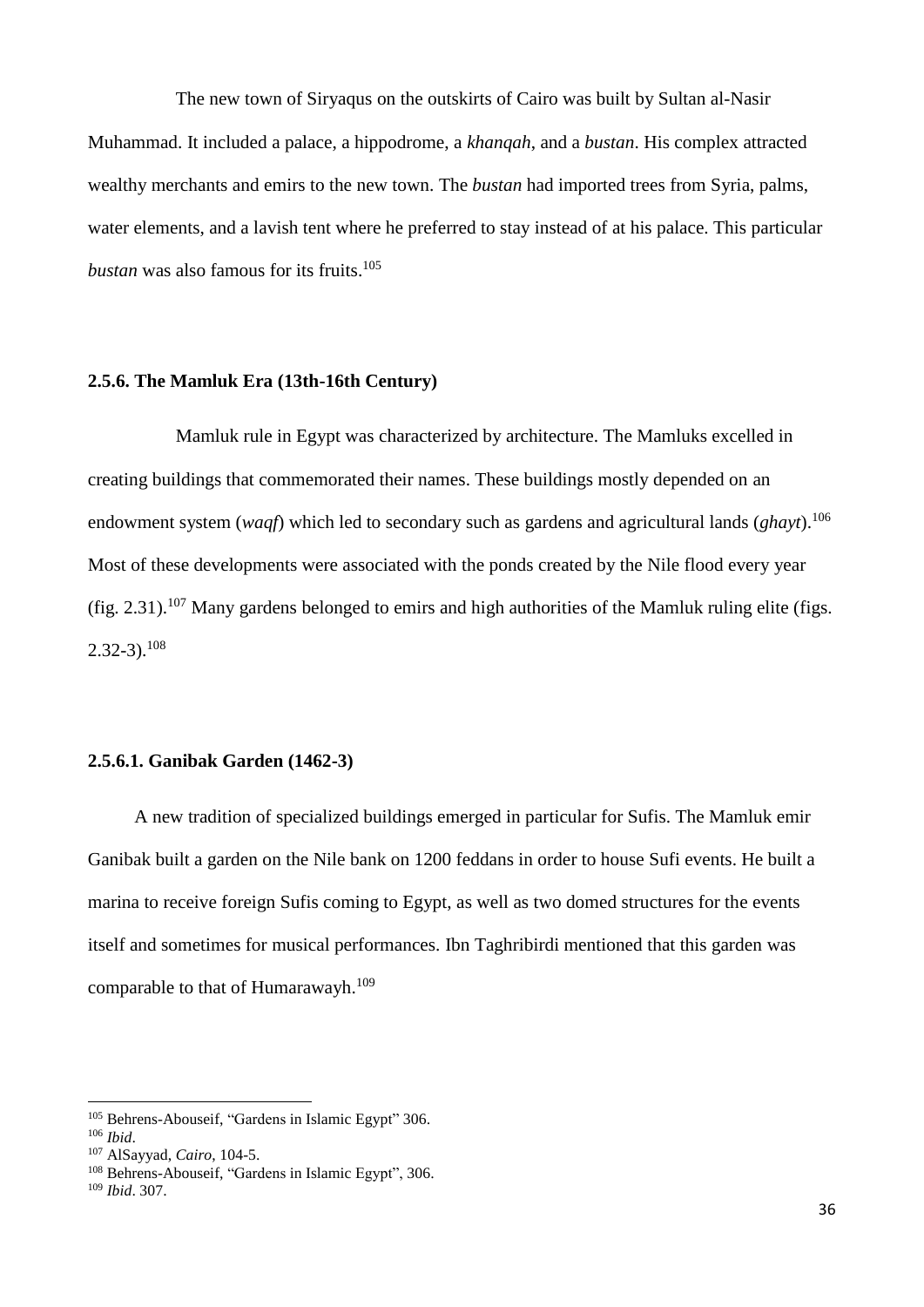# **2.5.6.2. Mattariyya and Ḥusayniyya (late 15th Century)**

The emir Yashbak min Mahdi followed the steps of emir Azbak, the founder of Azbakiyya (see Ch. 4) and constructed two new districts in the northern outskirts of the city. Both were designed with many gardens, residential units, domed mosques, and commercial venues. The sources present better information about the Husayniyya complex than the Mattariyya. A hippodrome existed within the complex. $110$ 

# **2.5.6.3. Balsam Garden (15th Century)**

One of the most famous Mamluk gardens existed was in the Mattariyya district, yet nothing proves that Emir Yasbak built it. It was described by many European travellers as a marvellous one until its destruction in 1494, but Sultan al-Ghuri managed to revive it in the early sixteenth century and imported plants especially for it. The Balsam Garden represented a source of national pride as Egyptian balsam was famous as a medicinal material and was highly sought after by Europeans.<sup>111</sup>

## **2.5.8. Ottoman Gardens in Egypt**

In 1517 Egypt became an Ottoman province.<sup>112</sup> No large-scale landscape projects were built by the Ottomans.<sup>113</sup> This may have been caused by the departure of many craftsmen and builders to Istanbul.<sup>114</sup> Gardens were limited to private residences on a small scale. Yet this era

<sup>110</sup> *Ibid*. 307-8.

<sup>111</sup> *Ibid*. 308-9.

<sup>112</sup> Brookes, *Gardens of Paradise*, 178-9.

<sup>&</sup>lt;sup>113</sup> Behrens-Abouseif, "Gardens in Islamic Egypt", 309.

<sup>&</sup>lt;sup>114</sup> Riemer, "Egyptian Views" 150-2.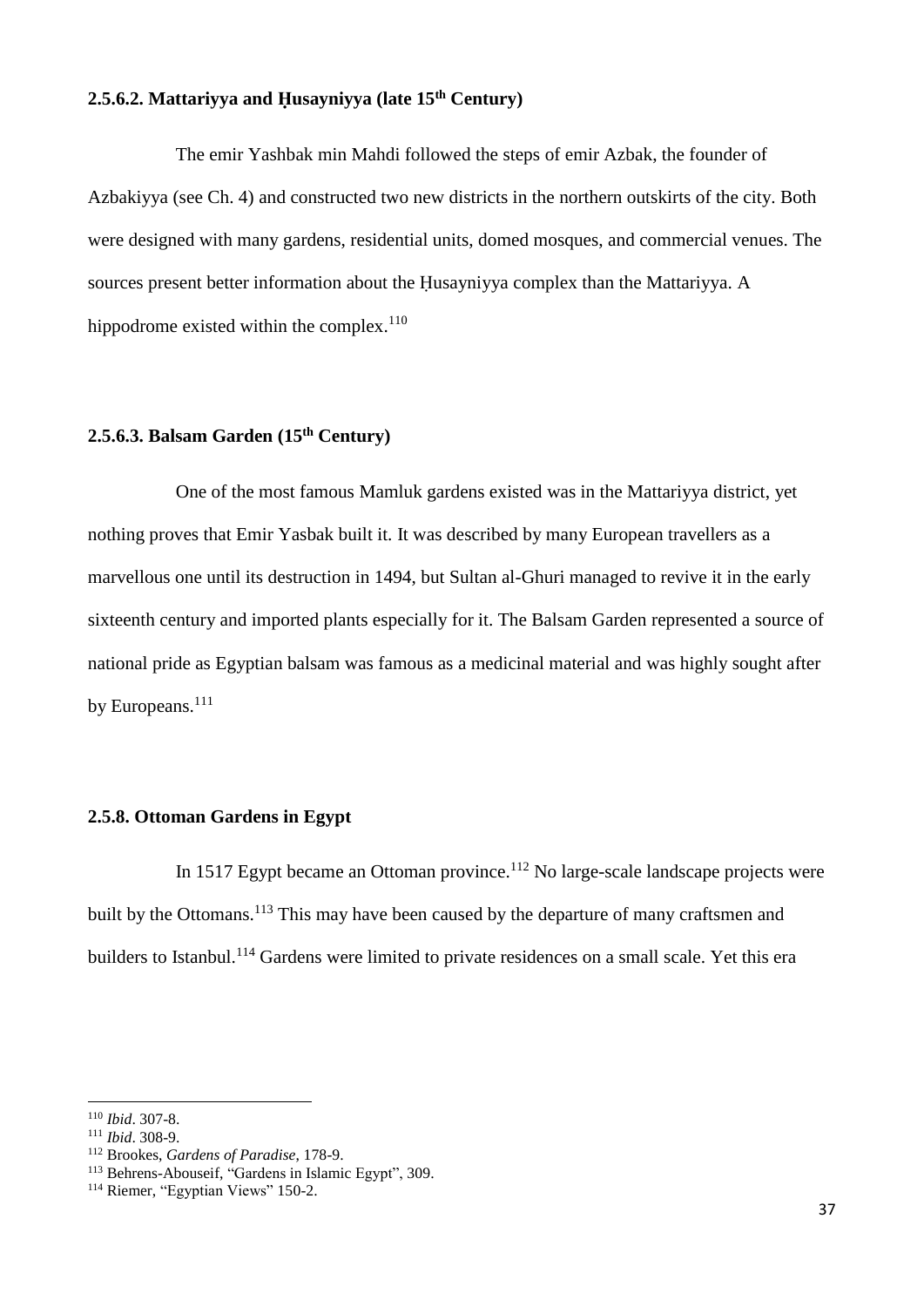witnessed the introduction of two types of architectural monuments associated with gardens: domed mosques surrounded by gardens and *takiyya*s (buildings for Sufis**)** with a garden. 115

## **2.5.8.1. Garden Mosques**

Garden mosques were built to follow Istanbul-style mosques which usually had a garden surrounding them open for the public. Three of those mosques are still standing but their gardens sadly have disappeared. These are the mosques of Sulayman Pasha (1528), of Sinan Pasha (1571), and of al-Malika Safiyya (1610). The latter was famous for its garden, the *waqfiyya* mentioning gardeners who took care of its landscaping.<sup>116</sup>

### **2.5.8.2.** *Takkiya***s**

*Takkiya*s were residences for certain Sufi brotherhoods supported and encouraged by the Sultan. The *takkiya*s had fountains, sunken beds, porticos, dense planting, and pathways. Two of them still exist with their gardens**:** the Takiyya of Sultan Sulayman II **(**1543**)** (fig. 2.34) and the Takiyya of Sultan Mahmud II **(**1750**)**. 117

# **2.5.9. The Qasim Bey Palace Garden (18th century)**

Qasim Bey, the Ottoman governor in Egypt, built a palace overlooking Azbakiyya pond. It was the seat of the French Expedition in Egypt. Qasim Bey designed a pleasure garden (fig. 2.35) and opened it to the public. He built seating and coffee shops for them to enjoy. Fruits, palms,

 $\overline{a}$ 

<sup>115</sup> Brookes, *Gardens of Paradise*, 178-9.

<sup>116</sup> *Ibid*.

<sup>117</sup> *Ibid*. 179.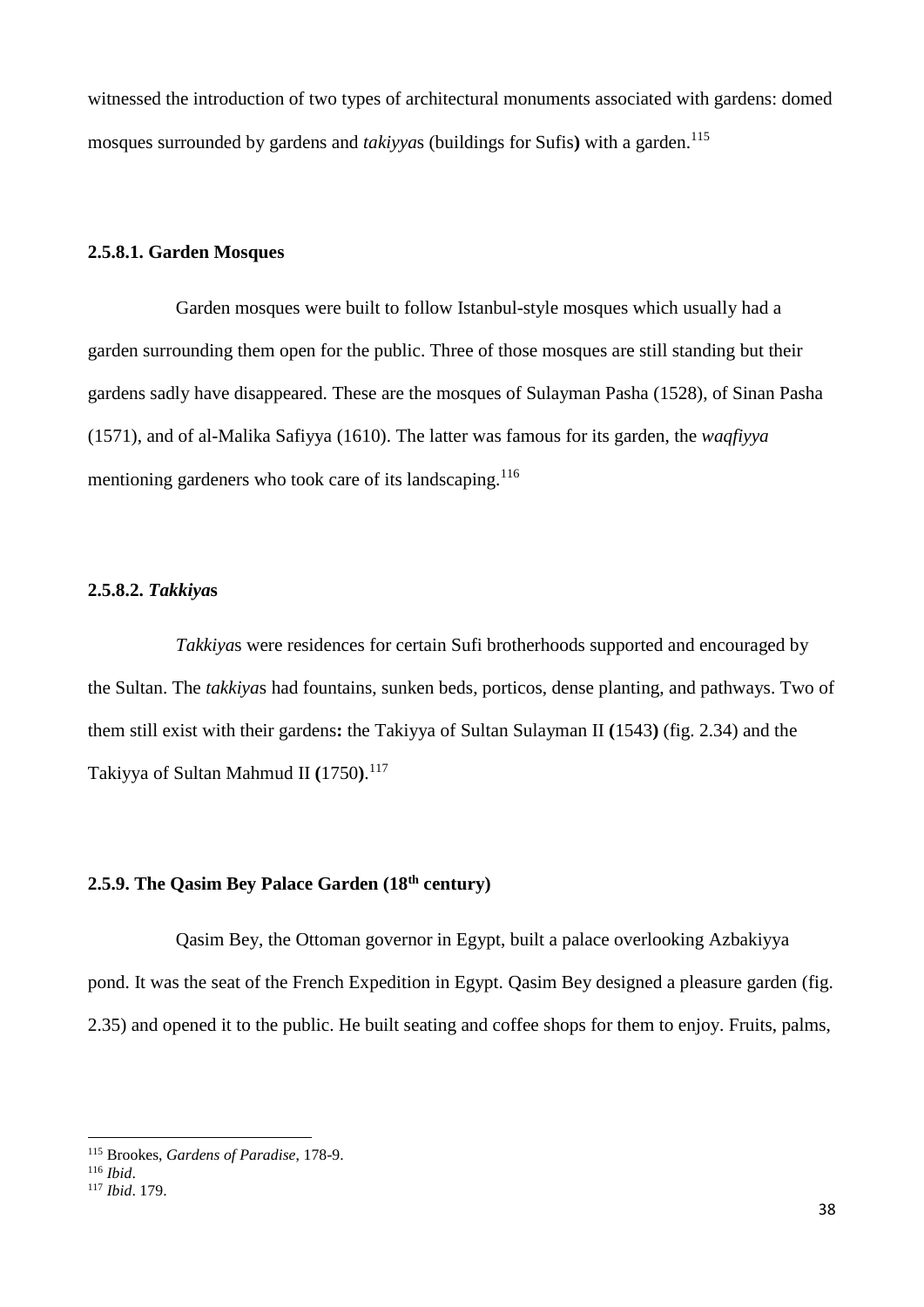flowers, and shrubs were planted, and especially clover to make it profitable.<sup>118</sup> With its dense vegetation and non-geometrical layout, it resembled European gardens rather than Islamic ones.<sup>119</sup>

## **2.6. Conclusion**

Gardens of the Islamic world were always admired for their eschatological or heavenly meanings. The**y** were seen as a representation of the Qur'anic verses describing heavens for the righteous ones. However; Islamic gardens represented further complexities than just this eschatological theme. They were influenced directly by the geographic, economic, and political contexts in which they were built. Gardens of the Islamic world shared several elements that contributed to their identification as Islamic, for instance, the geometrical layout. However; every country or region responded differently to its specific context creating its own garden typology. Egypt is one of these regions in which Islamic gardens were not closely attributed to the eschatological theme.

Based on the previous review of gardens of the Islamic world, and the gardens of Islamic Egypt one could conclude that most gardens in Islamic Egypt were based on direct attachment to the River Nile or ponds. These gardens bore a more natural character rather than the geometric character that was present in the gardens of Persia, India, or Muslim Spain. The association of naturally grown gardens with ponds that spread over Cairo's map from the Fatimid rule to the end of the Ottoman rule in Egypt was a characteristic of Egypt, where the River Nile flood was a prosperous event celebrated annually in Egypt.<sup>120</sup> This flood created a swampy landscape with different bodies of water varying in shape and size, resulting in gardens with a relatively natural layout rather than designed ones.<sup>121</sup> As everywhere in the Islamic world water

<sup>118</sup> Behrens-Abouseif, "Gardens in Islamic Egypt", 309.

<sup>119</sup> Brookes, *Gardens of Paradise*, 178-9.

<sup>&</sup>lt;sup>120</sup> Rabbat, "A Brief History," 45-6.

<sup>121</sup> Behrens-Abouseif, "Gardens in Islamic Egypt," 310.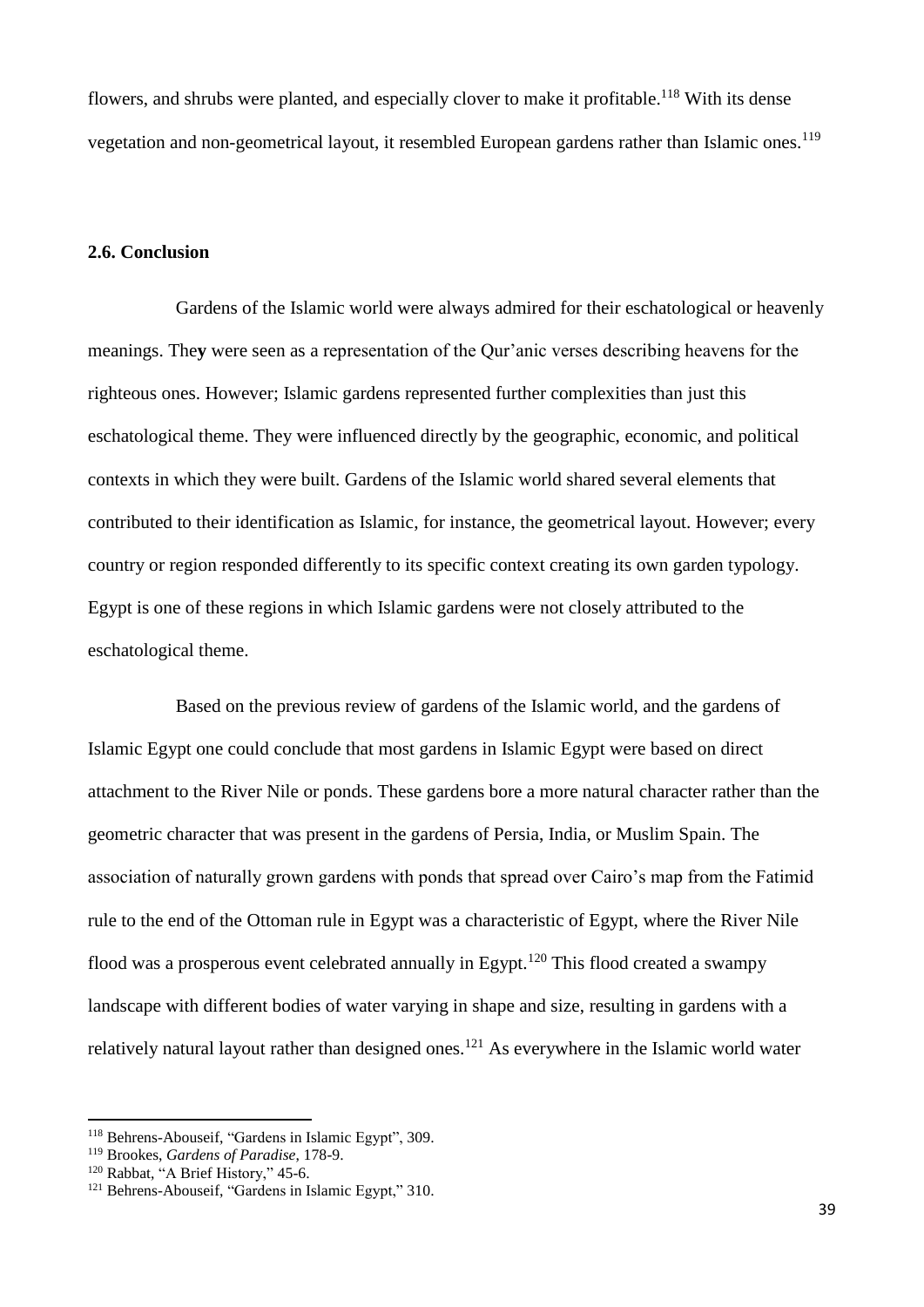played an important role in the formation of the Egyptian Islamic garden. However; the garden creators in Egypt did not adopt the symmetrical plan common in Persian, Indian, and Moorish gardens; they dug lakes and created non-geometrical ponds instead. This feature was present in the nineteenth-century Cairene gardens such as Azbakiyya and Gezira Palace gardens. The introduction of nineteenth-century public parks in Cairo was indeed European, however; it was not a new feature to the Egyptian community, where ponds, naturally laid out gardens with dense vegetation and curving pathways, musicians, and rowing boats had all been common features of their gardens.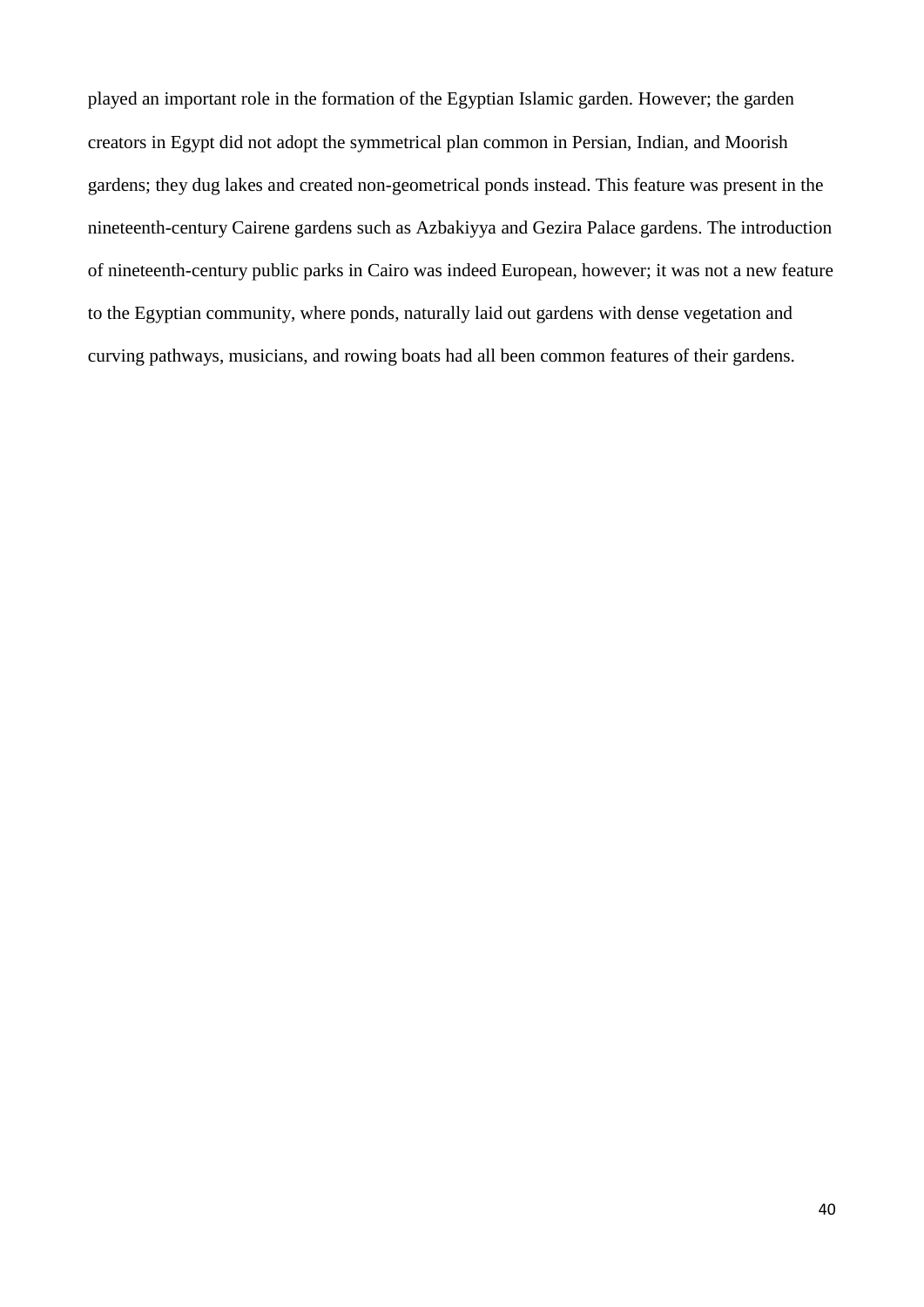## **Chapter Three: The Gezira Gardens**

### **3.1. Nineteenth-century Cairene Scene**

Jean Pierre Barillet Deschamps (1824-1873) was a French gardener who made his reputation by teaming up with the Adolphe Alphand (1817-1891) to bring the new Paris Haussmannian transformation to reality. Deschamps was the head gardener with the title *Jardinier en chef du Bois de Boulogne et de la ville de Paris* of this project.<sup>122</sup> He worked with Jean Charles Adolphe Alphand a French civil engineer and landscaper who was a chief engineer in the *Services des Promenades et Plantation*, a position that brought him in direct association with both Deschamps and Haussmann.<sup>123</sup> The two became superstars of the gardening and landscaping community of Paris after working together on the on the *Bois de Boulogne* (after 1855) and its *Jardin d'acclimatation* (1859-60), the *Bois de Vincennes* **(**1860-5) and the *Parc des Buttes-Chaumont. <sup>124</sup>* Shortly after their success Deschamps gained his greatest triumph with designing the garden of the Universal Exposition (1867) which gained him an international reputation. Because of this, he obtained an invitation to be a guest of the Suez Canal opening in  $1869$ <sup>125</sup>

Haussmann mentioned him on several occasions, commenting on his talent and skill. He then was appointed as the Director General of the Service of Promenades and Plantations of the Egyptian Government and the Private Estates of His Highness the Khedive of Egypt.<sup>126</sup> He became responsible for the private estates of Khedive Isma'il (r. 1863-1879) who wanted to transform Cairo the way Haussmann did with Paris, a movement already started by his great ancestor Muhammed 'Ali Pasha and his son Ibrahim Pasha.<sup>127</sup> Both Muhammed 'Ali Pasha (1769-1848) (r.1805-1848) and Ibrahim Pasha (1789-1848) were horticultural enthusiasts.

1

<sup>122</sup> Wilkinson, "Gardens," 124.

<sup>&</sup>lt;sup>123</sup> Taylor, "Alphand," 8.

<sup>&</sup>lt;sup>124</sup> Taylor, "Barillet Deschamps," 14.

<sup>&</sup>lt;sup>125</sup> Editorial, "Revue Horticule," 14.

<sup>126</sup> Wilkinson, "Gardens," 124.

<sup>127</sup> Hamdy, "A Study," 268.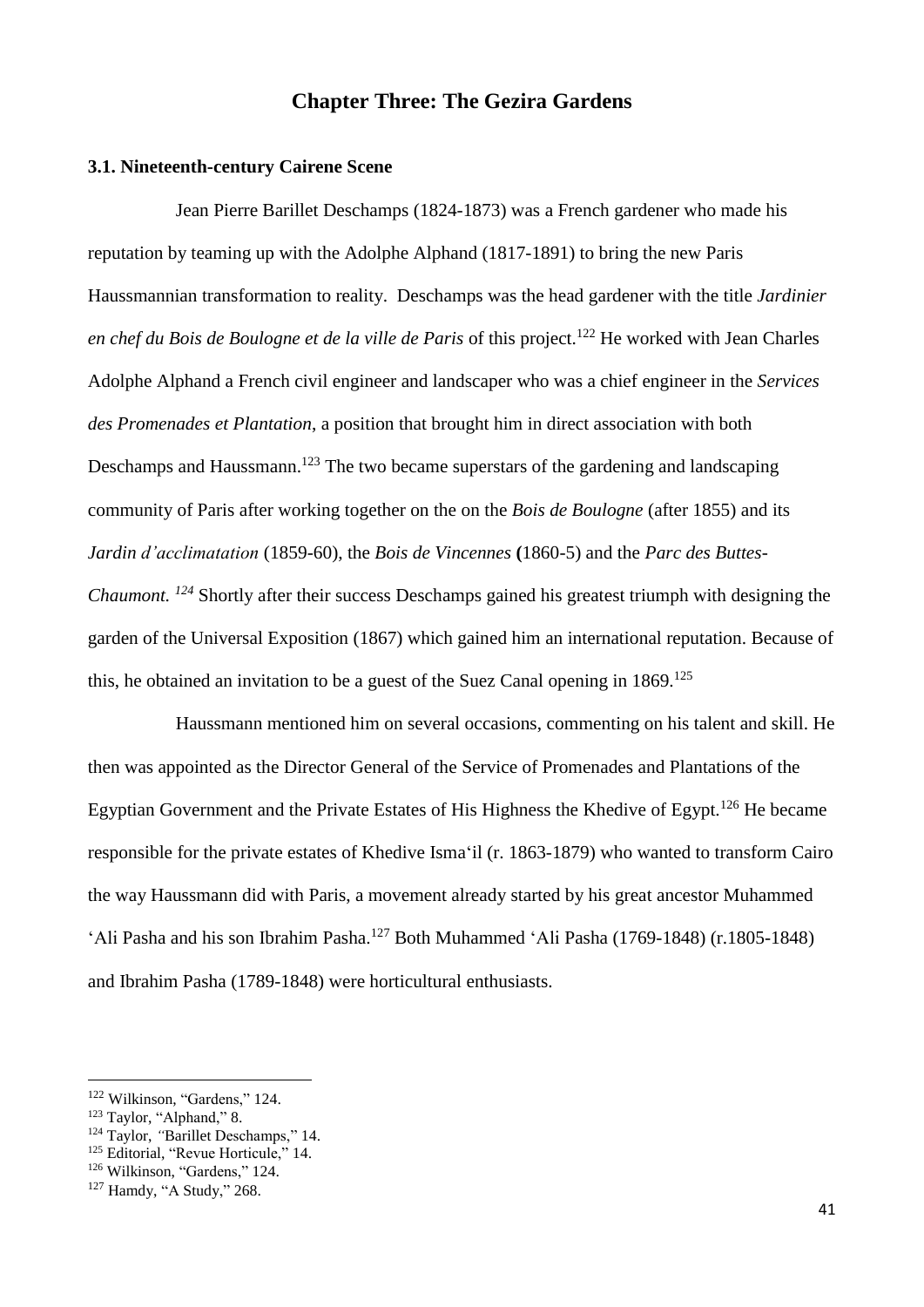Both rulers enjoyed pleasure gardens and valued the shade and aesthetics of the gardens they planted in Cairo, however; they also valued the commercial aspects of the orchards, vegetable, and fruit gardens they planted. A third advantage was a local supply of hardwood. Both rulers planted gardens and imported crops from various corners of the world including India and the Far East. Their patronage introduced many fruits and plants that are still traded in Egypt until today. They sent students to Europe to obtain the necessary knowledge and skill to develop their own projects in Cairo. Ibrahim Pasha got Scottish gardeners from the Royal Horticultural Society to work on his gardens, a tradition followed by his son Khedive Isma'il who hired Deschamps in 1870.<sup>128</sup> Deschamps's position in Egypt acquired him the reputation and the respect of the royal authorities. He spent his last three years in Egypt working on projects for Khedive Isma'il with his assistant Gustave Delchevalerie. Thanks to his *Les jardins et les promenades de Caire* and *Flore exotique* the detailed sketches and plant lists of Gezira Palace gardens and Azbakiyya gardens have survived until today.<sup>129</sup> Their works in Egypt were extensive, as even Haussmann mentioned in his diaries.<sup>130</sup>

## **3.2. The Gezira Palace: Neo-Arabic Renaissance Architecture and French Picturesque Garden Design**

### **3.2.1 Gezira Palace Gardens**

The Gezira Palace (fig. 3.1) was built in 1867 by the German architect Julius Frantz<sup>131</sup> by order of Khedive Isma'il on the island of Zamalek previously named Gezira (fig. 3.2).<sup>132</sup> The palace is now occupied by the Cairo Marriott Hotel. The palace was built with the intention of hosting the guests invited for the inauguration of the Suez Canal such as Princess Eugénie, the wife

<sup>128</sup> Wilkinson, "James," 83-4.

<sup>129</sup> Wilkinson, "Gardens," 124.

<sup>&</sup>lt;sup>130</sup> Taylor, "Barillet Deschamps," 14.

<sup>131</sup> Ahmed, *Pre-Colonial Modernity*, 100.

<sup>132</sup> ElSayyad, *Cairo: Histories*, 199.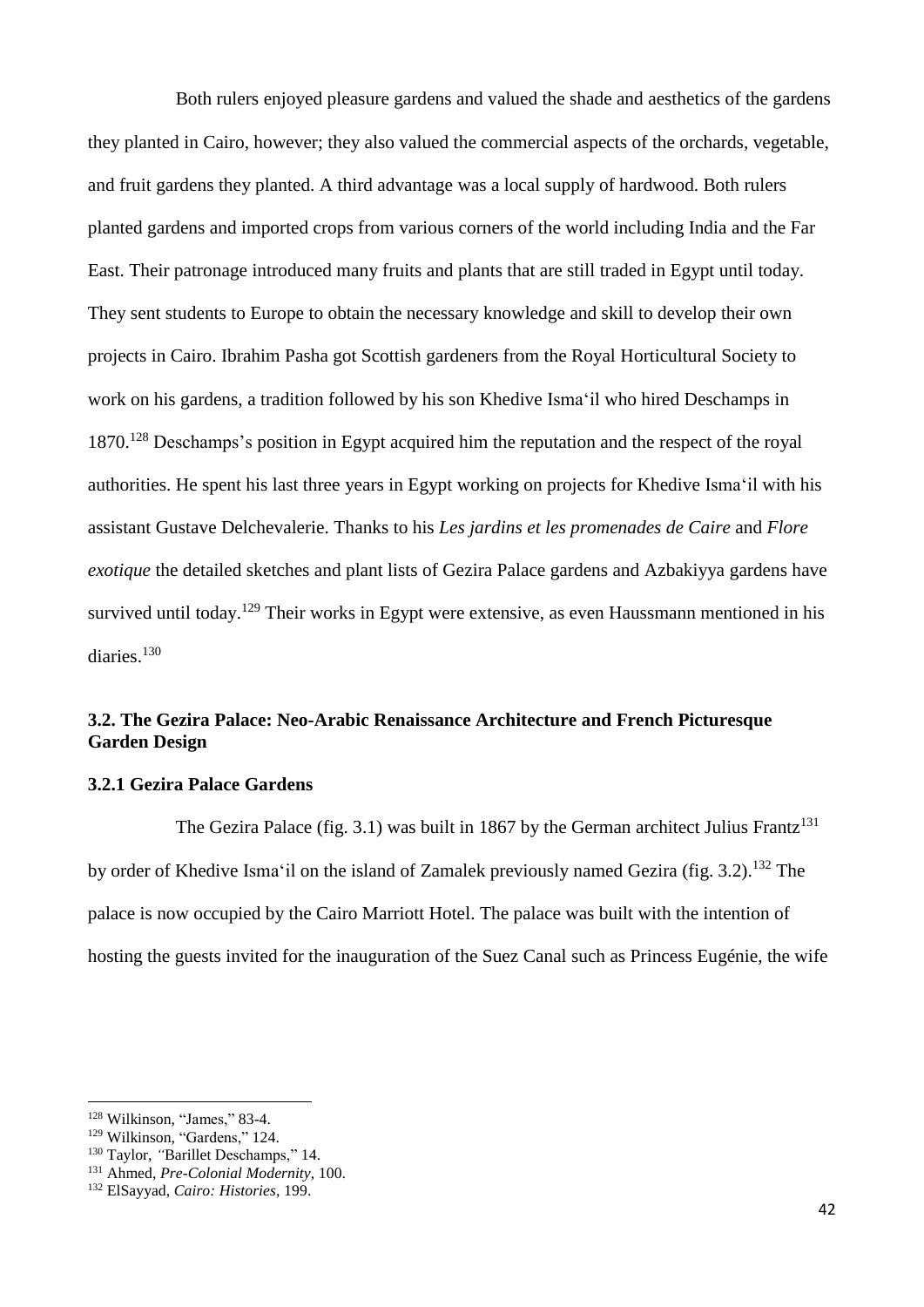of Napoleon III.<sup>133</sup> Later after the inauguration process, the palace was used for ceremonial events and khedival meetings.<sup>134</sup>

#### **3.2.2. The Palace Designs**

The drawn-out building process of the Gezira Palace made it a controversial topic of discussion. Although the palace was claimed to recall the Tuileries Palace (fig. 3.3) in France,  $^{135}$  the interior design sketches by Carl von Diebitsch prove the opposite (fig. 3.4).<sup>136</sup> The palace attracted controversial views, some perceiving it as an alien to the Egyptian community, while others saw in it a new modern Arabic style. It was criticized for many years as a purely Western product<sup>137</sup> although other scholars such as Mohammed Al-Asad, Robert Ilbert, and Mercedes Volait echoed the architect's own words: "it is the most beautiful building of modern Arabic style".<sup>138</sup> The association of foreign architects with the palace and its gardens might have caused confusion regarding its style origins, however; the vogue of nineteenth-century neo-Arab classicism was employed by foreign architects,<sup>139</sup> such as the Alhambresque style.<sup>140</sup> A team was hired to design the Gezira Palace. Julius Frantz was to design the palace itself, Owen Jones to decorate its rooms based on his famous Alhambra studies, and Carl von Diebitsch was to create an Alhambra style portico and grand kiosk.<sup>141</sup>

The same claim was made by 'Ali Mubarak in his *Khitat*, where he expressed on several occasions that the revival of Islamic heritage in Cairo was not intended as a continuation of traditional architecture but an expression of the interest of the elite community in heritage revival. The architecture attributed to the era was created in the form of modified models rather than

 $\overline{a}$ 

<sup>133</sup> *Ibid*. 200.

<sup>134</sup> *Ibid.*

<sup>&</sup>lt;sup>135</sup>Al-Asad, "The Re-invention," 425-8.

<sup>136</sup> McSweeney, "Versions and Visions," 53-4.

<sup>&</sup>lt;sup>137</sup> Ilbert and Volait, "Neo-Arabic Renaissance," 28-9.

<sup>&</sup>lt;sup>138</sup> Al-Asad, "The Re-invention," 430.

<sup>139</sup> Ilbert and Volait, "Neo-Arabic Renaissance," 29-34.

<sup>&</sup>lt;sup>140</sup> McSweeney, "Versions and Visions," 51.

<sup>141</sup> *Ibid*. 51-3.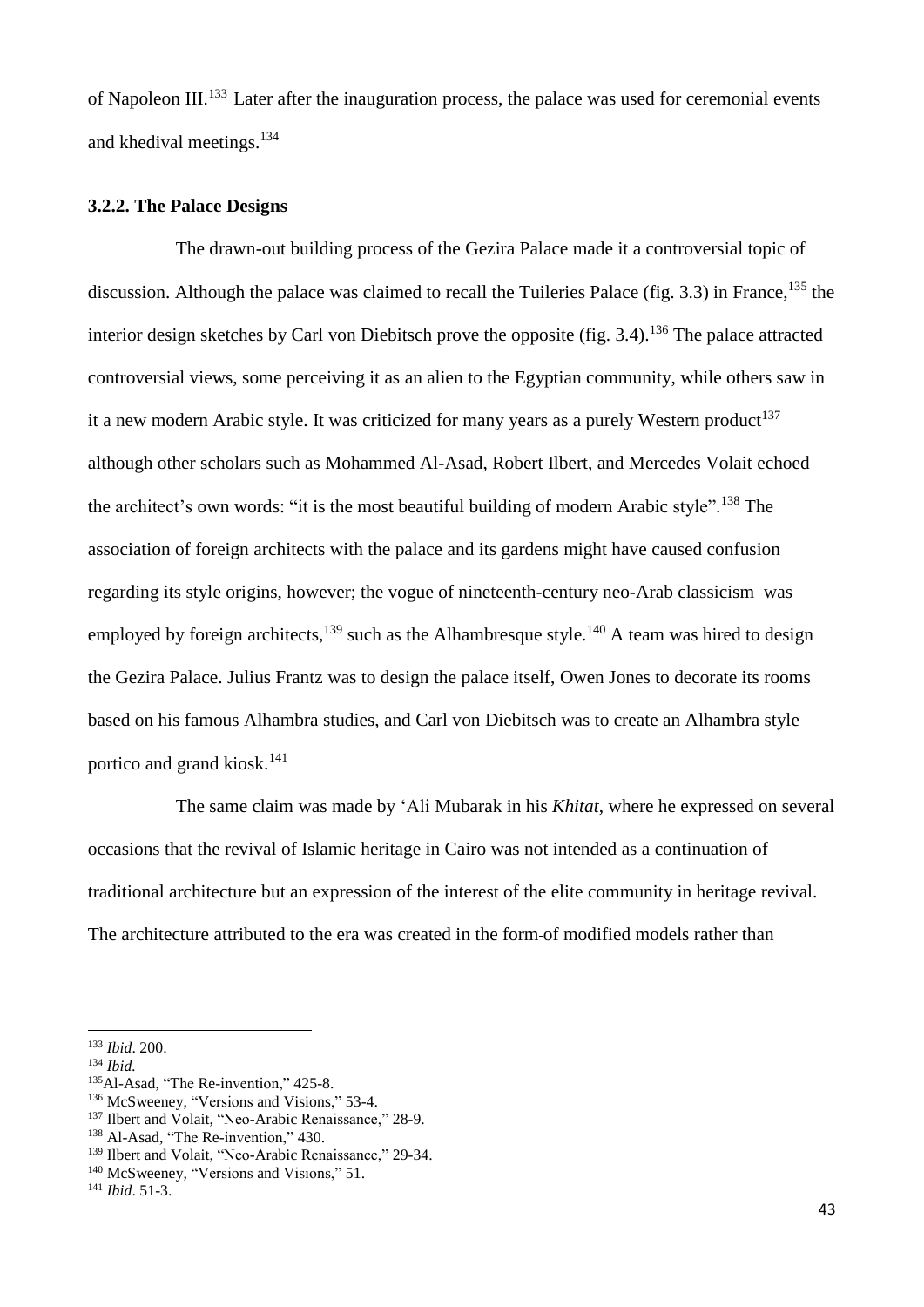recreated ones.<sup>142</sup> This tradition evolved existing styles but also coincided with the Western communities' interest in Orientalism. 143

Many European architects, including Julius Frantz aimed to develop a new modern Arab architectural style specific to Egypt.<sup>144</sup> The architectural forms and styles included stalactites on the corners of buildings, balconies placed within wooden enclosures resembling *mashrabiyya,* minarets set on the corners of modernized apartment buildings, equally superfluous crenellations on roofs, and Arabic or Islamic motifs framing windows and doorways.<sup>145</sup>

The palace was a complex creation. Carl von Diebitsch designed some of the palace rooms (fig. 3.4), the portico and the monumental garden kiosk. He had earlier spent a year in Granada studying the Alhambra and making squeezes of the facades (fig. 3.5). He also used the same typology of decorations in the Gezira palace. He designed the furniture for the palace rooms (fig. 3.6) in the same style, however, it has not survived.<sup>146</sup> His surviving furniture collection is in neo-Islamic style for his Moorish house in Berlin (fig. 3.7). Although the house itself was demolished, the preserved collection gives an impression of how the furniture in Gezira Palace might have looked.<sup>147</sup> Following his successful design of the grand Alhambresque kiosk, Khedive Isma'il continued commissioning him for the Gezira Palace and its garden. He was commissioned to build several kiosks and pavilions, as well as a bathhouse within the garden.<sup>148</sup>

One of Carl von Diebitsch's sketches for the interior of one of the halls of Gezira palace (fig. 3.4) features a series of Islamic elements directly adopted from the Alhambra: the ceiling displays a meticulous arrangement of geometrical patterns. The walls feature three types of arches. The first, dripping stalactite arches (with *sebka* motifs), resemble the Great Mosque of Cordoba and the ones decorating the *Patio de les Leones* (fig. 3.8). The second type is round decorated arches

1

<sup>&</sup>lt;sup>142</sup> Al-Asad, "The Mosque," 108-124.

<sup>&</sup>lt;sup>143</sup> McSweeney, "Versions and Visions," 49.

<sup>144</sup> Ahmed, *Pre-colonial Modernity*, 101.

<sup>&</sup>lt;sup>145</sup> Ilbert and Volait, "Neo-Arabic Renaissance," 29-34.

<sup>146</sup> McSweeney, "Versions and Visions," 51-3.

<sup>147</sup> *Ibid*. 53.

<sup>148</sup> Technische Universität Berlin Architekturmuseum, "Café und Badehaus, Kairo," [https://architekturmuseum.ub.tu](https://architekturmuseum.ub.tu-berlin.de/index.php?p)[berlin.de/index.php?p](https://architekturmuseum.ub.tu-berlin.de/index.php?p)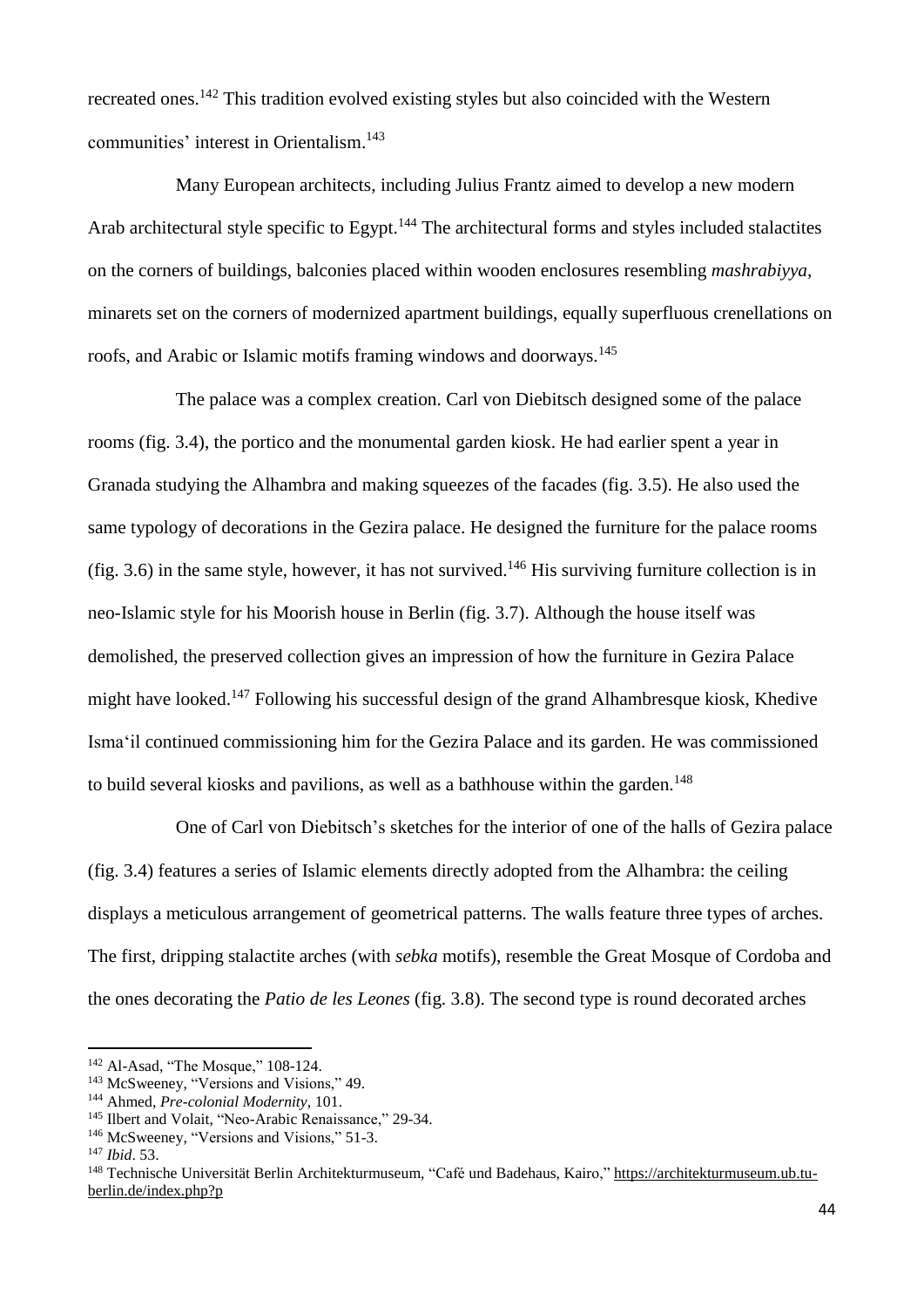and the third the horseshoe arch, both found in the Alhambra. The complexity of the interiors resembles the intricacy found in the Alhambra's *Patio de les leones* not only in the architectural and decorative elements used but also in terms of scale and proportions.

French imported decorative pieces, in parallel with the oriental elements, were meticulously integrated with the Islamic elements. An integration of the Islamic elements and motifs within the French composition is evident through the extensive use of marble, *mashrabiyya*, wooden arcaded terraces, and walkways, as well as crenellations.<sup>149</sup>

Given the concept behind the palace's architectural style, one could easily deduce that the gardens were designed in a similar way. Borrowed French elements had been introduced to gardens in Egypt even before Delchevalerie and Deschamps's arrival in Egypt. Delchvalerie states:

*"The Khedive Isma'il created several important gardens around his Gyzeh palaces and in the island of Ghezirah; the public garden of Ghezireh, later recreated by us already contained in 1867 more than a million useful and ornamental exotic plants of which three or four times that number were planted in squares and public gardens in Cairo, in other parks and khedivial walks, and in many private gardens".*<sup>150</sup>

Delchevalerie commented on the existence of acclimatization gardens – which were commonly claimed to be a French-introduced element<sup>151</sup> - in Gezira Island even before his arrival in Egypt. In fact, both Muhammed 'Ali Pasha and Ibrahim Pasha had already built public gardens, showing that Isma'il just continued a tradition established by his ancestors.<sup>152</sup>

## **3.2.3. Palace Garden Analysis**

The gardens of Muhammed 'Ali Pasha and his son Ibrahim Pasha that precede the designs employed by Deschamps and Delchevalerie have been little studied. The data about them are mainly retrieved from one map as of 1858 and some travelers' accounts. The map of 1858 shows a rectangular layout centered by a *rond point.* The travelers' accounts are descriptive but

<sup>149</sup> Ahmed, *Pre-colonial Modernity*, 103-4.

<sup>150</sup> Delchevalerie, *Les promenades*, 3.

<sup>&</sup>lt;sup>151</sup> Wilkinson, "Gardens," 125.

<sup>152</sup> *Ibid*. 3-4.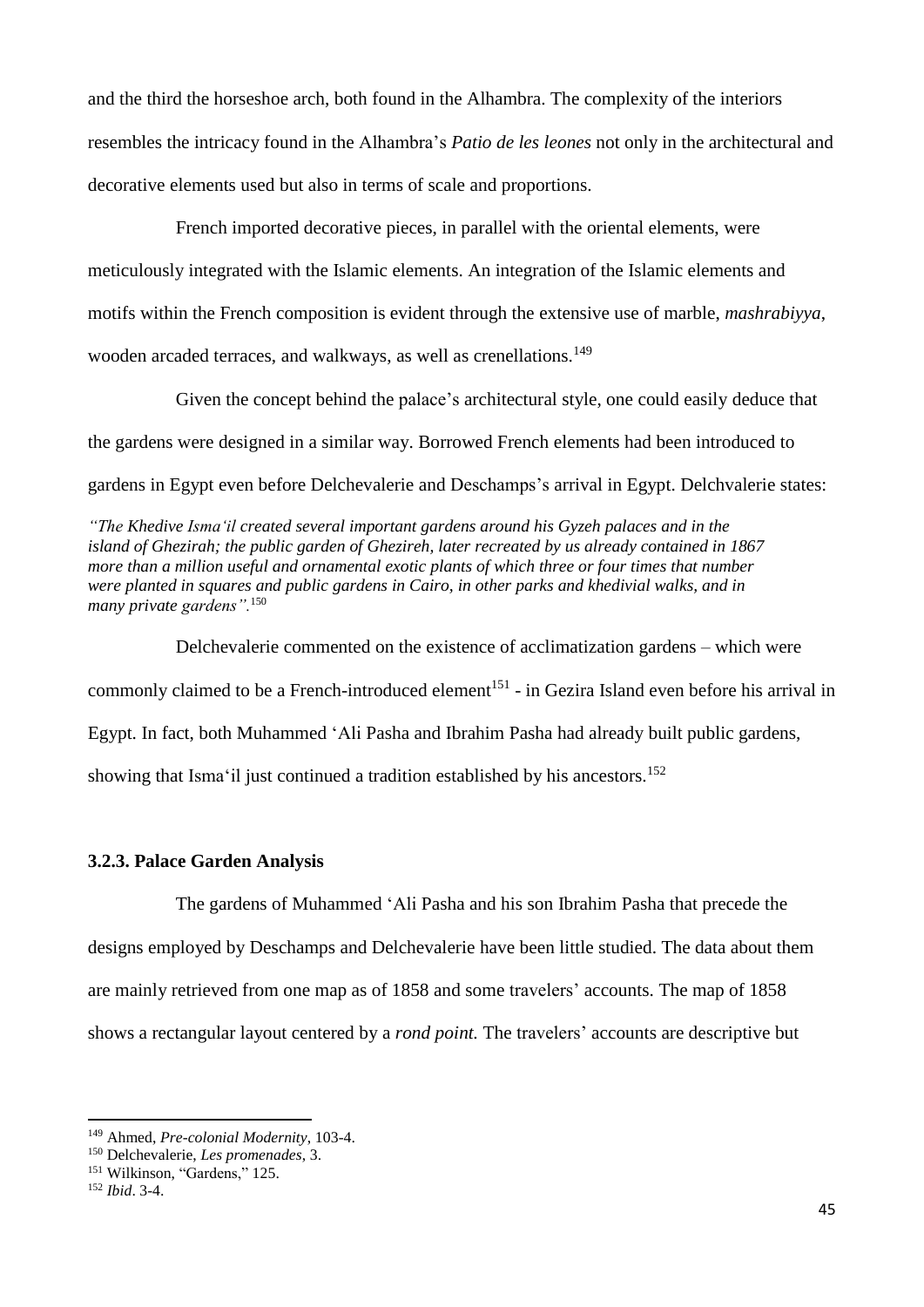somewhat vague. One traveler, the English governess of Khedive Isma'il's son, described them as follows:

*"…an almost earthly paradise; for it is impossible to conceive any idea of their beauty, and the skill with which they have been laid out.... male and female statues … dotted about among orange trees and myrtle hedges".<sup>153</sup>*

#### **3.2.4. The New Designs by Deschamps and Delchevalerie:**

While Deschamps worked with Delchevalerie on the palace gardens, the latter would oversee the private garden and the former was mainly concerned with public parks. The Gezira gardens expanded over two hundred thousand square meters and it took two years to complete them and to host the Suez Canal celebrations.<sup>154</sup> Delchevalerie noted that gardens of the Egyptians had to be studied first. Thus, he embarked on research on Ancient Egyptian gardens, as well as those developed later by the Mamluks and Ottomans in Cairo. The research was published as a chapter in his *Flore exotique*. In particular, he mentioned the extensive use of palms by both ancient Egyptians and the Ottomans in Egypt<sup>155</sup> and commented on the European style lush plantations that existed within these Ottoman houses (fig.  $3.9$ ).<sup>156</sup> This could explain the lush vegetation and frequent importation of tropical plants within both the Gezira and Azbakiyya gardens, like those found in the house of Qasim Bey (fig. 3.10). However, Delchevalerie's account focuses only on the use of palms as an Ancient Egyptian tradition and lush vegetation as a more recent tradition of Egyptian houses.

## **3.2.5. The** *Jardins d'acclimatation de Gezira*

The garden was huge at the time when it drew the attention of the horticultural society. On one occasion, the editor of the *Revue Horticole* described the designs and approach of

<sup>153</sup> Wilkinson, "Gardens," 125.

<sup>154</sup> *Ibid.* 125.

<sup>155</sup> Delchevalerie, *Flore exotique*, 9.

<sup>156</sup> Brookes, *Gardens of Paradise*, 80.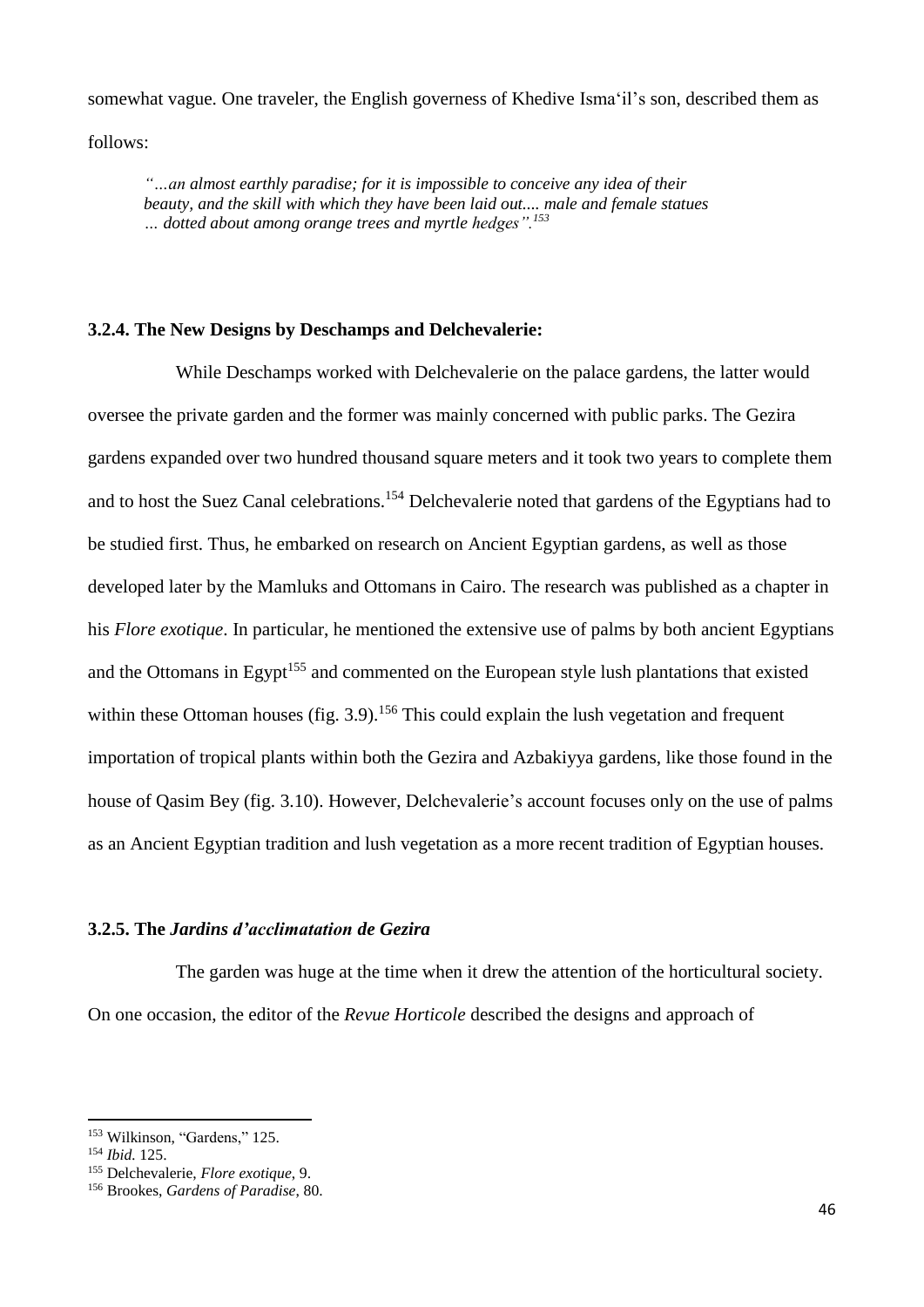Deschamps and Delchevalerie as an attempt to create the largest public garden the world had ever known, referring to it as a '*jardin d'acclimatation gigantesque'*. 157

The gardens had been designed in alignment with the Harem Palace to the north and at an angle to the main palace. Two major features acted as design pivots, the palace itself on the western banks of the Nile and the monumental central garden kiosk. The gardens were merged with the help of the stream coming from the eastern side and forming a lake in front of the palace. A path was also added from the east to connect the main path with the kiosk.<sup>158</sup> Deschamps had to meet the deadline for completion of the gardens and parks before the inauguration ceremony of the Suez Canal in 1869. However, the shallow soil prevented him from including the characteristic dells he had previously made in his famous parks in Paris.<sup>159</sup>

In the updated plan of Gezira palace gardens published by Delchevalerie in 1871 (fig. 3.11), it is easy to notice the resemblance to the French - and generally Western - gardens with their curving paths and complicated plant layouts. Alex Wilkenson points out that the designs of the gardens were based on those created by Deschamps and Alphande in Paris especially evident in the Bois De Boulogne (fig. 3.12). Both include irregular plots, featuring meticulously arranged floral compositions laid out side by side with the winding pathways and curving streams.<sup>160</sup> Despite the notion that the gardens were in French style, travelers' accounts reflected some confusion as in some cases they were described as 'English Style Gardens' and on other occasions 'on a European plan'.<sup>161</sup> A French visitor's notes on his visit to the palace in 1870 described the vigorously planted 'English style garden' and echoed Amy Fullerton's account as of 1871 that mentioned that the garden was laid out 'in the English style'.<sup>162</sup>

<sup>&</sup>lt;sup>157</sup> Wilkinson, "Gardens," 126.

<sup>158</sup> Delchevalerie, *Flore exotique*, 18-9.

<sup>159</sup> Wilkinson, "Gardens*,"* 125-6.

<sup>160</sup> *Ibid*. 126.

<sup>161</sup> *Ibid.*

<sup>162</sup> Gillot, "Du paradis," 422.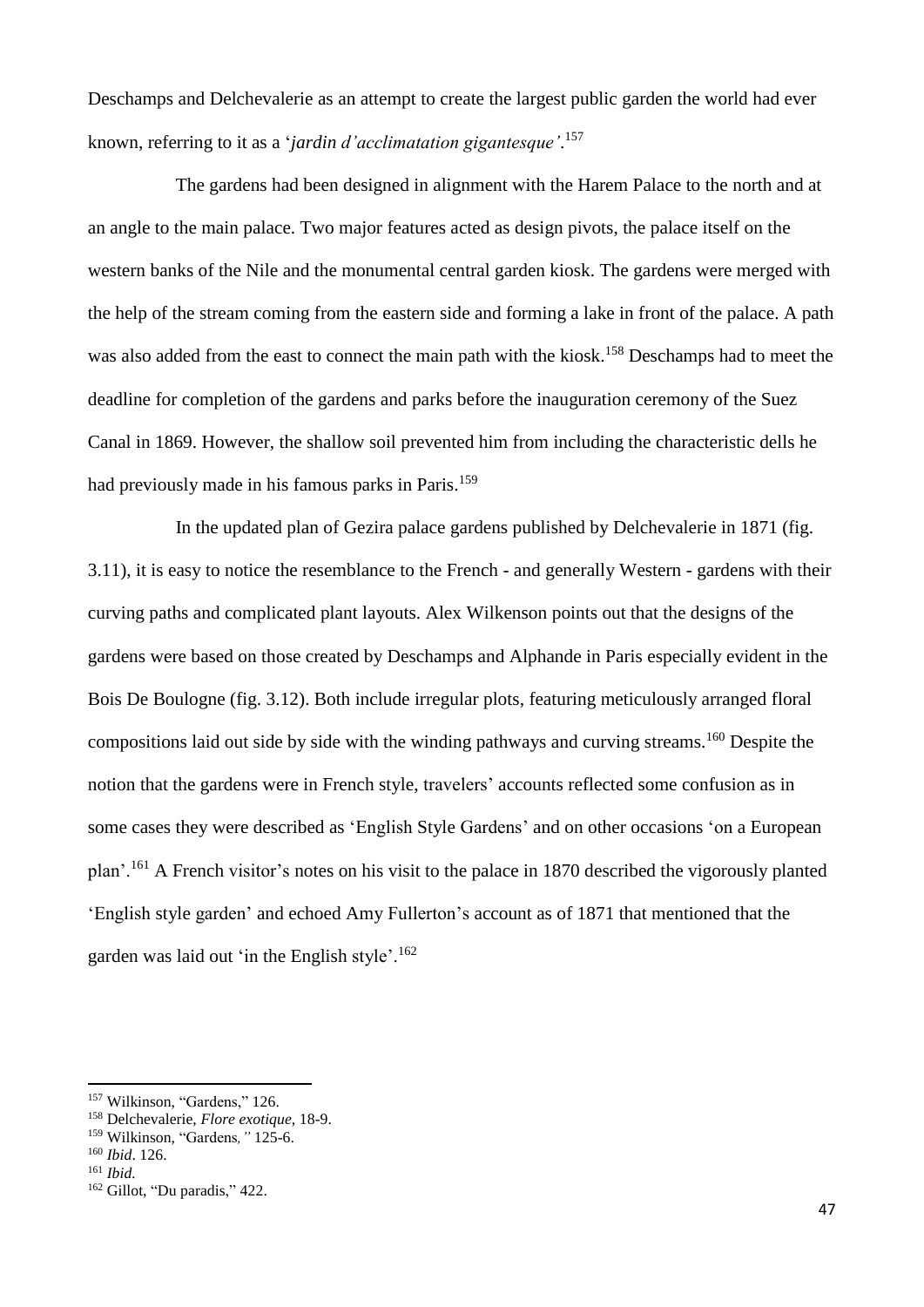Two planted areas formed the main plan. The first area faced the north entrance overlooking the Nile. It displayed a fountain surrounded by star-shaped flowerbeds. The latter were encircled by overlooking the river, dotted on edges of the curvilinear and straight paths. Flowerbeds dominated the design in the Western part.<sup>163</sup> One could conclude that the private garden of Gezira Palace layout and the harem garden (fig. 3.13) were indeed remodeled after the *Jardin zoologique d'acclimatation* in the Bois de Boulogne (fig. 3.14). But there was a striking difference between the formal plan of the palace, the Alhambra-style kiosk, the formal geometry of the harem palace, and the curves of the garden. Delchevalerie even commented on this in *Flore exotique* (1871), mentioning the contrast between the lack of geometry of the garden layout and the grand kiosk.<sup>164</sup>

#### **3.2.6. Kiosks**

Standing in the center of this lavish garden, the grand kiosk acted as the pivot of the garden. It was built to resemble the style of the Alhambra, upon the ruins of an earlier kiosk believed to be built by the German architect Schmitz, Khedive Isma'il's architect. The kiosk extended almost 300 meters, yet it was only twenty meters in width.<sup>165</sup> The new structure was remodeled by the German architect Carl von Diebitsch and it had lavishly decorated open arcaded corridors on each side of a series of rooms.<sup>166</sup> The main dining room was decorated in white and gold with its floor made of marble, alabaster, and porphyry. <sup>167</sup> As previously mentioned, the architect made drawings and squeezes of the stucco work, *sebka* motifs, and arabesque designs in Spain during his travels, on which he based his design of the ornamentation of his kiosk in Egypt.<sup>168</sup>

It resembled the Alhambra on a variety of levels, the kiosk (fig. 3.15) had a central projecting portal, which resembles that found in the *Patio de les leones* (figs. 3.16-17). It had an

<sup>&</sup>lt;sup>163</sup> Wilkinson, "Gardens," 126.

<sup>164</sup> Delchevalerie, *Flore exotique*, 28-9.

<sup>165</sup> Idem, *Les promenades*, 3-4.

<sup>166</sup> McSweeney, "Versions and Visions," 53-4.

<sup>&</sup>lt;sup>167</sup> Wilkinson, "Gardens," 129.

<sup>168</sup> McSweeney, "Versions and Visions," 51.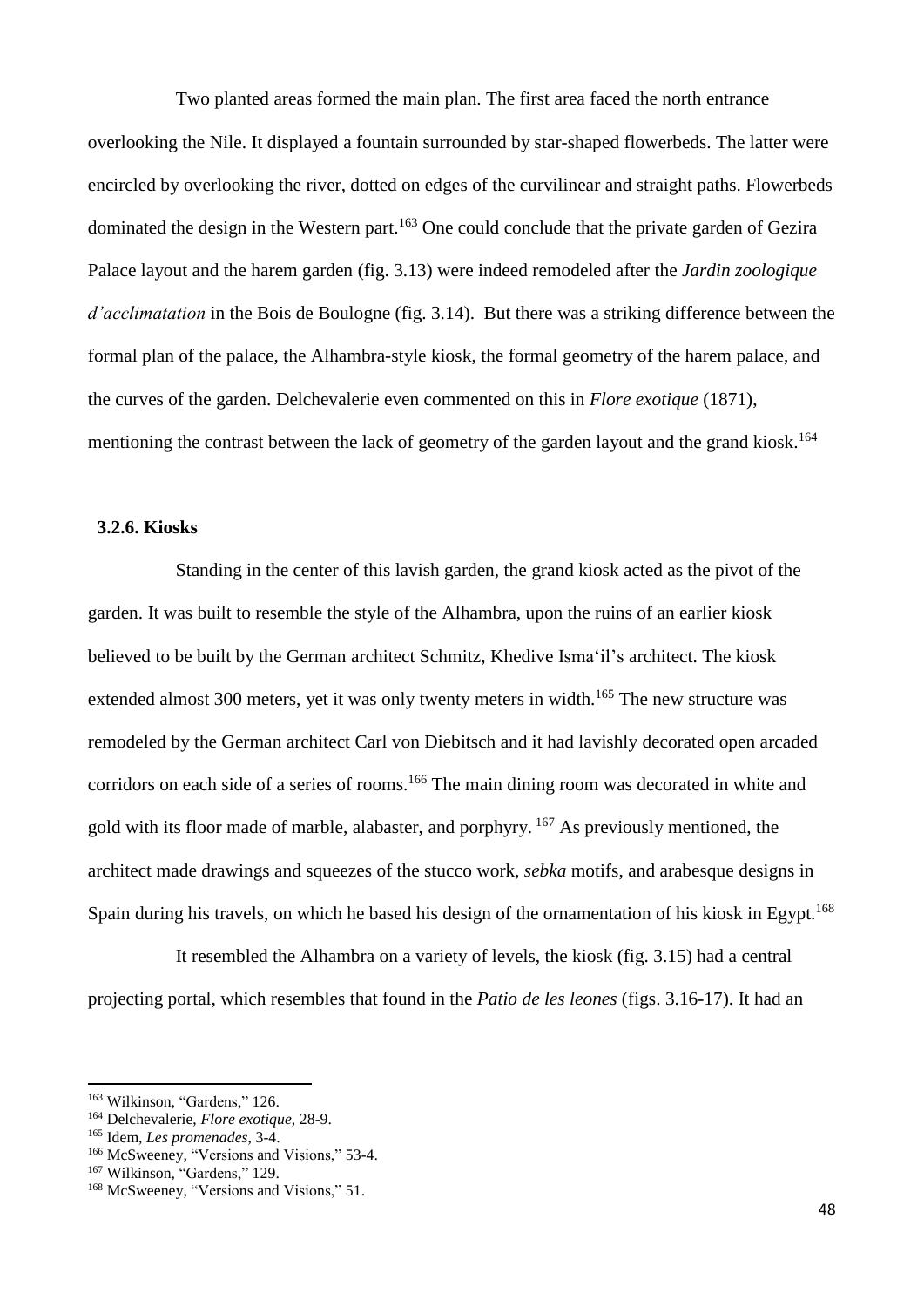odd number of arches with almost exactly similar columns in both cases. On the corners of both, double columns were used. Both were also slightly higher than the rest of their structures. The arches in the protruded portal, resemble those found in the *Patio de la acequia* (fig. 3.18) topped by a series of arabesque floral motifs. A variety of *sebka* motifs adorned the rest of the kiosk arches as at the Alhambra.

Carl von Diebitsch's kiosk design included more than one element of ornamentation resembling Alhambra buildings. The detailed sketch of the column capital of the kiosk by Carl von Diebitsch (fig. 3.19) is an exact replica of a sketch published by Owen Jones in his volume *Plans, Elevations, Sections, and Details of the Alhambra* (1842) (fig. 3.20). Various columns capitals of the Alhambra were adopted in the grand Gezira palace kiosk, including interior column capitals (fig. 3.21) and the columns of the *Patio de les Leones* featured in Owen Jones' volume (fig. 3.22). The friezes complementing the columns (figs. 3.23, 3.25) were adopted as well from the window friezes of the Alhambra (fig. 3.24). According to Delchevalerie's account of the celebration of the accession of Khedive Isma'il in 1870, white marble Alhambra-style fountains were placed within the walls of the grand kiosk with water falling over several arcaded circular basins.<sup>169</sup> He referred to one as 'a star-brightening fountain'.<sup>170</sup> His description matches a sketch by Carl von Diebitsch, showing a four-basin arched fountain adorned with a star within a structure resembling the interior of the grand kiosk of the Gezira Palace (fig.  $3.26$ ).<sup>171</sup>

The collection by Carl von Diebitsch found in the Architekturmuseum, Technische Universtät, Berlin, includes the sketches for several kiosks and the waterfront pavilion (fig. 3.27) captioned by the architect himself as "Ghezireh Kairo".<sup>172</sup> Although there is no proof of the existence of such a waterfront pavilion within the private garden of the palace, there were many

<sup>169</sup> Delchevalerie, *Flore exotique*, 8-9.

<sup>170</sup> *Ibid*.

<sup>171</sup> *Ibid*.

<sup>172</sup> Technische Universität Berlin Architekturmuseum, "Pavilion, Kairo," [https://architekturmuseum.ub.tu](https://architekturmuseum.ub.tu-berlin.de/index.php?p=79&Daten=135757)[berlin.de/index.php?p=79&Daten=135757.](https://architekturmuseum.ub.tu-berlin.de/index.php?p=79&Daten=135757)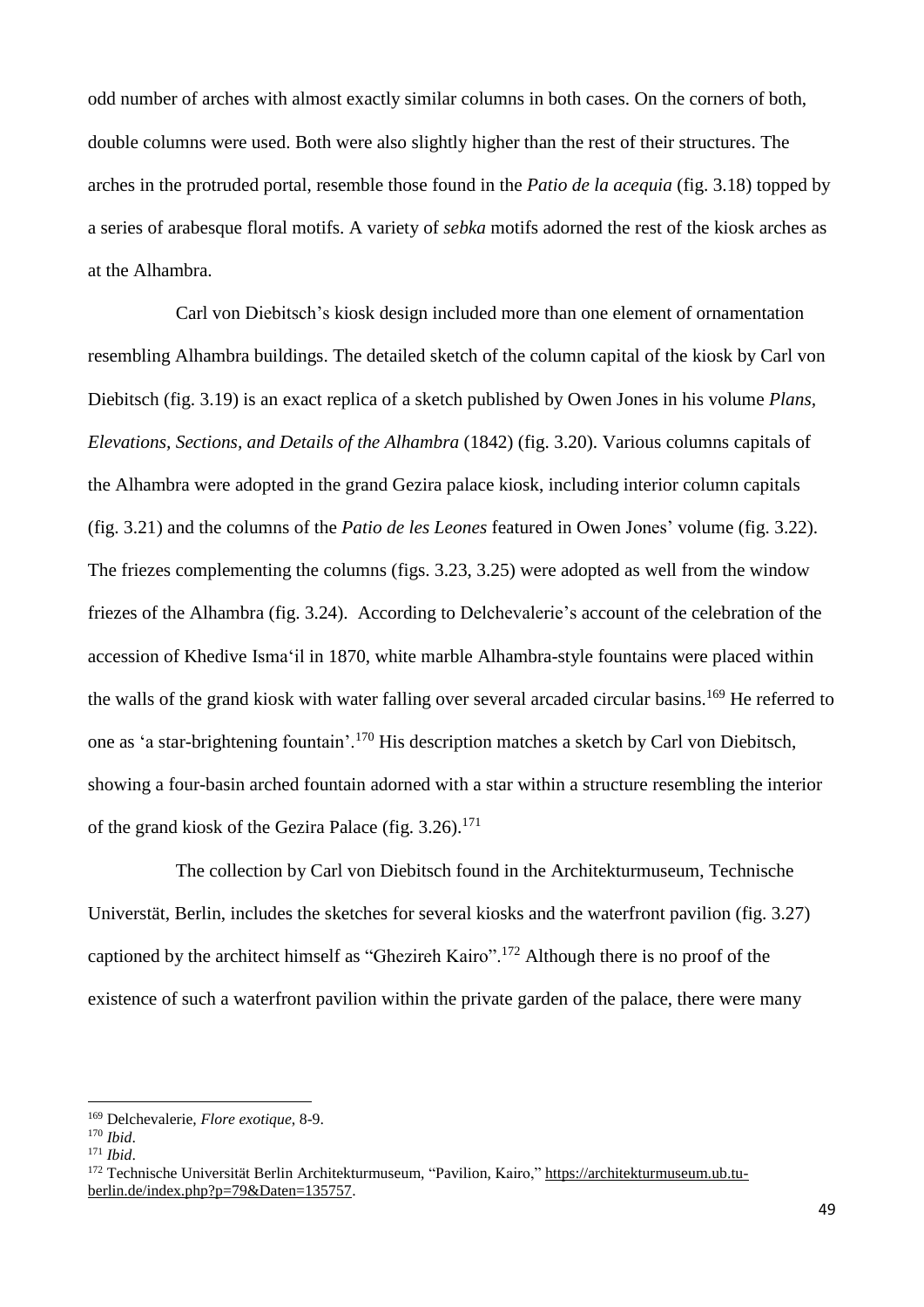smaller kiosks scattered around the garden mentioned by travelers, including Delchevalerie.<sup>173</sup> In parallel with the kiosks, the collection features the waterfront café and bathhouse tagged "Ghizereh" as well, but there is no record of such a construction.<sup>174</sup> All the sketches by Carl von Diebitsch feature Alhambresque designs, showing Isma'il's patronage of Islamic revival style architecture which as we noted above, was mentioned by his minister 'Ali Mubarak.

Other Alhambra-style kiosks were found scattered around the garden.<sup>175</sup> Photographs by Frédéric Béchard, the writer and traveler, showed two of these kiosks (figs. 3.28-9) resembling the designs of the Court of the Myrtles and the pool in the Partal Palace at the Alhambra. When those kiosks were built was not mentioned by Delchevalerie.<sup>176</sup> Some so-called 'rustic houses' used to be found in the gardens until 1878.<sup>177</sup> The same kiosk was depicted in an engraving featuring Empress Eugenie walking around the Gezira Palace garden with the grand Alhambra-style kiosk and smaller Ottoman-style kiosk in the foreground (fig. 3.30). The small kiosk resembles many Ottoman fountains and kiosks, such as the ablution fountain of Laleli Mosque in Istanbul (fig. 3.31) built in 1783.

Some of these other kiosks are thought to have been designed by Owen Jones, based on publications of the Alhambra. His sketches that feature several views of one of the kiosks for the Gezira palace have been preserved at the Victoria and Albert Museum in London (fig. 3.32). The kiosk features numerous Islamic and Arabic architectural and ornamental characteristics, including the domes decorated with stalactites, crenellations, replicas of the columns previously discussed in Carl von Diebitsch's kiosk, central fountains (like the one found in the *Patio de la acequia*), and endless number of *sebka* and arabesque motifs.<sup>178</sup>

<sup>173</sup> Delchevalerie, *Les promenades*, 3-4.

<sup>174</sup> Technische Universität Berlin Architekturmuseum, "Pavilion, Kairo," [https://architekturmuseum.ub.tu](https://architekturmuseum.ub.tu-berlin.de/index.php?p=79&Daten=135757)[berlin.de/index.php?p=79&Daten=135757.](https://architekturmuseum.ub.tu-berlin.de/index.php?p=79&Daten=135757)

<sup>175</sup> Delchevalerie, *Les promenades*, 3-4.

<sup>176</sup> *Ibid*.

<sup>177</sup> Moore Jr, *Outlying Europe*, 50.

<sup>178</sup> Flores, *Owen Jones*, 165-7.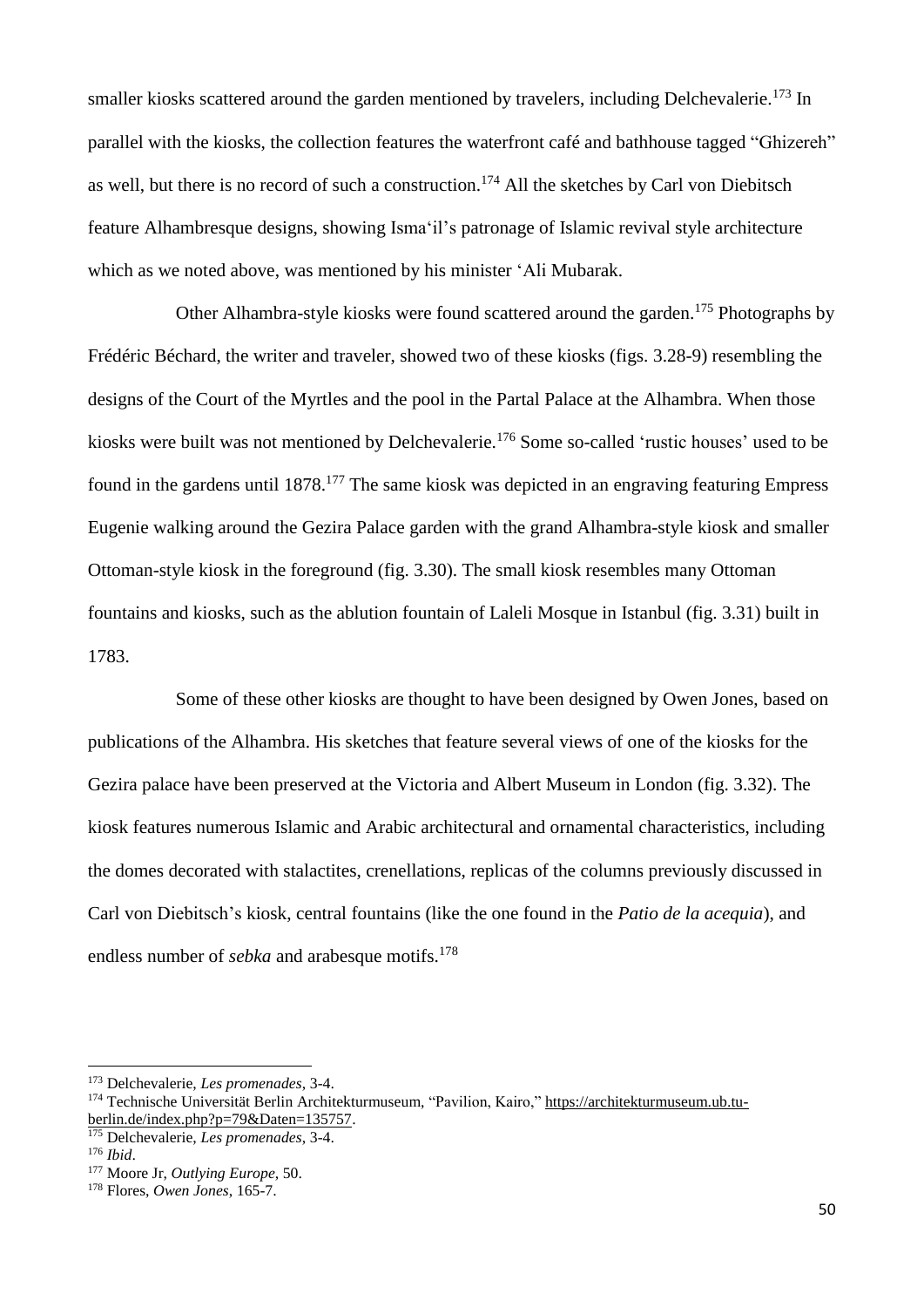Two proposals for garden summer pavilions at the Victoria and Albert Museum in London and labeled by Owen Jones as "Gezira Island Summer Pavilion" have survived (figs. 3.33- 4) featuring many Islamic elements.<sup>179</sup> One of the pavilions features a *chaharbagh* interior court garden (fig. 3.35) with the central fountain; however, there is no record of these constructions having been built. Delchevalerie mentions in his account two types of kiosks: Islamic and Alhambra-style.<sup>180</sup> This description is complemented by photos of the early twentieth century that feature several smaller kiosks scattered around the garden and overlooking ponds or the Nile (figs. 3.36-9), that showed Ottoman-style influence.

### **3.2.7. Glasshouses and Greenhouses**

Glasshouses in the Gezira palace were numerous: there were forty of them scattered around the gardens. They were custom-made to protect delicate plants from the weather and to provide the right humidity needed for them.<sup>181</sup> There was a special conservatory for water plants in front of the harem, such as water lilies and *Amorphophallus*, along with tropical palms. A special glass house was designed for large tropical plants. Delchevalerie commented on their importance as they were common among in traditional Ottoman houses.<sup>182</sup> According to Delchevalerie's map (fig. 3.46), the whole island was covered with imported plants to be cultivated in Egypt. He divided the island into ten plant beds, each including glasshouses and greenhouses and provided a key for plantation in these beds.<sup>183</sup>

#### **3.2.8. Fountains**

Many fountains dominated various center points of the garden; among them, one main fountain was repeatedly noted by travelers. It was in front of the northern main entrance, featuring a

<sup>179</sup> *Ibid*. 170.

<sup>180</sup> Delchevalerie, *Les promenades*, 3-4.

<sup>181</sup> *Ibid*. 3-5.

<sup>182</sup> Wilkinson, "Gardens," 133.

<sup>183</sup> Delchevalerie, *Les promenades*, 8-9.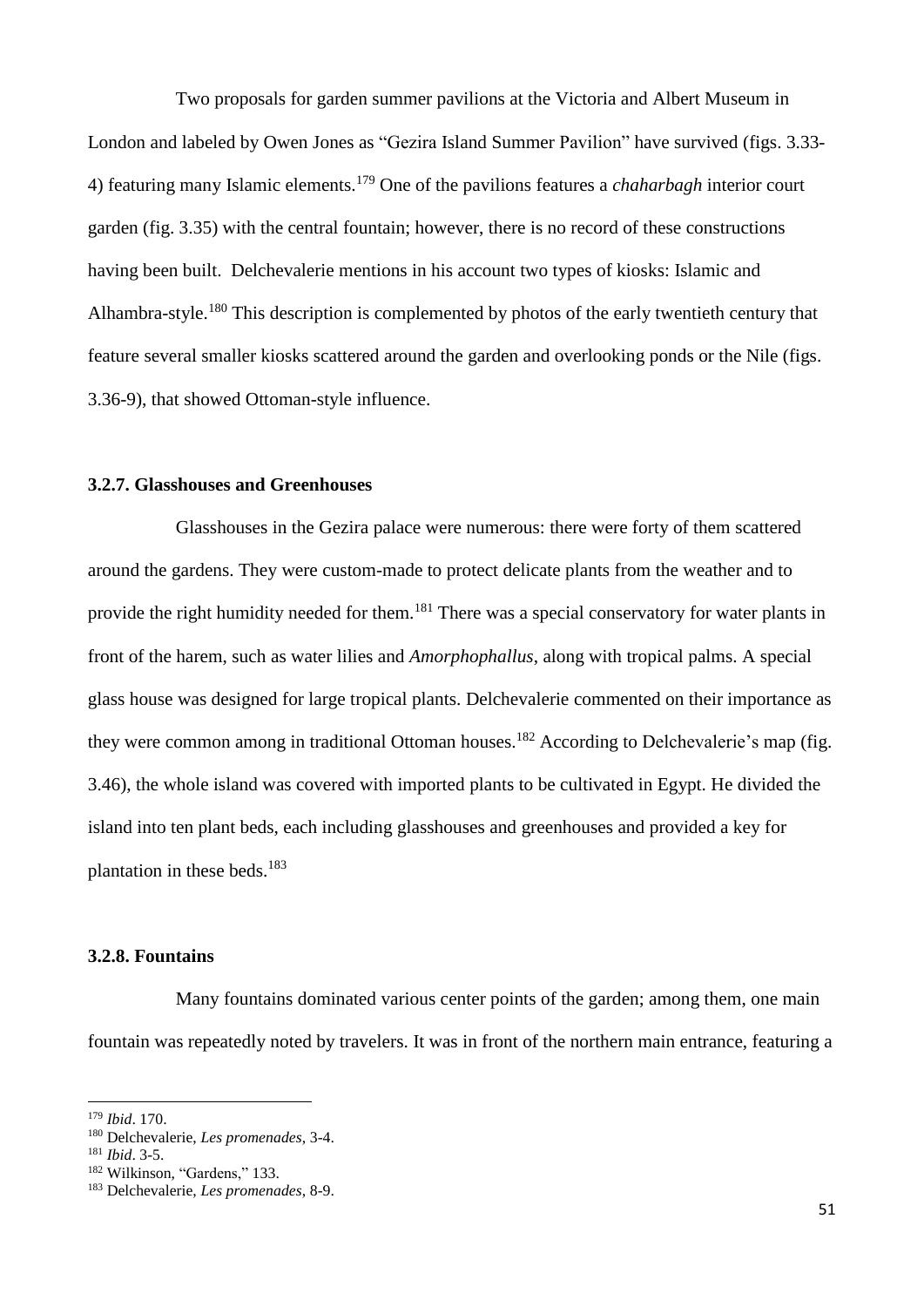pharaoh holding a treasure aloft (fig. 3.40). It is believed to have been designed by Von Diebitsch and executed by Bonani, <sup>184</sup> the Khedivial marble master craftsman. According to some travelers, it symbolized the River Nile. One can find now an illustration of the original fountain (fig. 3.41) in the lobby of the Cairo Marriott Hotel. The illustration features the pharaoh standing on treasures leading to the conclusion that this figure resembles Osiris, the Ancient Egyptian God of prosperity. Below him, three lions dominate three basins that pour water into the main basin of the fountain. The lions could be a reference to the Court of the Lions at the Alhambra Palace.<sup>185</sup>

The style in which the Pharaoh was fashioned belonged more to the Graeco-Roman style than the Ancient Egyptian.<sup>186</sup> Another fountain, mentioned by the English governess of Khedive Isma'il's son, was the fountain of Ceres that is still preserved in the hotel garden. It features Ceres standing atop of four basins, the lowest of which has four cherubs pouring water under her feet. Other pools and fountains existed at the time, but they bore minor significance, as most of them were not documented by Delchevalerie.<sup>187</sup>

### **3.2.9. Menagerie and Grottos**

A menagerie existed within the palace gardens. It included many birds, pets, and beasts, along with a rockery or a grotto, to entertain the harem of the palace. Lions, leopards, elephants, and birds were kept under the supervision of special keepers for each group. Most of these animals died after Khedive Isma'il's financial crisis.

Two grottos existed on the island: a private one within the palace dedicated to the harem, and a public one created later that survived until today bearing the name of 'The Fish Garden' overlooking the Nile. The private grotto was designed and executed by Sipoz, the Turkish rock craftsman of Khedive Isma'il, before the arrival of Deschamps and Delchevalerie.<sup>188</sup> It

<sup>184</sup> Idem, *Flore exotique*, 5.

<sup>&</sup>lt;sup>185</sup> Wilkinson, "Gardens," 133.

<sup>186</sup> Delchevalerie, *Les promenades*, 2-3.

<sup>&</sup>lt;sup>187</sup> Wilkinson, "Gardens," 135.

<sup>188</sup> Delchevalerie, *Les promenades*, 3.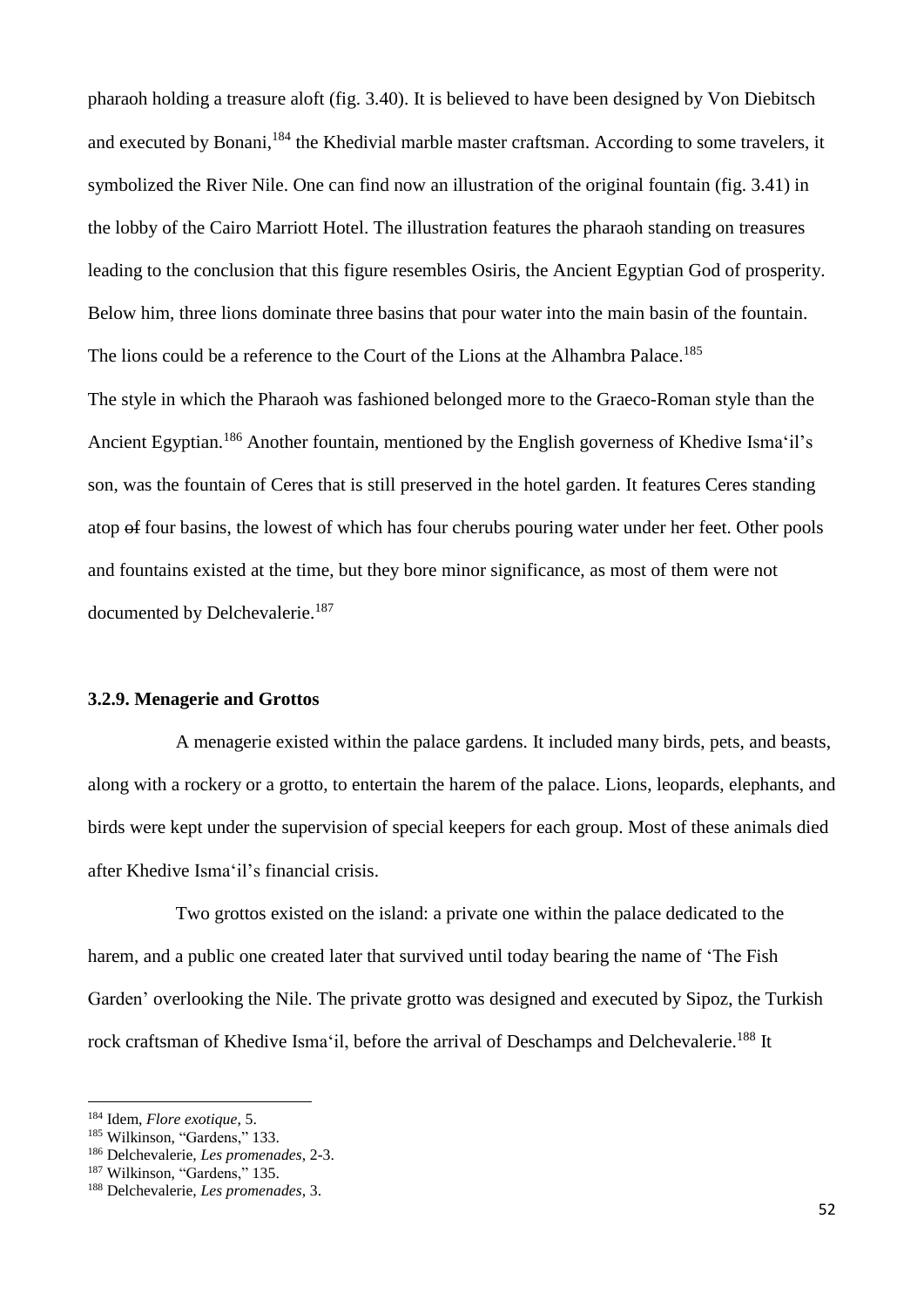overlooked a pond behind which was a waterfall that fed both the pond and the stream connected to an artificial lake. The pond had rowing boats where visitors could row between the pond and the main lake enjoying various scenic views of the garden. One traveler mentioned in her diary that the grotto recalls Chinese garden design principles and contains Moorish chambers.<sup>189</sup> Sipoz created the grotto with fossilized wood fitted together with cement.<sup>190</sup>

The other public grotto, today's Fish Garden dominated the western banks of the island. It was created in 1871 by Combaz and Dimilieu, two famous Parisian companies.<sup>191</sup> It was made in the shape of aquarium expanding over 22,000 square meters, including artificially made hills. The grotto was made from rocks fitted together with cement rather than wood. The same structural technique mixed with pointed iron fixtures was used to create stalactites imitating natural caves and grottos. The caves had a wide range of decorative colors and were decorated with alpine plants.<sup>192</sup> The public fish grotto is one of the few parks that has maintained its original form and composition until today (see development maps figs. 3.42-5).

### **3.3. The Rest of the Island's Gardens**

The rest of the three miles long island was planted with orchards and flowers as a nursery for the plantations needed for the city. These plantations disappeared with the buildings that overtook the island. The green footprint of the Gezira has obviously shrunk to the extent that the only remnants of Khedive Isma'il's gardens are the palace, the two fountains, some statues scattered around the Marriott Hotel garden, parts of the Zuhariya Garden, the Fish Grotto Garden, and later developed Andalus Garden, and the Hurriya Garden. The only open space still existing is the Gezira sporting club, however, it is no longer in its nineteenth century form $193$  (See development maps figs. 3.46-8).

<sup>189</sup> *Ibid*.

<sup>&</sup>lt;sup>190</sup> Wilkinson, "Gardens," 131.

<sup>191</sup> Delchevalerie, *Les promenades*, 3.

<sup>192</sup> Idem, *Flore exotique*, 18.

<sup>&</sup>lt;sup>193</sup> Wilkinson, "Gardens," 136.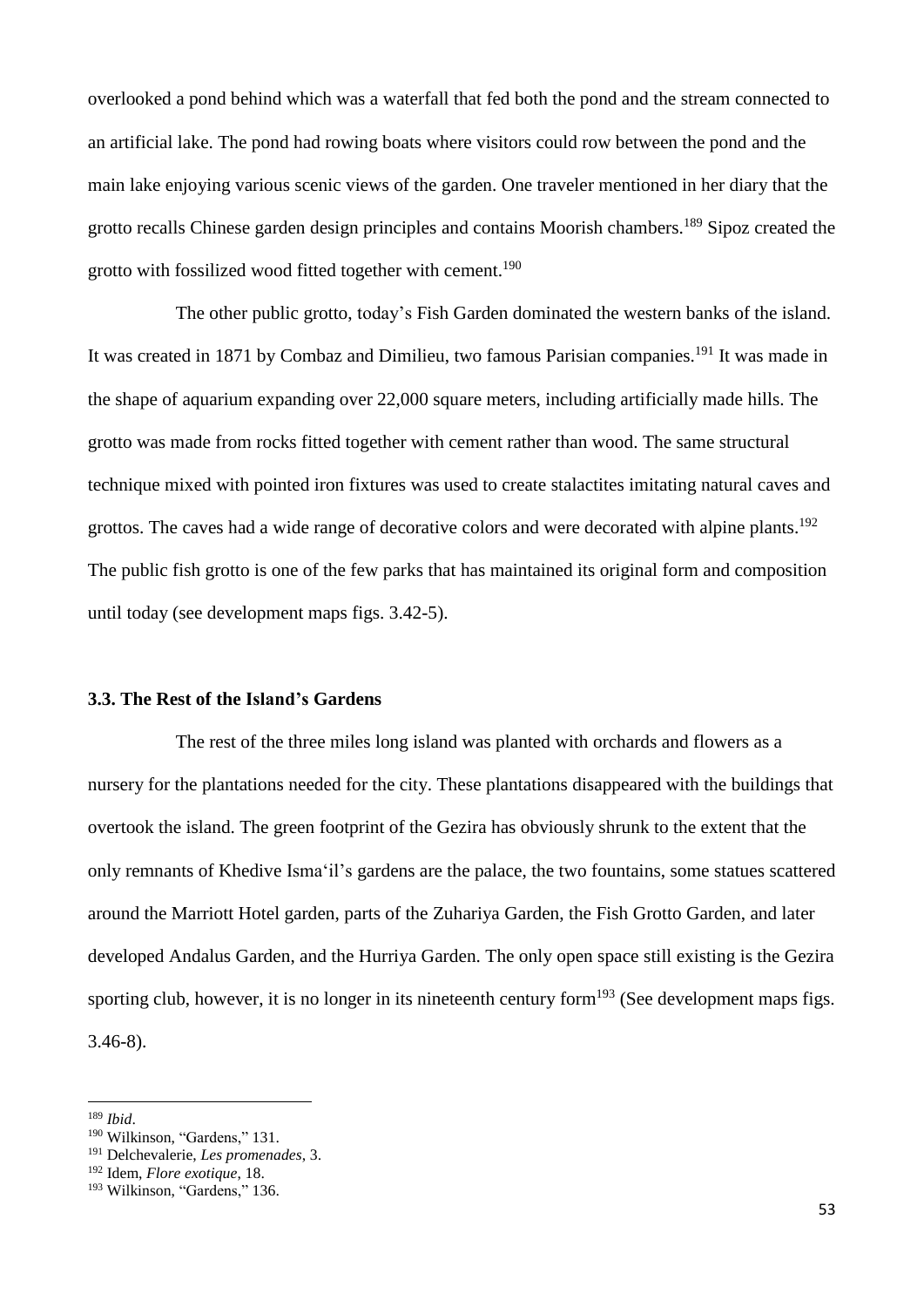#### **3.3.1. The Zuhariya Garden**

The Zuhariya Garden was a specialized one created for the acclimatization of plants imported from India.<sup>194</sup> It has survived for the same purpose until today, however, it is in a rather neglected state nowadays. One gardener was responsible for the development and upkeep of the garden in the nineteenth century, According to Delchevalerie's account, he was C. Gailly.<sup>195</sup> Later, under Mohamed Drar's management, the Zuhariya garden was restored and maintained for the original purpose; then it fell into despair again following the political and governmental changes that occurred in Cairo. Originally, the garden stretched from the Western banks to the eastern ones, in parallel with the palace and its gardens; however, the 1927 map of Cairo showed only some remnants of the garden on the eastern side<sup>196</sup> (see development maps figs.  $3.49-52$ ).

#### **3.3.2. The Hurriya Garden**

The Hurriya garden as it is known today was previously named the Kasr al-Nil garden or Bridge garden, as mentioned by Delchevalerie. It was described by Delchevalerie as a wide spacious public garden and as Isma'il's favorite. It used to have public seating, statues, and kiosks as well.<sup>197</sup> After Khedive Isma'il's financial crisis, the gardens of Gezira Island deteriorated. This shrank to be almost a quarter of its original area<sup>198</sup> (see development maps figs.  $3.53-6$ ).

### **3.3.3. The Andalus Garden**

The Andalus Garden was part of the garden described by Delchevalerie as the River Garden or the River Promenade.<sup>199</sup> It was ordered by the Khedive Isma'il in the 1870s as a replica

<sup>194</sup> Delchevalerie, "Legende indienne," 24.

<sup>195</sup> *Ibid*. 55-6.

<sup>&</sup>lt;sup>196</sup> Wilkinson, "Gardens," 136.

<sup>197</sup> Delchevalerie, *Les promenades*, 14.

<sup>&</sup>lt;sup>198</sup> Abdel Rahman, "Egyptian Historical Parks," 10-11.

<sup>199</sup> Delchevalerie, *Les promenades*, 14.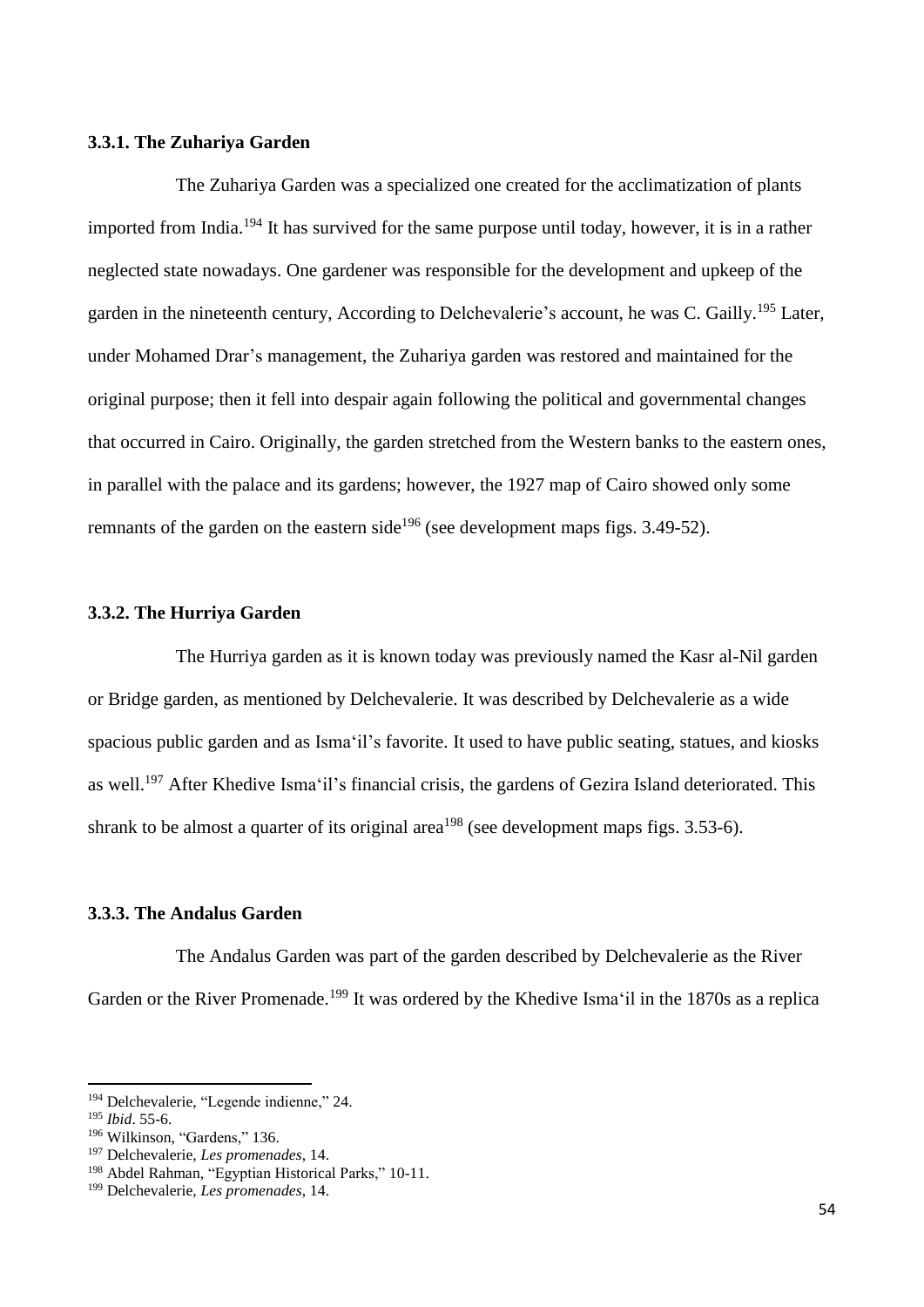of the Alhambra in mood and style although all the characteristics of other Islamic gardens were present, a geometrical layout with a *chaharbagh*, mosaic fountains, *salsabils*, and an enclosure.<sup>200</sup> In 1935 the park was redesigned and reopened again by Mohamed Zul Faqqar during the reign of King Fouad I. It consisted of two parts, the South, the Arabian Eden or al-Firdaws al-'Arabiyya, and the Northern part, the Pharaonic garden.<sup>201</sup> The creation of this garden in 1870s by Khedive Isma'il again shows his interest in Arab-style revivalism simultaneous to the Westernization process. This emphasizes the duality present in the nineteenth-century development of Cairene landscape as well as in its architecture<sup>202</sup> (see figs.  $3.53-6$ ).

## **3.4. Conclusion**

Gezira/Zamalek Island represented a glorious phase of modern Egyptian history. It also represented the controversy surrounding the Egyptian community during the second half of the nineteenth century. Despite the strong Europeanization that Cairo encountered during Khedive Isma'il's reign (1863-1879), traditional styles were not entirely abandoned. Both public and private gardens of Gezira Island clearly show French influence. However, a duality in character and architectural identity can also be seen in the architecture of the palace and the kiosks and pavilions scattered in the garden. The architectural elements displayed the royal patronage of traditional Alhambresque-style, one that had also been widely welcomed in Western communities.<sup>203</sup>

Although the adoption of Islamic architectural revival styles was first embarked on by Western communities, it was welcomed and revitalized in the Arab and Islamic world, as well. Its principal appearance in palace architecture rather than gardens mirrored the case of Istanbul. Palaces built in the eighteenth and nineteenth centuries in Istanbul featured a duality in character, with gardens designed in the new European style, and palaces with elements in Islamic revival

<sup>200</sup> Gillot, "Du Paradis," 423-4.

<sup>201</sup> Abdel Rahman, "Egyptian Historical Parks," 10-11.

<sup>202</sup> Gillot, "Du Paradis," 423-4.

<sup>203</sup> Al-Asad, "The Re-invention," 427.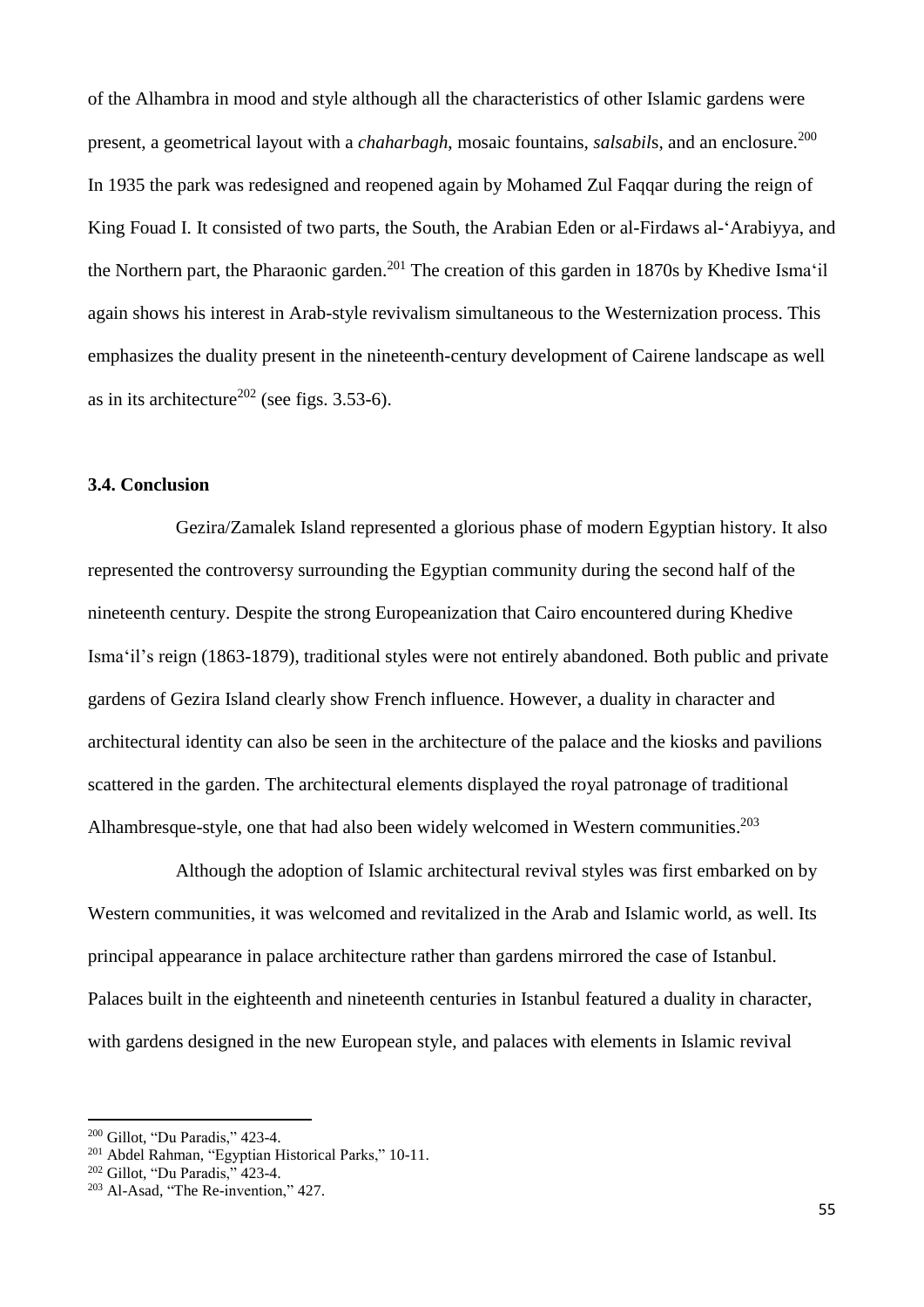style.<sup>204</sup> The most evident cases were during the rule of Sultan 'Abdul 'Aziz III, who employed the Alhambresque style for the interior decoration of his Beylerbeyi (1864) and Çiragan (1857-1871) Palaces despite their exterior baroque style. Some of the public buildings displayed Alhambresque tradition, such as the Harbiye Nezareti (1865). These palaces and structures were surrounded by French- and English-style gardens.<sup>205</sup>

One might conclude that the inclination of Khedive Isma'il towards the employment of both Westernization and Alhambresque styles, in the Gezira Island architecture and gardens could stem from the tradition established by the Ottoman Sultan earlier in Istanbul. However, the question of whether both Western and traditional approaches were applied as mere styles, or they bore further complex meanings and reflections about their political contexts, remains unanswered. Further studies are needed to prove the intentions and motivations of re-Islamizing the architecture and Westernizing the landscape of Gezira Island.

1

<sup>204</sup> Seçkin, "Gardens," 73.

<sup>&</sup>lt;sup>205</sup> McSweeney, "Versions and Visions," 60-1.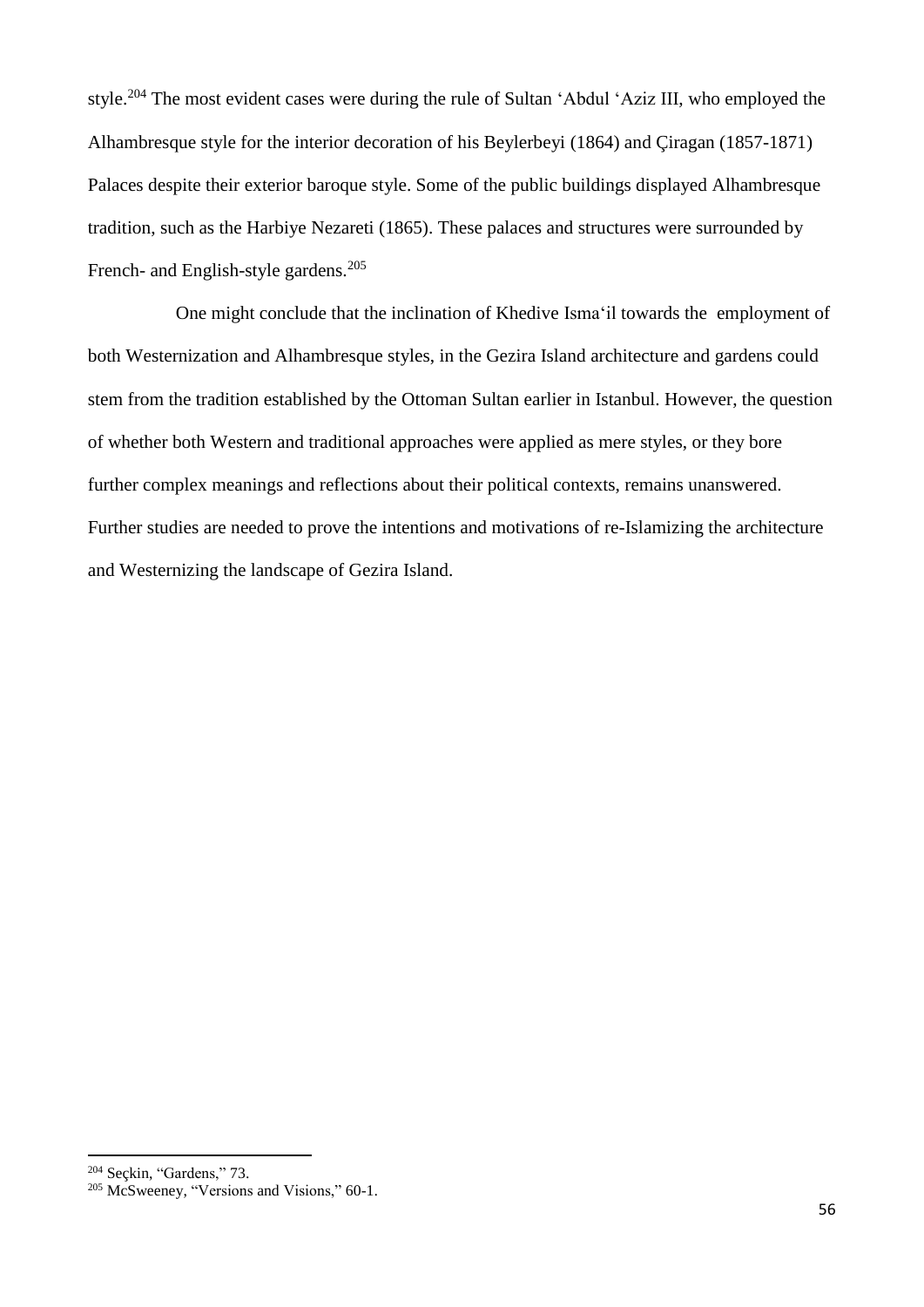## **Chapter Four: Azbakiyya and its Environs**

### **4.1. History and Nature of Azbakiyya**

The establishment and development of Azbakiyya as the garden we know today is completely attributed to the dynasty of Muhammad 'Ali. However, this garden had a long history of developments attributed to the social, geographic, and morphological changes that led to the formation of its final shape we are familiar with today. These changes date to the pre-Islamic years.<sup>206</sup> Before the advent of the Fatimids in Cairo the borders of the Nile were very different from its status today. Fatimid Cairo was established on the Eastern banks of al-Khalij al-Misri, the canal connected the Nile to the Red Sea (fig. 4.1).<sup>207</sup> Rulers were encouraged to create pleasances and other buildings every year during the summer when the al-Khalij al-Misri and the nearby ponds were flooded.<sup>208</sup>

On the eastern banks of the Nile the port of al-Maqs and its environs (today's Azbakiyya) was populated by the Christians of Cairo. This area was incorporated within the city when Salah al-Din al-Ayyubi extended the city walls westwards to include both Fatimid Cairo and al-Fustat, thus al-Maqs was located on the western banks of the Khalij al-Misri facing Fatimid Cairo (fig. 4.2).<sup>209</sup> Around al-Maqs port were gardens which were surrounded by lavish residential units, and a pond named Batn al-Baqara that originated in the Fatimid period was enhanced to supply the gardens with water and view. 210

After the Nile banks shifted west the topography and geography of the area changed creating a vast space providing urban and architectural development opportunities among which was the digging of al-Nasiri Canal (after its patron al-Nasir Muhammad b. Oalawun – 13<sup>th</sup> century). The new canal provided goods transportation to the Delta villages as well as an opportunity for

<sup>206</sup> Behrens-Abouseif, *Azbakiyya*, 2-3.

<sup>207</sup> Rashed, *Architectural Identity*, 89.

<sup>208</sup> Abdel Rahman, "Egyptian Historic Parks," 9.

<sup>209</sup> Rashed, *Architectural Identity*, 90.

<sup>210</sup> Behrens-Abouseif, *Azbakiyya*, 4-5.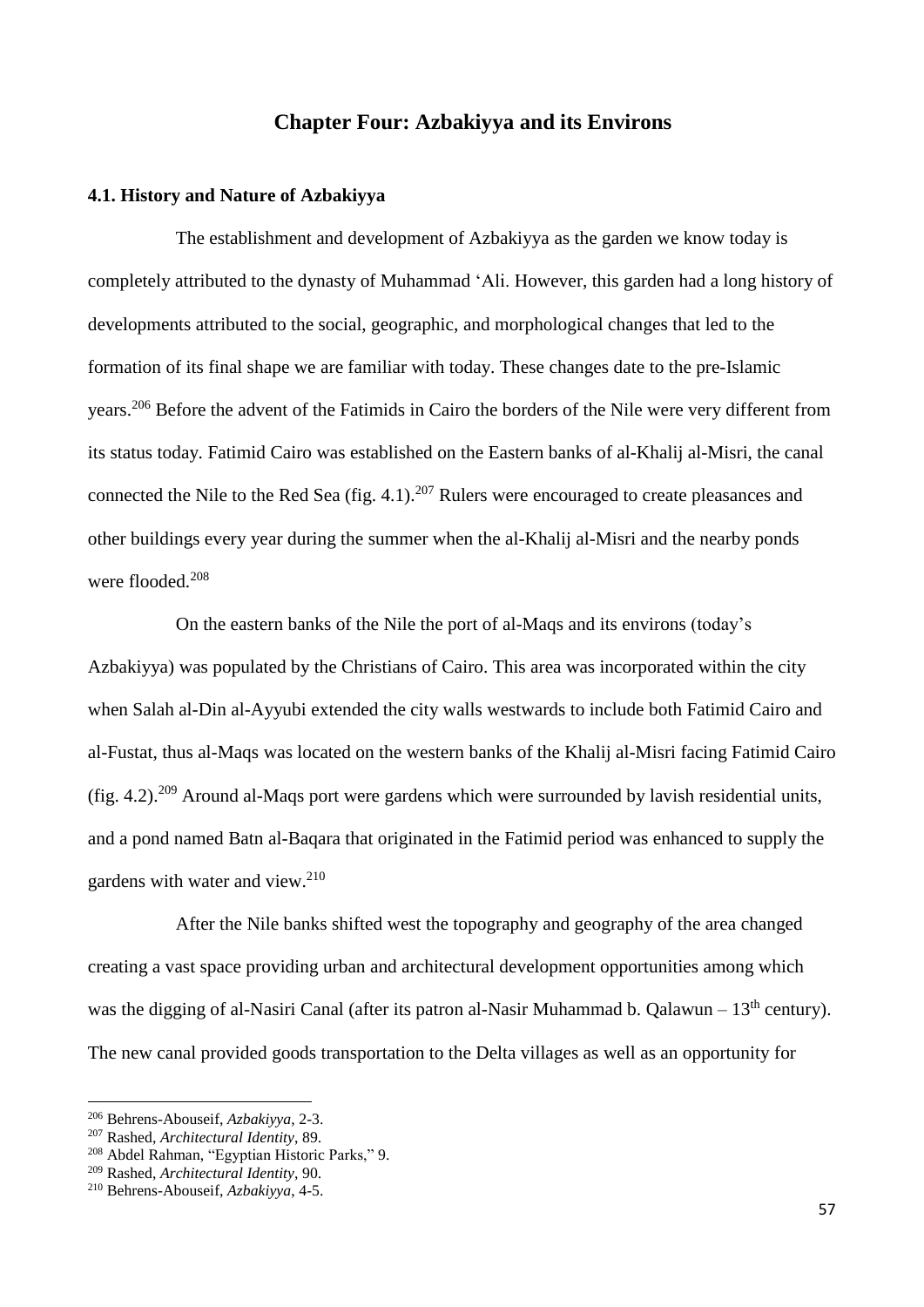leisure boats to roam around creating a view of the residential foundations existing on the banks of the newly established canal. However, gradually during the fourteenth century the canal started losing its allure as emirs preferred to build their religious establishments closer to the city core.<sup>211</sup>

### **4.2. Azbak's Azbakiyya**

The Batn al-Baqara mentioned above was dug by the Fatimid Caliph al-Amir. On the same location, the eminent emir of Sultan Qaytbay, Azbak min Tutuḥ, initiated his major landscaping project and re-dug the old pond after it dried out, the eponymous Azbakiyya (fig. 4.3).<sup>212</sup> Azbak had been granted this land by the Sultan. He constructed a promenade around his newly dug pond. He built his own palace overlooking it, a construction that encouraged other emirs and merchants to build their own residential units nearby. He also built a mosque and several commercial structures there, further encouraging development (fig. 4.4). The project was completed after eight years in  $1484.<sup>213</sup>$ 

Azbak's development urbanized a deserted area on the western outskirts of the city at the time. The new quarter became a popular meeting place parallel to Rumayla square, where many events were held. Unfortunately, nothing has survived of Azbak's complex and the existing drawings and documentations are basically reconstructions after the surviving *waqfiyya* documents.<sup>214</sup> The whole area witnessed much deterioration after the end of Mamluk and the start of Ottoman rule.<sup>215</sup>

### **4.3. Ottoman Azbakiyya**

After a gradual deterioration that followed the beginning of Ottoman rule in Egypt, Azbakiyya's environs developed into varied quarters each housing one section of the diverse

<sup>211</sup> Rashed, *Architectural Identity*, 91.

<sup>212</sup> Behrens-Abouseif, "Gardens," 307.

<sup>213</sup> Elsayyad, *Cairo: Histories of a City*, 176-7.

<sup>214</sup> Behrens-Abouseif, *Azbakiyya,* 19-20.

<sup>215</sup> Abdel Rahman, "Egyptian," 9-10.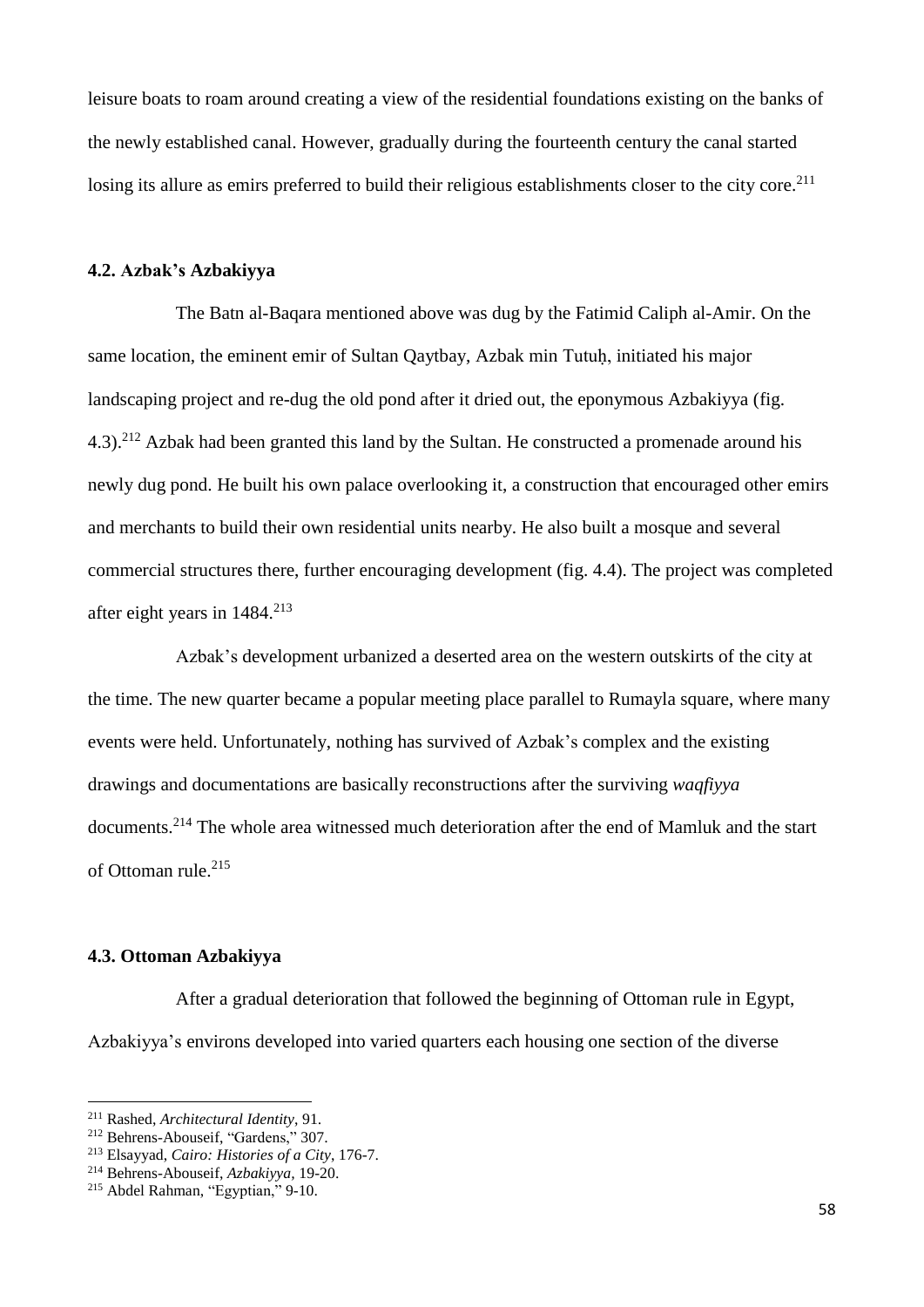population of Cairo.<sup>216</sup> The Coptic quarter (fig. 4.5) developed in the older area of al-Maqs, which was the main area housing Cairo's Christian population during Mamluk and earlier periods. The Christian community kept developing there until it became the official Coptic quarter under Ottoman rule. 217

The French quarter developed in the area between al-Muski bridge and al-Maqs upon the signature of a treaty between the Ottoman Sultan Suleyman the Magnificent and the French King François I in 1533. The quarter included the house of the French consul in Cairo, the French council, an imported European goods market, French hostels to house traveling merchants, residential units for permanent residents in Cairo, as well as a church.<sup>218</sup> The French council provided the French merchants with the ability to dwell and trade in Cairo by establishing a European goods market around Azbakiyya, the first step taken towards making Azbakiyya a center of attraction for tourists and foreign residents. The house of the Consul was described by many travelers as including two halls, one in French style and one oriental style. Some of the shops and dwellings around the French quarter remained in Cairene style (fig.  $4.6-7$ ).<sup>219</sup>

A Nubian quarter was established around the mid-seventeenth century by a Nubian qadi named Shihab al-Din Ahmad al-Nubi. He owned a twelve feddan area located north of Azbak's mosque where he developed a few dwellings, shops, a waterwheel and a mill. He did not dwell in the quarter where the common Nubians who specialized in the professions of guardians and doormen used to live. Within this quarter the area of Darb al-Barabra developed in which was a gypsum factory reported by travelers as being out of context. This factory continued to exist until 'Abd al-Rahman Katkhuda converted it into a coffeehouse in the mid-eighteenth century. 220

The development of coffeehouses around the quarters and streets of Cairo became common in the Ottoman period, when coffee became an essential aspect of the Egyptian lifestyle

<sup>216</sup> Elsayyad, *Cairo: Histories of a City*, 176-7.

<sup>217</sup> Behrens-Abouseif, *Azbakiyya*, 37-40.

<sup>218</sup> *Ibid*. 40-1.

<sup>219</sup> Rashed, *Architectural Identity*, 93-4.

<sup>220</sup> Behrens-Abouseif, *Azbakiyya*, 44-5.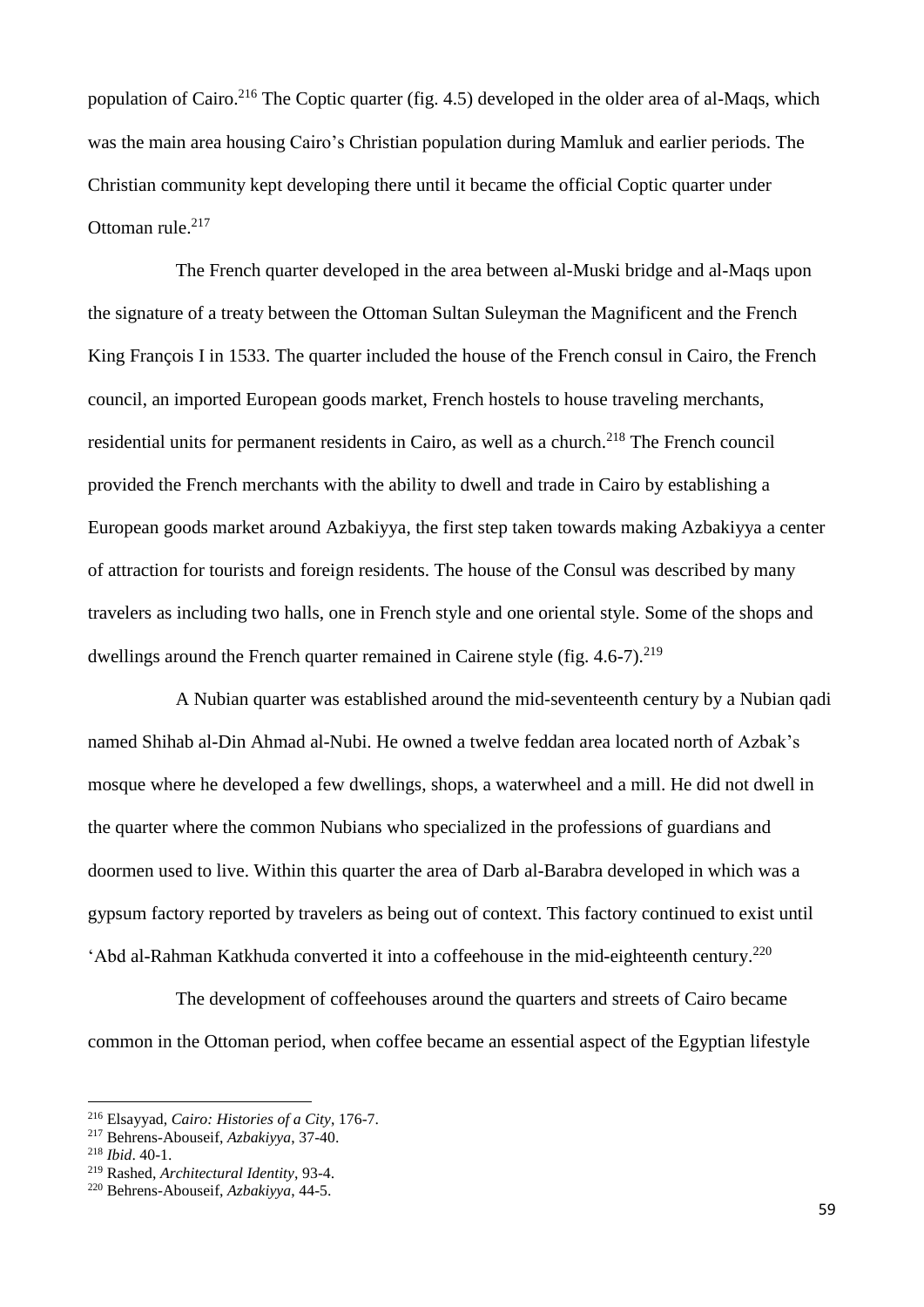after its introduction through traders bringing it from Yemen.<sup>221</sup> Coffeehouses were established everywhere around Cairo as reported by travelers such as Evliya Çelebi who estimated their number to be around six hundred and fifty.<sup>222</sup> In many of them musicians preformed and sang, continuing the musical character of the Azbakiyya area since the seventeenth century.<sup>223</sup>

### **4.4. Azbakiyya during the French Expedition**

The presence of a diverse population as well as coffeehouses and attendant musicians it gave Azbakiyya its musical center nucleus that developed later.<sup>224</sup> All these aspects made Azbakiyya the perfect spot for the French commander Napoleon Bonaparte to reside at when he arrived in Cairo. Its diversity was increased when he acquired the house of Alfi Bey and his men resided nearby. <sup>225</sup> Bonaparte's *Description de l'Egypte* documented the area around Azbakiyya showing its traditional architecture as well as its pleasure boats (fig. 4.8-9). This documentation is the primary source on Azbakiyya before the modernization process carried out by Muhammad 'Ali and his dynasty in the nineteenth century. But by the end of the French Expedition Azbakiyya had suffered tremendously from several attacks and riots by Egyptians against the French invasion (fig. 4.10). 226

Muhammad Khusraw, a Pasha sent from Istanbul to govern Egypt after the departure of the French Expedition in 1801, dwelt in Azbakiyya as well, also taking Alfi Bey's house as his residence. He made major restorations to enhance the quality of the whole area and especially to his house. He restored shops and built new ones providing space for weavers and tailors. However, during his restorations a relatively large amount of rubble and waste was dumped in the lake ruining its water and the view. $227$ 

<sup>221</sup> Abdel Rahman, "Egyptian," 9-10.

<sup>222</sup> Behrens-Abouseif, *Azbakiyya*, 43.

<sup>223</sup> Rahsed, *Architectural Identity*, 92.

<sup>224</sup> Ahmed, *Pre-Colonial Modernity*, 4.

<sup>225</sup> Rashed, *Architectural Identity*, 93-4.

<sup>226</sup> Behrens-Abouseif, *Azbakiyya*, 76.

<sup>227</sup> *Ibid*. 64-6.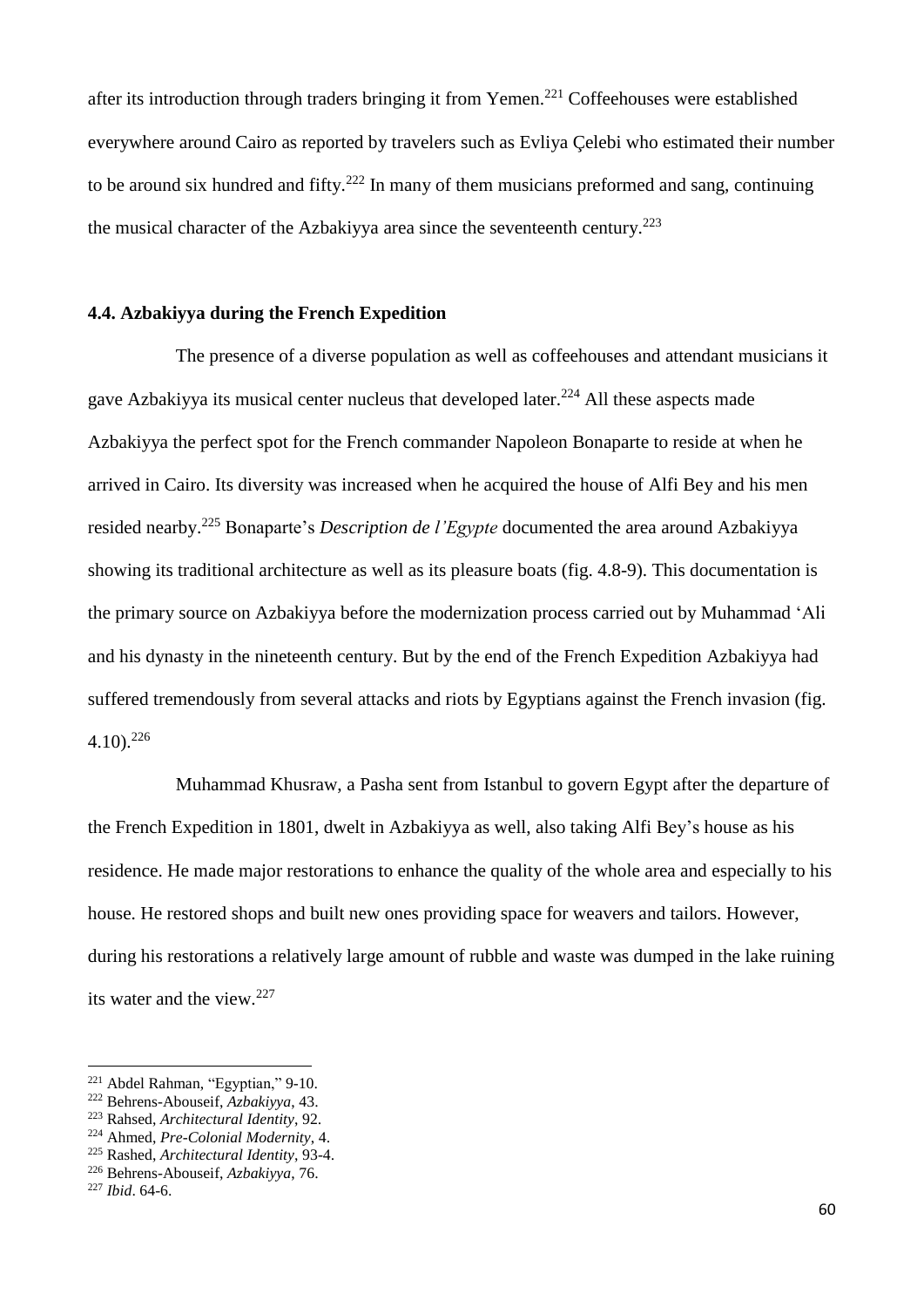### **4.5. Azbakiyya as a garden**

## **4.5.1. Muhammad 'Ali's Azbakiyya**

Muhammad 'Ali arrived as a governor sent by the Ottoman Empire. He, following the steps of his predecessor Khusraw resided in Azbakiyya, however; not in Alfi Bey's house, but in the Bakri house that had been occupied by Khusraw's harem. Shortly after coming to Egypt, he seized power **(**in 1805**)** and killed the surviving emirs of the Mamluks in the famous citadel massacre in 1811.<sup>228</sup> The Ottoman Sultan Selim III yielded to Muhammad 'Ali's activity as the Ottoman Empire's power was gradually decaying and Selim III did not want to lose Egypt as a financial resource.

Muhammad 'Ali carried out several plans to enhance the quality of life in Egypt and particularly in Cairo. His projects were based on planning unlike those of Mamluk emirs.<sup>229</sup> He carried out several infrastructural projects and urban developments that affected Azbakiyya, such as enlarging Muski street, relocating the cemeteries that surrounded the lake and, filling in the lake and transforming it into a large park (fig. 4.11).<sup>230</sup> Parks were viewed as a necessity for public hygiene during the early nineteenth century, following the newly established Istanbul fashion, which led to Muhammad 'Ali's interest in them.<sup>231</sup>

His plan included strict policies on building around Azbakiyya, with the acceptable styles being only European, Turkish, and Greek. He banned the use of *mashrabiyya* or any other Islamic or oriental architectural elements. He transformed many old palaces into hotels and governmental buildings, at the same time face-lifting them and thus changing these buildings' character and identity.<sup>232</sup> Several hotels such as Shepheard's Hotel and the Hotel du Nil were constructed around the newly designed Azbakiyya park.<sup>233</sup> Egyptian and Ottoman-style

<sup>228</sup> Fahmy, *All the Pasha's Men*, 10.

<sup>229</sup> Ahmed, *Pre-Colonial Modernity*, 58-9.

<sup>230</sup> Fahmy, *Mehmed Ali*, 79-80.

<sup>231</sup> Rashed, *Architectural Identity*, 104-5.

<sup>232</sup> Sayyid-Marsut, *A History*, 79-80.

<sup>233</sup> Idem, *Egypt in the Reign,* 50-5.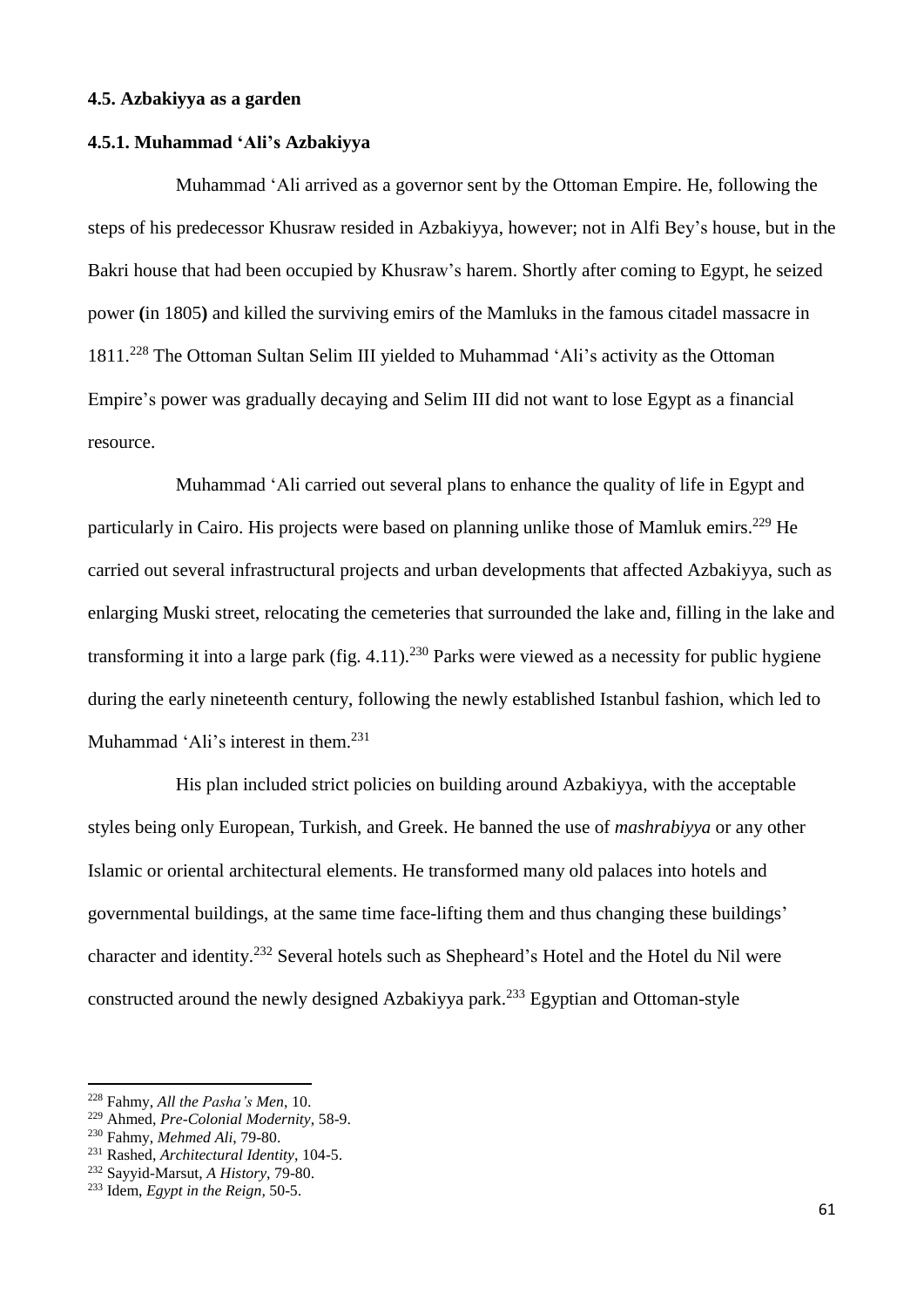coffeehouses were transformed to European style. The theatre that had been established earlier by the French now had European musicians, invited by Muhammad 'Ali, instead of traditional ones.<sup>234</sup>

Muhammad 'Ali hired the architect Murtan Bey, whom he had sent earlier to study in Europe, to design and build the new park. The lake was filled completely, creating an irregular plot dedicated for the new park. The plan of the park featured three wide straight paths intersecting at a central round point displaying a decorative fountain, creating six triangular plots each of which displayed a different character; <sup>235</sup> some were designed with a curving layout while others had straight intersecting paths.<sup>236</sup> This diversity showed the contemporary duality found in Egyptian society and architectural patronage, where the newly erected buildings displayed European features within an oriental context.<sup>237</sup>

The park was surrounded by a canal adorned with several bridges allowing users to enter it. The wide paths were planted with Mediterranean and tropical trees imported by Muhammad 'Ali and his son Ibrahim Pasha, changing the overall character of Azbakiyya.<sup>238</sup> Several districts witnessed a parallel change; they also alienated the traditional population from their own lands. The *mashrabiyya*s and windcatchers that dominated the surroundings of Azbakiyya were replaced by whitewashed Ottoman and Greek style facades.<sup>239</sup> The boats that roamed around Azbakiyya lake and other ponds of Cairo disappeared after the filling in of these ponds, changing the landscape of the whole city.

The European**-**inspired Azbakiyya garden existing within the older dominant traditional oriental context reflected a duality of character. European travelers' expectations of the exotic east were continuously frustrated by the rapid Westernization process associated with Muhammad 'Ali's reign. One traveler commenting on the new character of Azbakiyya wrote;

<sup>234</sup> Behrens-Abouseif, *Azbakiyya*, 84-6.

<sup>235</sup> *Ibid*. 85.

<sup>236</sup> Sayyid-Marsut, *A History*, 78-80.

<sup>237</sup> Ahmed, *Pre-colonial Modernity*, 58-9.

<sup>238</sup> Tignor, *Egypt*, 222-3.

<sup>239</sup> Rashed, *Architectural Identity*, 90.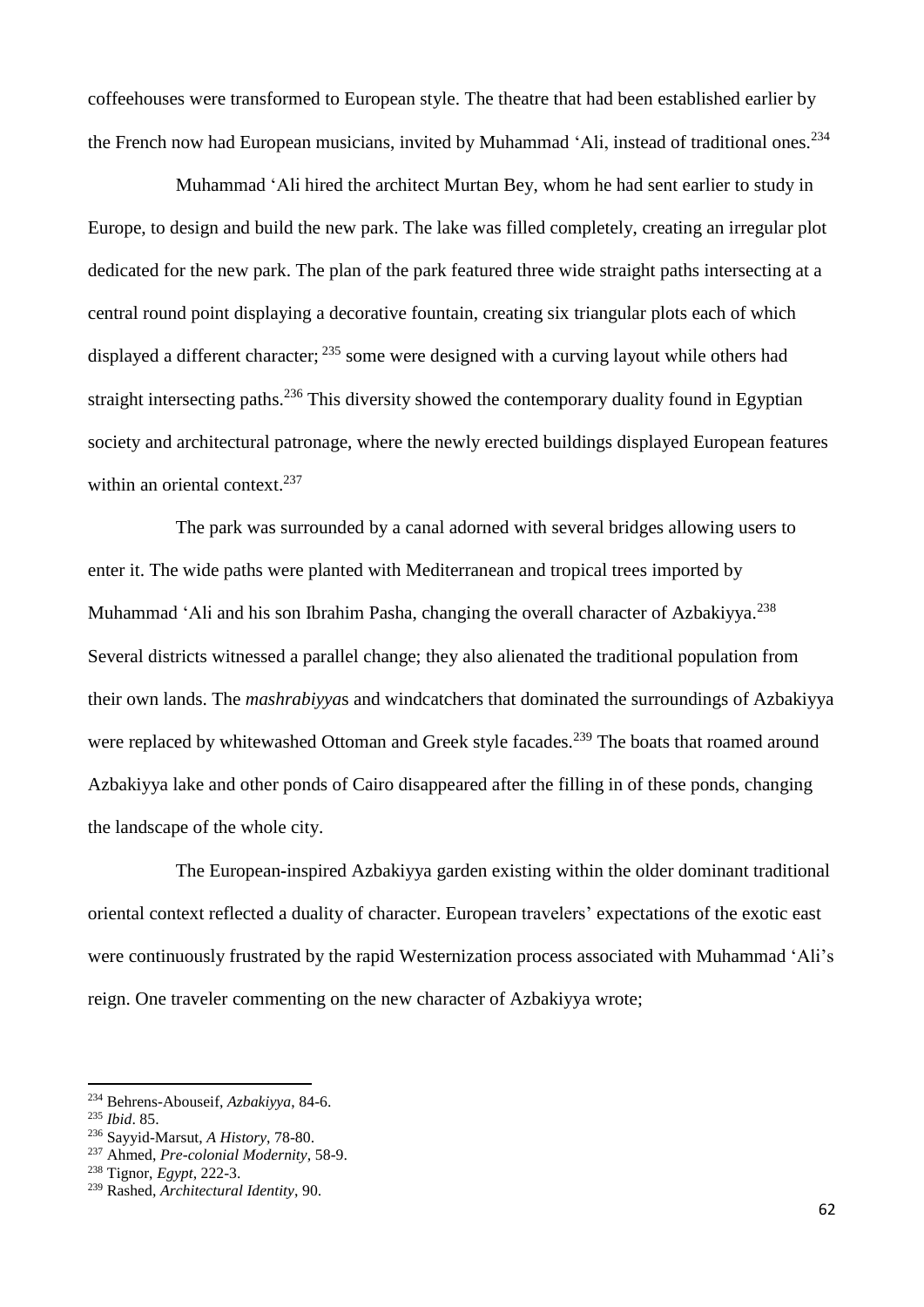*"When the mansions of al-Elfy and several other chiefs of the Mamluks adorned the Ezbekiya, the appearance of that place must have been much more handsome and picturesque than it is at present, with the modern whitewashed Turkish houses and palaces."<sup>240</sup>*

Muhammad 'Ali's fascination with the European models was obvious in his new enhancements, however; enthusiasm towards Turkish building patronage was evident as well. The Mamluk style buildings were replaced in several cases by Turkish facades. One of Muhammad 'Ali's buildings that bore a completely Ottoman Turkish character is his mosque constructed earlier in the citadel. Clearly Turkish architecture represented a model for the ruler which he wanted to closely imitate.<sup>241</sup> This imitation resulted in reflecting an Islamic style rather than a European one.<sup>242</sup>

Some scholarships consider that Muhammad 'Ali's attempts to modernize the Egyptian community was the first step towards the loss of the Islamic and Egyptian identity that characterized Azbakiyya. Others consider it the first step to transform Cairo and especially Azbakiyya into a modern neighborhood reflecting Europeanization and Westernization in the early nineteenth century.<sup>243</sup> A third perspective might consider this process a trial, reviving traditional features redressed in a modern fashion, since the modernized gardens were laid out within an Islamic urban fabric, connecting Azbakiyya to the heart of medieval Cairo. The new Europeanized garden was embraced by the already existing Mamluk and newly furnished Turkish-style facades. This special mix of architectural and urban elements led to the creation of a new identity specific to Cairene architectural development of the early to mid-nineteenth century.

## **4.5.2. Isma'il's Azbakiyya**

Isma'il's rule (1863-1879) was also characterized by modernization. Azbakiyya was the heart of this modernization process and its existence within the areas highly populated by foreigners

<sup>240</sup> Quoted in Behrens-Abouseif, *Azbakiyya,* 86.

<sup>241</sup> Tignor, *Egypt*, 211-13.

<sup>242</sup> Mestyan, *A Garden*, 79-80.

<sup>243</sup> Rashed, *Architectural Identity*, 95-6.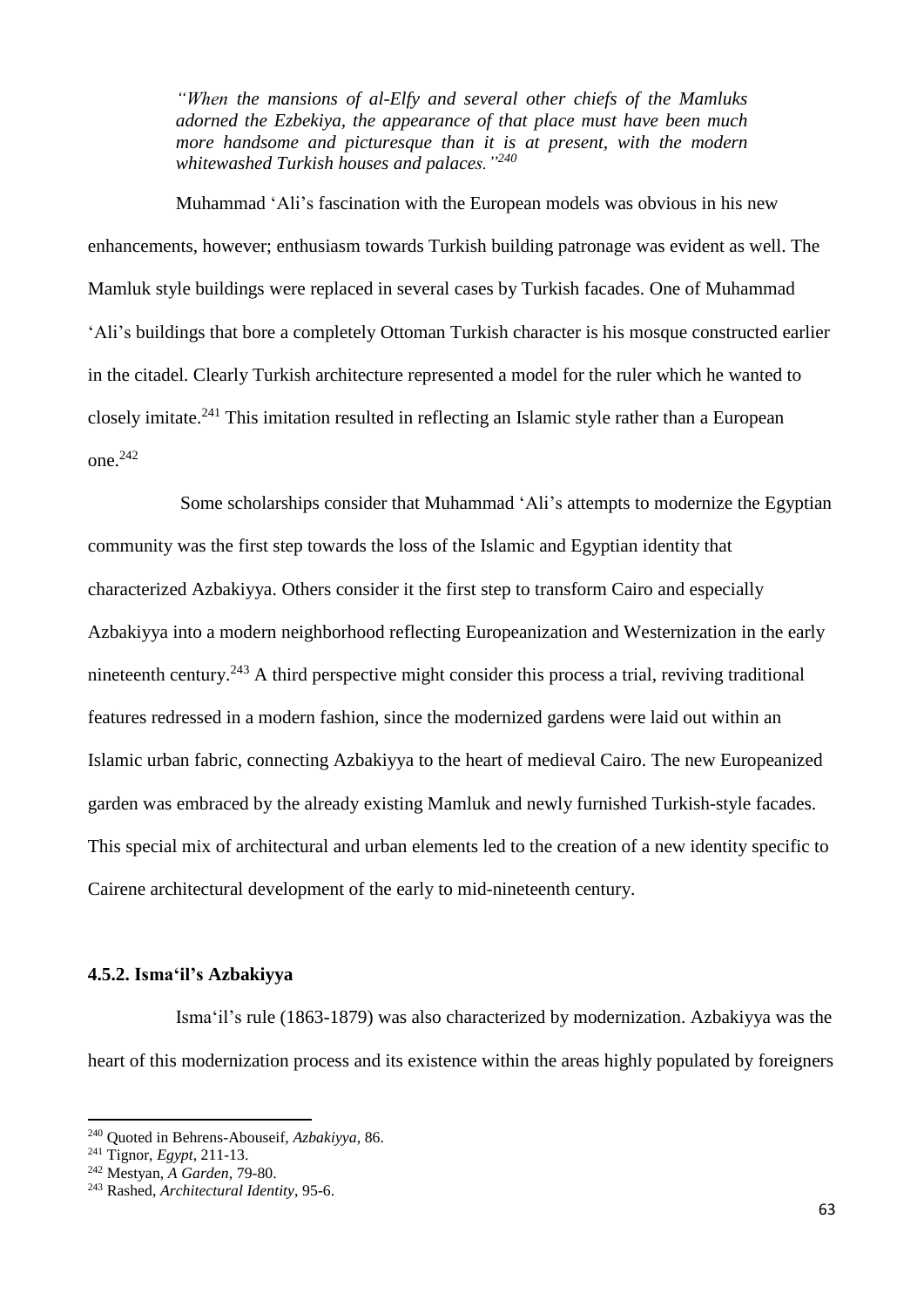and tourists increased the possibility of the success of this modernization attempt. The whole surroundings of Azbakiyya square were altered, the Nasiri canal and that dug around Azbakiyya by Muhammad 'Ali were filled and transformed into wide roads.<sup>244</sup> Muhammad 'Ali street was enhanced and completed with arcaded buildings on both sides, opening the view to the Sultan Hasan complex. Muski street was enhanced and widened as well. Most of the houses of the Coptic quarters were demolished and owners were compensated, allowing the space for new palaces and modern villas to be built.<sup>245</sup> However, some parts of the Coptic quarter survived with their original style featuring wooden *mashrabiyya*s and traditional building elements (fig. 4.5).

By the mid-1860s after the whole district had been redesigned, Khedive Isma'il's plan was to decrease the area of the park to eight feddans and to offer the rest of the area for sale in order to fund Azbakiyya as a public park project.<sup>246</sup> The park was remodeled with an octagonal layout with straight paths intersecting at a central fountain and a small pond, a design very similar to Murtan Bey's. The price of land surrounding Azbakiyya was highly inflated restricting it to Europeans and the extremely wealthy.<sup>247</sup> Thus, most of the newly introduced buildings were owned by foreigners or foreign governments. Several hotels such as Hotel d'Orient and Hotel de la Cie Penninsulaire Orientale had an oriental architectural character. Other hotels had a modern European architectural character attracting foreigners and tourists such as Hotel d'Europe and Hotel de France. Several consulates such as those of Russia, Prussia and Italy enjoyed a good view of the modern park (fig. 4.12).<sup>248</sup> All these radically changed the identity of Azbakiyya.

Larger changes to the area occurred after Khedive Isma'il's visit to the French Exposition in 1867. The Khedive, who grew up in Austria and joined Egyptian students studying in France in *bi'that al-'ulama* in 1844, was exposed to modern European urban development and

<sup>244</sup> Behrens-Abouseif, *Azbakiyya*, 90-1.

<sup>245</sup> Tignor, *Egypt*, 219-220.

<sup>246</sup> Mostyn, *Egypt's Belle Epoque,* 65-6.

<sup>247</sup> Rashed, *Architectural Identity*, 106.

<sup>248</sup> Mostyn, *Egypt's Belle Epoque*, 149-150.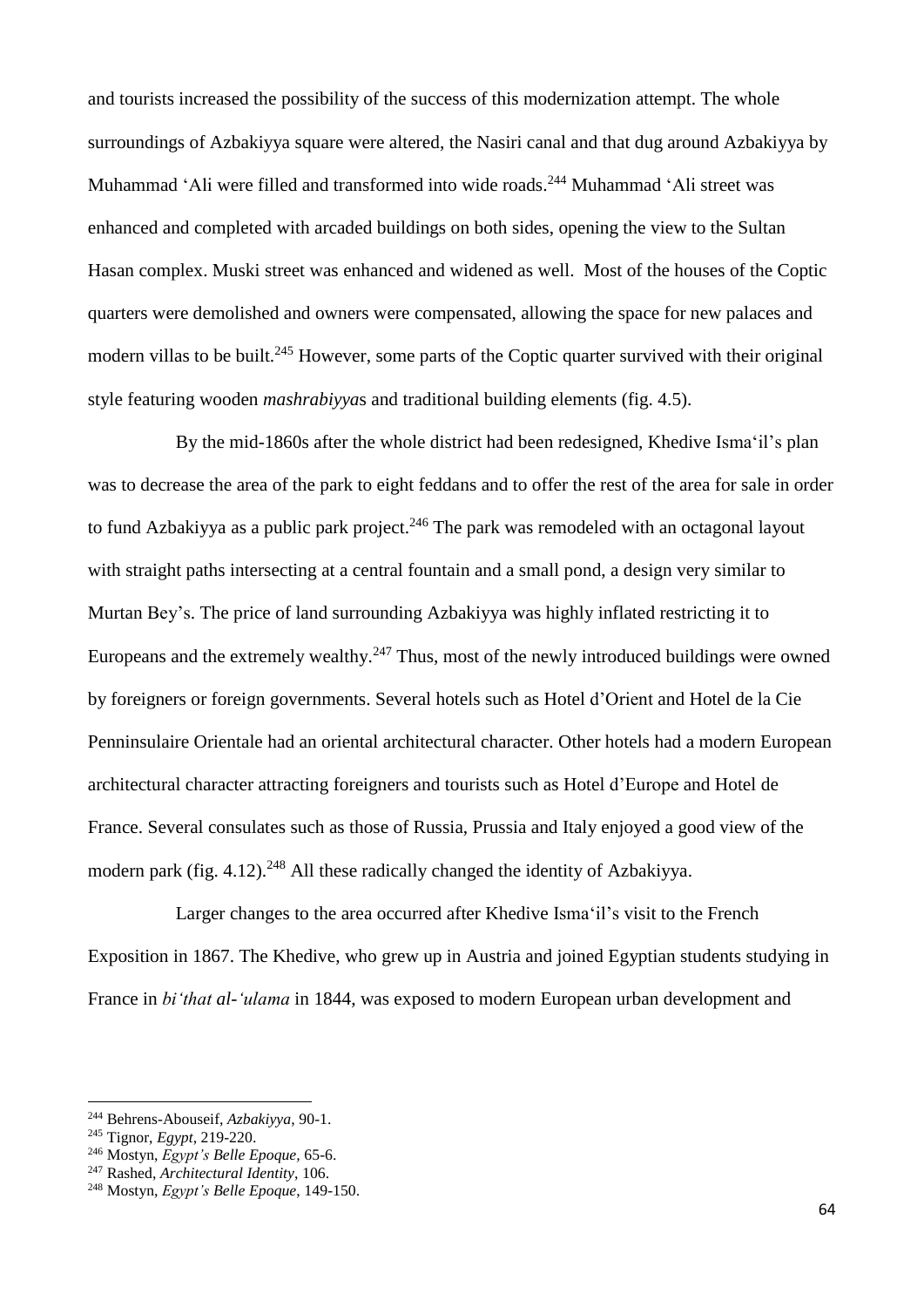aware of the difference between these countries and Egypt.<sup>249</sup> This might have been the first reason

for the Westernization project he carried out in Egypt between 1863 and 1867. However, the

Westernization process reached its peak after he met Baron Haussmann in 1867. The former mailed

the latter asking for help in the development of Egypt and especially Cairo.

# *Alexandrie, ce 9 Octobre 1868 Monsieur Ie Baron Haussmann, Sénateur Prefet de la Seine Mon Cher Baron*

*Les excellentes relations que j'ai eues avec vous á Paris et dont j'ai conserve un précieux souvenir m'autorisent á vous demander un petit service. J'aurai besoin d'un jardinier habile dans l'art d'entretenir des plantes d'agrément et d'en orner au besoin les apartements et les salons en cas* de fete. Je voudrais que ce jardinier-chef fut assisté de deux aides don't l'un residerait au Caire et *1'autre á Alexandrie. Chacun des aides sous la direction du jardinier chef et suivant les differences de climat des deux villes, étudieraient l'éléve des plantes d'ornement et les utiliserait selon mes orders. Je n'ai pas été assez heureux pour pouvoir me procurer directement des artistes-horticultures repondant a mes idées. Ayant été témoin du gout déploye sous vos auspices dans les plantations de* la ville de Paris et dans la splendide ornementation des salons de l'Hotel de ville, j'ai eu l'idée de m'adresser á vous pour me procurer les trois jardiniers en question et j'ai pensé que je pouvais vous *demander ce service d'ami.*

*Un de mes employés, resident á Paris, Selim Bey, vous remettra cette letter, il prendra vos orders et réglera l'engagement des trios jariniers selon les conditions que je vous pris de vouloir bien fixer vous meme. Agréez, Mon cher baron, avec mes remerciments l'asurance de mes sentiments d'amitié.<sup>250</sup>*

*"The excellent relations I had with you in Paris and of which I have a precious memory* allow me to ask you for a small favor. I will need a gardener skilled in the art of maintaining *ornamental plants and, if necessary, decorating apartments and parlors in the event of a party. I* would like this gardener-chef to be assisted by two helpers, one of whom would live in Cairo and one *in Alexandria. Each of the assistants under the direction of the chief gardener and according to the climatic differences of the two cities, would study the ornamental plants and use them according to* my orders. I was not lucky enough to be able to find horticultural artists to apply my ideas. Having witnessed the taste displayed under your auspices in the plantations of the city of Paris and in the splendid ornamentation of the lounges of the Hotel de Ville, I had the idea to address you to obtain *the three gardeners in question and I thought I could ask you this friendly service.*

*One of my employees, resident in Paris, Selim Bey, will give you this letter, he will take your orders and will settle the hiring of the three gardeners according to your conditions and orders. Accept, my dear Baron, with my thanks the assurance of my feelings of friendship."*

In this letter it is clear that Khedive Isma'il was quite impressed with what he saw in

Paris and he wanted to create a similar mood and atmosphere in Egypt for the inauguration of the

Suez Canal in 1869. The letter indicated the evident friendship between the Khedive and the Baron,

 $\overline{a}$ 

<sup>249</sup> Ahmed, *Pre-Colonial Modernity*, 110-11.

<sup>&</sup>lt;sup>250</sup> Original text of the letter between Khedive Isma'il and Baron Haussmann obtained from the National Archives of Egypt.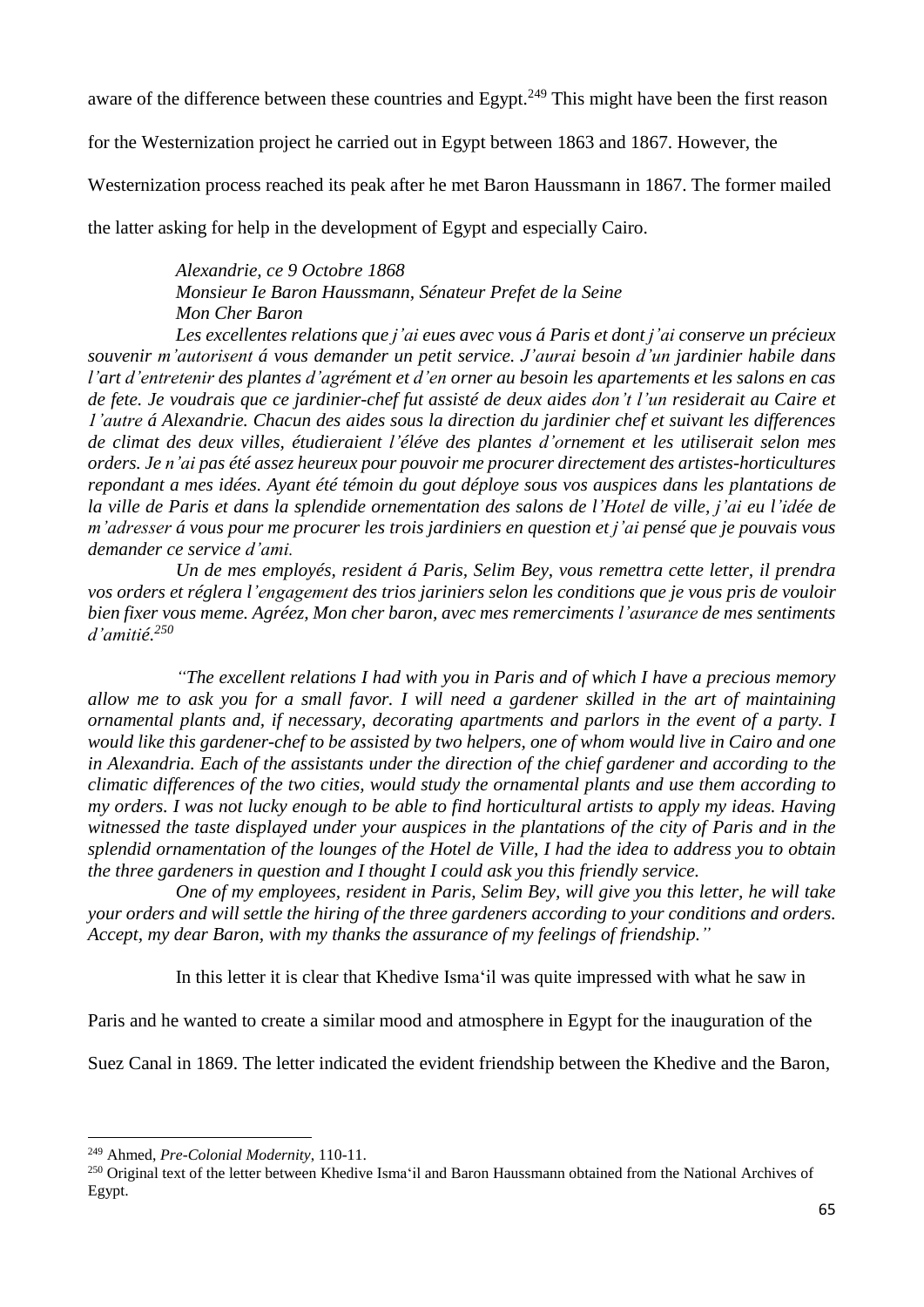which suggests that there were several correspondences between two of them, discussing urbanization and modernization of the city. Baron Haussmann replied suggesting Gustave Delchevalerie and Jean Pierre Barillet Deschamps for the job, which resulted in their travel in Cairo early in 1869.<sup>251</sup> Both gardeners started working on Azbakiyya and several other royal gardens.

## **4.5.3. Azbakiyya between Paris and Istanbul**

The park area remained the same but the axial designed was replaced by a curving layout (fig. 4.13) similar to that of Park Monceau in Paris which had opened in 1873 (fig. 4.14).<sup>252</sup> Upon a closer look at the plans of both parks, one could easily deduce that the only thing they share is the curving layout, since Azbakiyya lacks both the complexity and vastness of Park Monceau.<sup>253</sup> In Park Monceau the user enters through a monumental pavilion (fig. 4.15) leading to geometrically laid out gardens followed by gardens with winding paths.<sup>254</sup> This complex spatial experience that allowed users to experience different scenic views was not applicable in Azbakiyya due to its smaller size. In Azbakiyya the park had one central pond, provided with small rowboats, and musicians played on the banks, as at the old Azbakiyya lake and Birkat al-Fil pond (fig. 4.8-9, 4.16).<sup>255</sup> At Monceau however, several ponds existed which were connected via a large winding stream that encircled the whole park.<sup>256</sup> The famous grottoes were a common feature of both parks, however; the Azbakiyya grotto featured a belvedere allowing scenic views of the park and its surroundings (fig. 4.17). Several belvederes were present at Azbakiyya, an element associated with the old site and many Islamic gardens<sup>257</sup> such as Madinat al-Zahra and the Alhambra. Park Monceau lacked this feature as it was not part of French culture.

<sup>&</sup>lt;sup>251</sup> Letter dated November 1868 in possession of the National Archives of Egypt.

<sup>252</sup> Delchevalerie, *Le parc public*, 2-3.

<sup>253</sup> *Ibid*.

<sup>254</sup> Limido, *L'arts des jardins*, 137-8.

<sup>255</sup> Delchevalerie, *Le parc public*, 2-3

<sup>256</sup> Limido, *L'arts des jardins*, 138.

<sup>257</sup> Delchevalerie, *Le parc public*, 3-4.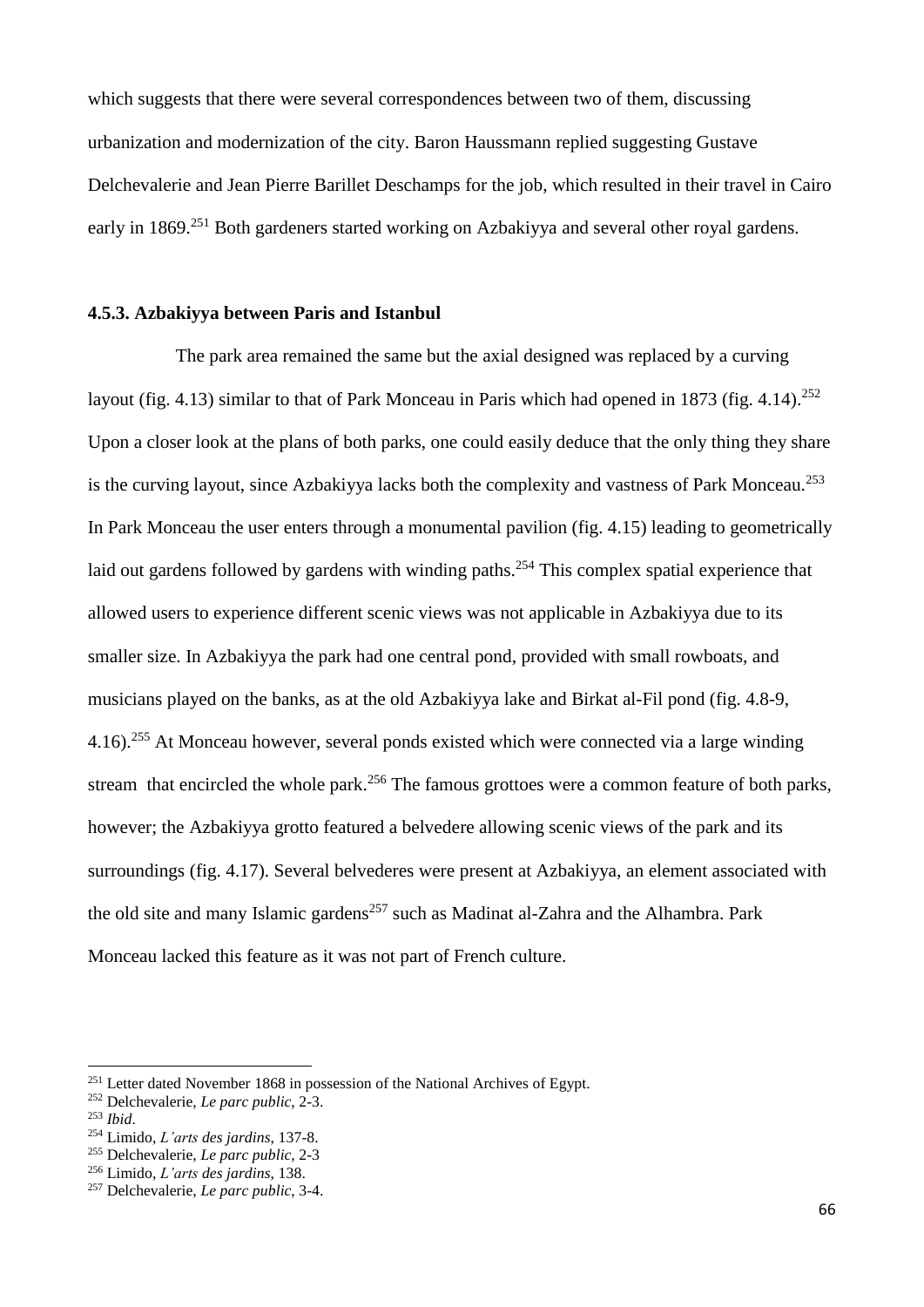Kiosks were found in both parks. Park Monceau featured several kiosks that resembled some ancient Roman models (fig. 4.18).<sup>258</sup> Azbakiyya's kiosks bore a specifically Ottoman character (fig. 4.19-20), and even one of Chinese character (fig. 4.21). These kiosks were associated with Ottoman coffeeshops and musicians who played both oriental and Western music.<sup>259</sup> The association of kiosks and coffeeshops with music was specific to Azbakiyya<sup>260</sup> and did not appear to be a feature of Park Monceau. Association of music with coffeeshops developed during the Ottoman rule, a case seen also in Istanbul.<sup>261</sup> This made Azbakiyya comparable to the Pera district which had similarly developed as a musical center in Istanbul.<sup>262</sup>

Several theatres were developed around both districts (Pera and Azbakiyya) and their gardens. In Istanbul, Pera (fig. 4.22) was a location where foreigners lodged, like Azbakiyya. In both cases European and foreign embassies and consulates were found, and both districts were developed on the outskirts of the old city.<sup>263</sup> In both locations residents of different background mingled, and they were both formed by the city's expansions around the mid-nineteenth century.<sup>264</sup> Like what happened in Egypt, in Pera houses were demolished and replaced by new buildings and it became the center for new investments within the city.<sup>265</sup>

In Pera, theatres were developed along the Büyük Caddesi now commonly known as Istiklal street. These theatres featured Italian and French as well as traditional music, as at Azbakiyya.<sup>266</sup> In 1863, when Khedive Isma'il started developing Azbakiyya and its environs, it already had a French theatre commonly known as the Comédie (fig. 23), and in his developments this theatre was renewed. He also encouraged foreign musicians to come and perform in it.<sup>267</sup> According to a letter of November 1867, Nubar Pasha studied the collection of laws regarding

**.** 

<sup>263</sup> Mestyan, *Arab Patriotism*, 87-8.

<sup>258</sup> Limido, *L'arts des jardins*, 139.

<sup>259</sup> Delchevalerie, *Le parc public*, 4-5.

<sup>&</sup>lt;sup>260</sup> Mestyan, "Power and Music," 684.

<sup>261</sup> Behrens-Abouseif, *Azbakiyya*, 43-4.

<sup>262</sup> Çelik, *The Remaking*, 67.

<sup>264</sup> Idem, *A Garden*, 86-7.

<sup>265</sup> Çelik, *The Remaking*, 70-1.

<sup>266</sup> Mestyan, *Arab Patriotism*, 87-8.

<sup>267</sup> Behrens-Abouseif, *Azbakiyya*, 96-8.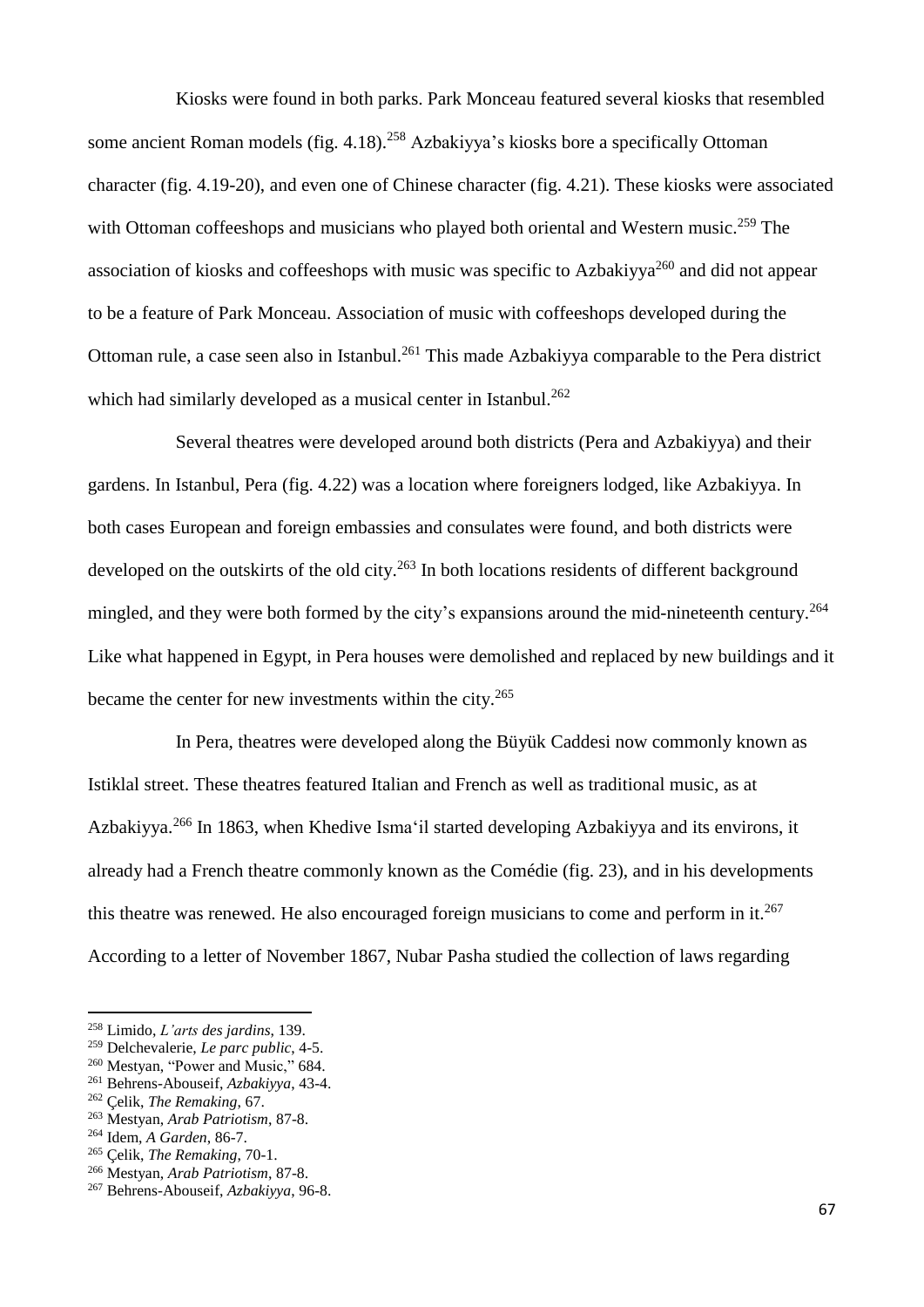Paris's redevelopment project by Baron Haussmann and decided that it was too radical to carry out in Cairo before the inauguration of the Suez Canal in 1869. The letter stated that he decided to use the laws and regulations applied in Istanbul as a blueprint, and in this letter Pera and Azbakiyya were both mentioned.<sup>268</sup>

According to Zeynab Çelik in her book *The Remaking of Istanbul: Portrait of an Ottoman City in the Nineteenth Century* (1986), Egypt had separated its government from the Ottoman Porte whether the Ottoman Sultan admitted it or not.<sup>269</sup> The competition between the development and developers of the two countries was one between rivals rather than a ruling country (Turkey) and a country under its rule (Egypt). Cairo competed with Istanbul, developing simultaneously.<sup>270</sup> Celik compares Azbakiyya Park (1871) to the new Taksim Park (1864) developed around Pera (fig. 4.24), whose urban fabric and design were similar (figs. 4.25-6).<sup>271</sup>

After his 1867 visit to Paris, Khedive Isma'il decided to build an opera house overlooking his newly refurbished park in Azbakiyya, naming it the Khedival Opera (fig. 4.27).<sup>272</sup> It took six months to build, a relatively short period, since it needed to be ready for the inauguration of the Suez Canal in 1869.<sup>273</sup> It was built in a style like the *Teatro alla Scala* in Milan, which was also imitated in Istanbul's developments as well. Two of Istanbul's theatres claimed to have the same origins, the Opera House in Taksim (founded 1840) and the Naum Theatre in Pera (founded 1853).<sup>274</sup> Both districts – Azbakiyya and Pera - had a common element specific to Islamic society, namely the harem boxes, which were found in Pera in the Gedikpaşa Theatre, at the Opera House near Taksim (burnt down in 1841), at the Naum Theatre in Pera (burnt down in 1870), and in Cairo at the Theatre Comédie, the Circus (also at Azbakiyya) and the new Khedival Opera.<sup>275</sup> The possibility that the inspiration for the Khedival Opera was Turkish should not be underestimated

1

<sup>268</sup> Mestyan, *A Garden*, 86-7.

<sup>269</sup> Çelik, *The Remaking*, 70-2.

<sup>270</sup> Michael, *Egyptian Society*, 280-1.

<sup>271</sup> Çelik, *The Remaking*, 70-2.

<sup>272</sup> Mestyan, "Power and Music," 685.

<sup>273</sup> Fahmy, "The Khedival Opera," 2, <http://www.faridafahmy.com/pdfs/KhadivialOperaHouse.pdf>

<sup>274</sup> Mestyan, *A Garden*, 89-90.

<sup>275</sup> *Ibid*, 95.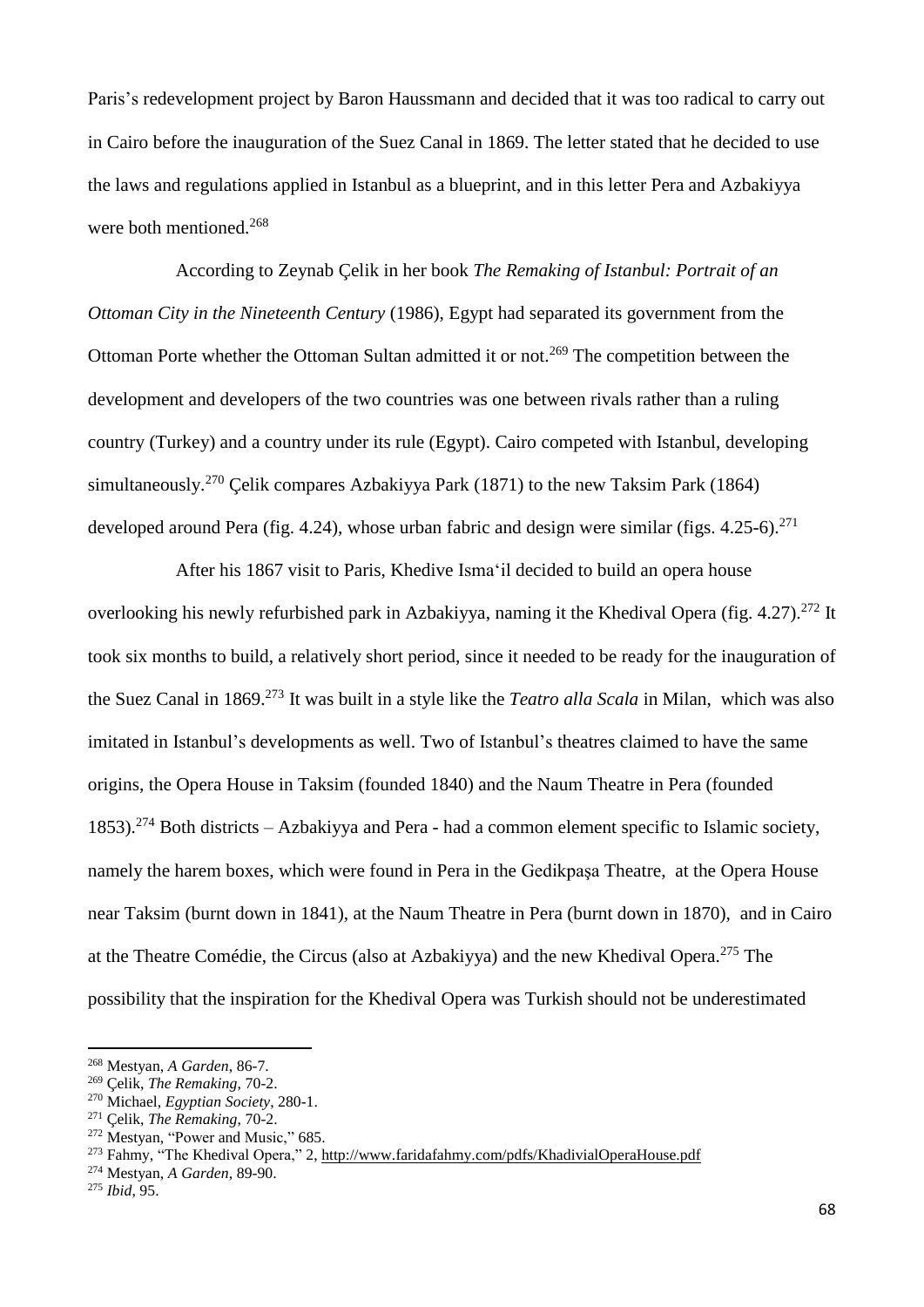since the inauguration in 1869 featured the Manasse's French Operetta troupe from Istanbul. By that time the modernization process was ridiculed by the French press who noted how non-French it was.<sup>276</sup>

Both Azbakiyya and Taksim parks displayed exuberant plantations resembling the French picturesque style that was welcomed almost everywhere in the mid-nineteenth century. Istanbul had developed the tradition before Egypt and embarked on its Westernization process earlier in the eighteenth century.<sup>277</sup> In the light of the previous comparisons, one might conclude that most of the development plans implemented by the Muhammad 'Ali dynasty in Cairo displayed a second-hand Westernization absorbed through the connection to the Ottoman Porte in Istanbul.

## **4.6. Azbakiyya's Endangered Legacy**

Azbakiyya Park retained its character as a musical and entertainment centre of the Cairene community even after the British occupation in 1882. It served as a hub for the artistic and musical community after Isma'il until the reign of King Farouk. After the military coup and revolution in 1953 the park gradually deteriorated despite its connection with the artistic and musical communities. The Khedival Opera was burnt down in 1970 and a multi-storey parking is found in its place today.<sup>278</sup> The deterioration kept decreasing Azbakiyya Park's area to the extent it became less than one feddan today (see development maps figs. 4.28-34).

 $\overline{a}$ 

<sup>276</sup> Idem, "Power and Music," 696.

<sup>&</sup>lt;sup>277</sup> Erbey, "Changing Cities," 204.

<sup>278</sup> Fahmy, "The Khedival Opera," 4, <http://www.faridafahmy.com/pdfs/KhadivialOperaHouse.pdf>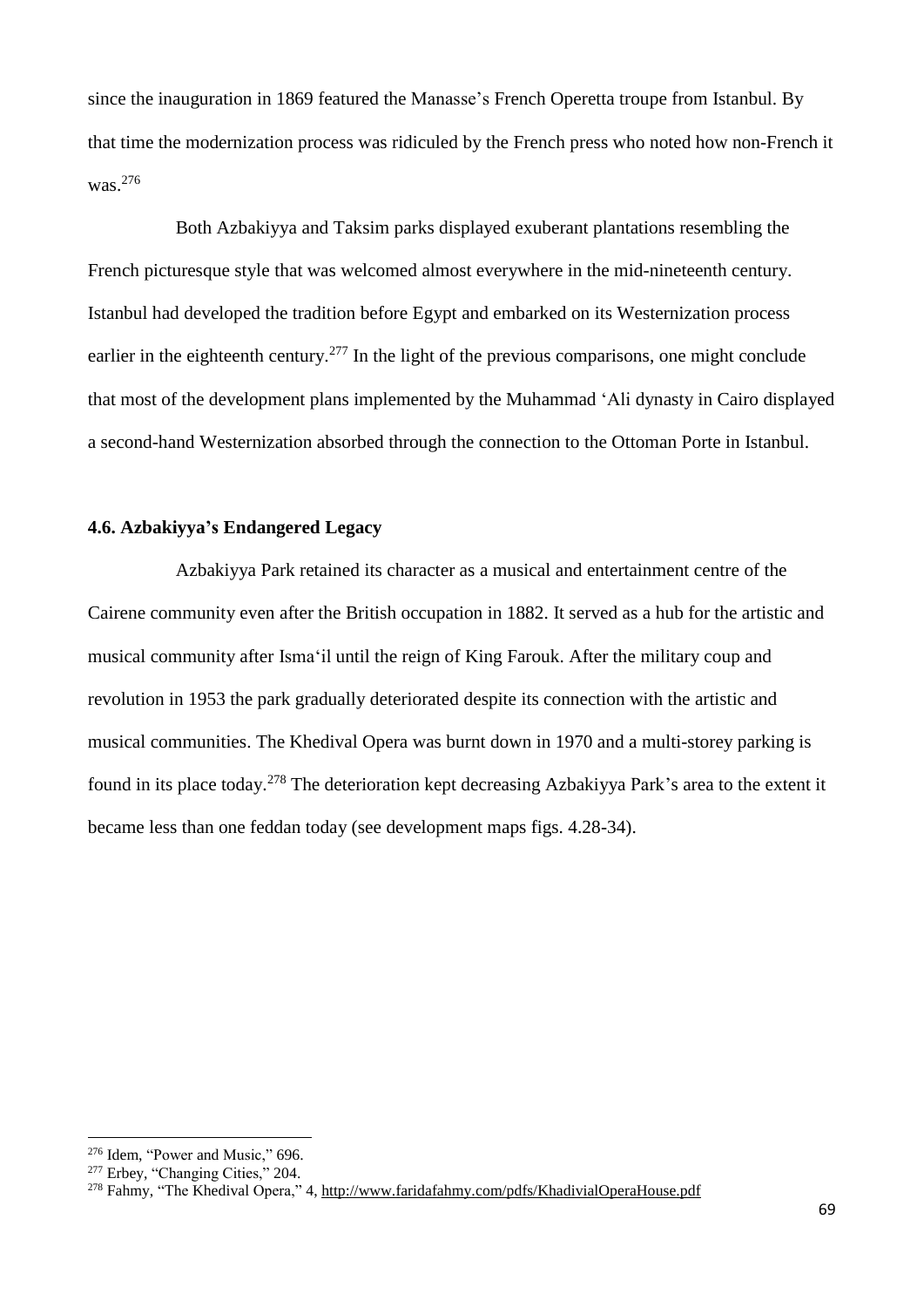## **Chapter Five: Conclusion**

To any urban historian, nineteenth-century Cairo represents a major challenge. Not only because it is difficult to decipher and understand the processes by which the city and the community changed, but also because of the number of travelogues concerning nineteenth-century Cairene development. These travelogues are valuable in that they reflected the aims and aspirations of their writers, but they did not convey the real story of the city's transformation. They reflected either their writers' fascination with the exotic Orient and their disappointment in not finding it in nineteenth-century Cairo or their fascination with the modernization process taking over the capital city. In either case these travelogues are not sufficient to convey the real intricacy with which the city developed.

As much as these travelogues have been helpful with descriptive details enabling the completion of long-lost scenes of the nineteenth-century, they are also vague and biased. Some of these travelers stayed in Cairo for only three or four weeks, making it difficult for them to capture the real essence of the city. They stayed within hotels owned by foreigners built within the heart of the urbanization process. They did not get a chance to mingle within the Cairene community and decipher its complex nature. They could not lay their hands on the real essence of the community where East meets West and Orientalism meets Westernization.

As a result of the continuous failure to capture this intricate and complex essence of nineteenth-century Cairene development, the city has been described on several occasions as one with a 'dual' character. This notion of duality highlights a misunderstanding of Cairo's urban form and culture. The duality, as perceived by the travelers, was between the rich and poor communities. Travelogues presented the older quarters of the city as poor deteriorated ones, and the newer developments as lavish and green ones. They highlighted the inequality and sense of division in the Cairene society. However; this was not the truth. The older quarters housed native Cairenes from all the social groups, while the new quarters housed mainly foreigners and a minority of natives. Thus, the generalization associated with the terms "city's duality", "two cities", or "the old and new

70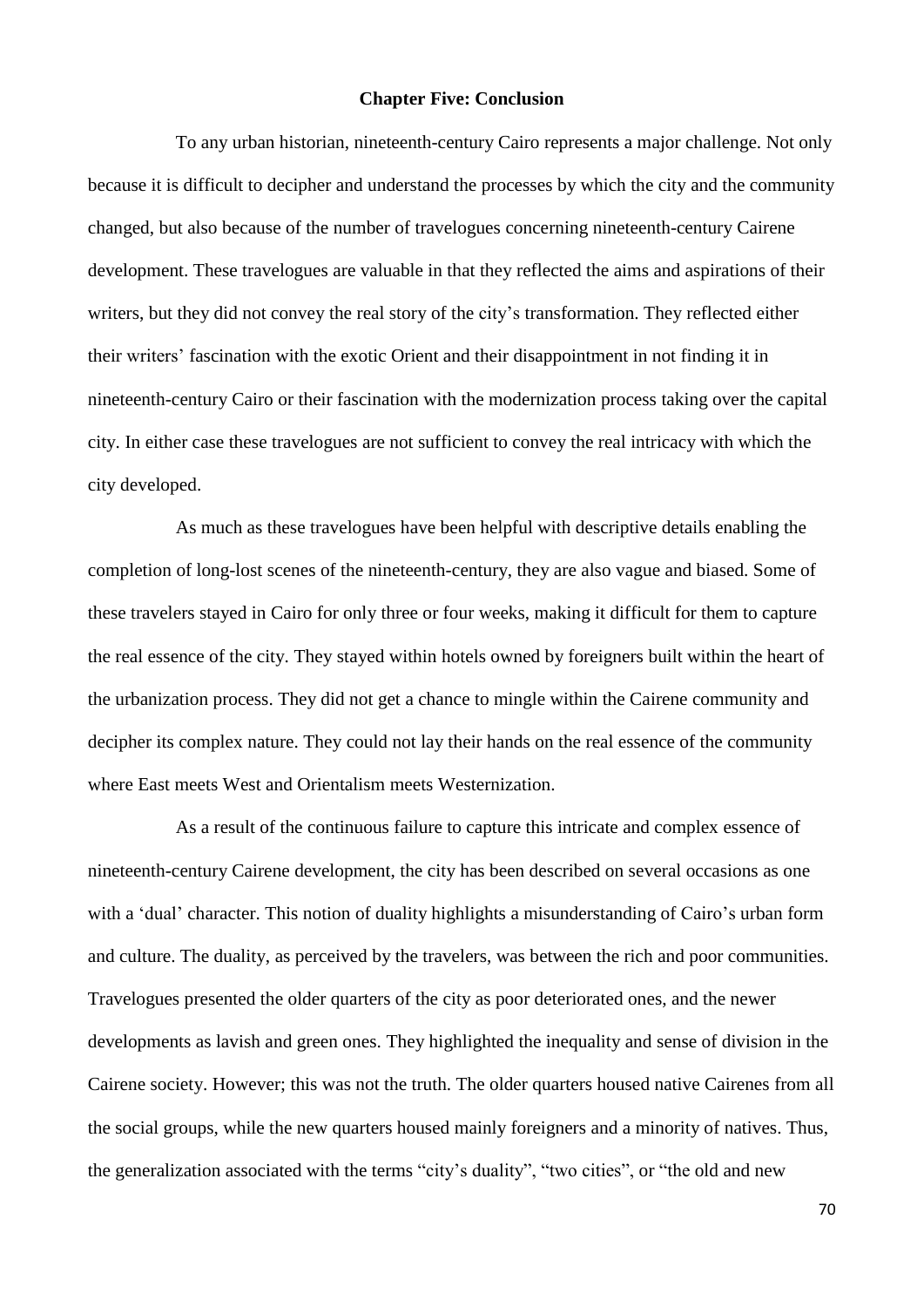cities", reflected only the travelers' perception of the city, who found the recent developments closer to their own communities and the older quarters alien to them.

Cairene urban form and development was perceived through this narrow scope, and the nineteenth-century Cairene gardens are no exception. These gardens were always perceived as replicas of the famous French gardens associated with the second empire. They were not thoroughly studied considering their original complex social and cultural context, as well as extent to which the already existing gardens within the Cairene landscape were a major influence. Many gardens were designed under Khedive Isma'il's patronage such as Giza Palace Gardens (1872), Shubra Palace Gardens (1806), Gezira Palace Gardens (1867) and the Azbakiyya (1832) public park. These gardens displayed the interest of the whole dynasty in gardening and horticulturist activities. The inspirations of these gardens were various. The Giza Palace gardens (fig. 5.1) had a character close in composition and consistency to the Gezira Palace Gardens, where one could find winding paths, dense vegetation, ponds, rowing boats, oriental kiosks, and neo-Mamluk style of architecture.<sup>279</sup> The Giza Palace Gardens were divided into three, the *Salamlik* Garden, The Fruit Orchard, and the *Haramlik* Garden.<sup>280</sup> The latter was described by Delchevalerie as having a Turkish-style layout based on the Khedive's wishes, which draws attention to Khedive Isma'il's interest in Turkish as much as French styles,<sup>281</sup> as well as the fact that Deschamps and Delchevalerie worked on other styles than the French picturesque style.

A similar case could be found in Shubra Palace Gardens originally constructed and planted by Muhammad 'Ali Pasha in 1806. The gardens are described by Delchevalerie as having been laid out in the regular Oriental manner with the Egyptian style of dense vegetation. The gardens were described in 1859 by a traveler as 'a masterpiece of Turkish horticulture'.<sup>282</sup> After Deschamps and Delchevalerie's arrival in Egypt in 1868, they both worked on the redesign of the

<sup>279</sup> Delchevalerie, *Les promenades*, 11-12.

<sup>280</sup> Wilkinson, "Gardens," 136-7.

<sup>281</sup> Delchevalerie, *Les promenades*, 11-12.

<sup>282</sup> *Ibid*. 19-21.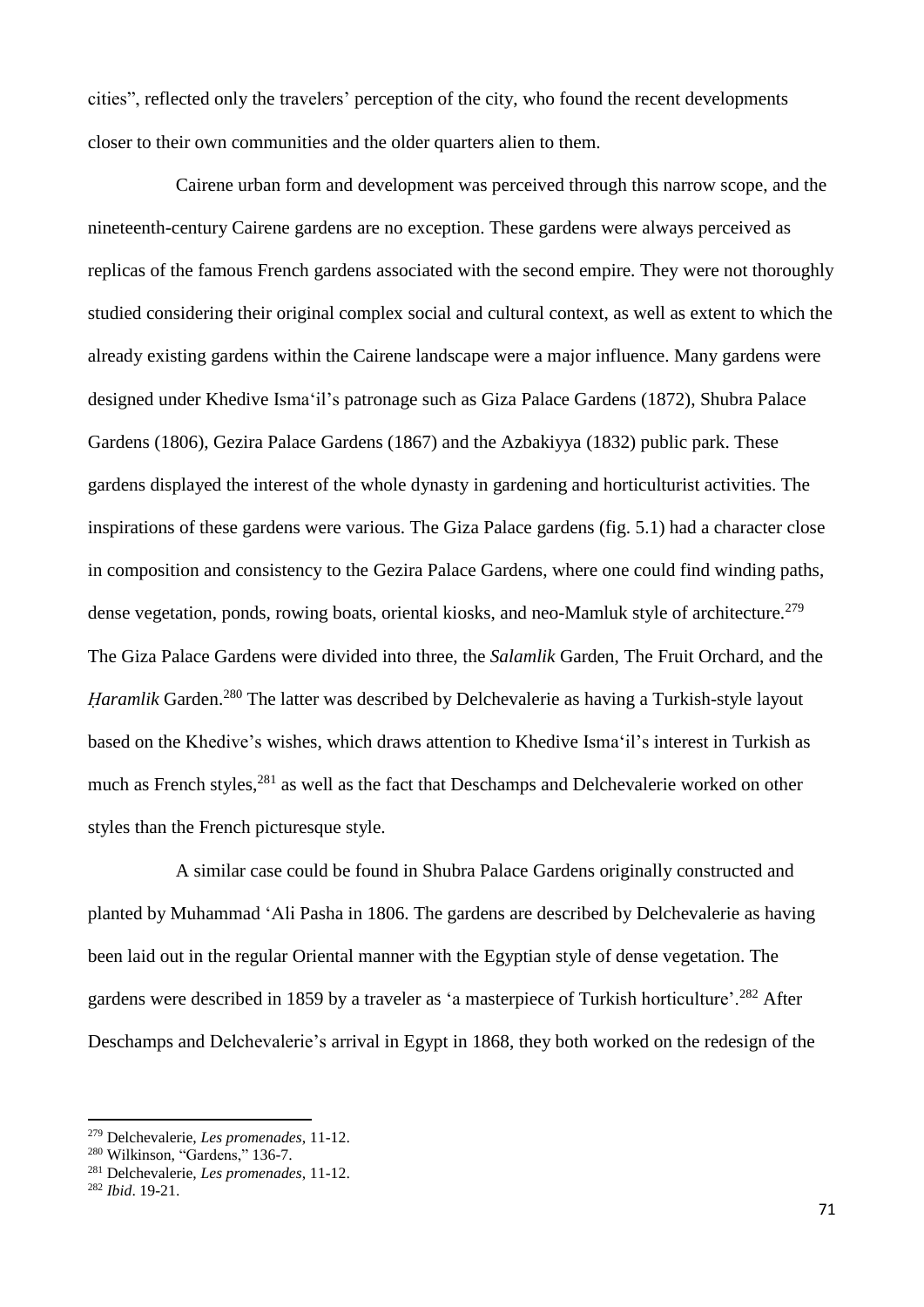Shubra gardens as per Khedive Isma'il's demand. The Shubra gardens were completed in 1870 and the plan was published by Delchevalerie in 1879 (fig. 5.2) featuring a geometrical design and other Oriental features, further emphasizing Khedive Isma'il's interest in Middle Eastern models.<sup>283</sup> Such interests have been downplayed by European orientalists who highlighted the French picturesque style evident in the Gezira and Azbakiyya Gardens. The existence of such models (Giza and Shubra) in parallel to Gezira and Azbakiyya gardens proves that the landscape modernization process was not exclusively following the European or in particular the French model but it was inclusive of the Turkish and Oriental models too.

The interest in Orientalism was highlighted by 'Ali Mubarak, as previously mentioned in chapter three, while the interest in the Turkish development model was highlighted by Nubar Pasha in chapter four. Such overshadowing makes it imperative to further study nineteenth-century Cairene gardens, and to re-evaluate them in the highlight of such interests.

It is now possible to conclude that the Azbakiyya Park model did not lie exclusively on the French picturesque garden design but could have been inspired from the Turkish model of Taksim Gezi Park in Pera **(**1865**)**, Istanbul on 1865. These two parks (Azbakiyya and Taksim) bore a relatively similar character in terms of the development of their environs, their association with foreigners and travelers, their connections with musical society and musicians, as well as the development of their forms in the second half of the nineteenth-century. The presence of hotels, embassies, theatres, and consulates in both districts was common. The association of both with Western and Islamic architectural elements was evident as well. Both districts were at the heart of the Westernized development of each city, and both had French picturesque gardens acting as their centers.

The Gezira Palace Gardens (1867) is a more complex case where the main architectural elements displayed a strictly neo-Islamic character with an Alhambresque style applied to both the main palace and the grand kiosk. This Alhambresque style is the strongest evidence of Khedive

<sup>283</sup> *Ibid*. 24.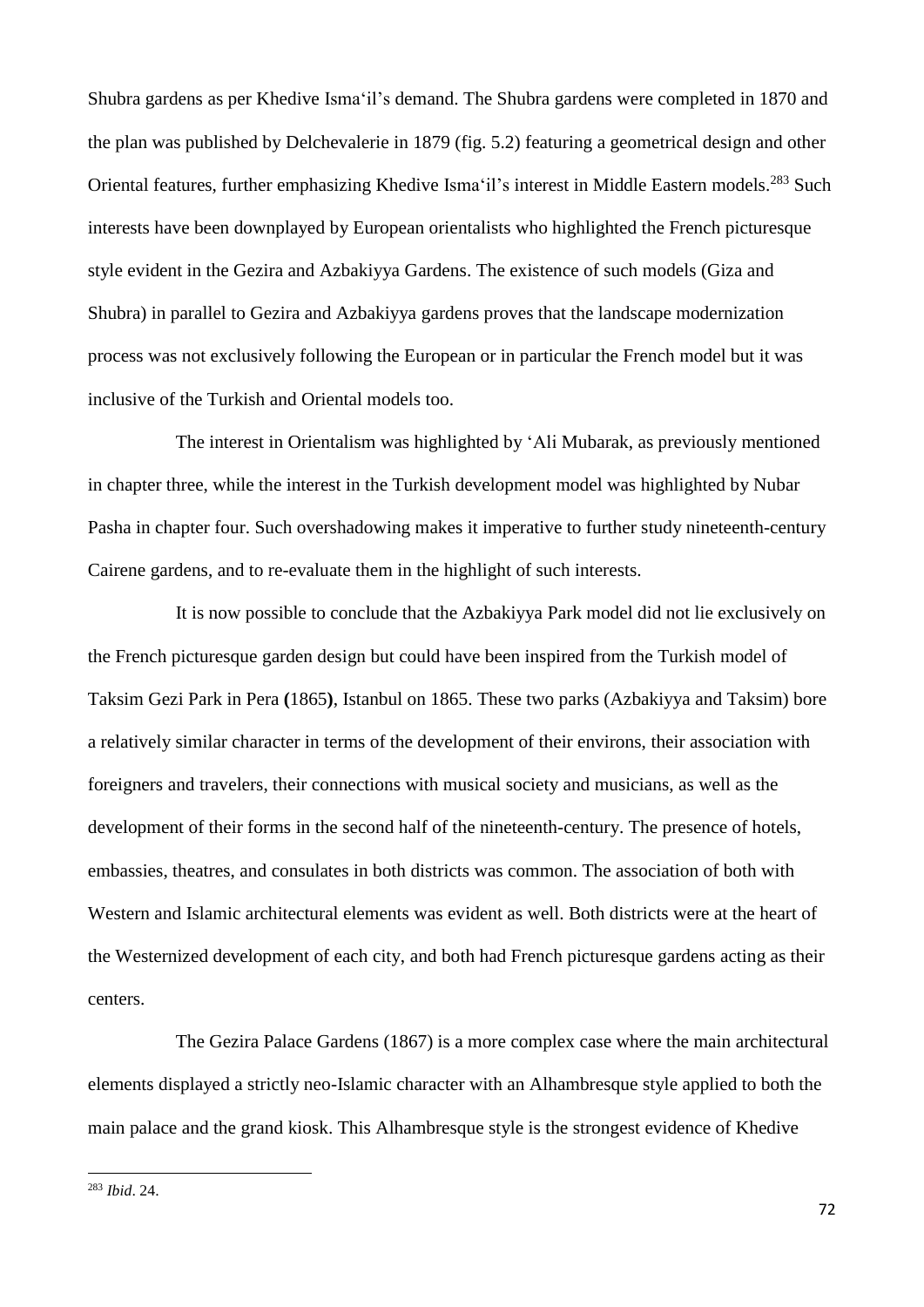Isma'il's interest in traditional Islamic architectural revivalism, which might be considered as clashing with the French layout of the gardens. However; I prefer to perceive the case as an attempt to create a new model specific to Cairo rather than a case of conflicting interests. The existence of oriental kiosks, the grand kiosk, and the palace represented the traditional architectural revivalism of the mid to late nineteenth-century, while the gardens' winding paths, ponds, and lush vegetation represented the Westernization taking over the same era. The existence of both Alhambresque and Western design was evident in Istanbul at the same time too, such as the cases of Beylerbeyi and Yildiz Palaces, as well as the Ministry of Defense by Sultan Abdul 'Aziz II. Since Egypt was then perceived as competitor to Istanbul rather than a follower one could assume the two rulers might have been keenly following each other's patronage, suggesting that the Istanbul examples might have been an inspiration of the semi-Alhambresque semi-Western model evident in Gezira Palace and the Island Gardens.

The notion that semi-traditional and semi-European models were purposely created during the second half of the nineteenth century in both Cairo and Istanbul can be proposed, although further research is needed to confirm it. Both Cairo and Istanbul adopted the Westernization strategy in the eighteenth and early nineteenth century followed with the revival of a traditional architectural style in the second half of the nineteenth century. Both cities introduced the public park resulting from a concern for public hygiene in the second half of the nineteenth century as well. The development of both cities on the scale of urban forms was paralleled during the second half of the nineteenth century. Nevertheless, the development of both capitals was very different from the start of the twentieth century, with Istanbul's public parks and gardens being maintained while Cairo's parks and gardens kept shrinking.

The semi-traditional and semi-Western model could be seen still in Egypt in the twenty first century in the famous case of Azhar Park. In Azhar Park, one can see the Islamic elements of gardens such as symmetrical and geometrical designs, the *salsabil,* the neo-Islamic style of buildings in its restaurants, as well as European winding paths, ponds and lakes. Such a

73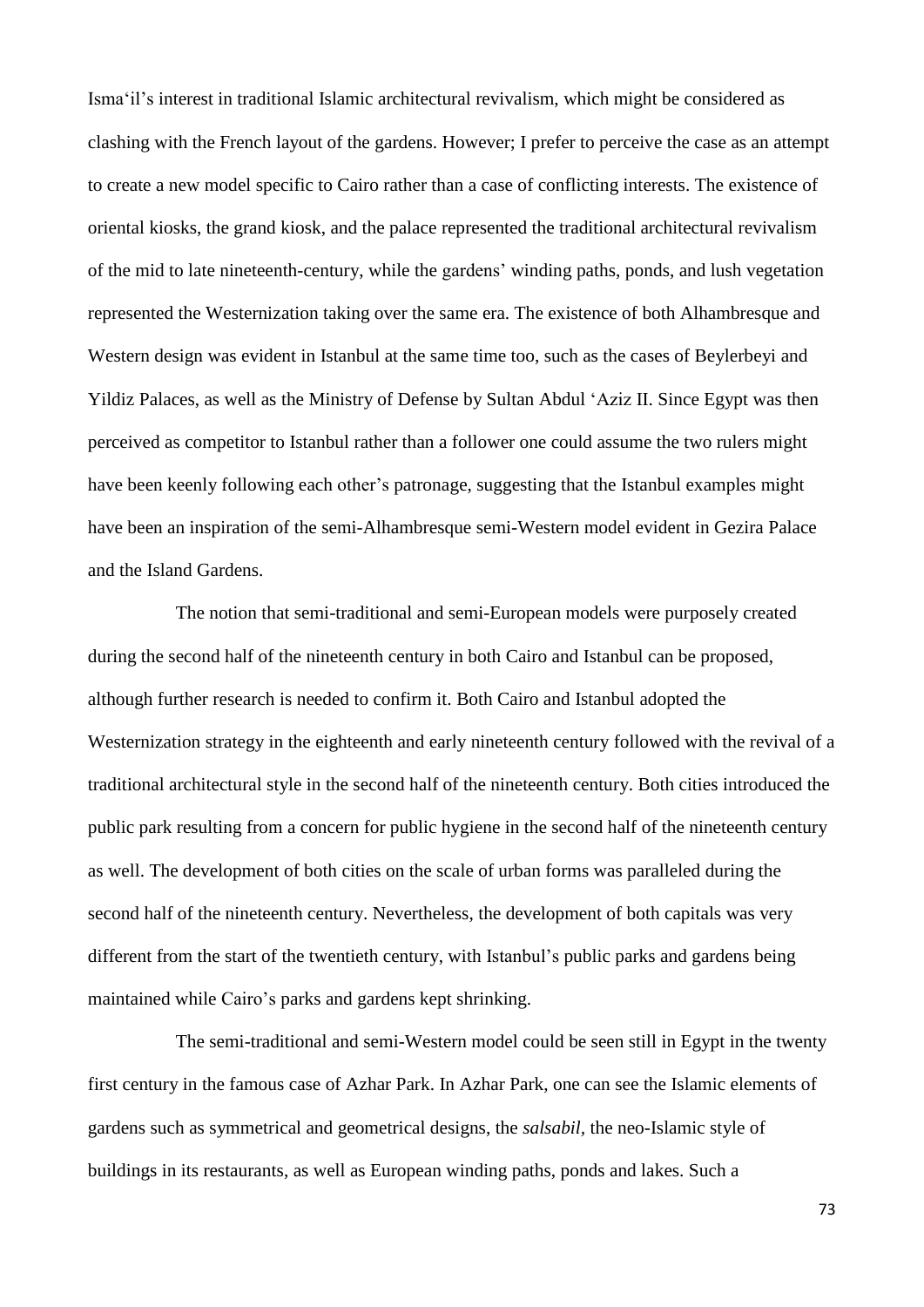composition recalls those of Azbakiyya, Giza, and Gezira parks although here we have definite information about the intentions of the project being more traditional than Western. The association of Islamic identity with Azhar Park is known through the publications and the aims of the founding organization. In the case of nineteenth-century Cairene gardens the aims and initiatives of Khedive Isma'il were written and published by Orientalists and travelers who did not study the whole urban, social, and architectural developments of the Cairene community at the time. This argument raises questions about the urban and architectural identities of the nineteenth-century Cairene community as a whole.

The questioning of the architectural and urban development identity of nineteenthcentury Cairo has been frequently tackled throughout the past few decades. Highlighting the Islamic or traditional architectural revivalism, many scholars proposed ideas about the intentions and aims of patrons and architects of the second half of the nineteenth century Cairene developments. Was the Orient for them just an exoticized ideal? Questions about their approach to Islamic architecture and its revivalism, whether their views were coming from direct experience of the monuments in their original settings or from textual and travel accounts have been explored. In this context, Islamic revivalism in nineteenth-century Cairo provides a solid base for raising the idea of eclecticism and questioning the exclusive adoption of the European model, or in the case of the gardens, the French model.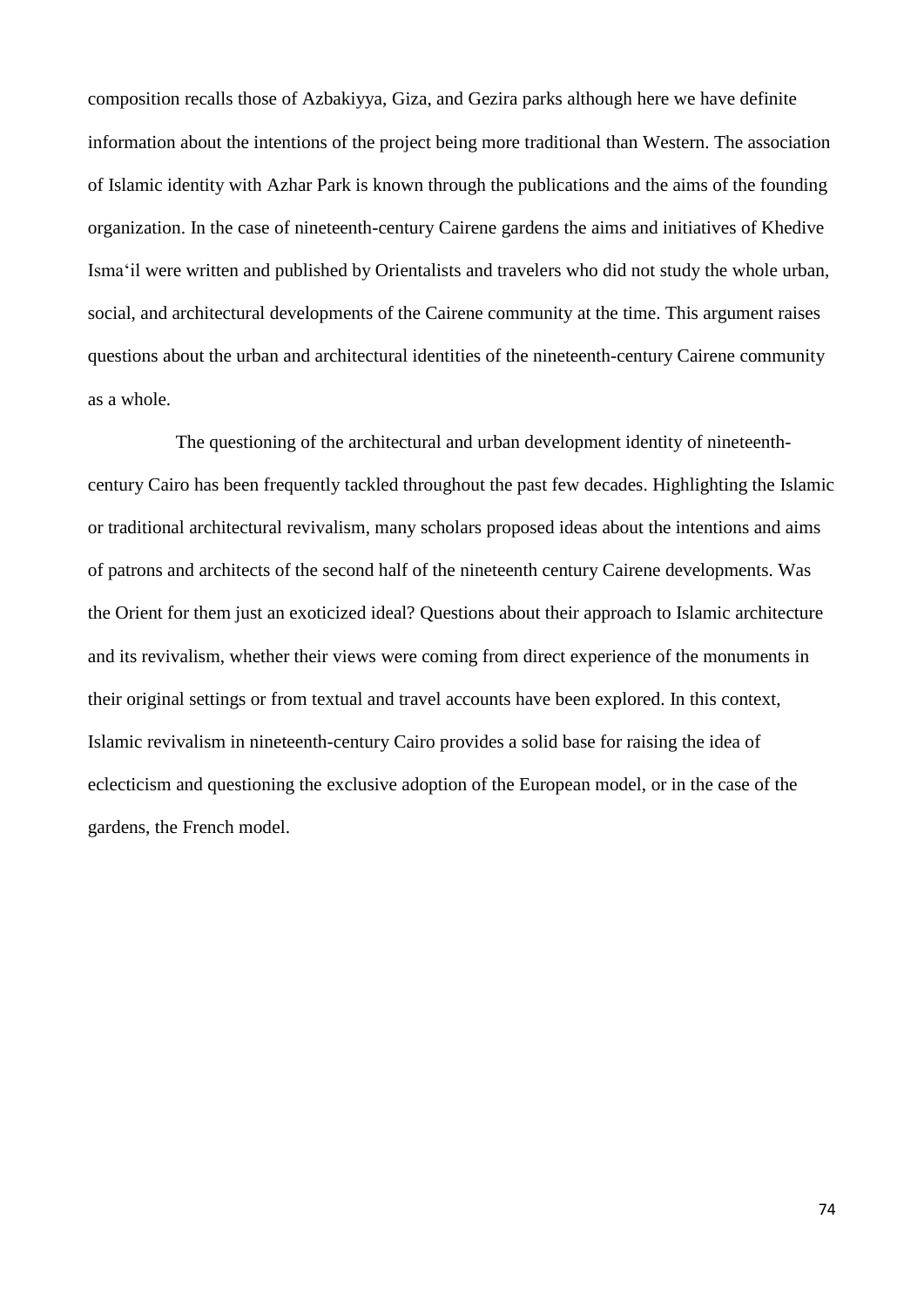# **Bibliography**

Abdel Rahman, Nourhan H. "Egyptian Historical Parks: Authenticity vs. Change in Cairo's Cultural Landscapes." Paper presented in *Conservation of Architectural Heritage CAH*, Luxor, Egypt, November 2015.

Ahmed, Heba Farouk. *Pre-Colonial Modernity: The State and the Making of Nineteenth Century Cairo's Urban Form*. PhD Diss., University of California, Berkeley, 2001.

Ahmed, Heba Farouk and Basil Kamel, "Three Cities, Three Periods, Three Maidans," *Built Environment* 22, no. 2 (1978), 104-123.

Aksoy, Yıldız, "Gardening in Ottoman Turks**,**" *International Journal of Electronics, Mechanical and Mechatronics Engineering* 2, no. 4 (2013), 345-51.

Idem, "Palace Gardens in Istanbul: The Example of Dolmabahçe," *Studies in the History of Gardens and Designed Landscapes* 31 (2011), 332-342.

Al-Asad, Mohammed, "The Re-invention of Tradition: Neo-Islamic Architecture in Cairo," in *Kunstlerischer Austausch, Akten des XXVIII, Internationalen Kongresses fur Kunstgeschichte*, Vol. 1, ed. Thomas Gaehtgens (Berlin, 1993), 425-436.

Idem, "The Mosque of al-Rifa'i in Cairo," *Muqarnas* 10 (1993): 108-124.

AlSayyad, Nezar. *Cairo: Histories of a City* (Cambridge, Mass: 2011).

Ardalan, Nader, "'Simeltaneous Perplexity': The Paradise Garden as the Quintessential Visual Paradigm of Islamic Architecture and Beyond," in *Understanding Islamic Architecture*, ed. Attilio Petruccioli and Khalil K. Pirani (Abingdon, 2002), 9-18.

Atasoy, Nurhan, "Ottoman Garden Pavillions and Tents," *Muqarnas* 21 (2004), 15-19.

Avcioĝlu, Nebahat, "A palace of One's Own: Stanislas I's Kiosks and the Idea of Selfrepresentation," *The Art Bulletin* 85 (2003), 662-684.

Auzépy, Marie-France, and Joël Cornette. *Palais et Pouvoir: De Constantinople à Versailles* (Saint-Denis, 2003).

Barrucand, Marianne. "The Garden as a Reflection of Paradise," in *Islam: Art and Architecture*, ed. Markus Hattstein and Peter Delius (Cologne, 2004), 490-93.

Behrens-Abouseif, Doris. *Azbakiyya and its Environs from Azbak to Isma`il, 1476-1879* (Cairo, 1985).

Idem. "Gardens in Islamic Egypt**,**" *Der Islam* 69 (1992), 302-312.

Idem. "The Mamluk City," in *The City in the Islamic World* 2, ed. Salma K. Jayyusi, Renata Holod, Attilio Petruccioli, and André Raymond (Boston, 2008), 295-316.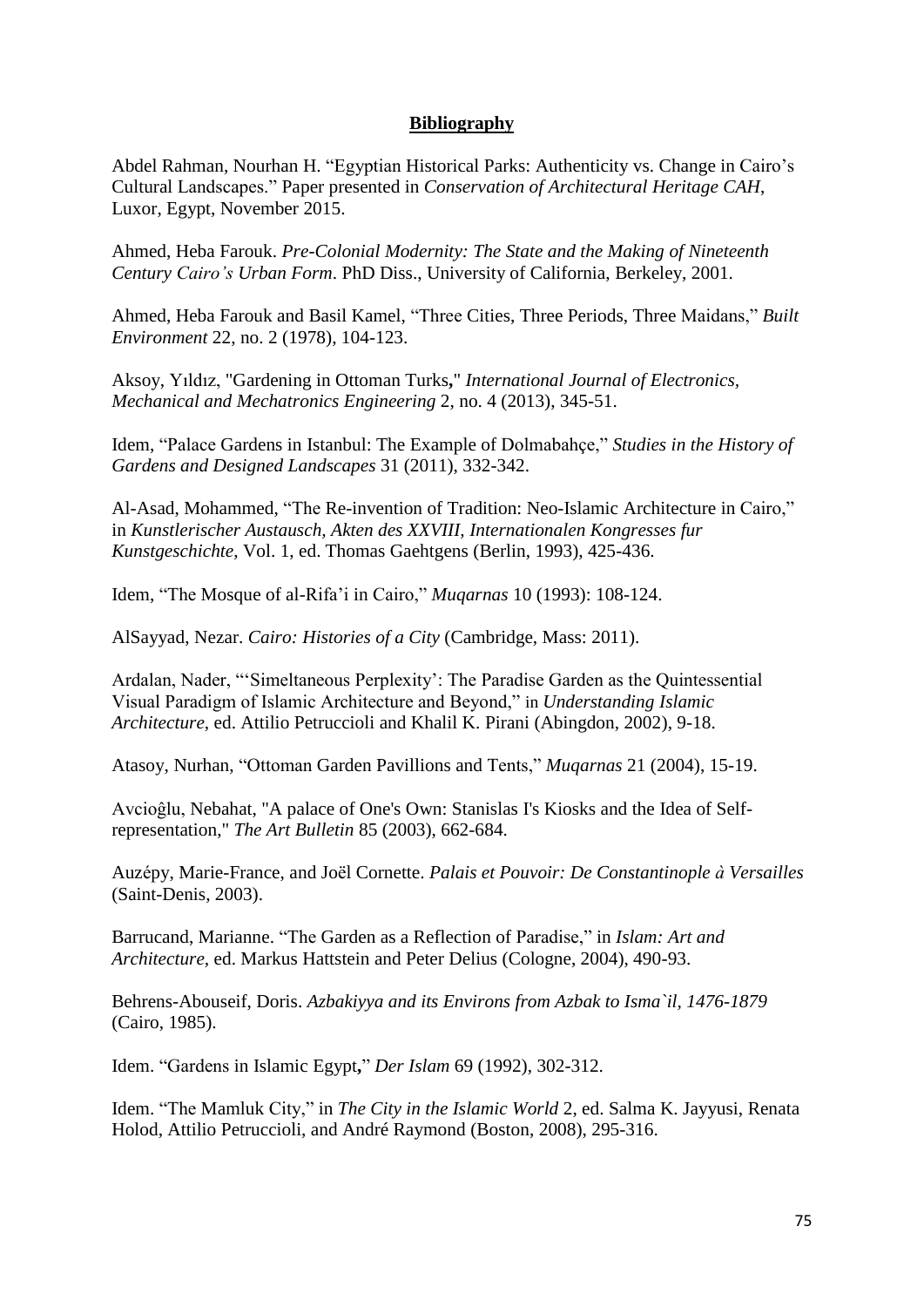Brookes, John. *Gardens of Paradise: The History and Design of Great Islamic Gardens* (New York, 1987).

Bhagwat, Prabhakar B., "Gardens of India: History, Research and Orientation," in *Islamic Gardens: 2 nd International Symposium on Protection and Restoration of Historic Gardens* ed. René Pechere (Paris: ICOMOS, 1976), 54-62.

Bloom, Johnathan M. and Sheila S. Blair. *The Grove Encyclopedia of Islamic Art and Architecture* (Oxford, 2009).

Çelik, Zeynap. *The Remaking of Istanbul: Portrait of an Ottoman City in the Nineteenth Century* (Oakland: 1986).

Clark, Emma. *The Art of the Islamic Garden* (Ramsbury, 2004).

Chor Ma, Mansoor Ming. *In Search of the Lost Garden Atmosphere within the Court of the Lions: A Landscape Architectural Perspective*. MA Thesis, The University of Guelph, 2007.

Davis, Fanny. *The Palace of Topkapi in Istanbul* (New York, 1970).

Delchevalerie, Gustav. *Flore exotique du jardin d'acclimatation de Ghézireh et des domaines de S. A. le Khédive* (Cairo, 1871).

Idem. *Le parc public de l'Ezbékieh au Caire* (Paris, 1897).

Idem. *Les promenades et les jardins du Caire, avec un catalogue général détaillé des plantes, arbres, et arbustes utiles et d'ornement* (Paris: 1899).

Dobrowolska, Agnieszka, Jaros Dobrowolski, and Nederlands-Vlaams Instituut in Cairo. *The Sultan's Fountain: An Imperial Story of Cairo, Istanbul, and Amsterdam*. A Netherlands-Flemish Institute in Cairo edition (Cairo, 2011).

Erbey, D. "Changing Cities and Changing Memories: The Case of Taksim Square, Istanbul," *International Journal of Culture and History* 3, no. 4 (2017), 203-212.

Ergun, Nilgün, and Özge İskender, "Gardens of the Topkapi Palace: An Example of Turkish Garden Art," *Studies in the History of Gardens & Designed Landscapes* 23 (2003), 57-71.

Esteban Hernández-Bermejo, J., Marta Navarro-Burgos, and Expiración García-Sánchez, "The Huertas of the Generalife in the Alhambra, an Approach to the Evolution of this Landscape Based on Travelers' Accounts," *Studies in the History of Gardens & Designed Landscapes* 33, no. 1 (2013), 52-70.

Fahmy, Farida. "The Khedival Opera House," *Farida Fahmy*, April 2015, <http://www.faridafahmy.com/pdfs/KhadivialOperaHouse.pdf>

Fahmy, Khaled. *All the Pasha's Men: Mehmed Ali, His Army and the Making of Modern Egypt* (Cairo, 2002).

Idem. *Mehmed Ali: From Ottoman Governor to Ruler of Egypt* (Oxford, 2009).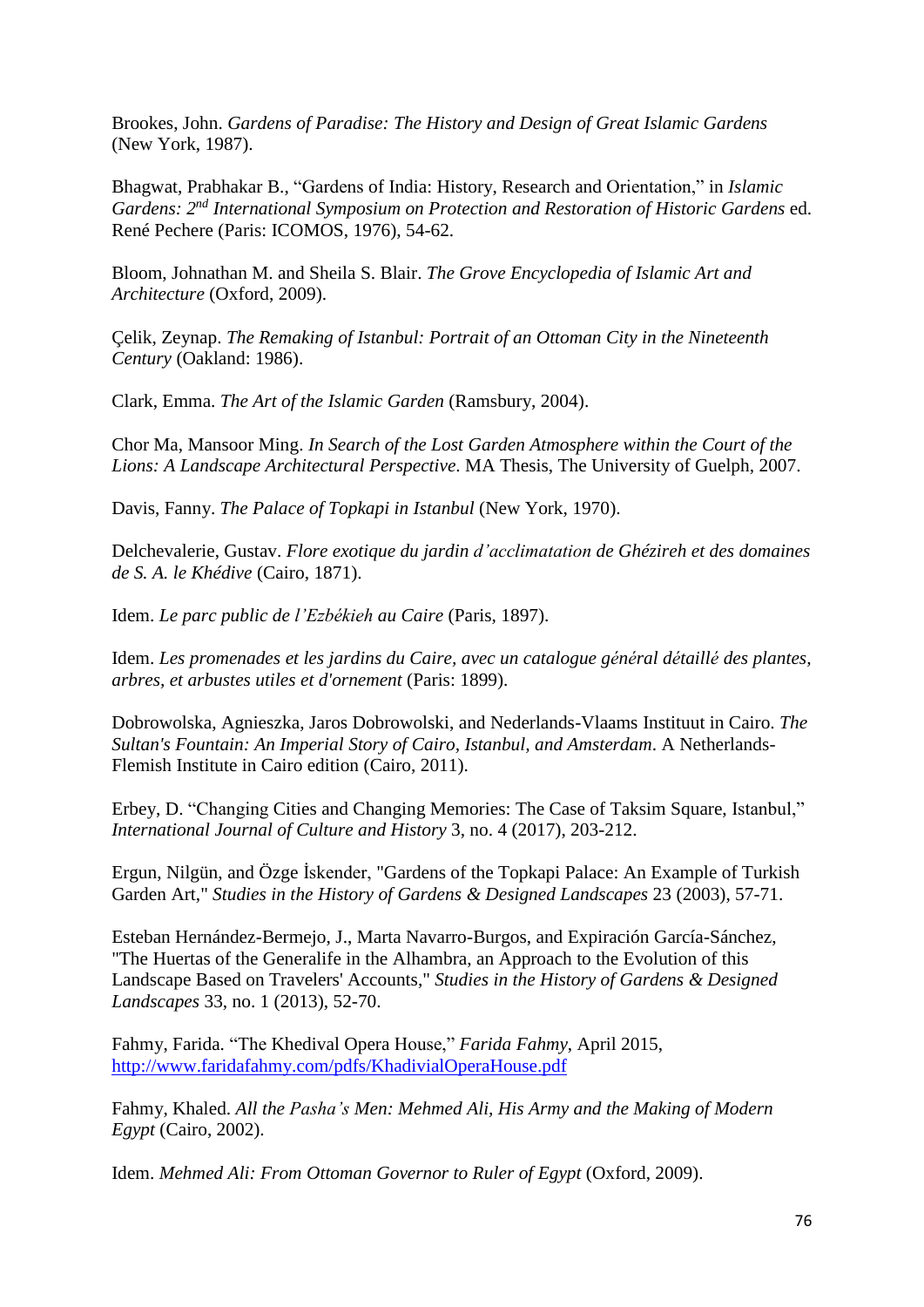Flores, C. A. Hrvol. *Owen Jones: Design, Ornament, Architecture, and Theory in an Age in Transition* (New York, 2006).

García-Pulido, Luis José, "The Last and Most Developed Naṣrid Palace in the Alhambra: The Alijares and Its Country Estate (Fourteenth Century)," *Al-Masāq* 29, no. 1 (2017), 60-83.

Gillot, Gaëlle, "Du paradis à dream park, les jardins dans le monde," *Annales de Géographie* 115, no. 650, (2006), 409-433.

Goodwin, Godfrey. *Topkapi Palace: An Illustrated Guide to its Life & Personalities* (London, 1999).

Grabar, Oleg, "The Umayyad Palace of Khirbat al-Mafjar," *Archeology* 8, no. 4 (1995), 228- 235.

Hamadeh, Sherine, "Ottoman Expressions of Early Modernity and the Inevitable Question of Westernization," *Journal of the Society of Architectural Historians* 63 (2004), 32-51.

Idem, "Splash and Spectacle: The Obsession with Fountains in Eighteenth-Century Istanbul," *Muqarnas* 19 (2002), 123-148.

Idem. *The City's Pleasures: Istanbul in the Eighteenth Century* (Seattle, 2008).

Hamdy R. S, Abd El-Ghani, and Elsayed, "The Floristic Composition of Some Historical Botanical Gardens in the Metropolitan of Cairo, Egypt," *African Journal of Agricultural Research* 2 (2007), 610-648.

Hattstein, Markus. "Iran, Safavids, and Qajars: History," in *Islam: Art and Architecture*, ed. Markus Hattstein and Peter Delius (Cologne, 2004), 496-503.

Ilbert, Robert and Mercedes Volait, "Neo-Arabic Renaissance in Egypt, 1870-1930," *Mimar* 13 (1984), 26-34.

Irwin, Robert. *The Alhambra* (London, 2004).

Isaac, John H. *Cultural Landscape Reconstruction: The Alcazaba of Alhambra in Granada, Spain.* MA Thesis, State University of New York, 1997.

Gladiss, Almut von. "The Ottoman Empire: Decorative Arts," in *Islam: Art and Architecture*, ed. Markus Hattstein and Peter Delius (Cologne, 2004), 566-74.

Johnston, Shirley, and Sharīf Sunbul. *Egyptian Palaces and Villas: Pashas, Khedives, and Kings* (New York, 2006).

Johnson, Andrea M. *Incongruous Conceptions: Owen Jones's Plans, Elevations, Sections and Details of Alhambra and British Views of Spain*. MA Thesis, University of South Florida, 2016.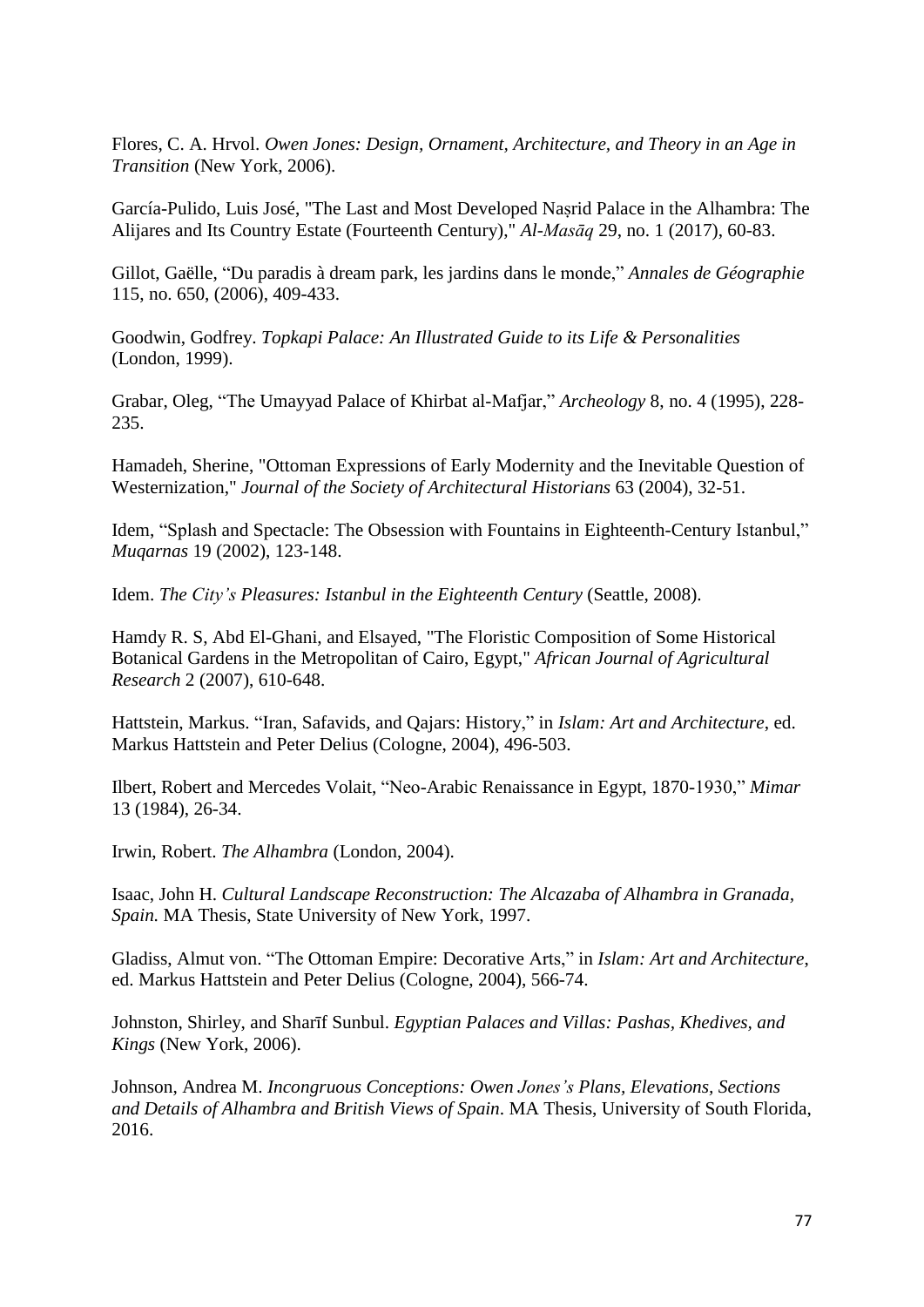Kondolf G.M. *Connecting Cairo to the Nile: Renewing Life and Heritage on the River*. IURD Working Paper No. WP-2011-06. Department of Landscape Architecture & Environmental Planning, University of California, Berkeley, 2011.

Kopoïan-Kouymjian, Angele, and Dickran Kouymjian. *The Splendor of Egypt: A Commentary on Napoléon Bonaparte's Expedition (1798-1801) and the Description de l'Egypte* (Delmar, 1975).

Lebon, J. H. G., "The Islamic City in the Near East: A Comparative Study of Cairo, Alexandria, and Istanbul," *The Town Planning Review* 41, no. 2 (1970), 179-194.

Lee, Margaret E. *The History of Alhambra to 1915*. MA Thesis, The University of Southern California, 1935.

Lehrman, Jonas Benzion. *Earthly Paradise: Garden and Courtyard in Islam* (Berkley, 1980).

Limido, Luiza. *L'arts des jardins sous le second empire* (Seussel, 2002).

Lundstrom, M. S., "Experiencing the Alhambra: An Illusive Site of Oriental Otherness," *International Journal of Islamic Architecture* 1, no. 1 (2012), 83-106.

McSweeney, Anna, "Versions and Visions of the Alhambra in the Nineteenth-Century Ottoman World," *West 86th: A Journal of Decorative Arts, Design History, and Material Culture* 22, no. 1 (2015), 44-69.

Mestyan, Adam. *A Garden with Mellow Fruits of Refinement: Music Theatres and Cultural Politics in Cairo and Istanbul (1867-1892)*. PhD Diss., Central European University, 2011.

Idem. *Arab Patriotism: The Ideology and Culture of Power in Late Ottoman Egypt* (New Jersey, 2017).

Idem. "Power and Music in Cairo: Azbakiyya," *Urban History* 40, no. 4 (2013), 681-704.

Metropolitan Museum of Art (New York), and Patronato de la Alhambra (Granada, Spain). *Al-Andalus: The Art of Islamic Spain*, ed. Jerrilynn Denise Dodds (New York, 1992).

Mizbani, Sharon. *Istanbul's Fountains in Nineteenth-Century European Narratives*. MA Thesis, University of Toronto, 2016.

Moore Jr, Joseph. *Outlying Europe and the Nearer Orient: A Narrative of Recent Travel* (Philadelphia, 1880).

Mostyn, Trevor. *Egypt's Belle Epoque: Cairo and the Age of the Hedonists*. (New York, 2006).

Mubarak, Ali. *Kitab Nukhbat al-Fikr fi Tadbir Nil Misr* (Cairo, 1897).

Idem. *al-Khitat ạ̣ l-Tawfīqīyah al-jadīdah li-Misr aḷ-Qāhirah wa-mudunihā wa-bilādihā al-̣̣ qadīmah wa-al-shahīrah* (Cairo, 1888).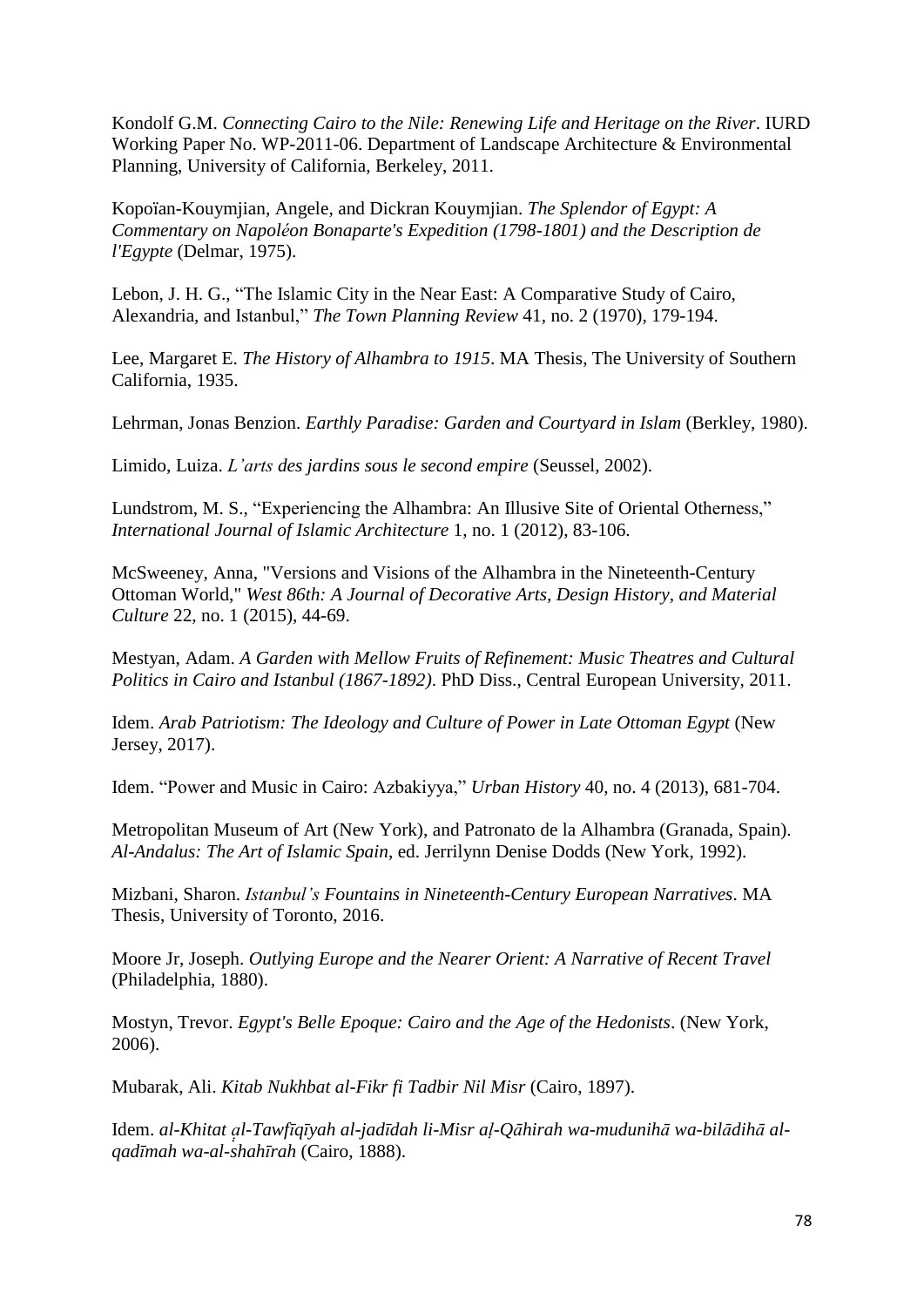Müzesi, Topkapı Sarayı. *House of the Sultan: Topkapi Palace Imperial Harem,* ed. Alev Taşkın, Gül İrepoğlu (Istanbul, 2012).

Myntti, C. *Paris Along the Nile: Architecture in Cairo from the Belle Epoque* (Cairo, 1999).

Najjaj, April L. *Alhambra in comparative Perspective: Towards a Definition of Palace-Cities*. PhD Diss., Boston University, 2005.

*Napoléon* I, Emperor of the French, M. Jomard, Jean-Baptiste-Joseph Fourier, France. Commission des sciences et arts d'Egypte, and France. Armée Armée d'Égypte. *Description de l'Égypte: ou, recueil de observations et des recherches qui ont été faites en Égypte pendant l'expédition de l'armée Française* (Paris, 1809).

Necipoğlu, Gülru. *Architecture, Ceremonial, and Power: The Topkapi Palace in the Fifteenth and Sixteenth Centuries* (New York, 1991).

Rabbat, Nasser, "A Brief History of Green Spaces in Cairo," in *Cairo: Revitalizing a Historic Metropolis*, ed. Stefano Bianca and Philip Jodidio (Turin, 2004), 43-53.

Rashed, Mohamed. *Architectural Identity in Contemporary Cairo*. MSC Thesis, Polytechnic University in Milan, 2015.

Reif, Wanda, "The Magnificence of the Topkapi Palace," *The Lancet* 356 (2000), 261-2.

Riemer, Michael J. "Egyptian Views of Ottoman Rule: Five Historians and Their Works 1820 – 1920," *Comparative Studies of South Asia, Africa and Middle East* 31 (2011), 149- 163.

Revault, Jacques and Bernard Maury. *Palais et Maisons du Caire du XIVe au XVIIIe Siècle,* (Cairo, 1975).

Ruggles, D. Fairchild, and June Taboraff, "Gardens and Landscaping," in *The Oxford Encyclopedia of the Islamic World. Oxford Islamic Studies Online*, <http://www.oxfordislamicstudies.com.libproxy.aucegypt.edu:2048/article/opr/t236/e0263> (accessed 19-Mar-2018).

Ruggles, D. Fairchild. *Gardens, Landscape, and Vision in the Palaces of Islamic Spain* (Philadelphia, 2006).

Idem, "Historiography and Rediscovery of Madinat al-Zahra," *Islamic Studies* 30 (1991), 129-140.

Idem. *Islamic Gardens and Landscapes* (Philadelphia, 2011).

Idem, "The Mirador in the Abbasid and Hispano-Umayyad Garden Typology," *Muqarnas* 7 (1990), 73-82.

Sayyid-Marsot, Afaf Lutfi. *Egypt in the Reign of Muhammad Ali* (New York, 1984).

Idem. *A History of Egypt: From the Arab Conquest to the Present* (New York, 2007).